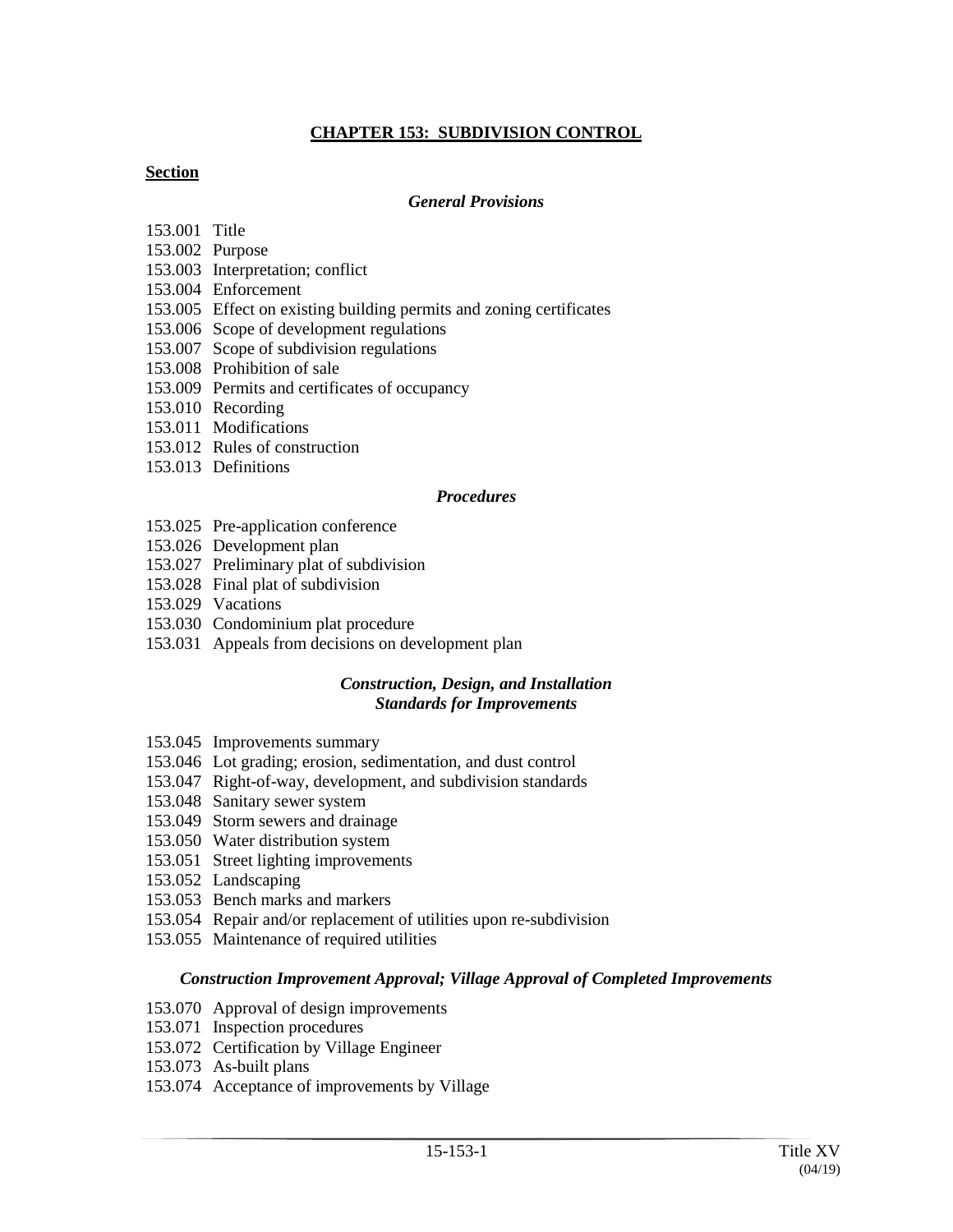### *Fees; Improvement Guarantees; Recapture Agreements*

- 153.085 Subdivision plat and development plan review fees
- 153.086 Land development permit fees
- 153.087 Curb cut permit fee
- 153.088 T.V. inspections of sewers
- 153.089 Street opening permit fee
- 153.090 Public improvement guarantees
- 153.091 Private improvement guarantees
- 153.092 Connection fees
- 153.093 Recapture agreements
- 153.094 Village donation

#### *Subdivision Located Outside Village Limits*

153.105 Generally

153.999 Penalty

Appendix A: Form 1 Appendix B: Form 2 Appendix C: Form 3 Appendix D: Form 4 Appendix E: Table 1 Appendix F: Table 2 Appendix G: Table 3 Appendix H: Table 4 Appendix I: Fees Appendix J: Fee Reimbursements

### *GENERAL PROVISIONS*

## ' **153.001 TITLE.**

This Chapter shall be known and cited as the Subdivision Control Ordinance of the Village. (Ord. 9-4-A, passed 10-15-2008)

## ' **153.002 PURPOSE.**

- (A) This Chapter regulating the subdivision of land and the overall development of property is hereby made a part of the requirements for the development of all property contained in the Official Map of Lake and McHenry Counties, Illinois.
- (B) It is intended to provide for:
	- (1) The harmonious development and redevelopment of the Village and its contiguous areas;
	- (2) The coordination of streets within new subdivisions with other existing or planned streets;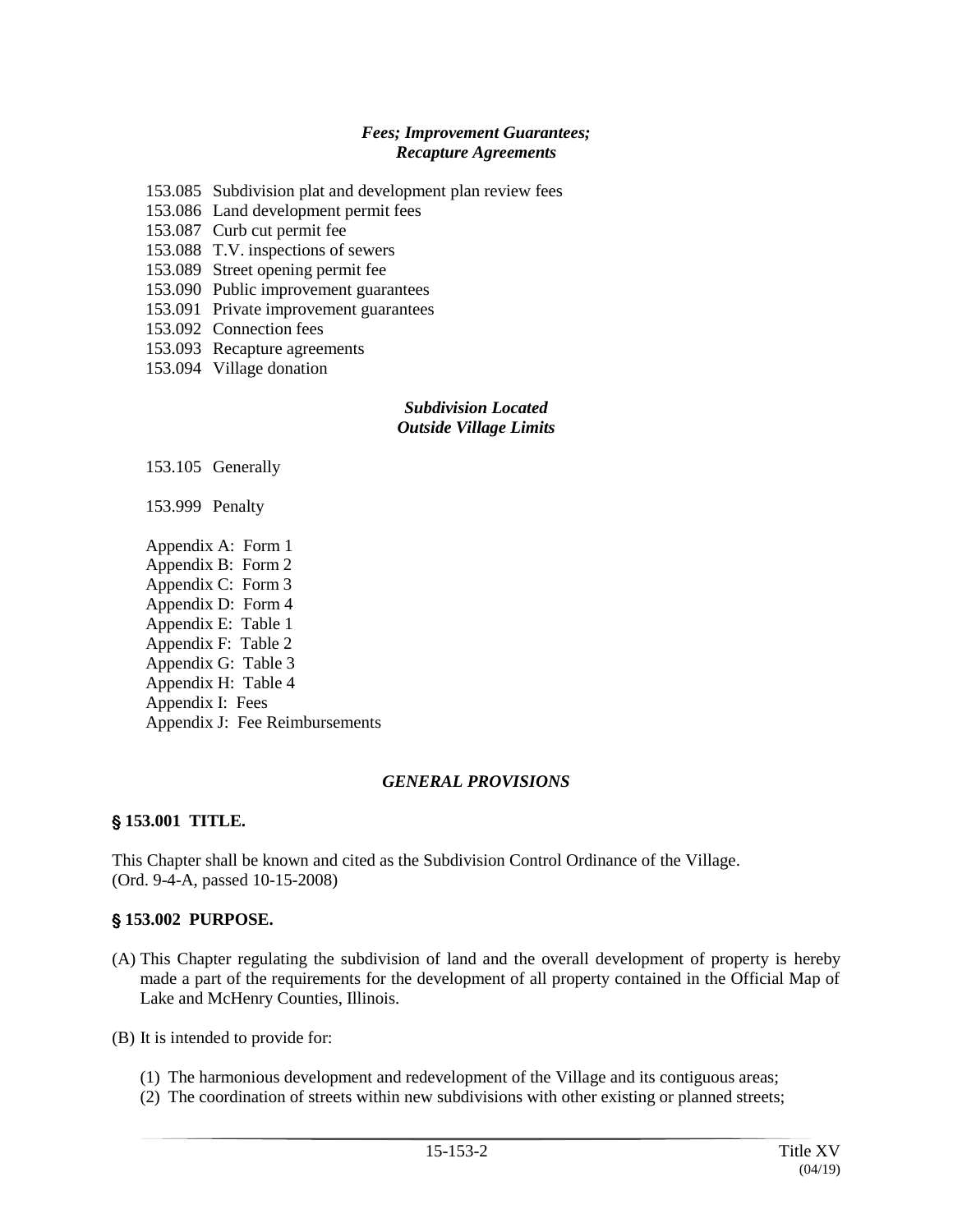- (3) The dedication and acceptance of land required for public uses; and
- (4) The preparation of subdivision plats and the procedure for their submittal and recording in and about the Village in accordance with the authority vested in the municipality under the provisions of the Illinois Municipal Code.

# ' **153.003 INTERPRETATION; CONFLICT.**

- (A) In their interpretation and application, the provisions of this Chapter shall be held to be the minimum requirements for the promotion of the public health, safety, and welfare.
- (B) Except as specified hereinafter, these regulations are not intended to interfere with, abrogate, or annul any other regulation, covenant, or restriction relating to the subdivision or development of land.
- (C) Whenever this Chapter imposes requirements or specifications different from those imposed by any other regulation, covenant, standard, reference, or restriction, whichever imposes more restrictive or higher standards shall apply.

(Ord. 9-4-A, passed 10-15-2008)

# ' **153.004 ENFORCEMENT.**

The Plan Commission shall be the enforcing officer of this Chapter. (Ord. 9-4-A, passed 10-15-2008)

# ' **153.005 EFFECT ON EXISTING BUILDING PERMITS AND ZONING CERTIFICATES.**

Nothing in this Chapter shall be deemed to require any change in the plans, construction, or designated use of any land or structure in the event that:

- (A) Final plat or plan approval for the subdivision or development was lawfully issued prior to the effective date of this Chapter, or the effective date of any amendment thereof;
- (B) The approval has not by its own terms expired prior to the effective date;
- (C) The approval was issued on the basis of an application showing complete plans for proposed construction;
- (D) There has been a substantial expenditure or incurrence of substantial obligations by the applicant in reliance on the approval;
- (E) The expenditure or incurrence of obligations were made prior to published or actual notice of a proposed amendment to this Chapter, which amendment would have made illegal the issuance of the approval; and
- (F) Construction pursuant to the approval is complete prior to the expiration of the approval.

(Ord. 9-4-A, passed 10-15-2008)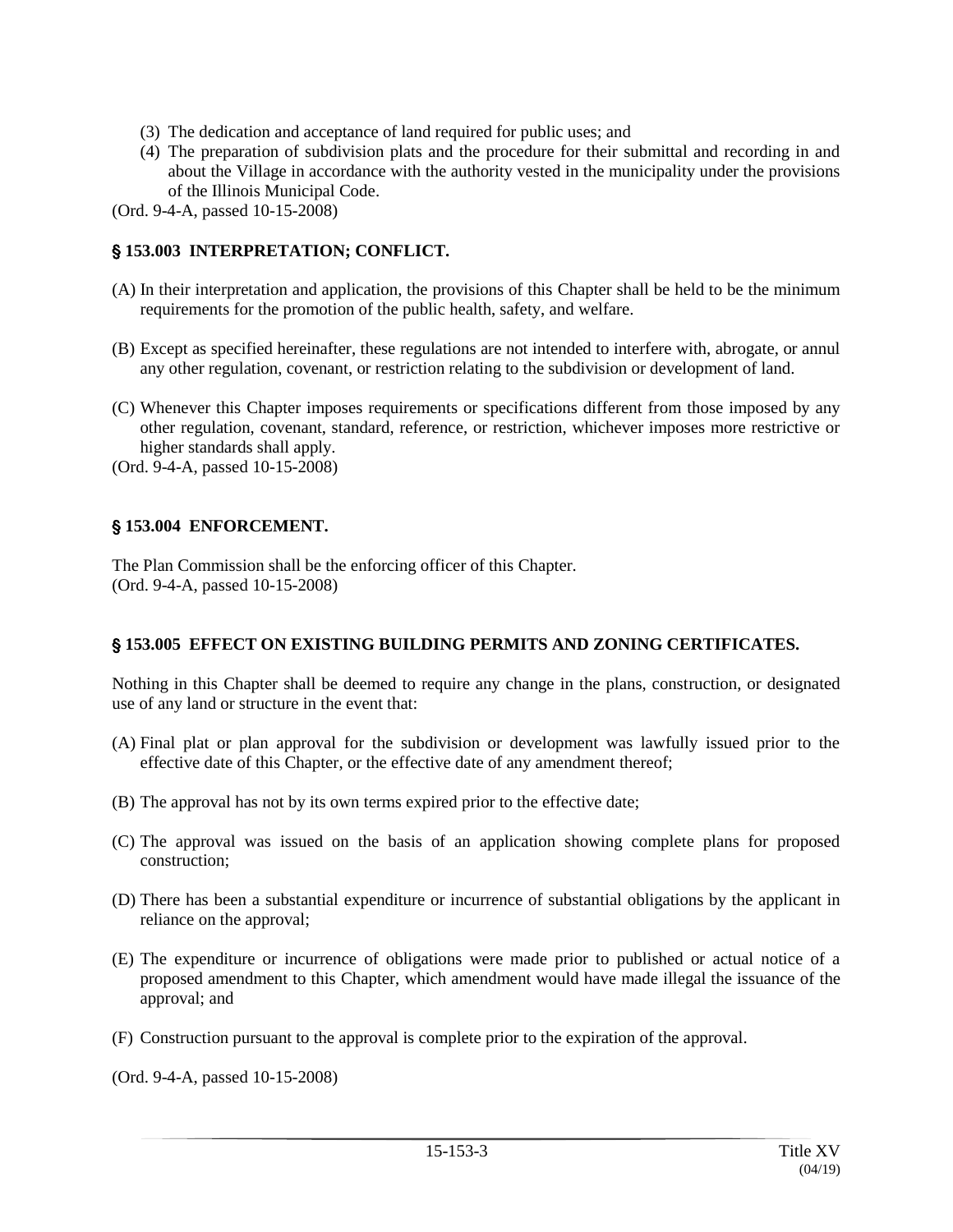## ' **153.006 SCOPE OF DEVELOPMENT REGULATIONS.**

- (A) All developments shall be constructed in accordance with the standards set forth in this Chapter.
- (B) No person shall commence or cause to be commenced any of the following developments within the corporate limits of the Village unless a development plan has been approved by the Plan Commission.
	- (1) Any residential development of any parcel of land involving construction of more than one single-family dwelling, or two multi-family dwelling units;
	- (2) Any nonresidential development of any parcel of land involving the construction of any new building(s) or structure(s) having a total floor area in excess of 500 square feet;
	- (3) Any development involving expansion by more than 25% of an existing structure to which this section would apply if constructed new after the effective date hereof;
	- (4) Any development of any parcel of land that will require more than two parking spaces in any residential zoning district, or one parking space in any business or industrial zoning district; and/or
	- (5) Any development of any parcel of land involving the construction of any public or private school, library, hospital, church, or any place of public assembly.

(Ord. 9-4-A, passed 10-15-2008) Penalty, see § 153.999

### ' **153.007 SCOPE OF SUBDIVISION REGULATIONS.**

No person shall subdivide or re-subdivide any parcel of land located within the corporate limits of the Village, or within one and one-half miles of the corporate limits but not within the corporate limits of any other municipality nor within the jurisdiction of another municipality acting pursuant to the Illinois Revised Statutes, unless a subdivision plat has been reviewed by the Plan Commission, the recommendation of the Plan Commission has been forwarded to the Village Board, and the plat has been reviewed and approved by the President and Board of Trustees of the Village as required by this Chapter; provided that the following shall be exempt from this Chapter:

- (A) The division of land into parcels each greater than five acres in size and which does not involve any new streets or easements of access;
- (B) The division of a lot of less than one acre in a recorded subdivision which does not involve any new street or easement of access or any required public improvement, provided that the division complies with the regulations of the Zoning Ordinance;
- (C) The sale or exchange of parcels of land between owners of contiguous and adjoining lands;
- (D) The conveyance of parcels of land or interest therein for use a right-of-way for railways or other public utility facility which does not involve any new streets or easements of access;
- (E) The conveyance of land for highway or other public purposes or grants or conveyances relating to the dedication of land for public use or instruments relating to the vacation of land impressed with a public use; and/or
- (F) Conveyances made to correct descriptions in prior conveyances.

(Ord. 9-4-A, passed 10-15-2008) Penalty, see § 153.999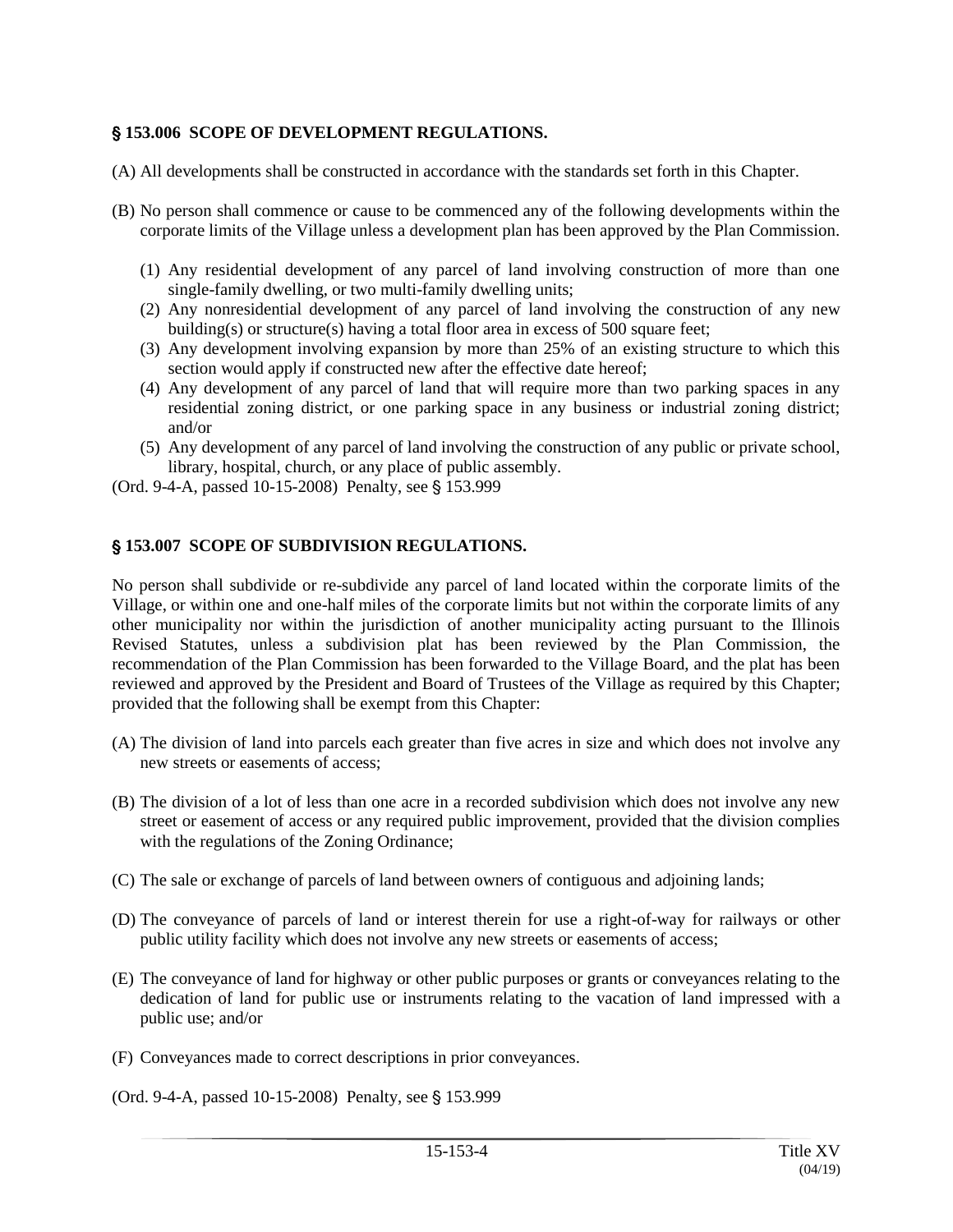# ' **153.008 PROHIBITION OF SALE.**

No sale of any parcel of land creating or constituting a subdivision as defined in this Chapter shall be consummated until a subdivision plat, together with required data, has been reviewed by the Plan Commission, the recommendation of the Plan Commission has been forwarded to the Village Board, and the plat has been reviewed and approved by the President and Board of Trustees of the Village as required by this Chapter.

(Ord. 9-4-A, passed 10-15-2008) Penalty, see § 153.999

# ' **153.009 PERMITS AND CERTIFICATES OF OCCUPANCY.**

- (A) No building permit shall be issued for the construction of any building, structure, or improvement on any parcel if the parcel is not a properly created lot of record, nor until a final subdivision plat and/or development plan, made necessary by the terms of this Chapter, shall have been approved.
- (B) No certificate of occupancy shall be granted for the use of any building or structure on a lot subject to this Chapter until:
	- (1) Required sanitary sewer and water service has been installed and made ready for servicing the parcel;
	- (2) Sidewalks, parkway trees, and sod are completed for the parcel; and, if a subdivision;
	- (3) Lots in a subdivision rough graded;
	- (4) Storm water runoff provided for; and
	- (5) Roadways and/or fire lanes providing access to the lot and subdivision have been paved with the binder course of asphalt, as set out herein.
- (C) No certificate of occupancy shall be issued for any structure or building unless the Plan Commission certifies that the public and private improvements required by this Chapter for the parcel have been installed in conformity with approved plans and specifications.
- (D) (1) In the event that weather conditions prevent completion of all improvements, a cash escrow payment equal to the amount of all uncompleted improvements shall be filed with the Village to ensure that improvements will be completed within 30 days of the onset of the next building season.
	- (2) The filing of this cash escrow and written guarantee shall allow for the issuance of a temporary certificate of occupancy, and in no other instance.
- (E) All public improvements within a subdivision shall be completed within two years of construction beginning or when 75% of the lots in the subdivision are completed, whichever occurs first unless otherwise provided for in this Chapter.
- (Ord. 9-4-A, passed 10-15-2008)

# ' **153.010 RECORDING.**

No plat of subdivision shall be recorded in the office of the Recorder of Deeds of McHenry and Lake Counties, Illinois, or in the office of the Registrar of Titles of McHenry and Lake Counties, Illinois, or have any validity, until it shall have been approved in the manner prescribed by this Chapter. (Ord. 9-4-A, passed 10-15-2008)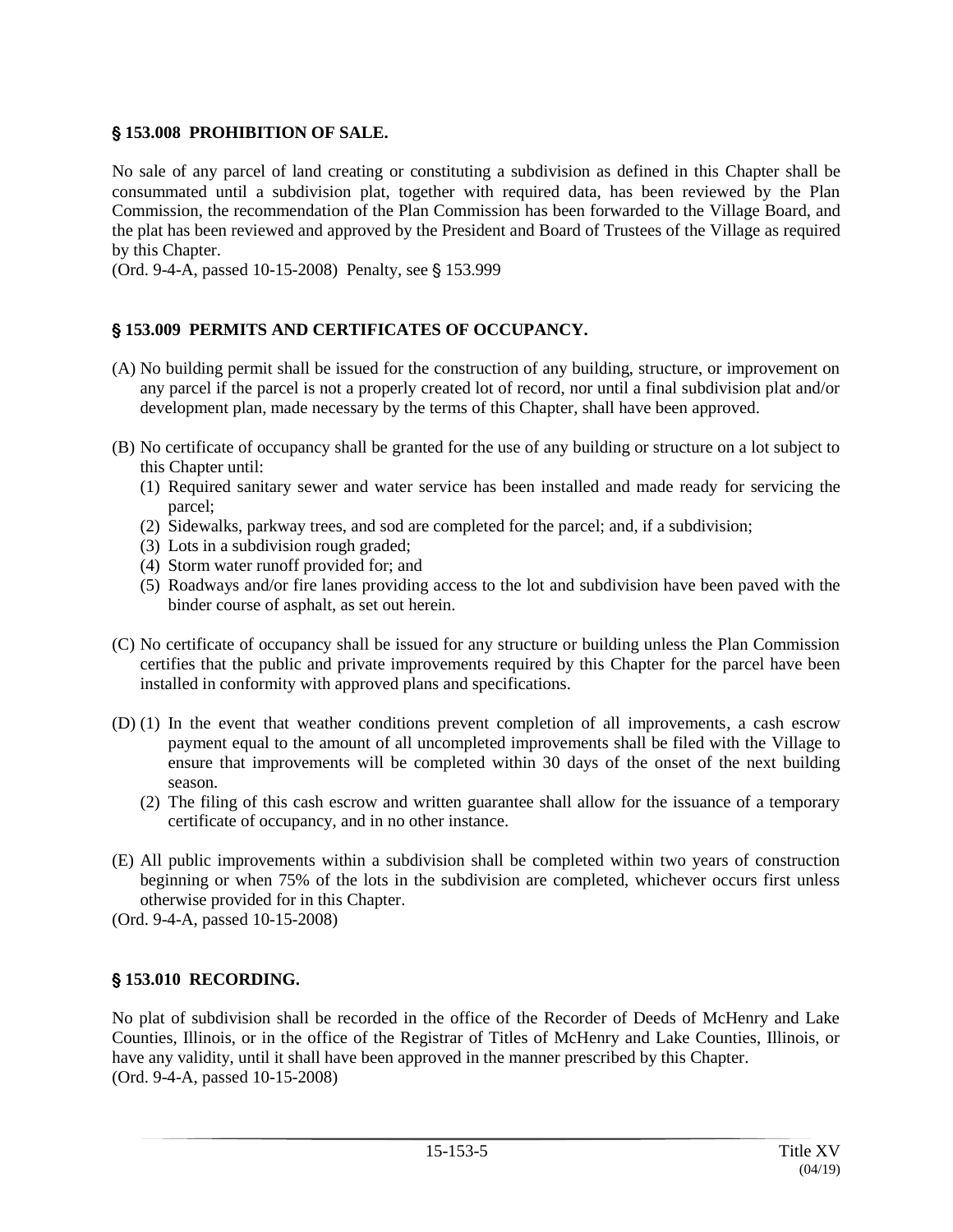## ' **153.011 MODIFICATIONS.**

Upon finding that severe hardship, caused by conditions uniquely attributable to the land under consideration, would be imposed upon an applicant by compliance with these regulations and upon a finding that there are alternate feasible means of fulfilling the purpose and spirit of the regulations to protect the public health, safety, and welfare, the Plan Commission may recommend, and the President and Board of Trustees may, by Ordinance, grant, modifications from the regulations of this Chapter.

(Ord. 9-4-A, passed 10-15-2008)

## ' **153.012 RULES OF CONSTRUCTION.**

- (A) *Generally.* The following rules of construction apply to the rest of this Chapter.
- (B) *Specifically.*
	- (1) Words used in the present tense shall include the future, and the words used in the singular number shall include the plural number, and the plural the singular.
	- (2) The word *SHALL* is mandatory and not discretionary.
	- (3) The word *MAY* is permissive.
	- (4) The masculine gender includes the feminine and the neuter.
	- (5) The word *PERSON* includes an individual, partnership, firm, corporation, association, or other legal entity.
	- (6) In the case of any difference of meaning or implication between the text of this Chapter and any caption or illustration, the text shall control.
	- (7) Terms not herein defined shall have the meaning customarily assigned to them.

(Ord. 9-4-A, passed 10-15-2008)

## ' **153.013 DEFINITIONS.**

For the purpose of this Chapter, the following definitions shall apply unless the context clearly indicates or requires a different meaning.

*APPLICANT.* The person proposing that a parcel of land be subdivided or developed, or his or her authorized representative.

### *APPROACH OR APRON, DRIVEWAY.*

- (1) An extension of a driveway lying between the right-of-way line and the curb and gutter (or the pavement edge if there is no curb or gutter) of the street.
- (2) The maintenance for such an improvement shall be the responsibility of the owner(s) of the private property served by such improvement.

**BENCHMARK.** A permanent or semi-permanent physical mark of known elevation referenced to a recognized datum.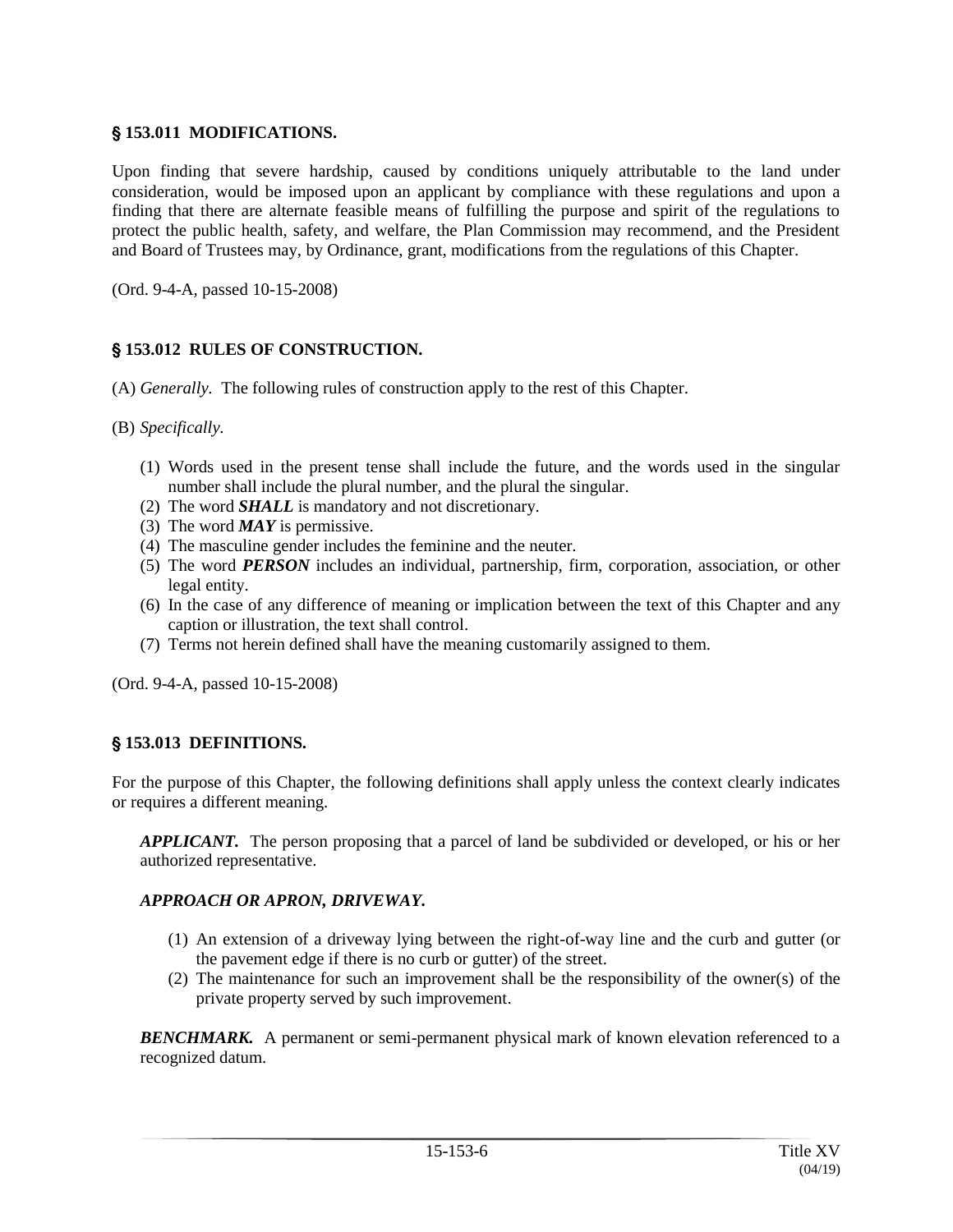*BLOCK.* A tract of land bounded by streets, or by a combination of streets and public parks, cemeteries, railroad rights-of-way, shorelines of waterways, or boundary lines of municipalities.

**BUILDING.** Any structure permanently affixed to the ground with a permanent roof, separated on all sides from adjacent open space by exterior or party walls; built for the support, shelter, or enclosure of persons, animals, chattel, or movable property of any kind.

*CERTIFICATE OF OCCUPANCY* or *OCCUPANCY PERMIT.* The certificate issued by the Village which permits the use of a building in accordance with the approved plans and specifications and which certifies compliance with the provisions of law for the use of occupancy of the building together with any special stipulations or conditions of the building permit.

*COMPREHENSIVE PLAN.* The plan for the long range growth and development of the Village, including graphic and written proposals and supporting or implementing documents, as are adopted and amended from time to time.

*DETENTION (DRY STORAGE).* The temporary on-site storage of storm water runoff, which does not include any permanent water surface.

**DEVELOPMENT.** Any improvement or alteration to a parcel of land, including, but not limited to, grading, paving, and construction.

*DEVELOPMENT PLAN.* The documentation, both written and diagrammatic, which sets forth the improvements proposed for any given lot or tract.

*DIRECTOR OF COMMUNITY DEVELOPMENT.* The Director of Community Development of the Village of Port Barrington, Illinois, is and shall be the Village Administrator or such other person as may be designated from time to time by the Village President, with the advice and consent of the Board of Trustees.

*EASEMENT.* An authorization or grant by a property owner for the use by another, and for a specific purpose, of any designated part of the owner's property.

*FRONTAGE.* The portion of a lot or parcel which abuts a public street.

*GRADE.* The elevation above mean sea level used for the establishing the following:

- (1) *BASE (ESTABLISHED) GRADE.* The point at the top of the established curb or, where no curb is established, the centerline of the road.
- (2) *FINISHED GRADE.* The elevations or contours resulting from excavation or filling as approved by the Village.
- (3) *NATURAL GRADE.* The normal contour of the land prior to alteration or improvement.

*GUARANTEE.* A form of security, including cash escrow or letter of credit accepted by the Village to assure that required improvements are completed, operating properly, or adequately maintained.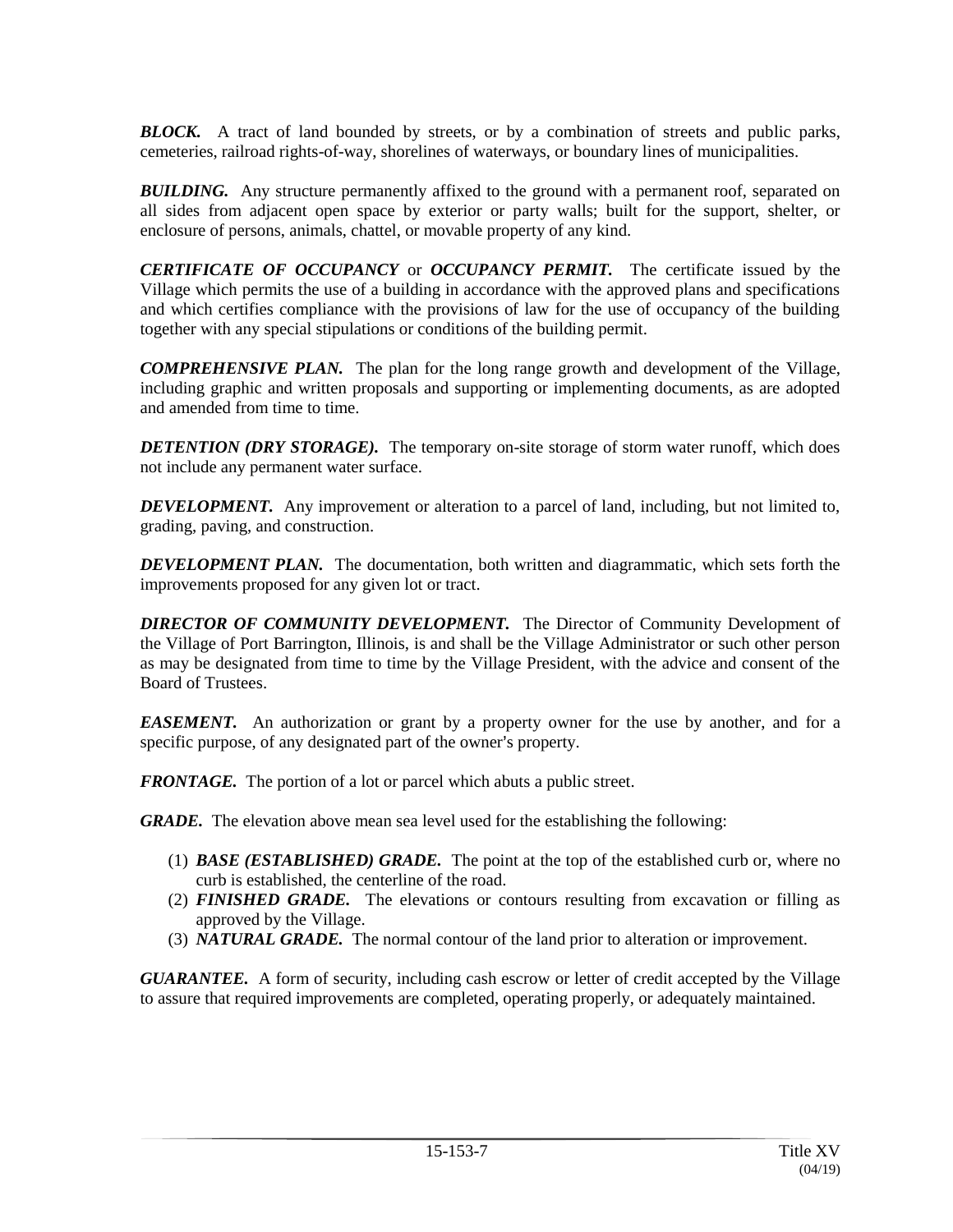*IMPROVEMENTS.* Any building, structure, object, or change to the natural state of the land on which they are situated which increases its utility, value, or habitability.

- (1) *IMPROVEMENT, PRIVATE.* Any improvement for which the responsibility of ownership and maintenance will be retained by the property owner, lessee, or association of owners.
- (2) *IMPROVEMENT, PUBLIC.* Any improvement for which the responsibility of ownership and maintenance will be assumed by the Village, another governmental unit, or a public utility, or which is constructed for general public use or benefit.

*LOT.* A designated parcel of land identifiable as a single separate tract which is part of a subdivision, the plat of which has been recorded or registered with the appropriate county office, or the deed to which has been recorded or registered with the appropriate county office pursuant to the Plat Act, being ILCS Ch. 765, Act 205, §§ 1 *et seq.*, and which is intended to be used, developed, or built upon as a unit.

- (1) *LOT, CORNER.* A lot abutting upon two or more streets at their intersection or junction.
- (2) *LOT, INTERIOR.* A lot other than a corner lot.
- (3) *LOT, THROUGH.* Any interior lot which has a pair of lot lines along two substantially parallel streets.

*OWNER.* Any individual(s), firm, corporation, trust, or other legal entity having legal title to land sought to be developed or subdivided under these regulations.

*PARKWAY.* The part of the public street right-of-way not occupied by the street pavement and located between the back of the curb and the sidewalk, or the right-of-way line if no sidewalk exists, as well as the raised dividing strip of a roadway.

*PLAN COMMISSION*. The Commission of appointed officials authorized by the Village Board to review subdivision plats.

**PLANNED UNIT DEVELOPMENT.** A parcel of land, or contiguous parcels of land, of a size sufficient to create its own character which is planned and developed as a single entity, containing two or more principle structures or uses, with appurtenant common areas and which is under single ownership or control.

*PLAT.* A map or chart of a parcel(s) of land.

- (1) *FINAL PLAT.* A map of all or part of a subdivision or resubdivision and any supporting documentation, providing substantial conformance with the preliminary plat.
- (2) *PLAT OF SURVEY.* A map of a parcel or lot depicting boundaries of the property, and the location of all building, structures, and improvements with precise dimensions indicated.
- (3) *PRELIMINARY PLAT.* A tentative map indicating the proposed layout and showing all required details of a subdivision.

*PUBLIC UTILITY.* Any person(s), firm, corporation, municipality or other public authority providing natural gas, electricity, water, telephone, telegraph, storm sewer, sanitary sewer, cable television, transportation, or other services of a similar nature.

**RESUBDIVISION.** The division or consolidation of a previously divided lot or parcel; including alteration of public rights-of-way included in a subdivision.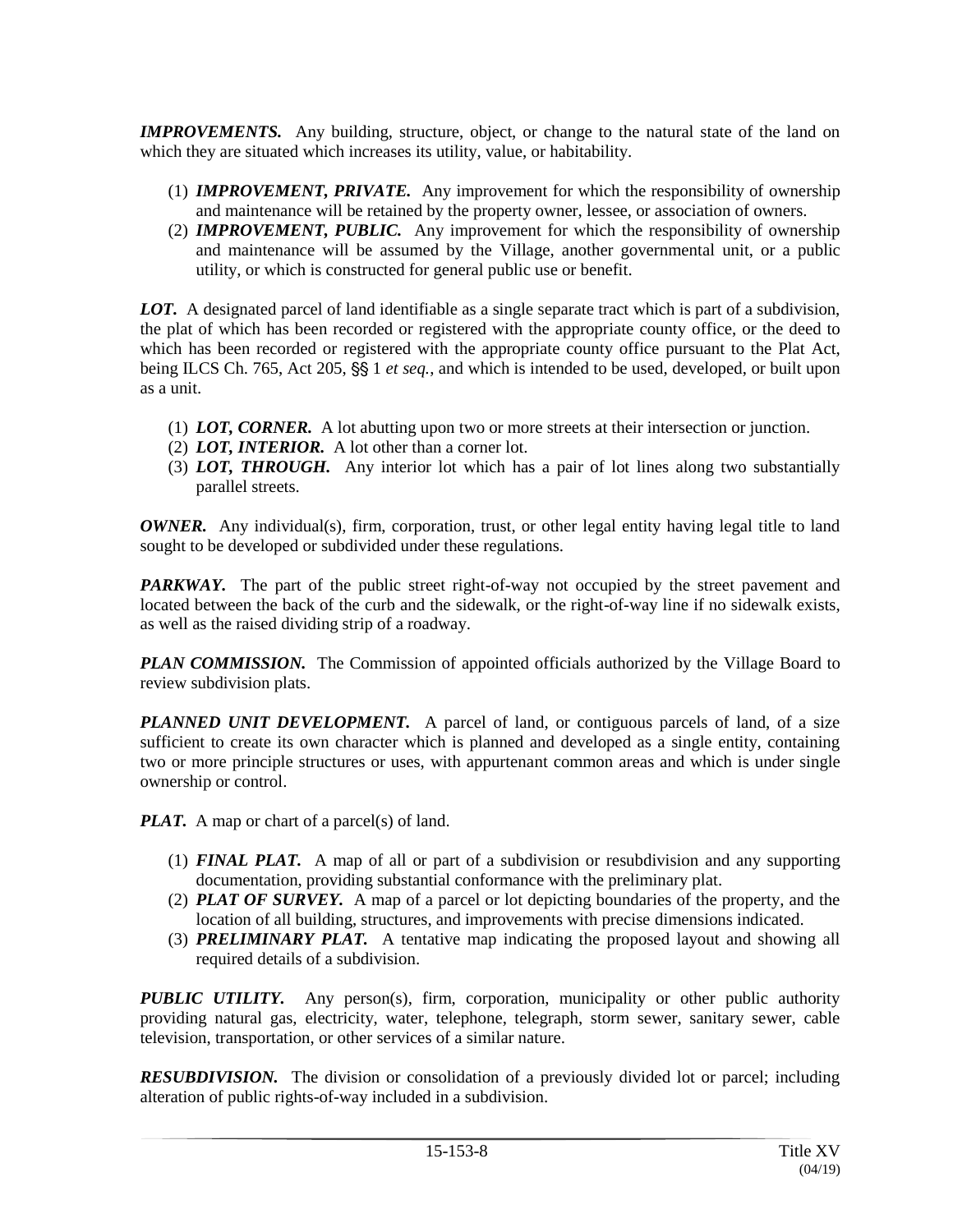*RETENTION (WET BOTTOM).* The permanent on-site storage of storm water runoff.

*RIGHT-OF-WAY.* A strip of land acquired by or dedicated to the public and occupied or intended to be occupied by a street, walkway, railroad, utility, or other similar use.

*SIGHT TRIANGLE.* A triangular area established at the intersection of two streets or a street and a driveway in which nothing is erected, planted, placed, or allowed to grow so as to limit or obstruct the sight distance of motorists.

**SITE PLAN.** A map or diagram of a parcel or lot depicting the boundaries of the property and the location of all existing and proposed buildings and site improvements including parking and landscaping, with approximate dimensions indicated.

*STATE.* The State of Illinois.

*STREET.* An area which provides for vehicular and pedestrian access to abutting land or two other streets. A *STREET* includes the entire right-of-way and any improvements which may be located within the right-of-way.

- (1) *ARTERIAL.* A street intended for continuity to carry traffic beyond the Village boundaries with principal emphasis on access control and maximum volume capacity.
- (2) *COLLECTOR.* A secondary street intended to carry traffic from local streets and abutting land to arterials.
- (3) *CUL-DE-SAC.* A local street which is designed with one end permanently terminated by a vehicular turnaround within which vehicles may reverse their direction without backing up.
- (4) *FREEWAY.* A controlled access roadway designated by the federal government as an interstate highway designed to carry large volumes of traffic throughout the metropolitan area.
- (5) *FRONTAGE ROAD.* A street parallel and adjacent to an arterial designed to provide direct access to abutting properties or local streets and with controlled access to the arterial.
- (6) *LOCAL.* A street intended to provide direct access to abutting properties.
- (7) *PRIVATE STREET.* An undedicated street which is privately owned and maintained.
- (8) *PUBLIC STREET.* A street which has been formally dedicated to and accepted by a public body.

**SUBDIVIDER.** An individual(s), firm, corporation, trust, or other legal entity having an interest in land that is the subject of a subdivision or resubdivision.

**SUBDIVISION.** The division or proposed division of a lot, tract, or parcel of land into two or more lots, tracts, parcels, sites, or other units for the purpose of sale, lease, or development.

*VILLAGE.* The Village of Port Barrington, McHenry and Lake Counties, Illinois.

*VILLAGE ENGINEER.* The Village Engineer of the Village of Port Barrington, Illinois, or his or her designated authorized agent(s).

*ZONING ORDINANCE.* The Village of Port Barrington, Illinois, Zoning Ordinance, as amended.

(Ord. 9-4-A, passed 10-15-2008; Amd. Ord. 2019-04-02, passed 04-17-2019)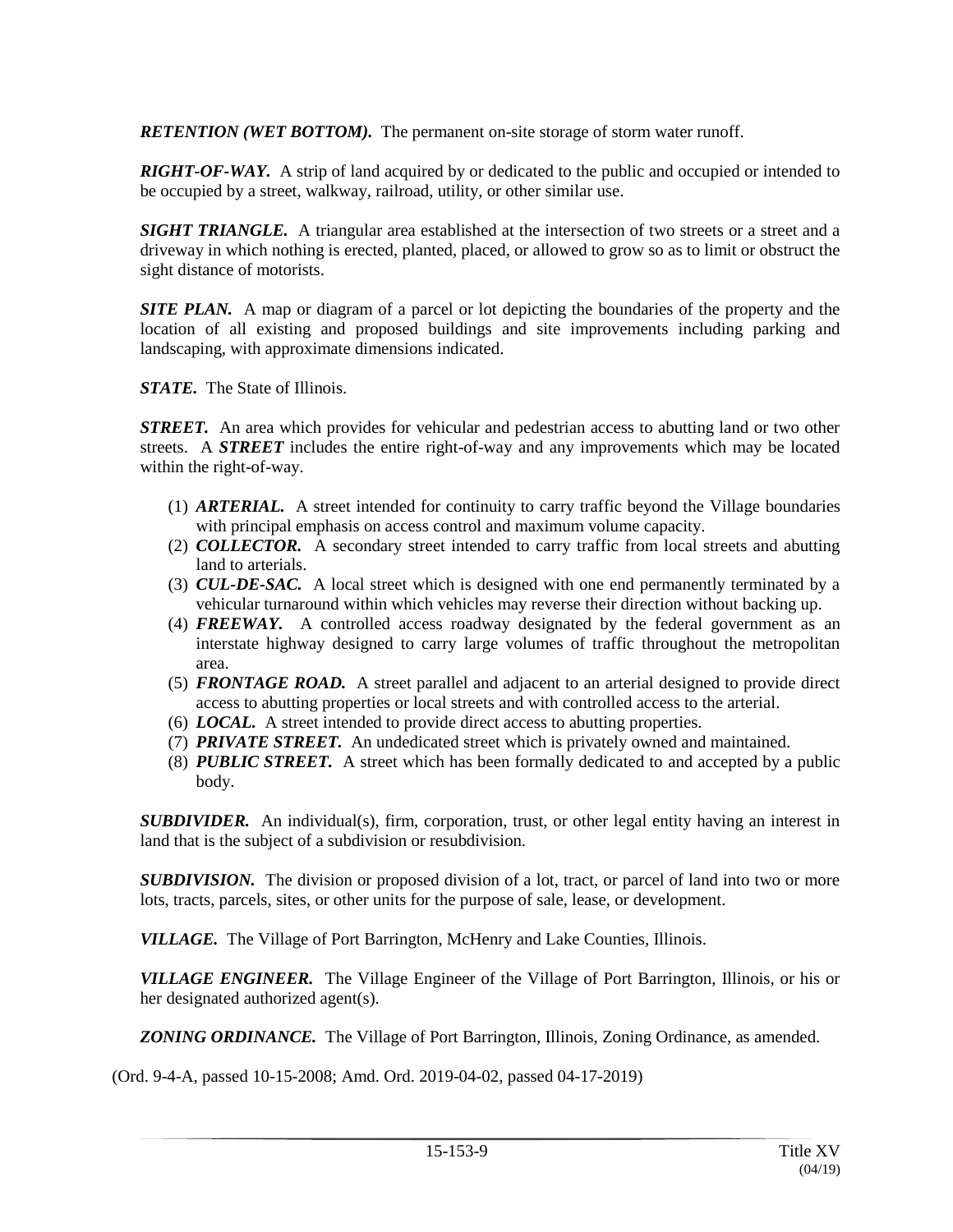### *PROCEDURES*

## ' **153.025 PRE-APPLICATION CONFERENCE.**

- (A) Prior to the filing of an application for the approval of a preliminary or final plat of subdivision or any development plan, the subdivider may consult with the Village's Department of Community Development in order to discuss the general purpose of the development in the context of established policies and practices of the Village and to ensure that required data is properly prepared and presented.
- (B) This may be accomplished through presentation, by the subdivider to the Department of Community Development staff, of a concept plan of the proposed subdivision showing the road system and general land use categories, and layout of lots, with other information as needed for the particular site.
- (C) The applicant shall be responsible to pay and/or reimburse the Village for any and all fees and/or expenses incurred by the Village in the pre-application process, and a cash deposit may be required in advance by the Village for this purpose.
- (Ord. 9-4-A, passed 10-15-2008)

### ' **153.026 DEVELOPMENT PLAN.**

Any person proposing to develop any property within the corporate limits of the Village shall file with the Department of Community Development a development plan, in a quantity and form as required, as follows. Such person shall be responsible to pay and/or reimburse the Village for any and all fees and/or expenses incurred by the Village in the review of any submittals provided to the Village, and a cash deposit may be required in advance by the Village for this purpose.

### (A) *Content.*

- (1) *General information.* The following general information, where applicable, shall be shown on the development plan:
	- (a) Date of preparation, north point, and scale of drawing, which shall be no less than one inch equals 100 feet;
	- (b) Legal description of the parcel;
	- (c) The name and address of the owner of record, the applicant, and the surveyor, licensed professional engineer, architect, or planner who prepared the plan;
	- (d) Zoning classifications of the parcel and of adjacent property;
	- (e) Present uses of the parcel and of adjacent land; and
	- (f) The following form for the approval of the Plan Commission: see Appendix A.
- (2) *Existing conditions.* The following conditions, if found to exist on the parcel, shall be shown on the plan, as needed for the particular site:
	- (a) The location, width, and names of all streets within or adjacent to the parcel, together with easements, public utility and railroad rights-of-way, and other important features such as municipal boundary lines, lot corners, and monuments;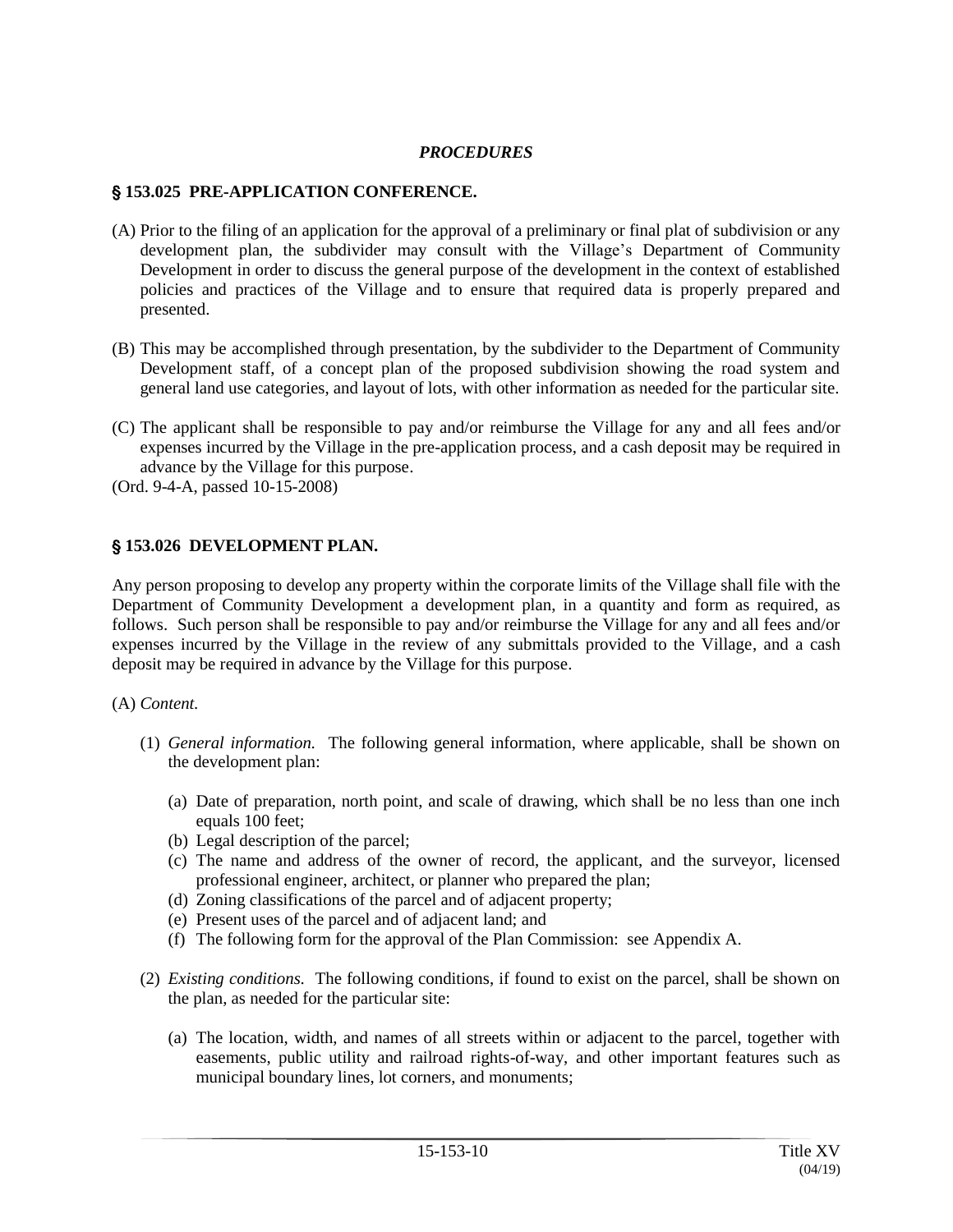- (b) 1. All easements denoted by fine intermittent lines, clearly identified, and if already of record, the recorded references as to use and location of the easements, the width of the easement, its length and bearing, and sufficient ties to locate it definitely with respect to the plan.
	- 2. If an easement is not precisely located of record, a description of the easement should be included.
- (c) Contour lines of the parcel and all adjacent land within 100 feet of the boundaries of the parcel showing intervals no greater than:
	- 1. Two-foot contour intervals for ground slopes less than or equal to 10%; and
	- 2. Five-foot contour intervals for ground slopes exceeding 10%.
- (d) The location and direction of all watercourses and the location of all areas subject to flooding, including:
	- 1. The flowlines of streams and channels showing their normal shorelines, floodway limits, and the 100-year flood fringe; and
	- 2. Lakes, ponds, swamps, marshes, and any detention basins showing their normal shorelines and floodway limits and lines of inflow and outflow, if any.
- (e) Natural features such as wooded areas and preservable trees;
- (f) The location of all existing structures and their elevations, showing those structures that will be removed and those that will remain on the parcel after the development is completed; and
- (g) The location and size of existing sanitary and storm sewers, water mains, culverts, drain pipes, catch basins, manholes, hydrants, and electrical and gas lines within the parcel and in adjacent streets or rights-of-way.
- (3) *Proposed improvements.* The following improvements, if proposed or required, shall be shown on the plan or in supporting documents:
	- (a) Streets and rights-of-way, showing the location, widths, and names. The plan shall show the relationship between existing and proposed streets;
	- (b) Easements showing width and purpose;
	- (c) Engineering utility plan showing size and location of sanitary and storm sewers, water mains, culverts, and electric and gas lines;
	- (d) Sites to be dedicated for school, park, playground, or other public purposes, together with appropriate acreage of each; accurately outlined with dimensions, and with the purpose indicated thereon;
	- (e) Location of any area, with dimensions, to be reserved by deed covenant for common use of all property owners or tenants;
	- (f) The proposed uses of the parcel, including the number and type of residential units and gross floor area by use;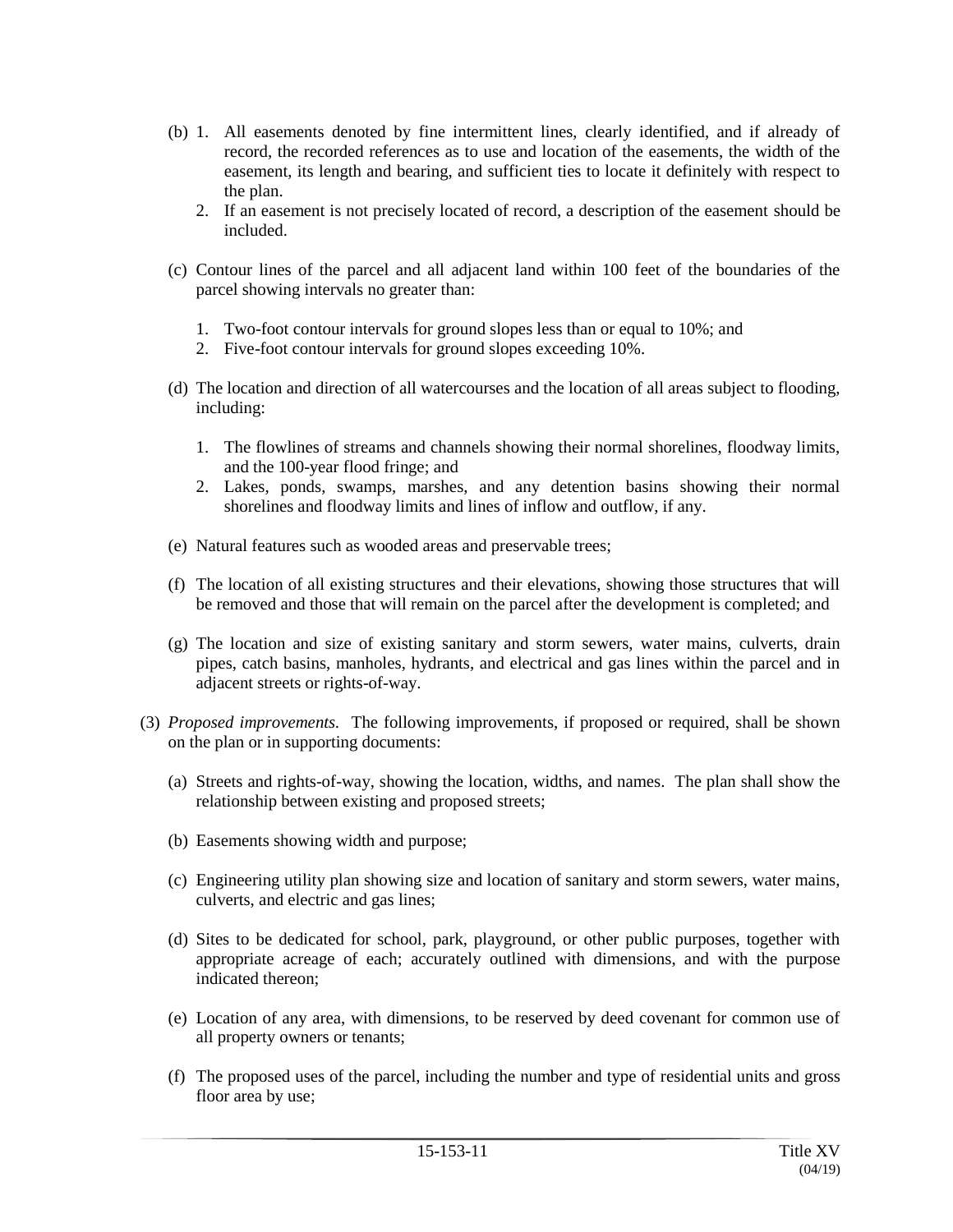- (g) Proposed grading plan of the parcel with contour lines meeting the requirements of Paragraph  $(A)(2)(c)$  above;
- (h) Location and dimensions of on-site pedestrian and vehicular access ways, design of vehicular ingress and on the site, and curb and sidewalk lines, including sidewalk ramps for the handicapped in accordance with Illinois Department of Transportation standards;
- (i) All off-street parking, loading spaces, and walkways, indicating type of surfacing, size, angle of stalls, width of aisles, and a specific schedule showing the number of parking spaces provided;
- (j) Location and intensity of outdoor lighting system; and
- (k) Location of trash receptacle enclosures.
- (4) *Supporting data.* The following supporting data shall be submitted in separate statements and/or maps accompanying the development plan, or, if practical, the data may be shown on the development plan:
	- (a) Proof of ownership of the parcel, disclosure of beneficial interest if a trust, and applicant's interest therein including authority on behalf of the property owner to develop the property;
	- (b) Existing or proposed annexation agreements, if any, which pertain to the parcel;
	- (c) Estimated cost of the development;
	- (d) Estimated construction schedule;
	- (e) Building types with architectural elevations;
	- (f) If adverse conditions exist, a statement of how the applicant plans to handle these conditions;
	- (g) Existing soil conditions based upon borings prescribed by the Village Engineer in light of the proposed use of the parcel;
	- (h) Landscape plan showing quantity, location, type, spacing, and approximate size of plantings;
	- (i) Development data showing number of floors, gross floor area, height and location of each building and proposed general use for each building and the floor area ratio for the entire development. If a multi-family residential building, the number, size, and type of dwelling units;
	- (j) A final drainage plan providing for the adequate disposition of natural and storm water in accordance with the design criteria and standards of this Chapter, indicating location, sizes, types, and grades of ditches, catch basins, and pipes and connections to existing drainage system;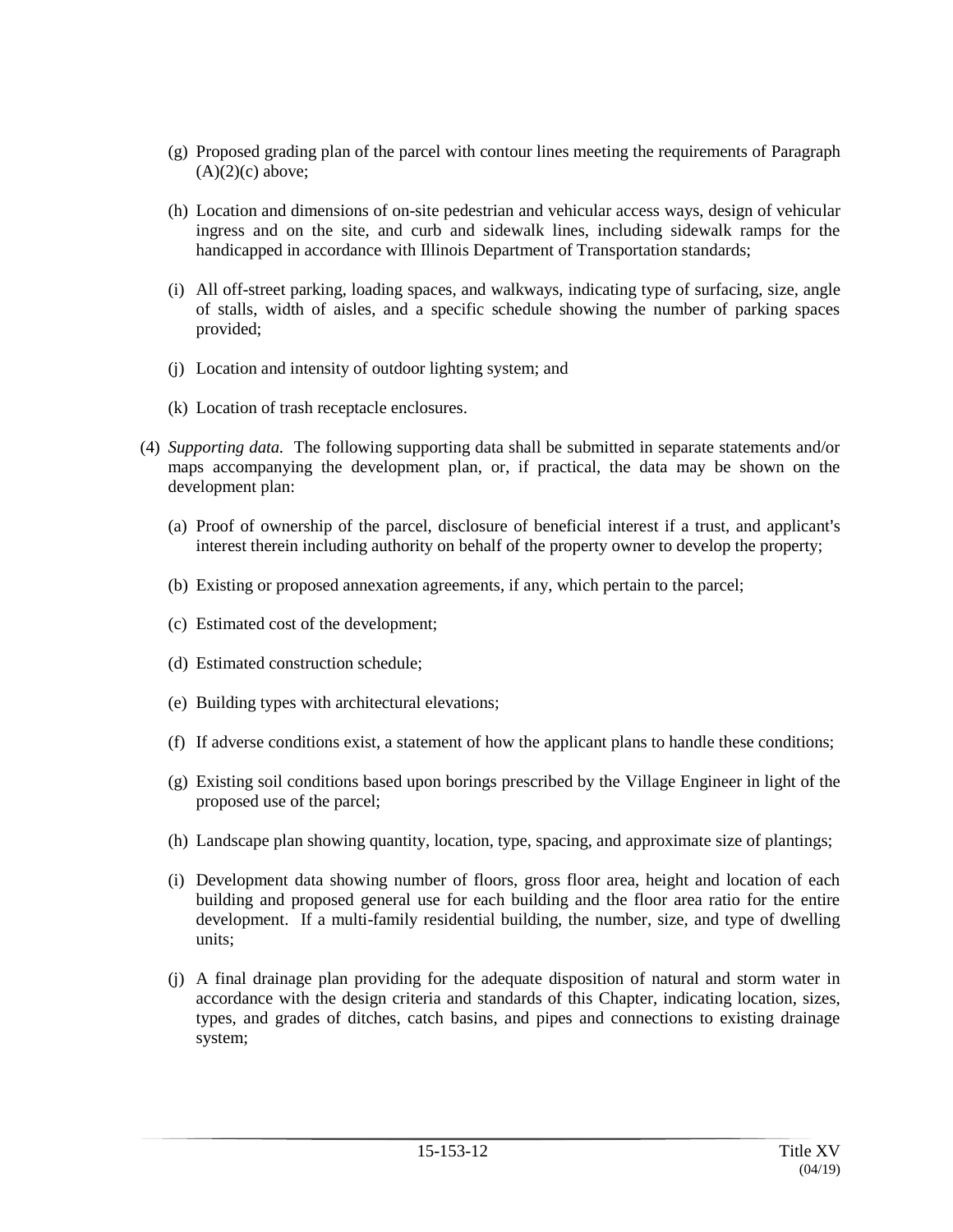- (k) A soil erosion control plan providing for the adequate control of erosion and sedimentation, indicating the proposed temporary and permanent control practices and measures which will be implemented during all phases of clearing, grading, and construction;
- (l) Plans and specifications for the required public improvements; and
- (m) Calculations showing the percentage of lot covered by impervious surface.
- (5) *Guarantees.*
	- (a) Any person proposing to develop any property within the corporate limits of the Village shall provide to the Village those financial guarantees as required by this Chapter in order to ensure completion of all required improvements, to ensure repair and/or replacement of any defective improvements, to ensure maintenance of all required improvements, and to provide for abatement of nuisances occurring during construction.
	- (b) The guarantees shall be of a type and amount as required in  $\frac{8}{5}$  153.085 through 153.094.
- (B) *Standards for review.* The Director of Community Development, or his or her designee, shall review a preliminary or final development plan, and submit his or her recommendations to the Village's Board of Trustees. Approval of any preliminary or final development plan may be denied by the Village Board if the Corporate Authorities of the Village make written findings as to the reasons for such denial, including, but not limited to, any of the following:
	- (1) The provisions for vehicular loading, unloading, parking, or circulation on the parcel or onto adjacent public rights-of-way will create hazards to safety or will cause significant burdens on transportation facilities that could be avoided by modification of the plan;
	- (2) The pedestrian circulation system creates hazards to safety which could be avoided by modification of the plan;
	- (3) The proposed plan unnecessarily and in specified particulars, destroys, damages, or detrimentally alters significant natural, topographic, or physical features of the site and development is feasible in a manner that will avoid these consequences;
	- (4) The proposed landscaping, screening, or lighting fails to provide adequate acoustical or visual privacy to incompatible adjacent uses which could be avoided by modification of the plan;
	- (5) The bulk and location of proposed buildings and structures will have significant adverse impact of adjacent property;
	- (6) The proposed site plan makes inadequate provision for the use and maintenance of open space and this failure may result in a burden on the public or on adjacent properties;
	- (7) The proposed development will impose an undue burden upon off-site public services, including sanitary sewer, water, and storm drainage. Any mains which must be oversized, as determined by the area-wide system analyses, shall be installed at private cost;
	- (8) The proposed development lies within the designated flood plain area; and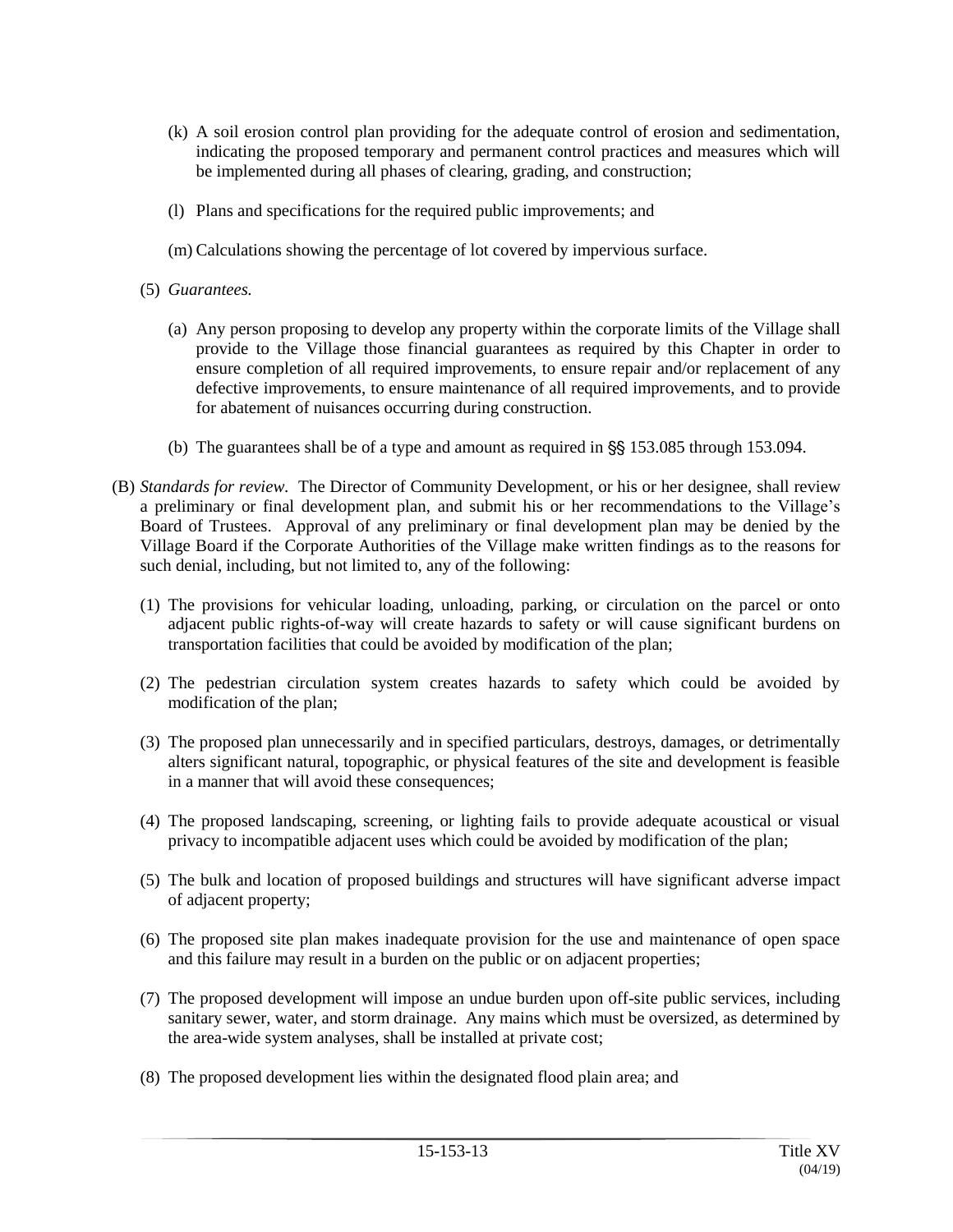- (9) The proposed development does not meet the requirements of the Zoning Ordinance.
- (C) *Review and approval.*
	- (1) *Review.*
		- (a) Upon the Village's receipt of the material required for the review of a development plan, as indicated in Paragraph (A) above, together with any application fee(s) and/or payments which may be due the Village to defray any costs or expenses which may be incurred by the Village relative to review thereof, the Department of Community Development shall circulate the development plan to the Village departments for their review and comment.
		- (b) The Plan Commission shall review the submittals provided relative such development and, based upon the Plan Commission's findings relative thereto, shall, after the Commission receives a completed application, submit a written recommendation to the Village Board to approve or disapprove the development plan.
		- (c) If the Plan Commission recommends to the Village Board denial of the plan, the report shall set forth the reasons for the recommended denial and shall specify the aspects in which the proposed plan fails to meet the requirements and standards of the applicable Village ordinances.
	- (2) *Statement of agreement and conditions.*

If the Village Board wishes to approve the development plan, a statement of agreement and conditions shall be completed which summarizes and includes all agreements between the developer and the Village.

- (3) *Length of approval.*
	- (a) Approval of a development plan by the Village's Board of Trustees shall be valid for one (1) year.
	- (b) If permits for the commencement of construction of the development have not been issued by the Village within the aforesaid one (1) year period, approval of said development plan shall be deemed to have expired, and the applicant shall be required to reapply to the Village for development plan approval, unless the Village's Board of Trustees approves an extension of time for commencement of construction on the proposed development of up to an additional one (1) year period.

(Ord. 9-4-A, passed 10-15-2008)

# ' **153.027 PRELIMINARY PLAT OF SUBDIVISION.**

(A) *Content.* Any person proposing to subdivide any parcel of land shall file with the Plan Commission a preliminary plat in a quantity and form as required by the Department of Community Development. The preliminary plat shall include or be accompanied by the payment to the Village of any fee(s) and/or deposit(s) which may be required by this Code of Ordinances, as well as by the following.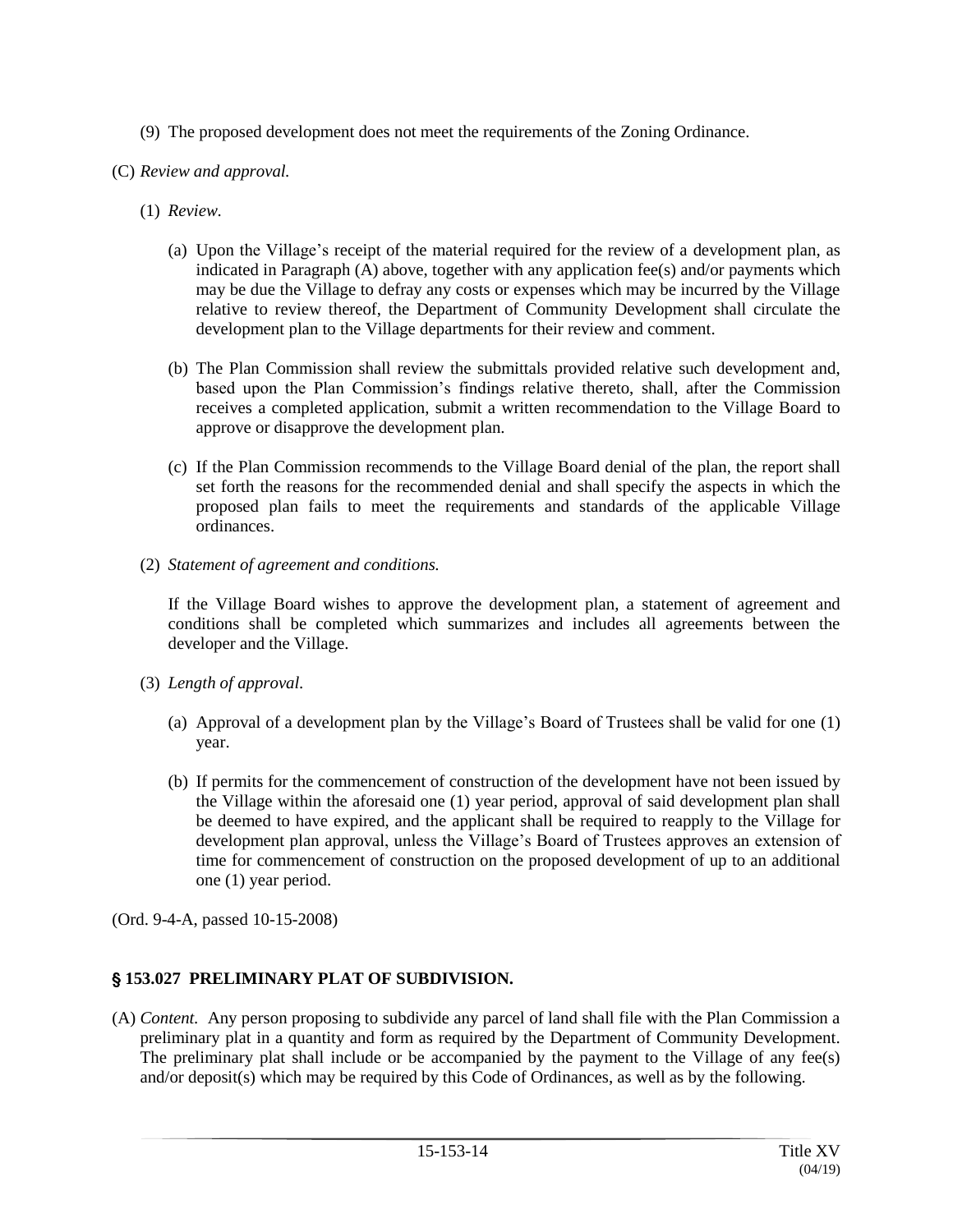- (1) *General information.* The following general information, where applicable, shall be shown on the preliminary plat:
	- (a) The proposed name of the subdivision as well as street names contained thereon, which shall not duplicate or resemble the name of any existing subdivision or any existing street within the Village and any area that is serviced by the same fire department;
	- (b) Date of preparation, north point, and scale of drawing, which shall be no less than one inch equals 100 feet;
	- (c) An identification clearly stating that the map is a preliminary subdivision plat;
	- (d) Legal description of the parcel; and
	- (e) The name and address of the owner of record, the applicant, and the registered land surveyor who prepared the plat.
- (2) *Existing conditions.* The following conditions, if found to exist on the parcel, shall be shown on the preliminary plat, an accompanying topographical map, or accompanying plat of survey as necessary:
	- (a) The location, width, and names of all streets within or adjacent to the parcel, together with easements, public utility and railroad rights-of-way, and other important features such as municipal boundary lines, section lines, corners, and monuments;
	- (b) Contour lines of the parcel and all adjacent land within 100 feet of the boundaries of the parcel showing intervals no greater than:
		- 1. Two-foot contour intervals for ground slopes less than or equal to 10%; and
		- 2. Five-foot contour intervals for ground slopes exceeding 10%.
	- (c) The location and direction of all watercourses and the location of all areas subject to flooding, including:
		- 1. The flowlines of streams and channels showing their normal shorelines, floodway limits and the 100-year flood fringe; and
		- 2. Lakes, ponds, swamps, marshes, and any detention basins showing their normal shorelines, floodway limits, and lines of inflow and outflow, if any.
	- (d) Natural features such as wooded areas, and isolated preservable trees;
	- (e) The location of all existing structures and their elevations, showing those that will be removed and those that will remain on the parcel after the final plat is recorded; and
	- (f) The location and size of existing sanitary and storm sewers, water mains, culverts, drain pipes, catch basins, manholes, hydrants, and electric and gas lines within the parcel or in adjacent streets or rights-of-way.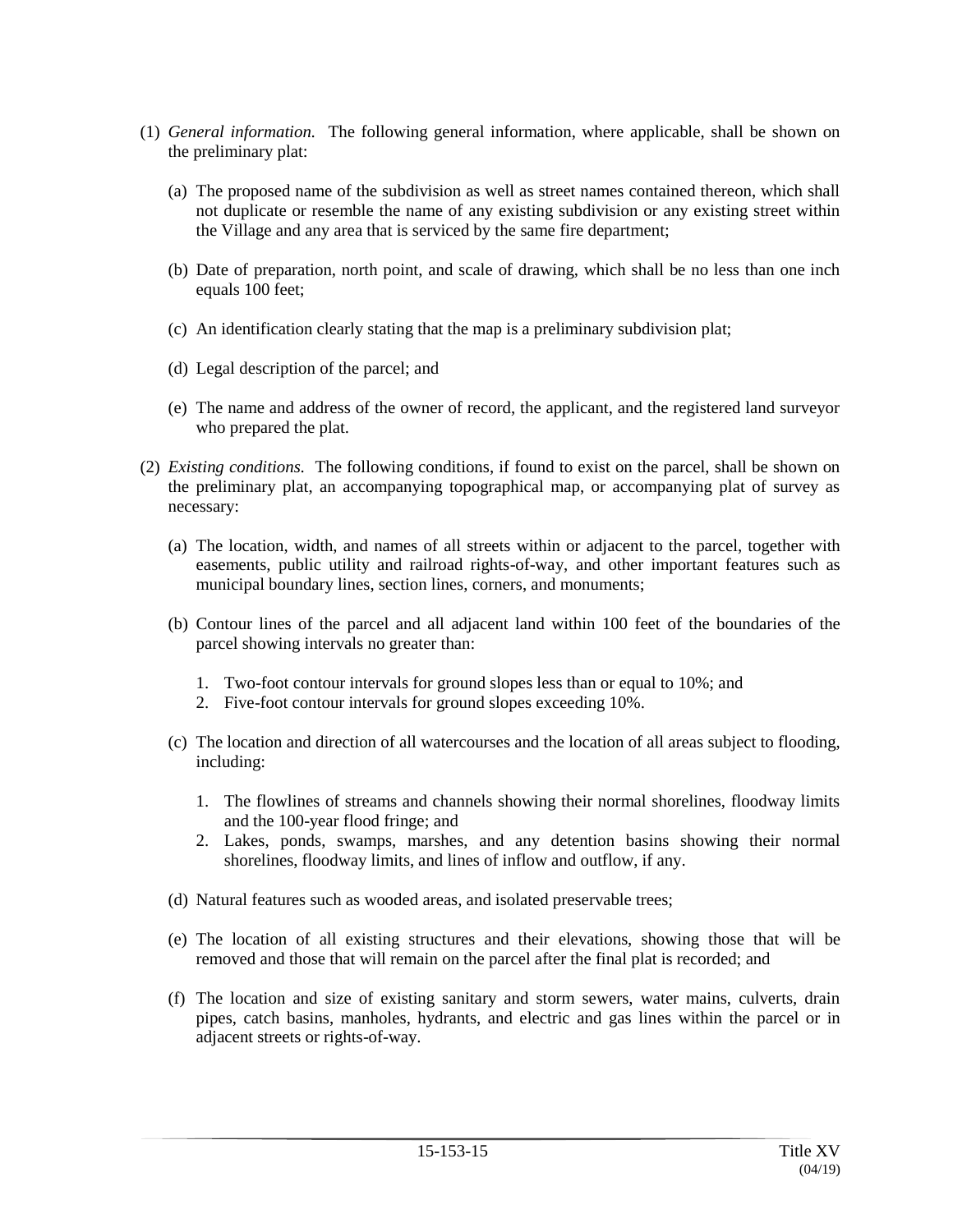- (3) *Proposed improvements.* The following improvements, if proposed or required, shall be shown on the plat or in supporting documents:
	- (a) Streets and rights-of-way, showing the location, widths, names, and approximate grades thereof and the relationship between existing and proposed streets;
	- (b) Easements showing width and purpose;
	- (c) Lots showing approximate dimensions, lot sizes, and proposed lot and block numbers and building setback lines;
	- (d) Preliminary engineering utility plan showing size and location of sanitary and storm sewers, water mains, culverts, and electric and gas lines;
	- (e) Sites to be dedicated or reserved for public purposes, with acreage of each, and with the purpose indicated thereon; and
	- (f) Proposed grading plan of parcel with contour lines meeting the requirements of Paragraph  $(A)(2)$  above.
- (4) *Supporting data.* The following supporting data shall be submitted in separate statements and/or maps accompanying the preliminary plat, or, if practical, the data may be shown on the preliminary plat:
	- (a) Proof of ownership of the parcel, disclosure of beneficial interest if a trust, and applicant's interest therein, including authority on behalf of the property owner to subdivide the property;
	- (b) Existing or proposed annexation agreements, if any, which pertain to the parcel and existing or proposed covenants;
	- (c) A statement of the manner in which construction and installation or public improvements are to be guaranteed;
	- (d) Schedule showing proposed timing or phasing of the improvements and subdivision;
	- (e) If adverse conditions exist, a statement of how the applicant plans to address and/or remediate these conditions; and
	- (f) A preliminary drainage plan, designed to safely and properly manage the storm water runoff, accompanied by maps and/or other descriptive material showing the following:
		- 1. The extent and area of each watershed tributary to the drainage channels on the parcel;
		- 2. Existing storm sewers and other storm drains to be built;
		- 3. Existing streams and floodwater runoff channels to be maintained, enlarged, altered, or eliminated; and new channels to be constructed, their locations, cross-sections, and profiles;
		- 4. Existing culverts and bridges, drainage areas, elevations and adequacy of waterway openings; and new culverts and bridges to be built; and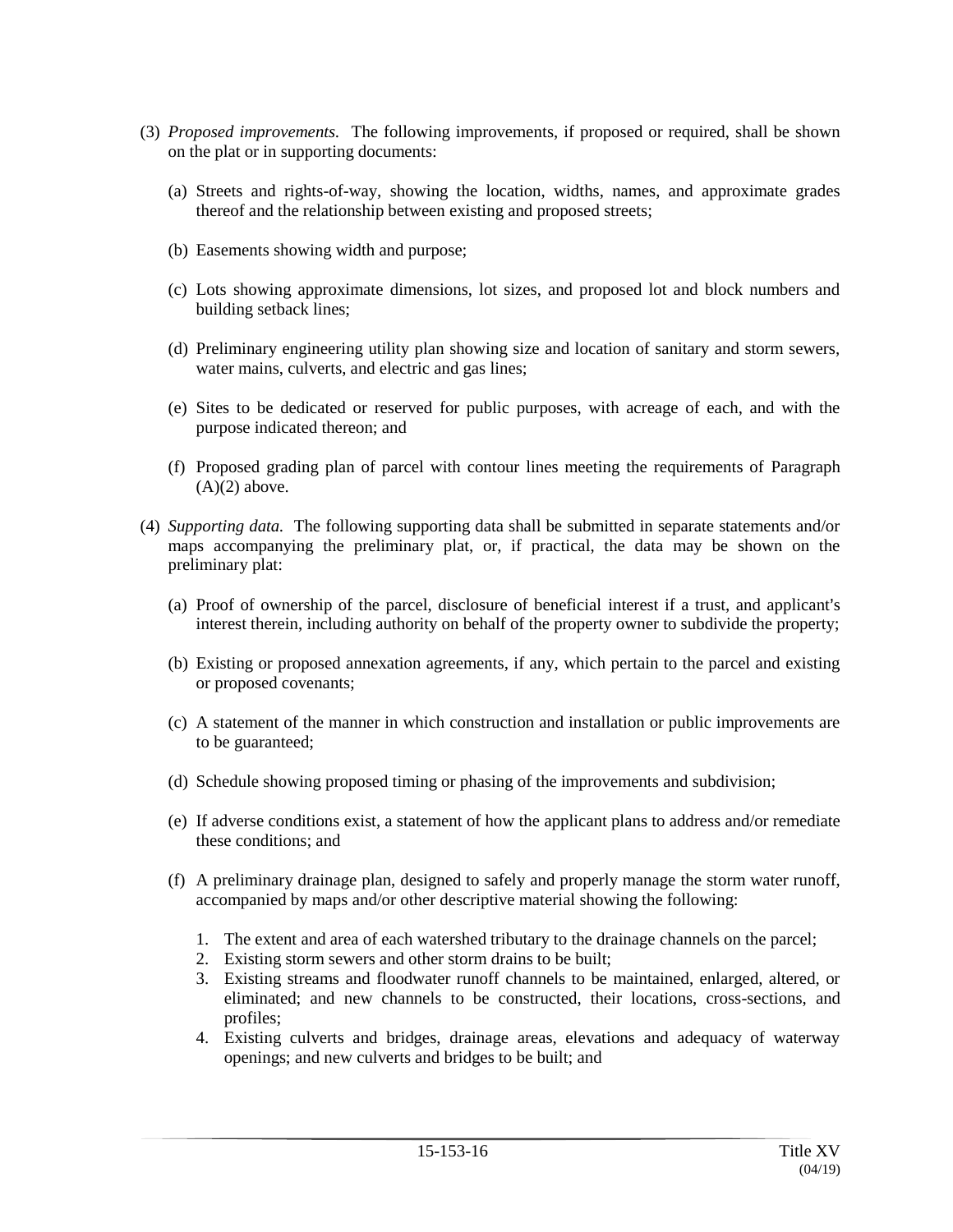- 5. Existing detention ponds and basins to be maintained, enlarged, altered, and new ponds or basins to be built with or without dams or low retention devices.
- (B) *Standards for review.* The Plan Commission shall review all submittals relative to preliminary plat approval and recommend approval or denial thereof to the President and Board of Trustees who shall thereafter either approve or deny a preliminary and/or final plat of subdivision, unless the Plan Commission makes written findings specifying the manner in which:
	- (1) The design and layout of the subdivision does not conform to the provisions of this Chapter;
	- (2) The applicant has not made adequate provision to install public improvements required by the Plan Commission or by the President and Board of Trustees; and/or
	- (3) The plat does not conform with the Comprehensive Plan, the Official Map, this Chapter, other Village ordinances, or planning and design policies of the Village.

## (C) *Review and approval.*

### (1) *Plan Commission review.*

- (a) Upon receipt of all the material required for the preliminary plat under Paragraph (A) above, the plat shall then be circulated within the Village for review as required.
- (b) Any requests for preliminary plat approval shall be placed on the Plan Commission's agenda, and the Village shall advise the applicant of the time and place of the Plan Commission meeting at which the matter will be considered.
- (c) The Plan Commission shall forward its written report to the President and Board of Trustees recommending approval or disapproval of the preliminary plat or plan within 90 days from the date of the filing of a complete application.
- (d) If the Plan Commission recommends disapproval, the written report shall set forth the reasons for its disapproval and specify with particularity the aspects in which the proposed plat fails to meet the standards of Paragraph (B) above.
- (2) *Board review.*
	- (a) The President and Board of Trustees, by motion, shall approve or disapprove the preliminary plat within 30 days after its next regularly scheduled meeting following the date of the written report of the Plan Commission.
	- (b) If the President and Board of Trustees disapproves the plat, the motion shall set forth the reasons for its disapproval and specify with particularity the aspects in which the proposed plat fails to meet the standards of Paragraph (B) above.
	- (c) A copy of the motion shall be attached to the preliminary plat and shall be filed in the office of the Village Clerk.
- (3) *Effect of Board approval.*
	- (a) Approval of the preliminary plat by the President and Board of Trustees shall not qualify the plat or plan for recording, but shall be considered permission to prepare the final plat with detailed plans and specifications for the proposed subdivision.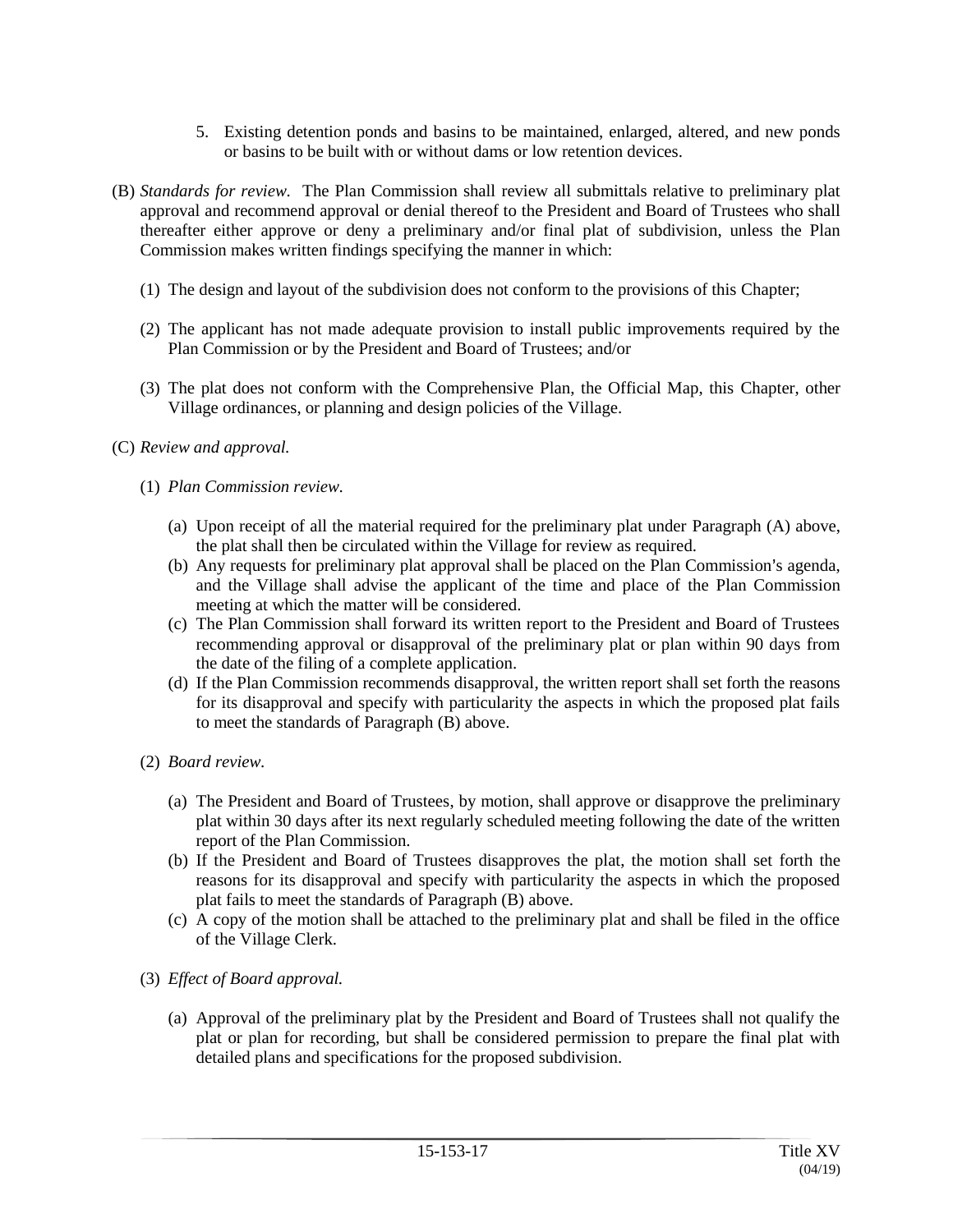- (b) The preliminary approval shall be effective for no more than one year from the date of approval unless, upon application, the President and Board of Trustees grant an extension of time for an additional one year.
- (4) *Sign to be posted.* For any preliminary subdivision plat, the Village shall post a sign on the property identifying the project, the date of the Village's Plan Commission initial meeting on the subject, and the time and place of such meeting.

## ' **153.028 FINAL PLAT OF SUBDIVISION.**

- (A) *Content.* Within one year after receiving preliminary subdivision plat approval by the President and Board of Trustees, the applicant shall file a final plat of subdivision with the Plan Commission in a quantity and form as required by the Department of Community Development. The final plat shall include the following.
	- (1) *General information.* The following general information, where applicable, shall be shown on the final plat:
		- (a) The date of preparation, north point, and scale of drawing, which shall be no less than one inch equals 100 feet;
		- (b) Legal description of the parcel;
		- (c) The names and addresses of the owner of record, the applicant, and the State of Illinois Registered Surveyor who prepared the plat with his or her seal affixed;
		- (d) Reference points of existing surveys identified, related to the plat by distances and bearing, and reference to a field book or map as follows:
			- 1. All stakes, monuments, or other evidence found on the ground and used to determine the boundaries of the parcel;
			- 2. Adjoining corners of all adjoining parcels;
			- 3. When the Village has established the centerline of the street adjacent to or within the proposed parcel, the location of the centerline and monuments found or reset shall be shown; and
			- 4. All other monuments found or established in making the survey of the parcel or required to be installed by the provisions of this Chapter or by the Plat Act, being ILCS Ch. 765, Act 205, §§ 1 *et seq.*
		- (e) 1. Lot and block lines with dimensions, bearings or deflection angles, and radii, arcs, points of curvature and tangent bearings;
			- 2. Tract boundaries and street bearings shall be shown to the nearest ten seconds with the basis of the bearings;
			- 3. All distance shall be shown to the nearest one-hundredth foot; and
			- 4. No ditto marks shall be used.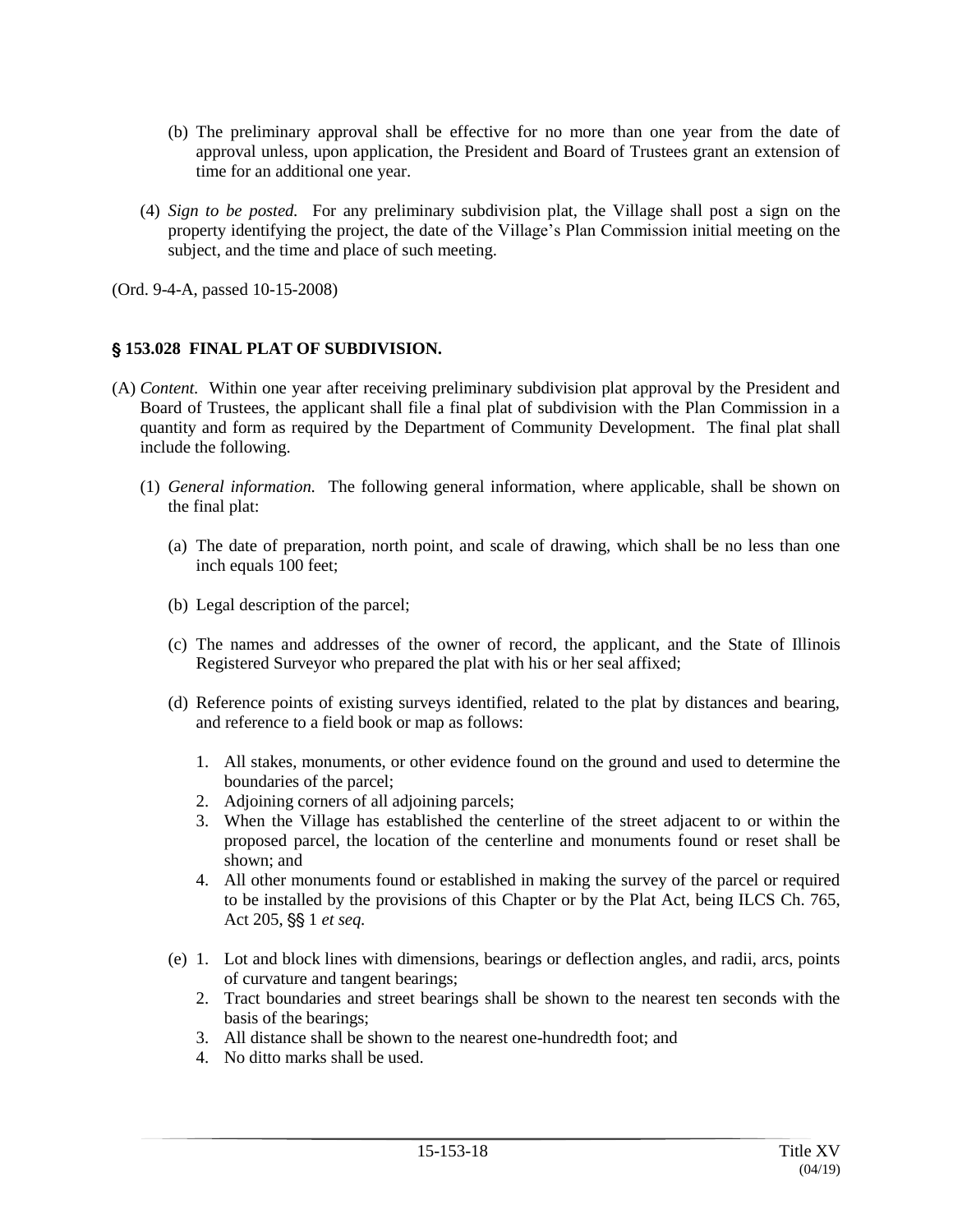- (f) 1. The width of any streets being dedicated and of any existing rights-of-way, all shown each side of the centerline; and
	- 2. For streets on a curvature, all curve data shall be based on the street centerline, and in addition to the centerline dimensions, the radii and central angles shall be indicated.
- (g) 1. All easements shall be denoted by fine intermittent lines, clearly identified, and if already of record, the recorder's references as to use and location of the easement;
	- 2. The width of the easement, its length and bearing, and sufficient ties to locate it definitely with respect to the plat must be shown;
	- 3. If an easement is not precisely located of record, a description of the easement shall be included; and
	- 4. If the easement is being dedicated by the map, it shall be properly referenced in the owner's certificate or identification.
- (h) Lot numbers beginning with the number one, and numbered consecutively with each block;
- (i) 1. Block numbers or letters beginning with the number one or letter " $A$ " and continuing consecutively without omission or duplication throughout the subdivision;
	- 2. The figures shall be solid, of sufficient size and thickness to stand out, and so placed as not to obliterate any figure; and
	- 3. Block figures of any addition to a subdivision of the same name shall be a continuation of the numbering in the original subdivision.
- (j) Accurate outlines and legal descriptions of any areas to be dedicated or reserved for public use, with the purpose indicated thereon, and of any area to be reserved by deed covenant for common use of all property owners;
- (k) Building setback lines, accurately shown in dimension;
- (l) The name of the subdivision and of each street shown on the plat, pursuant to  $$153.027(A)(1);$
- (m) The following form for approval by the Plan Commission: see Appendix B;
- (n) The following form for the approval of the President and Board of Trustees: see Appendix C;
- (o) The following form for the approval of the Village Engineer: see Appendix D; and
- (p) The following certificates, which may be combined where appropriate:
	- 1. A certificate signed and acknowledged by all parties having any interest in the land consenting to the preparation and recording of the plat and consenting to the required easements improvements, and dedications for any public use;
	- 2. Certification by the County Clerk and Village Collector showing that all taxes and special assessments, respectively, due on the property have been paid in full; and
	- 3. Certification by all public utilities and cable TV franchisee agreeing with easements and provision of utilities.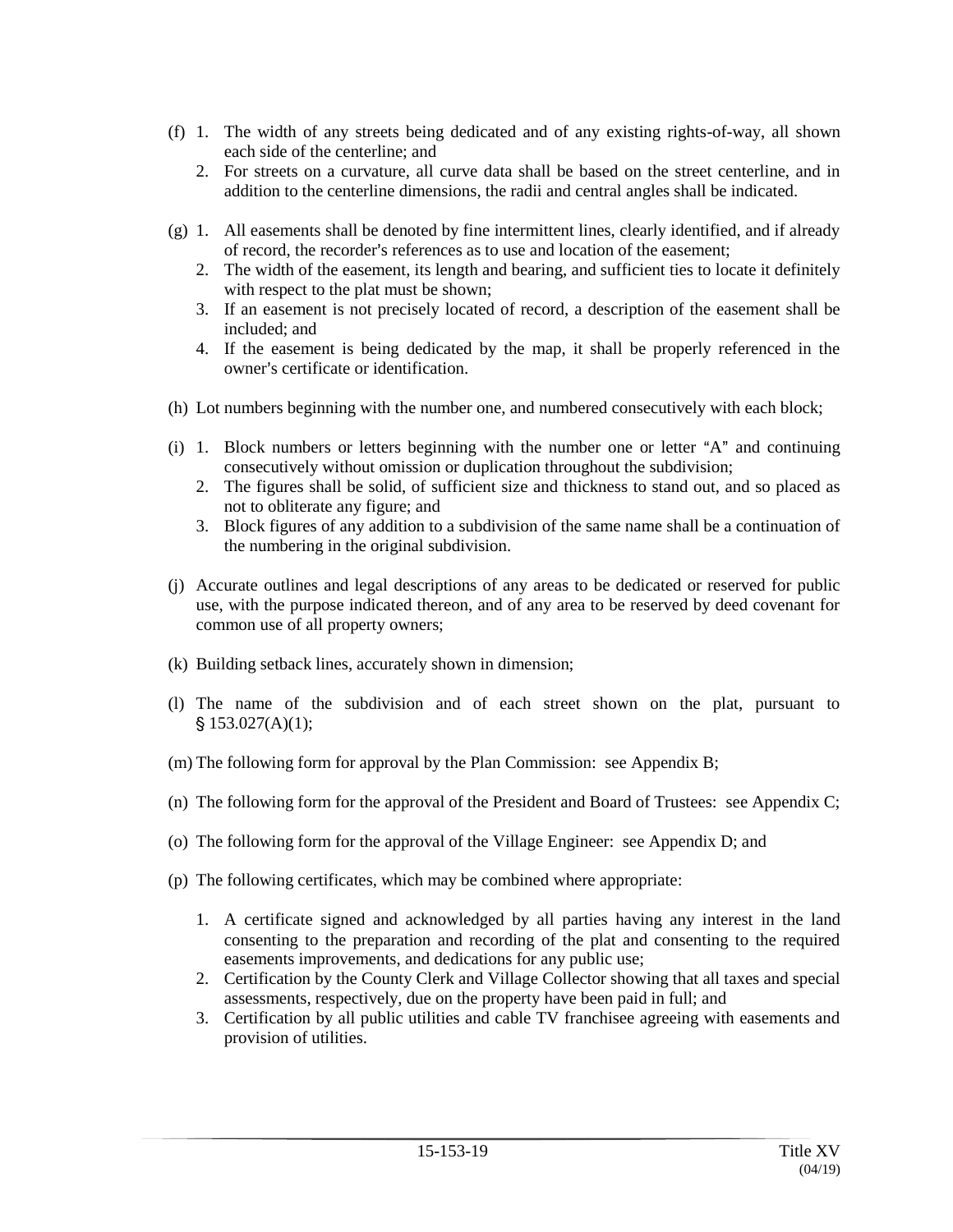- (2) *Supporting data.* The following supporting data, where applicable, shall be supplied in separate statements or maps, or, if practical, may be shown on the final plat:
	- (a) A copy of any restrictions or covenants to be created by record and any charter or bylaws of any property owners association to be created;
	- (b) A copy of the paid most recent tax bill for the property;
	- (c) Plans and specifications for the required public improvements; and
	- (d) A schedule showing phasing of proposed improvements.
- (B) *Guarantees.* Guarantees shall be provided for any development in accordance with the requirements of §§ 153.085 through 153.094.
- (C) *Standards for review.* The standards for review of any final plat of subdivision shall be the same as those included in  $\S$  153.027(B) regarding preliminary plat of subdivision standards.
- (D) *Review and approval.*
	- (1) *Review and recommendation.*
		- (a) Consideration of the final plat shall be placed on the Plan Commission agenda, and the Village shall advise the applicant of the time and place of the Plan Commission meeting at which the matter will be discussed.
		- (b) The Plan Commission shall forward its written report within 60 days of filing a completed application to the President and Board of Trustees recommending approval or disapproval of the final plat.
		- (c) If the recommendation is to disapprove, the report shall set forth the reasons for its disapproval, specifying with particularity the manner in which the proposed plat fails to meet the standards of  $\S$  153.027(B).
	- (2) *Approval.*
		- (a) After receiving the final recommendation of the Plan Commission, the President and Board of Trustees shall approve or disapprove the final plat within 60 days from the date the final recommendation of the Plan Commission is received unless the applicant and the President and Board of Trustees agree to extend the 60-day period.
		- (b) If the final plat is disapproved, the motion shall state the reasons for the disapproval, specifying with particularity the aspects in which the final plat fails to meet the standards of § 153.027.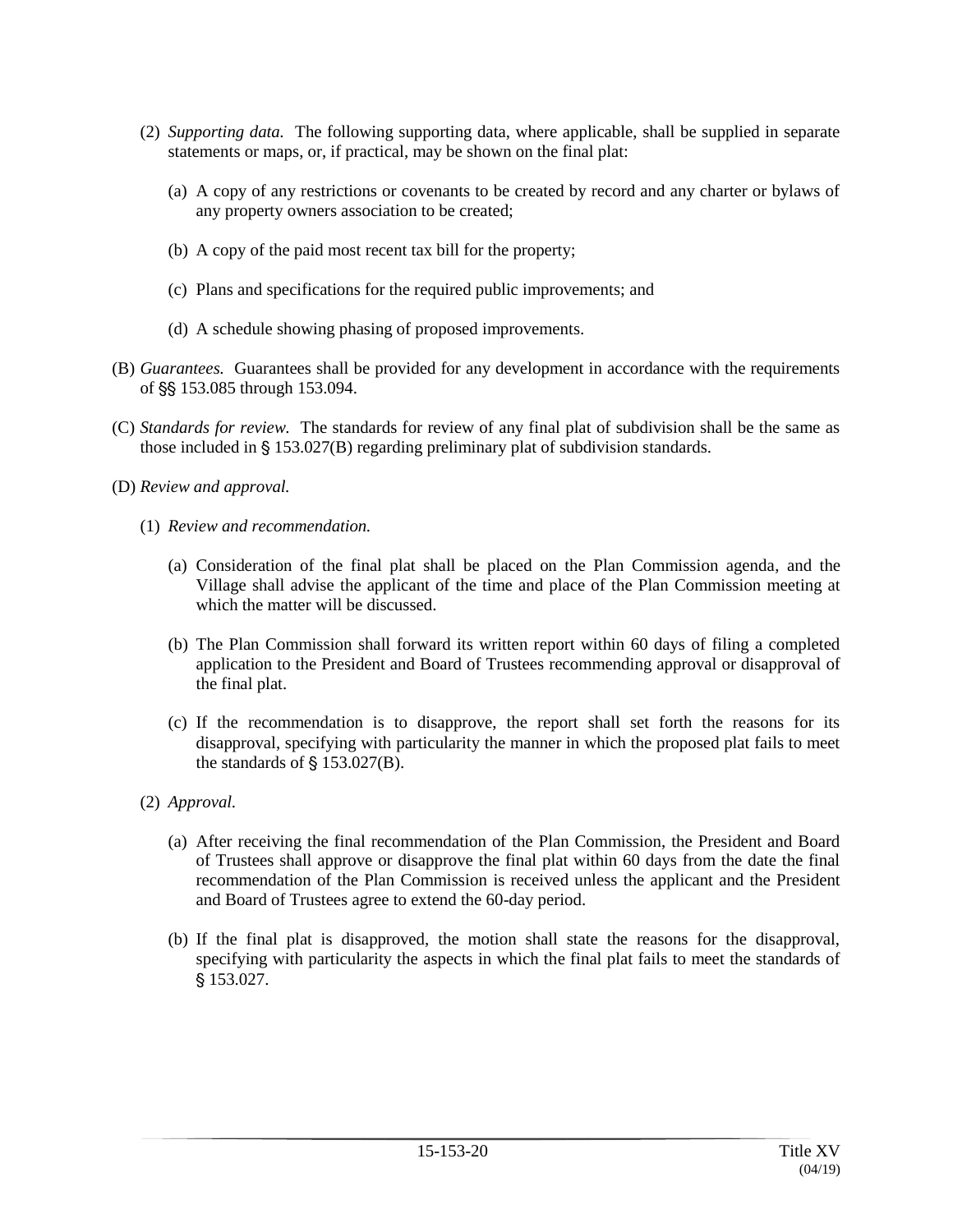- (E) *Recording.*
	- (1) A certified copy of the motion approving or disapproving the final plat shall be filed in the office of the Village Clerk attached to the final plat.
	- (2) The approved final subdivision plat together with all covenants and restrictions shall be recorded by the Village in the office of Lake and McHenry Counties Recorders of Deeds or in the office of the Registrars of Titles of Lake and McHenry Counties, Illinois, as the case may be.
	- (3) All recording fees and associated costs shall be paid by the applicant.

# ' **153.029 VACATIONS.**

Any vacation of public right-of-way shall require a plat to be approved pursuant to the requirements of this Chapter and Illinois statutes.

(Ord. 9-4-A, passed 10-15-2008)

# ' **153.030 CONDOMINIUM PLAT PROCEDURE.**

(A) *New construction.*

- (1) Land divided under the Illinois Condominium Act is considered a subdivision for purposes of complying with these regulations.
- (2) The applicant shall submit a final site plan, showing the intended locations of all buildings and other improvements to the property prior to any development.
- (3) Designated streets shall also be indicated on the final site plan.
- (4) The plat shall be fully dimensioned by a registered land surveyor.
- (5) Development plan review and approval procedures, contained herein, are to be followed for the final site plan.
- (6) Upon approval of the final subdivision plat by the Village Board, it shall be recorded with the applicable office of the recorder of deeds.
- (7) Individual condominium plats required under the Illinois Condominium Act shall be submitted to the Plan Commission and Village Board for review.
- (8) The Plan Commission shall review the condominium plat to verify that it is in substantial compliance with the previously approved final site plan and subdivision plat.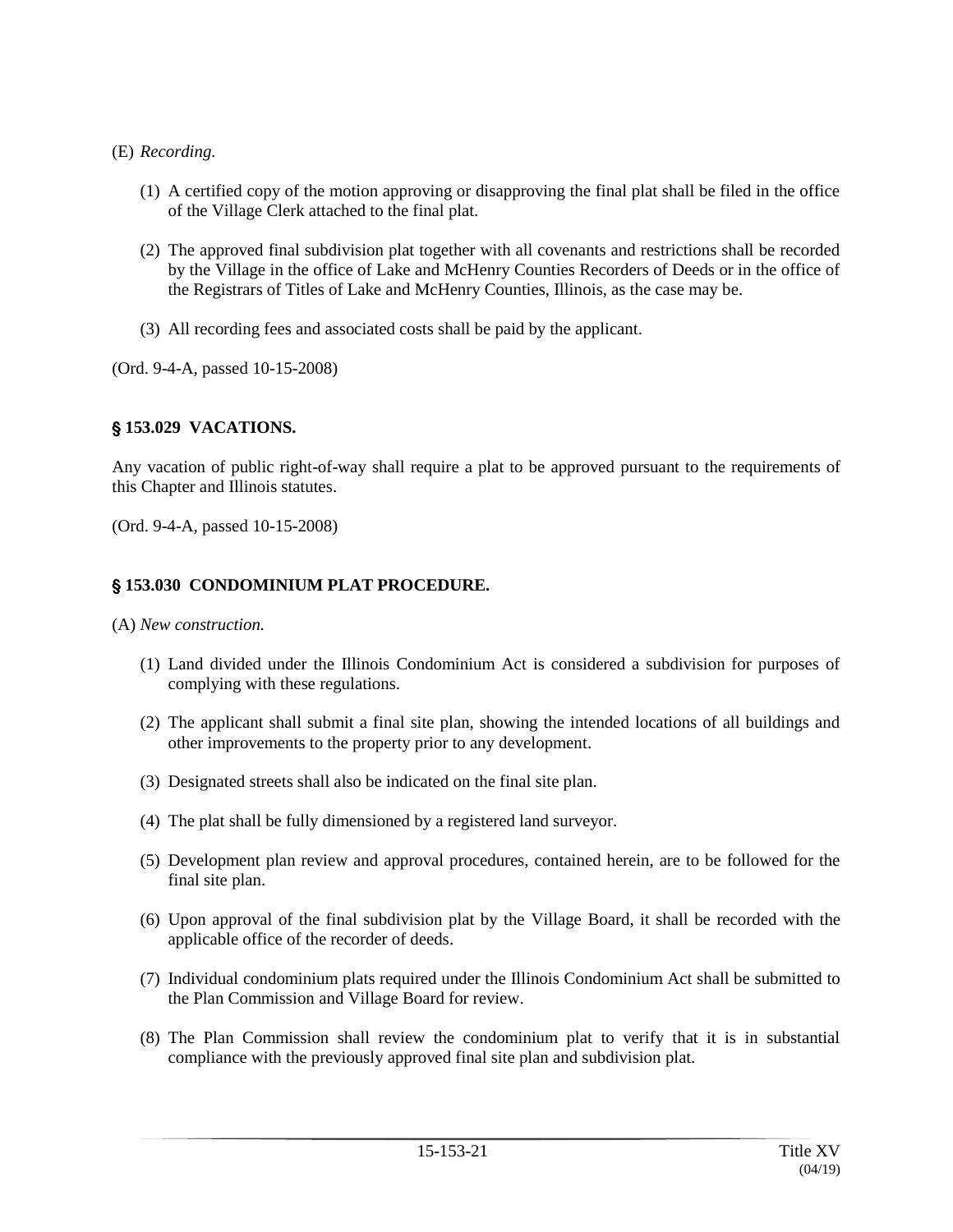- (9) If the plat is found to be in compliance, the Plan Commission shall recommend approval thereof by the Village Board.
- (10) If the plat is found to be in compliance by the Board of Trustees, the Village President, the Village Clerk, and the Village Engineer shall sign it and allow the plat to be recorded.
- (B) *Condominium conversions.*
	- (1) Owners of existing structures which are intending to convert to condominium ownership shall submit plats of survey required under the Illinois Condominium Act to the Plan Commission for review.
	- (2) The condominium plat of survey shall be forwarded to the Plan Commission for its review and recommendation to the Board of Trustees, pursuant to the requirements and procedures for final plat approval.
	- (3) Units may not be sold until the condominium plat of survey is approved by the Village Board.
	- (4) Additional requirements for condominium conversion may be provided for in this Code.
	- (5) For public improvements, condominium conversion shall be considered a new subdivision and shall fall under the codes and ordinances of the Village at the time of conversion.

## ' **153.031 APPEALS FROM DECISIONS ON DEVELOPMENT PLAN.**

- (A) The President and Board of Trustees shall review any recommendation of the Plan Commission to approve or disapprove a development plan.
- (B) Consideration of the development plan and matters relevant thereto shall be placed on the agenda of a regular or special meeting of the President and Board of Trustees.
- (C) (1) The President and Board of Trustees may reverse or affirm, in whole or in part, or may modify any recommendation of the Plan Commission.
	- (2)The President and Board of Trustees shall base their decision on the standards set forth in  $$153.026(B).$

(Ord. 9-4-A, passed 10-15-2008)

## *CONSTRUCTION, DESIGN, AND INSTALLATION STANDARDS FOR IMPROVEMENTS*

## ' **153.045 IMPROVEMENTS SUMMARY.**

(A) Any subdivision approved under this Chapter, any development subject to this Chapter, and any development intending to construct improvements which are addressed in this subchapter, shall comply with the required improvements stated in this subchapter.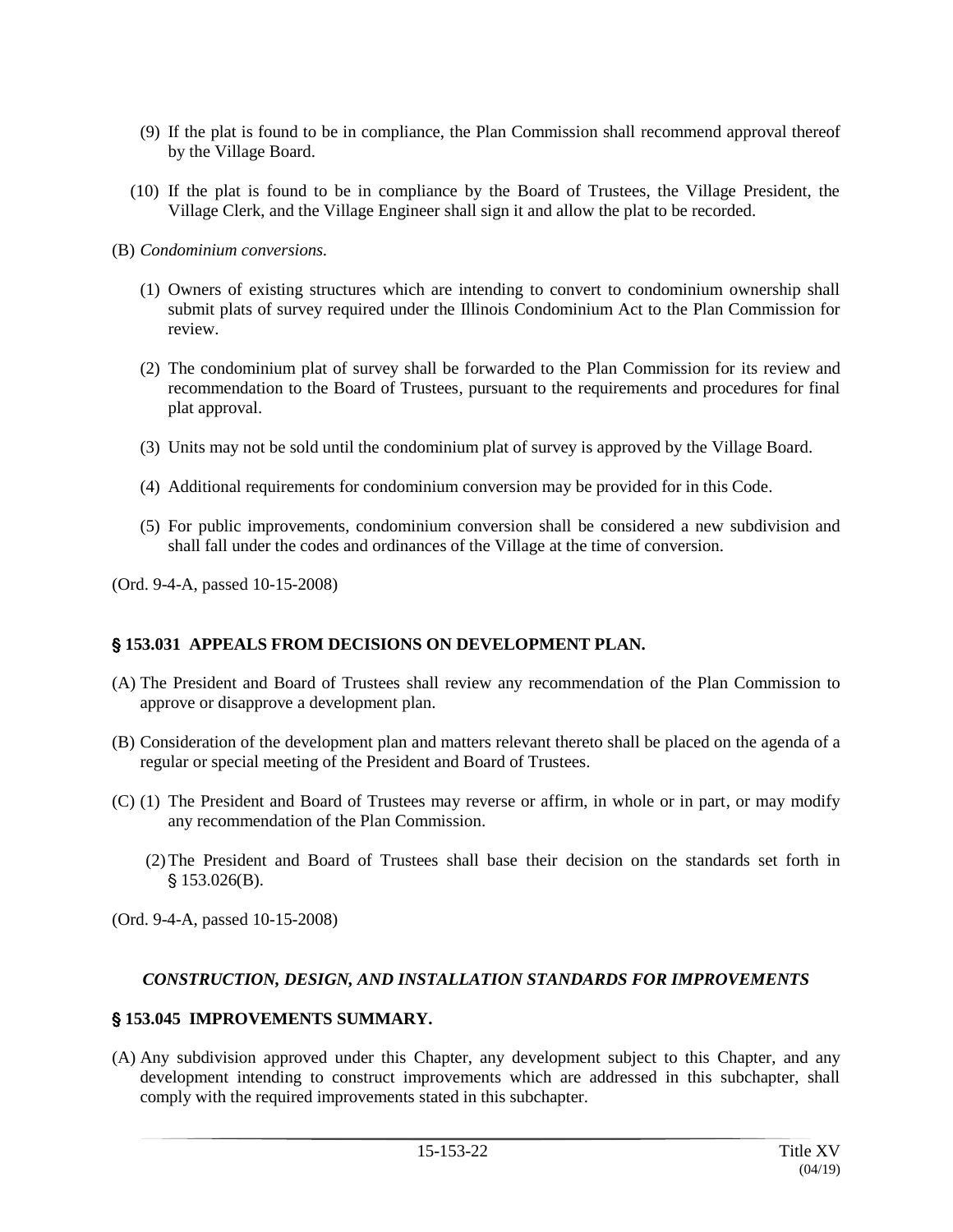- (B) Subdividers and developers shall construct all public improvements to specifications and cause the completed improvements to be dedicated to the Village or appropriate agency or unit of government.
- (C) All private improvements shall be completed as required and approved by the Village.
- (D) Private improvements shall remain under the ownership of the developer and shall be continuously maintained.
- (Ord. 9-4-A, passed 10-15-2008) Penalty, see § 153.999

## ' **153.046 LOT GRADING; EROSION, SEDIMENTATION, AND DUST CONTROL.**

(A) *Lot grading.*

- (1) All developments shall provide lot grading in conformance with the Village building code and this Chapter.
- (2) (a) Grading of all lots within the Village shall be accomplished in such a manner as to prevent ponding in excess of 18 inches in the event of a complete failure of the storm sewer system.
	- (b) Parking lots shall be graded so that no ponding in excess of 12 inches occurs in the event of a complete failure of the storm sewer.
- (3) (a) Grading shall be completed on each lot such that overland water flow is directed away from all sides of the foundation, all grades on lot shall be a minimum of 2% and a maximum of 10%.
	- (b) If steeper slopes are approved, sodding, retaining walls, or other special treatments may be required to protect the slopes.
- (4) Driveway grades on all lots, as measured from the grade at the property line and the finished garage floor shall be a minimum of 2% and a maximum of 10%.
- (5) (a) Grading plans shall be submitted for all developments.
	- (b) The grading plan shall indicate existing grades within 100 feet of the development.
	- (c) Prior to final approval and acceptance of public improvements, an "as built" grading plan shall be submitted.
	- (d) In cases where individual lot grading is not completed at the time of final acceptance or where public improvements are not required, grading plans for the lots shall be submitted and approved prior to building permits being issued and the "as built" grading plans shall be submitted prior to occupancy permits being issued.
- (B) *Erosion and sedimentation control.*
	- (1) All developments, whether public or private, shall include a plan for soil erosion and sedimentation control.
	- (2) Except as provided herein, no plat of subdivision or development plan shall be approved unless the plat or plan and accompanying materials indicate that measures to be taken to control erosion and sedimentation will be adequate to assure that sediment is not transported from the site by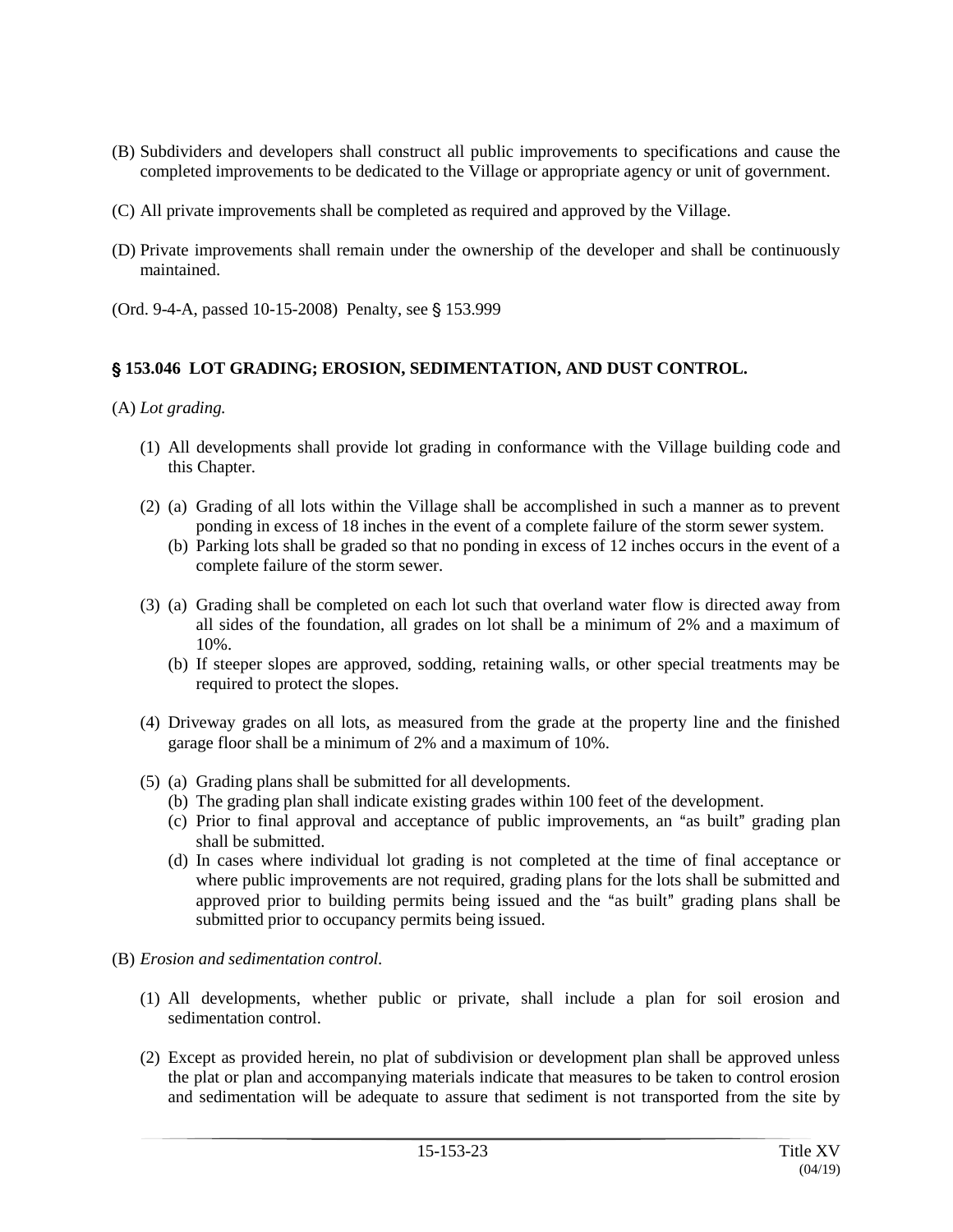storm event of ten-year frequency or less, and that the following principles will be applicable to all development activities in the area to be subdivided.

- (a) 1. Development should be related to the topography and soils of the site so as to create the least potential for erosion.
	- 2. Areas of steep slopes where high cuts and fills may be required should be avoided wherever possible and natural contours should be followed as closely as possible.
- (b) 1. Natural vegetation should be retained and protected wherever possible.
	- 2. Areas immediately adjacent to natural watercourses should be left undisturbed wherever possible.
- (c) The smallest practical area of land should be exposed for the shortest practical time during development.
- (d) Sediment basins, debris basins, desilting basins, or silt traps or filters should be installed and maintained to remove sediment from runoff waters for any land undergoing development.
- (e) The selection of erosion and sedimentation control measures should be based on assessment of the probable frequency of climatic and other events likely to contribute to erosion and, on evaluation of the risks, costs, and benefits involved.
- (f) In the design of erosion control facilities and practices, aesthetics and the requirements of continuing maintenance should be considered.
- (g) 1. Provision should be made to accommodate the increased runoff caused by changed soil and surface conditions during and after development.
	- 2. Drainageways should be designed so that their final gradients and the resultant velocities of discharges will not create additional erosion, and should be protected against erosion and sedimentation during development.
- (h) Permanent vegetation and structures should be installed as soon as practical during development.
- (3) The erosion and sedimentation control plan shall include the following information:
	- (a) A vicinity map, in sufficient detail to enable easy location in the field of the site for which plat approval is sought, and including the boundary line and approximate acreage of the site, and a legend and scale;
	- (b) A plan of the site showing:
		- 1. Existing topography of the site and adjacent land within approximately 100 feet of the boundaries, drawn at no greater than two-foot contour intervals and clearly portraying the conformation and drainage pattern of the area;
		- 2. The location of existing buildings, structures, utilities, water bodies, flood plains, drainage facilities, vegetative cover, paved areas, and other significant natural or human-made features on the site and adjacent land within approximately 100 feet of the boundary;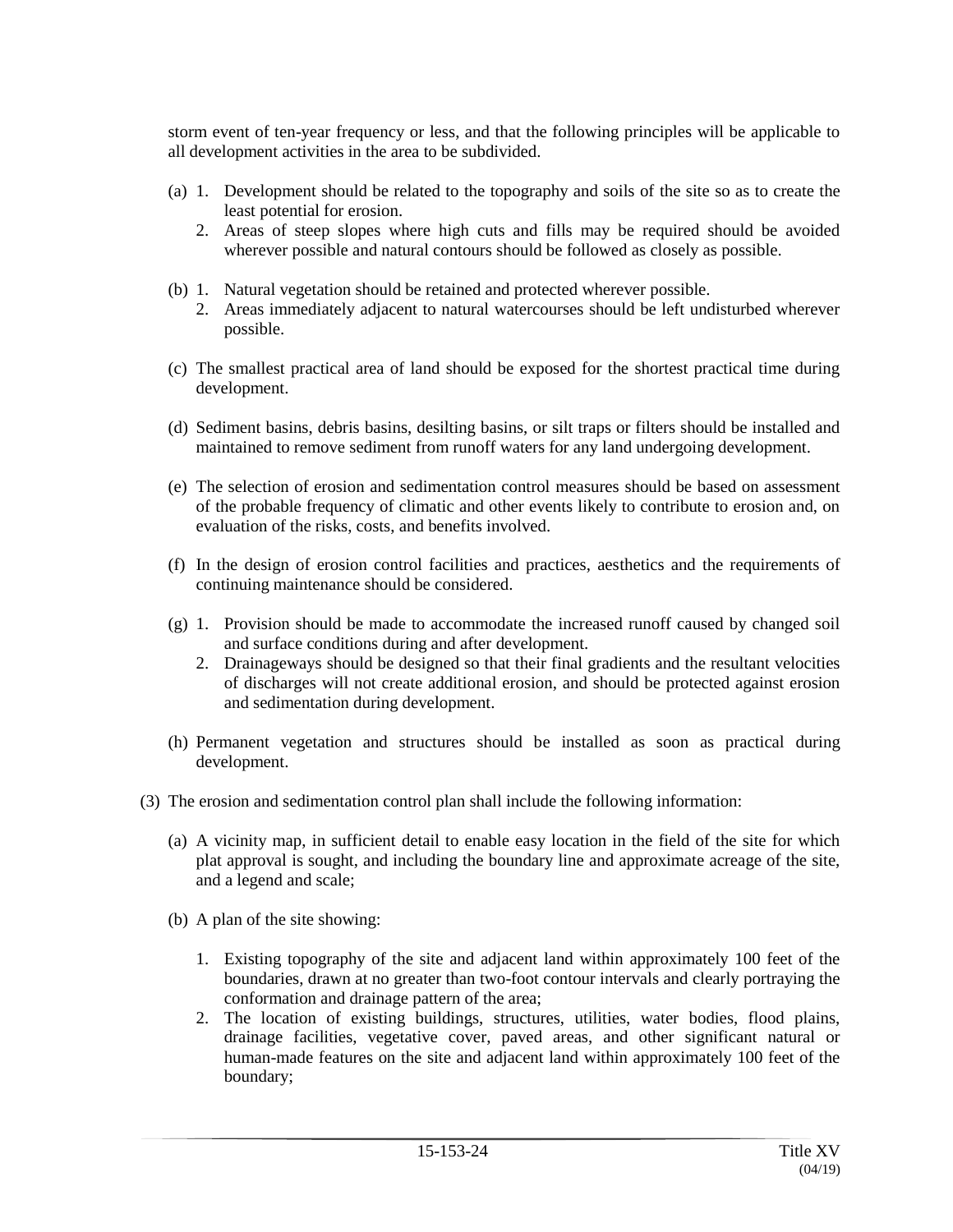- 3. A general description of the predominant soil types on the site, their location, and their limitations for the proposed use; and
- 4. Proposed use of the site, including present development and planned utilization; areas of excavation, grading, and filling; proposed contours finished grades and street profiles; provisions for storm drainage; including the control of accelerated runoff, with a drainage area map and computations; types and locations of utilities; and areas and acreage proposed to be paved, covered, sodded or seeded, vegetatively stabilized or left undisturbed.
- (c) An erosion and sedimentation control plan showing:
	- 1. All erosion and sedimentation control measures necessary to meet the objectives of this Chapter throughout all phases of construction and permanently after completion of development of the site;
	- 2. Seeding mixtures and rates, types of sod, method of seedbed preparation, expected seeding dates, type and rate of lime and fertilizer application, and kind and quality of mulching for both temporary and permanent vegetative control measures;
	- 3. Provisions for maintenance of control facilities, including easements and estimates of the cost of maintenance; and
	- 4. Identification of the person(s) or entity which will have legal responsibility for maintenance of erosion control structures and measures after development is completed.
- (d) 1. The proposed phasing of development of the site, including stripping and clearing, rough grading and construction and final grading and landscaping.
	- 2. Phasing should identify the expected date on which clearing will begin, the estimated duration of exposure of cleared areas; and the sequence of clearing, installation of temporary sediment control measures, installation of storm drainage, paving streets and parking areas, and establishment of permanent vegetative cover.
	- 3. These submissions shall be prepared in accordance with the standards and requirements contained in *Procedures and Standards for Soil Erosion and Sedimentation Control in Illinois*.
	- 4. The Village may waive specific requirements for the content of submissions upon finding that the information submitted is sufficient to show that the work will comply with the objectives and principles of this Chapter.

## (C) *Dust control.*

- (1) The developer and contractors shall use a water wagon or other acceptable means on the project site to control dust.
- (2) All streets used by the developer, contractors, or suppliers in or adjacent to the development shall be kept free of debris, dirt, dust, and mud.
- (3) Streets shall be left in a clean condition at the end of each day's work.

(Ord. 9-4-A, passed 10-15-2008) Penalty, see § 153.999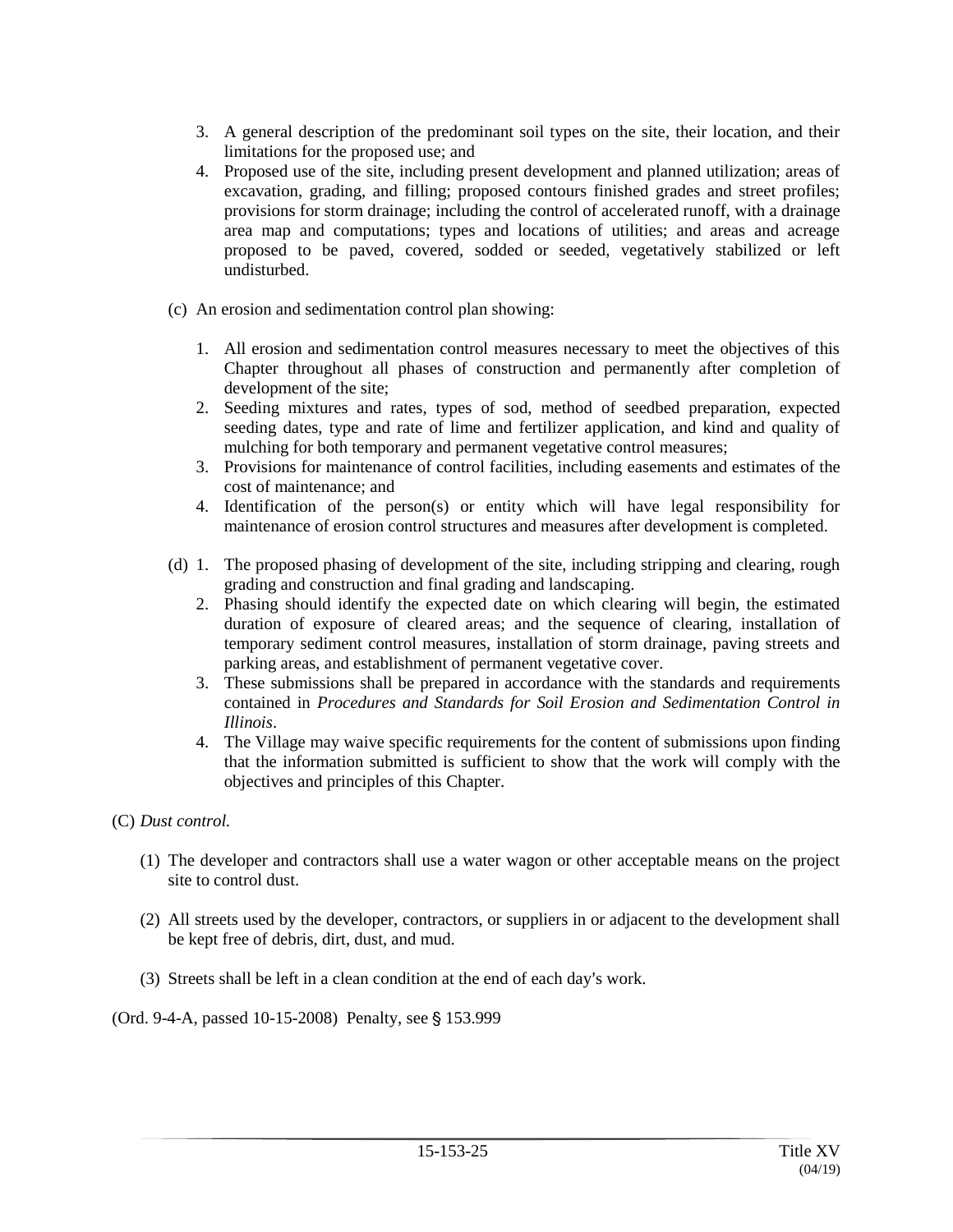## ' **153.047 RIGHT-OF-WAY, DEVELOPMENT, AND SUBDIVISION STANDARDS.**

Subdivisions and developments within the Village shall be designed and constructed in accordance with the following standards.

- (A) *Public right-of-way.* The standards set forth in this subchapter shall be the minimum standards for streets, roads, and intersections. The arrangement, character, extent, width, grade, and location of all streets shall conform to this subchapter and to the Comprehensive Plan as adopted by the Village Board. They shall be considered in their relation to existing and planned streets, to topographic conditions, to public convenience and safety, and in their appropriate relation to proposed uses of the land to be served. Generally, all streets shall be dedicated to public use, and arterial streets, in all cases, shall be dedicated to public use. All public streets shall be completely improved to the full width of the right-of-way. All street improvements shall be extended to the boundaries of the subdivision or development.
	- (1) *General street layout and design.*
		- (a) The arrangement of streets shall either:
			- 1. Provide for the continuation of existing streets in the surrounding area; or
			- 2. Conform to a plan for the adjacent area adapted to meet a particular situation where topographical or other conditions make continuance or conformance to existing streets impracticable.
		- (b) Local streets shall be so designed to discourage through traffic.
		- (c) Where a parcel abuts or contains an existing arterial or collector street, as shown on the Comprehensive Plan or Official Map, the Village may require frontage roads, double frontage lots with screen planting contained in a non-access reservation at least ten feet wide along the rear property line, or any other treatment as may be necessary for adequate protection of residential properties and to separate through and local traffic.
		- (d) When any parcel or part of a parcel is adjacent to only one side of an existing right-of-way, which is less than the required width required by this Chapter or the Official Map, the applicant shall dedicate additional right-of-way to meet the specifications of this subchapter.
		- (e) Half streets are not permitted.
		- (f) Where adjoining areas are not subdivided, the arrangement of streets in new subdivisions shall be extended to the boundary line of the tract to make provision for the future projection of streets into adjacent areas.
	- (2) *Right-of-way widths.* All public streets shall be designed and developed in accordance with the standards set forth in the table in Appendix E.
	- (3) *Intersections and offsets.*
		- (a) 1. Streets shall intersect at 90 degrees whenever possible.
			- 2. No two streets shall intersect at an angle of less than 75 degrees.
			- 3. An oblique street should be curved approaching an intersection and should be at right angles for a minimum of 100 feet therefrom.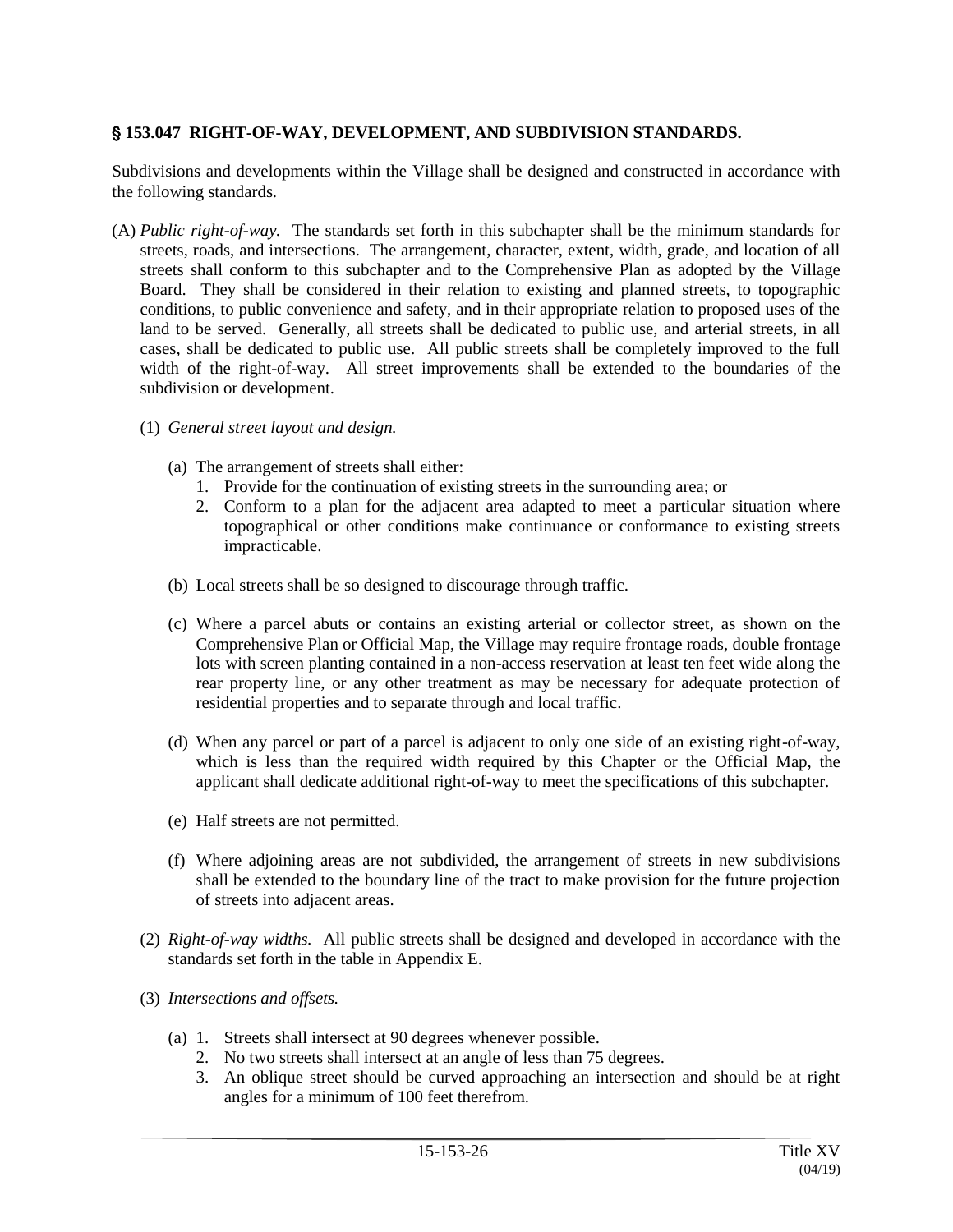- (b) No more than two streets shall intersect at any one point.
- (c) 1. Proposed intersections along one side of an existing street shall, whenever practicable, coincide with any existing intersections on the opposite side of the street.
	- 2. Street or driveway jogs with center-line offsets of less than 150 feet shall not be permitted, except where the intersected street or driveway has separate dual drives without median breaks at either intersection.
- (d) Intersections shall have a minimum curb radius of 25 feet for minor streets, 30 feet for collector streets, and 50 feet for arterials.
- (e) Intersections of driveways with arterials may require the installation of acceleration/deceleration lanes along the arterial to provide for vehicular safety upon entering or exiting the arterial.
- (4) *Frontage roads.*
	- (a) 1. Frontage roads may be required to provide access to adjacent land and adequate vehicular safety when property to be developed is adjacent to an arterial.
		- 2. Whenever a frontage road is to be dedicated to public use, it shall conform with the requirements of this subchapter regarding right-of-way and improvement specifications.
	- (b) Frontage roads shall be approximately parallel to the arterial.
	- (c) Where possible, a minimum distance of 750 feet shall be required between points of ingress and egress to the arterial.
- (5) *Cul-de-sacs.* Cul-de-sacs may be permitted in subdivisions where land availability, site planning, or traffic-control purposes determine a through street is not practicable.
	- (a) The maximum length of a cul-de-sac shall be 500 feet as measured from its origin with the right-of-way of the intersection street through the center point of the bulb to the end of the right-of-way.
	- (b) The bulb of a cul-de-sac shall have a minimum right-of-way of 120 feet in diameter, or if offset, 110 feet in diameter.
	- (c) The bulb of a cul-de-sac shall have a minimum pavement radius of 50 feet as measured from the center of the cul-de-sac to the outside edge of pavement, and a minimum pavement radius of 35 feet to the inside edge of pavement when a center landscape island is provided within the bulb of the cul-de-sac.
	- (d) A maximum of five lots shall adjoin any part of the bulb of a cul-de-sac.
- (6) *State or county approvals.* Any construction within or changes to rights-of-way under the jurisdiction of the State of Illinois or Lake and McHenry Counties shall require the approval of that jurisdiction in addition to Village approval before any construction is allowed to begin.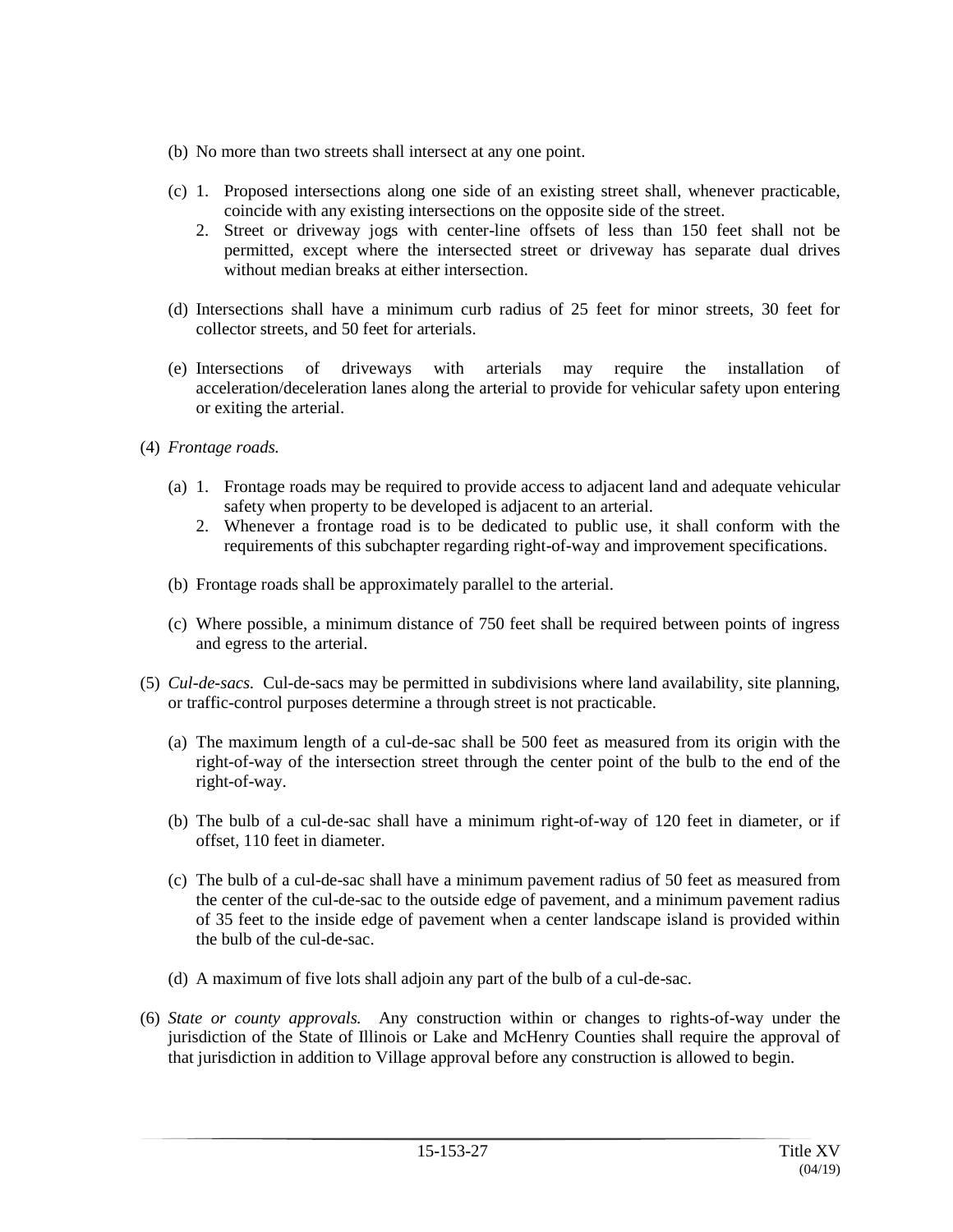### (7) *Street names.*

- (a) Streets that are extensions of, or in alignment with, existing streets shall bear the name of the existing street.
- (b) 1. The developer shall place street signs at the intersection of any two streets to identify all streets.
	- 2. Signs and poles shall be of a type, dimension, color, and height as required by the Village.
- (8) *Pavement design and specifications.*
	- (a) *Generally.*
		- 1. The arrangement character, extent, width, grade, and location of all streets to be dedicated to the public, all parking lots and all private streets shall be compatible and complimentary to existing and planned streets, to reasonable circulation of traffic within any development and adjoining lands, to topographical conditions, to runoff of storm water, to public convenience and safety, and in their relations to the proposed uses of the area to be served.
		- 2. All traffic intersections and confluences must encourage safe and efficient traffic flow.
		- (b) *Design reference.* All pavements shall be designed in accordance with one or more of the following references as they apply:
			- 1. *Manual for Structural Design of Portland Cement Concrete Pavement*, Illinois Department of Transportation, latest edition;
			- 2. *Manual of Instruction for the Structural Design of Bituminous Pavements on Projects Involving MFT and FAS Funds*, Illinois Department of Transportation, latest edition;
			- 3. *Design Manual, Illinois Department of Transportation*, latest edition; and
			- 4. This Chapter.
		- (c) *Pavement design.*
			- 1. All pavement shall be designed in accordance with the previously referenced specifications and manuals. The design thickness shall be dependent on the soil support value - Illinois Bearing Ratio (IBR) - and the projected traffic factor, however, in no case shall the structural numbers be less than those shown in Appendix F.
			- 2. a. All subgrade material shall have a minimum IBR of three.
				- b. The soil support IBR valves selected for use by the design engineer shall represent a minimum value for the soil to be used.
				- c. Copies of the test for IBR values for each material used shall be submitted to, and reviewed and approved by, the Village Engineer.
			- 3. Allowable pavement construction material, strength requirements, and minimum thickness requirements shall be as indicated in Appendix G.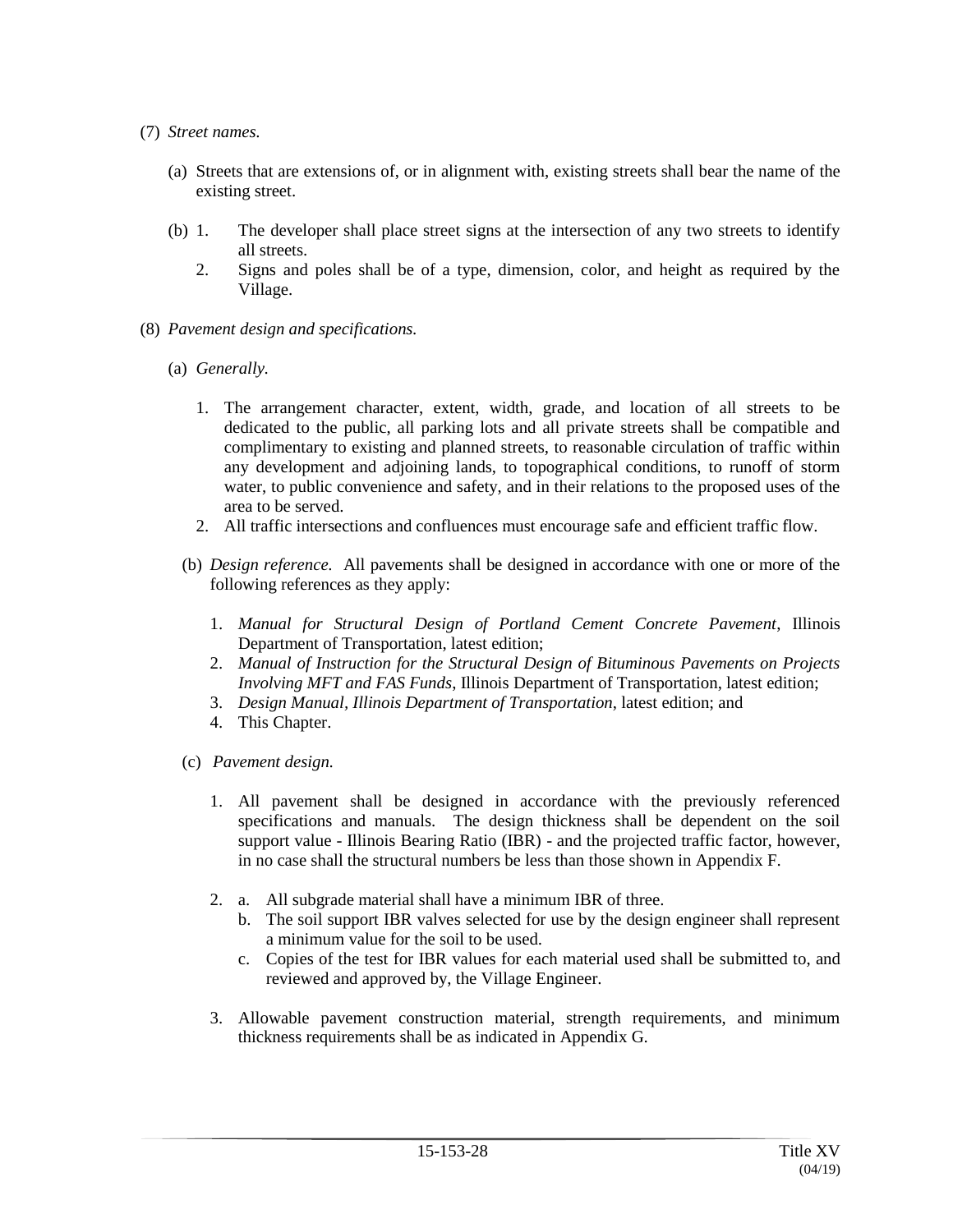- (d) *Grades.* Minimum gradient on streets shall be 0.6%. Maximum gradients on streets shall be:
	- 1. Minor streets: 7%; and
	- 2. All other streets: 5%.
- (e) *Vertical curves.*
	- 1. Vertical curves shall be constructed at all changes in street gradient except at summits and low points where the algebraic difference in gradients is less than 1.5%.
	- 2. At the summits or low points with gradient differences 1.5% and at all other locations of gradient changes up to 1.5%, a 100-foot vertical curve shall be constructed.
	- 3. For each additional 1% difference in gradient over 1.5%, a 50-foot increment shall be added to the length of the vertical curve.
- (f) *Horizontal curves.*
	- 1. Horizontal curves may be permitted.
	- 2. The minimum radius for horizontal curves shall be 200 feet for minor streets and 400 feet for all other streets.
	- 3. Minimum 100-foot tangents shall be introduces between reverse curves on all streets.
- (g) *Curb and gutter.*
	- 1. a. Combination curb and gutter type B6:12 shall be constructed on both sides of all streets, except that in turn-arounds of residential cul-de-sacs a mountable curb and gutter type M4:12 may be allowed.
		- b. Depressed curbs shall be provided at all driveways.
		- c. Intersection sidewalk crossings shall be ramped for the handicapped.
	- 2. a. Two number four reinforcing bars shall be placed continuously between expansion joints.
		- b. Expansion joints shall be doweled and spaced at no more than 60 feet on center and at tangent points of all radii.
		- c. Control joints shall be provided at 15 feet on center and shall consist of a saw cut minimum of 1.5% deep.
- (h) *Pavement construction.*
	- 1. All pavements shall be constructed in accordance with the *Standard Specifications for Road and Bridge Construction*, Illinois Department of Transportation, latest edition, and this Chapter.
	- 2. At least one standard proctor density test performed in accordance with AASHTO T99, shall be taken on each type of material used for embankment or encountered in the subgrade.
	- 3. a. Density tests performed by a qualified soils engineer in accordance with AASHTO T191 or by other methods approved by the Village Engineer shall be done at a maximum 50-foot spacing.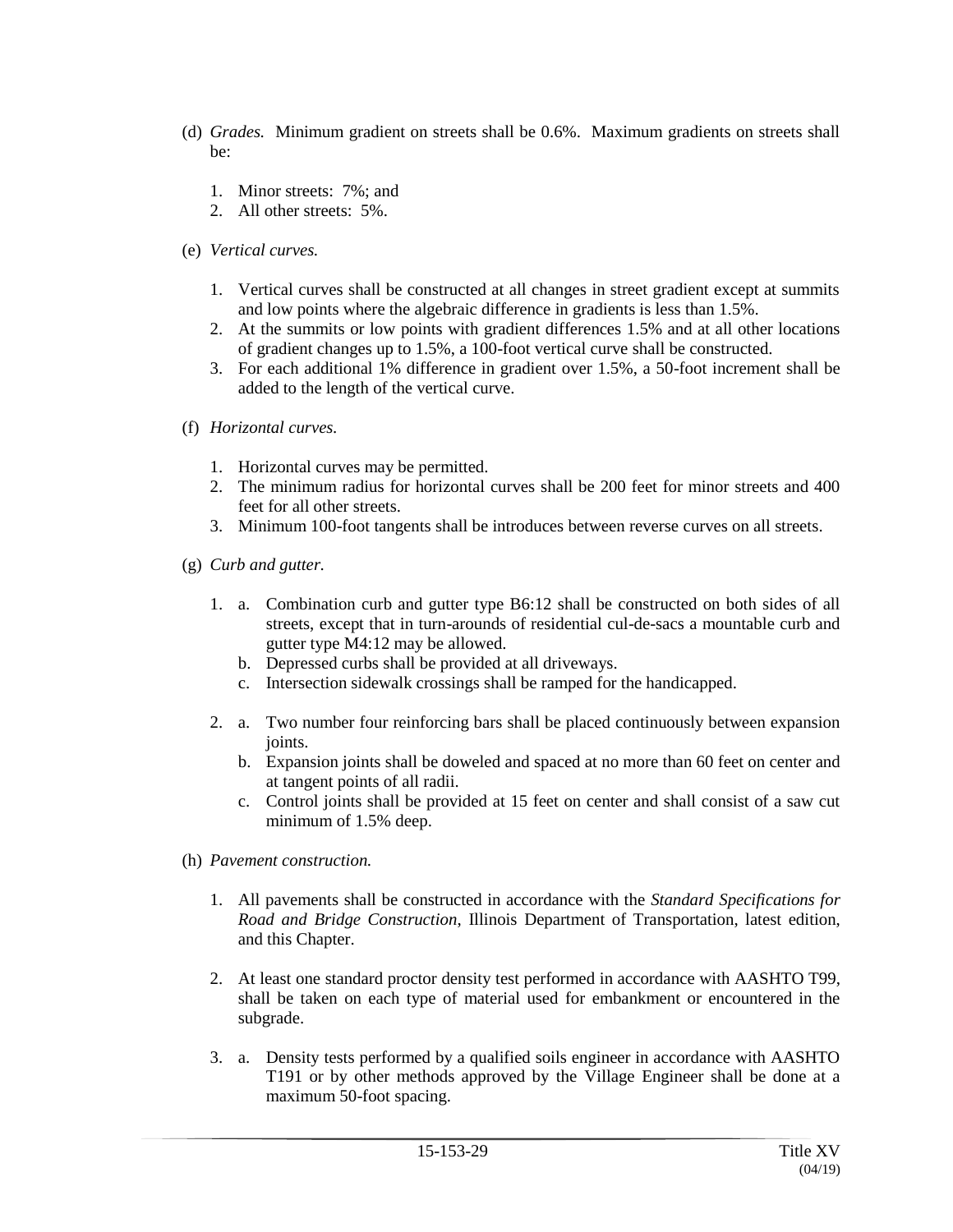- b. Embankments and subgrade shall be compacted to no less than 95% of the standard laboratory density.
- c. Copies of all density tests results shall be submitted to the Village Engineer.
- 4. Upon completion of the compaction of the embankment and subgrade, a roll test with a fully loaded single rear axle six-wheel truck shall be done at the direction of the Village Engineer prior to placing any type of curb and gutter or base material.
- 5. a. A density test on base course and surface course materials shall be performed by an approved soils and materials consultant.
	- b. The density test shall be taken at maximum 100-foot spacings.
	- c. Copies of all density test results shall be submitted to, and reviewed and approved by, the Village Engineer.
	- d. Upon completion of the compaction of the base course a roll test with a fully loaded single rear axle six-wheel truck shall be done at the direction of the Village Engineer.
- 6. Class I binder course shall be constructed upon approval by the Village Engineer of the base course construction.
- 7. Construction of the Class I surface course shall be delayed for one winter season after construction of the binder course.
- (i) *Materials testing.*
	- 1. All materials shall meet the requirements of the *Standard Specifications for Road and Bridge Construction*, Illinois Department of Transportation, latest edition.
	- 2. Concurrent with the construction of any pavement, the developer shall furnish the Village Engineer, for his or her approval, copies of the certificates of testing from the Illinois Department of Transportation Bureau of Materials or an approved testing laboratory.
- (j) *Driveway approaches (also referred to as "driveway apron").*
	- 1. Residential:
		- a. Any driveway approach for a single-family residence shall be a minimum of nine feet in width and a maximum of 18 feet in width as measured at the right-of-way line, and shall be three feet wider at the curb line or edge of roadway pavement.
		- b. Driveway approaches for single-family residential buildings shall be constructed of:
			- (i) Minimum six-inch concrete with a minimum four-inch compacted aggregate base course; or
			- (ii) Minimum two-inch Class I bituminous surface with a minimum eight-inch compacted aggregate base course.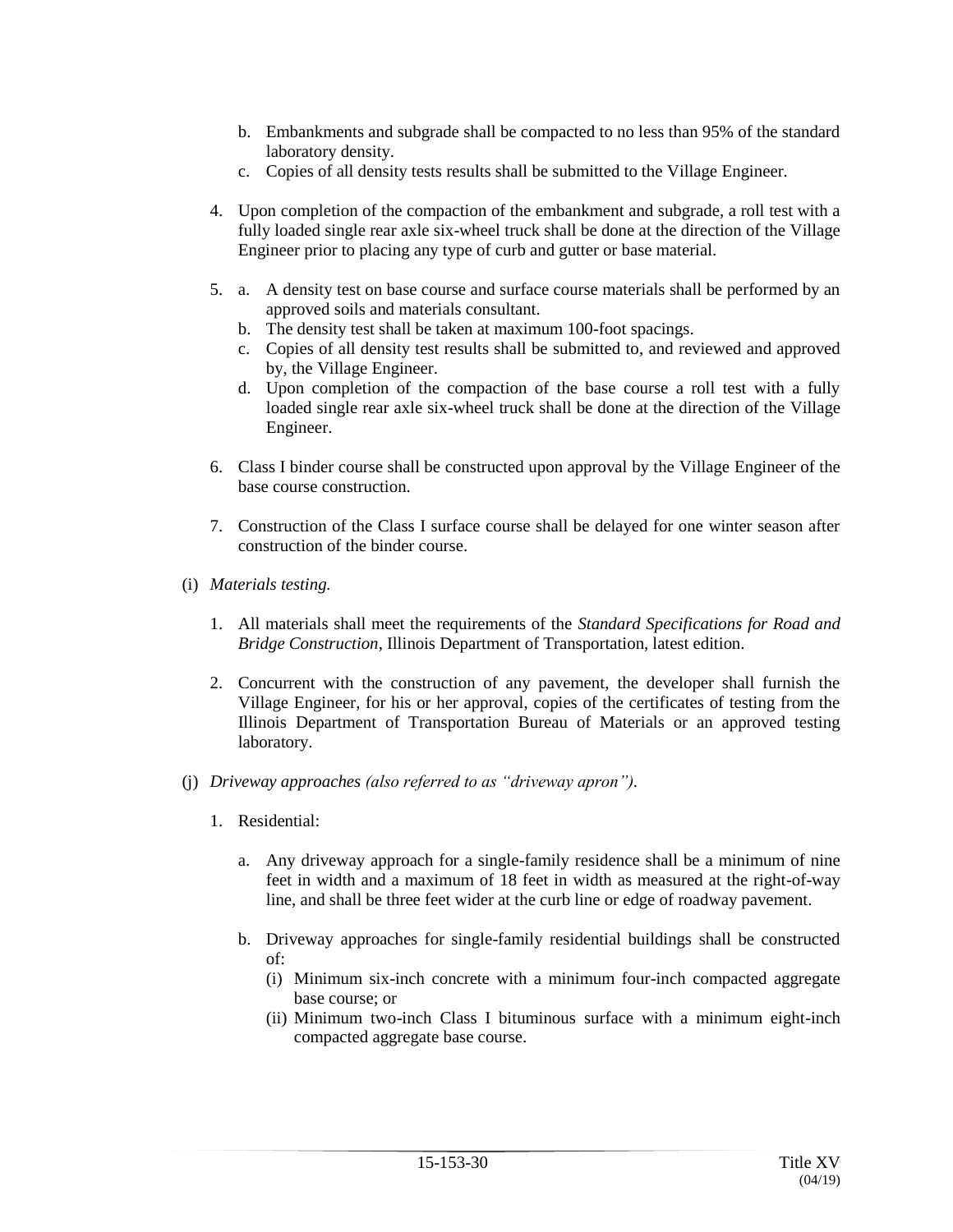- 2. Non-Residential:
	- a. Any driveway approach for any multi-family, commercial, industrial, or other nonresidential use shall have a width equal to the approved driveway width at the property line.
	- b. Any such non-residential driveway approach shall have a minimum 15-foot radius return at the curb line or edge of roadway pavement.
	- c. Driveway approaches for multi-family, commercial, and industrial buildings shall be constructed of:
		- (i) Minimum six-inch concrete with a minimum four-inch compacted gravel aggregate base course; or
		- (ii) Minimum one-inch bituminous surface and one and one-half-inch bituminous binder with either a minimum 12-inch aggregate base course or a minimum six-inch BAM course.

## (9) *Sidewalks.*

- (a) *Generally.*
	- 1. Sidewalks shall be provided within all developments.
	- 2. Sidewalks shall be constructed along both sides of all streets and shall be five feet in width.
	- 3. Sidewalks shall be located within the public right-of-way one foot from the right-of-way line.
- (b) *Construction.*
	- 1. Sidewalks shall conform to the requirements of §624, *Portland Cement Concrete Sidewalk, Standard Specifications for Road and Bridge Construction*, Illinois Department of Transportation, latest edition, and this Chapter.
	- 2. Sidewalks shall be a minimum of five inches thick, except at driveways where the thickness shall be a minimum of six inches.
	- 3. Three number five reinforcing bars ten feet long shall be placed in the sidewalk at all trench crossing locations.
	- 4. Construction joints shall be placed at five-foot spacings.
	- 5. Sidewalks shall be placed on a two-inch well-compacted sand base course.
- (10) *Bike paths.* Whenever constructed within the Village, bike paths shall conform to the following standards.
	- (a) Bike paths shall be eight feet in width to provide for two-way traffic.
	- (b) The minimum construction of any bike path shall consist of a six-inch type B aggregate base course with a two-inch bituminous surface course.
	- (c) Bike paths shall have removable posts placed at all locations necessary to prevent vehicular traffic from entering the paths.
	- (d) Construction of any bike path shall conform to the *Standard Specifications for Road and Bridge Construction*, Illinois Department of Transportation, latest edition, and this subchapter.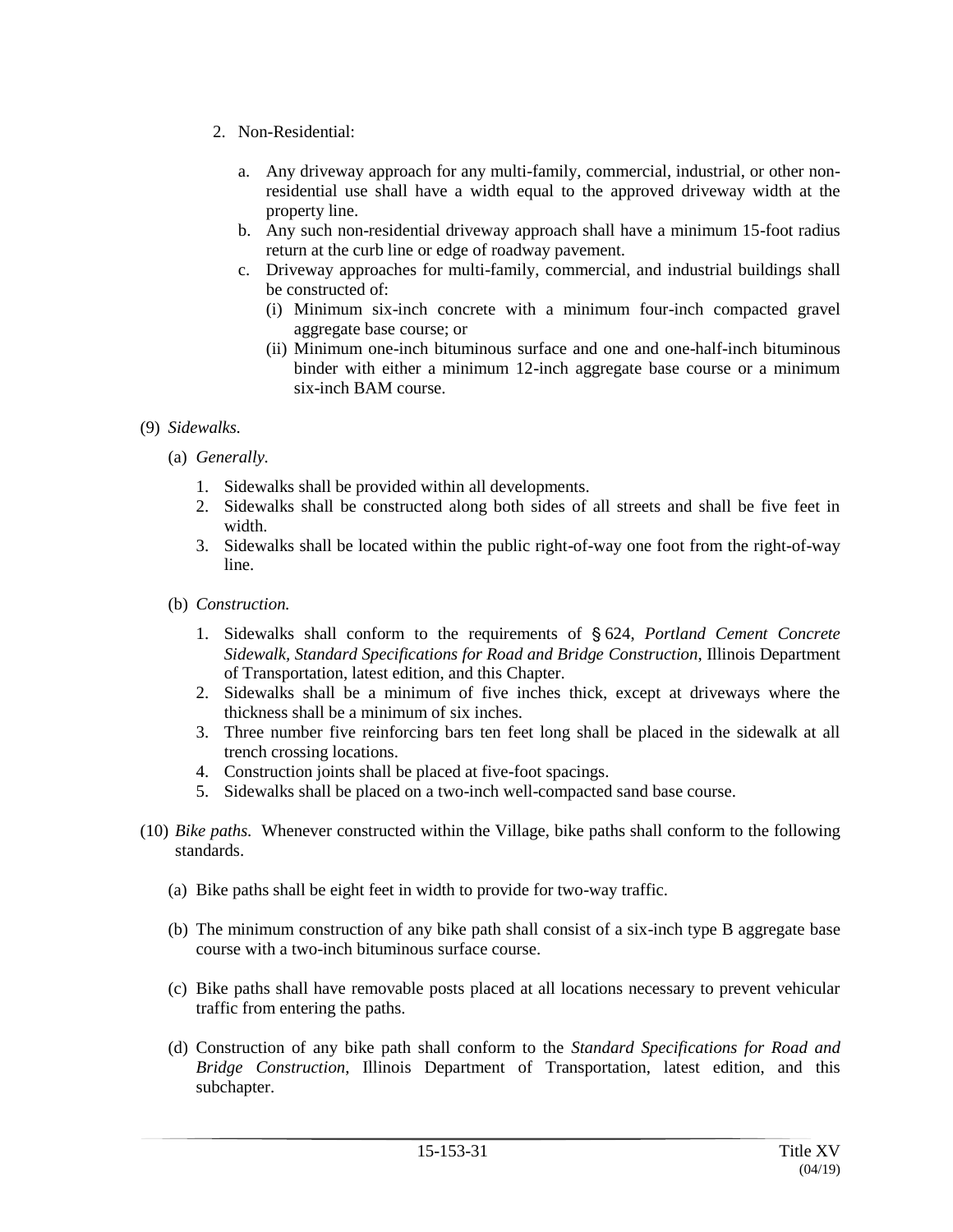- (B) *Private improvements.* All construction on private property in a subdivision or development shall conform to the requirements stated herein. No private improvements may be considered for future acceptance by the Village unless constructed in accordance with Paragraph (A) above.
	- (1) *Parking lots.*
		- (a) All parking lots shall be designed in conformance with:
			- 1. *Transportation and Traffic Engineering Handbook*, Institute of Transportation Engineers, latest edition;
			- 2. The Zoning Ordinance; and
			- 3. This Chapter.
		- (b) Parking areas shall be designed and constructed in accordance with Paragraph (A)(8) above, except as follows:
			- 1. Minimum structural number shall be two for parking stalls areas and a minimum structural number of two and one-half for aisles and firelanes;
			- 2. Minimum thickness of aggregate base courses shall be eight inches; and
			- 3. Minimum thickness of bituminous surface course shall be two inches.
		- (c) Combination concrete curb and gutter type B 6:12 or concrete barrier curb Type B shall be constructed around the perimeter of all parking lots and around all islands within parking lots.
		- (d) 1. Striping of the pavement surface to define each parking stall is required and shall be a minimum of four inches wide for the length of the stall.
			- 2. All areas designated as fire lanes and/or "No Parking" shall be painted with yellow stripes.
		- (e) Any location within parking lots, intended for storage of trash containers, shall be constructed of concrete rather than bituminous surface and shall be enclosed with an approved screen or enclosure.

### (2) *Driveways.*

- (a) *Design.*
	- 1. All driveway designs shall be consistent with the projected traffic volume, type of traffic, and type of roadway, and shall be subject to the review and approval of the Village.
	- 2. All driveways shall meet the minimum standards of the Zoning Ordinance and this Chapter.
	- 3. Driveway design shall be based upon a maximum of 12 feet per lane.
	- 4. Any driveway designed for three or more lanes shall be striped or divided, as approved by the Village.
- (b) *Distance and number.*
	- 1. Driveway access to arterials shall be kept to a minimum.
	- 2. Whenever possible, adjacent uses shall share common driveway access to arterials.
	- 3. The minimum distance between driveways on arterials shall be 300 feet, unless otherwise permitted by the Village Board after review by the Plan Commission and by the Village Engineer.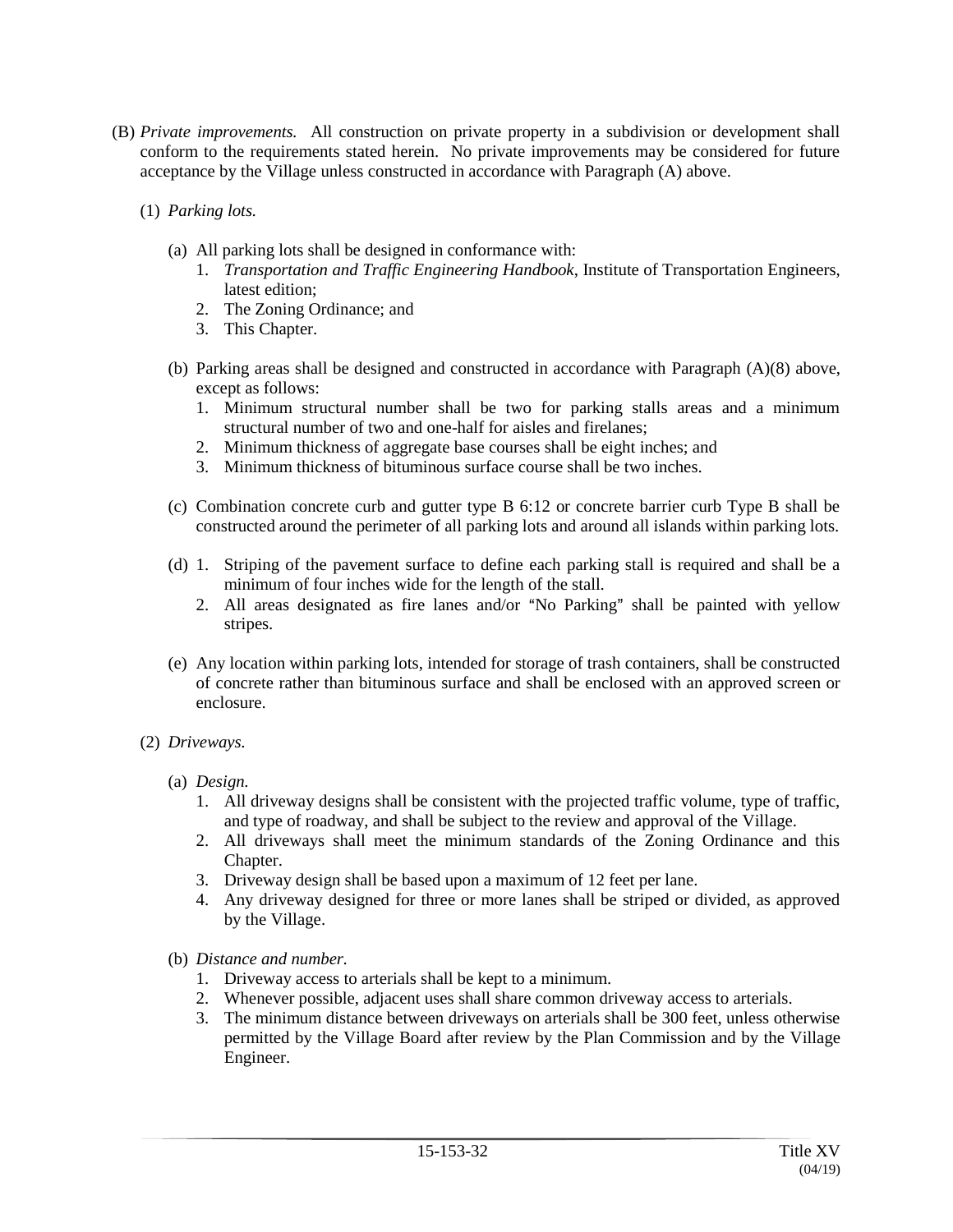- (c) *Construction.*
	- 1. Driveways within a site shall be constructed to parking lot specifications at a minimum.
	- 2. Driveways with high volume of truck traffic shall increase the structural strength of the pavement.
- (3) *Private streets.* All streets which serve as access or frontage to subdivided lots shall be dedicated to the public unless specific approval is granted by the Village Board. When any private streets are constructed, the following shall apply.
	- (a) *Design.* Private streets shall conform to the requirements for public streets as stated in divisions  $(A)(1)$  and  $(A)(3)$  above regarding general layout and design and intersections and offsets.
	- (b) *Construction.* Private streets shall conform to the requirements for public streets as stated in Paragraph (A)(8) above regarding pavement design and specifications.
- (4) *Sidewalks.*
	- (a) Sidewalks should be constructed where pedestrian and vehicular traffic may conflict on private streets and where necessary to provide access from parking areas to buildings.
	- (b) Sidewalks shall have a minimum clear width of four feet for areas of light pedestrian traffic and eight feet for high traffic areas.
- (5) *Bike paths.* Whenever constructed, bike paths shall comply with the requirements stated in Paragraph (A)(10) above.
- (6) *Easements.*
	- (a) Easements shall be required for any development in order to provide for placement of public utilities, protection of residential uses, continuity of waterways and pedestrian access.
	- (b) Easements shall be located whenever necessary to ensure these objectives and shall be subject to use, design, and location conditions stated in Paragraph (C)(4) below.
- (7) *Sight triangle.*
	- (a) No improvements shall be placed, nor plant materials allowed to grow, within the sight triangle so as to obstruct or limit the sight distance of motorists.
	- (b) The triangle shall have legs of 25 feet along the rights-of-way line when two streets intersect and ten feet along the right-of-way line and the driveway edge when a street and a driveway intersect.
	- (c) The maximum height of any obstruction shall be three feet within the sight triangle, unless otherwise permitted by this code.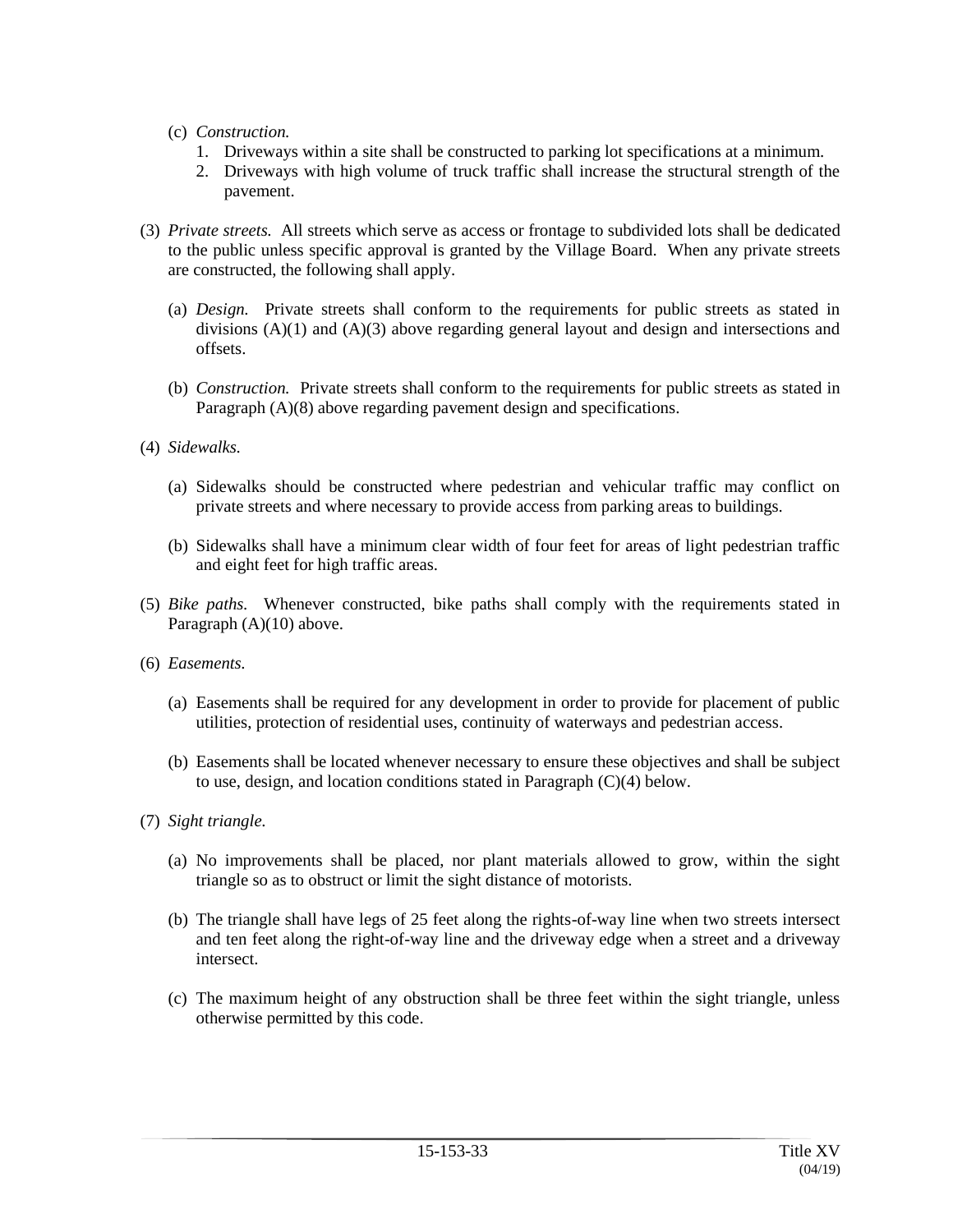- (C) *Subdivision standards.* The design and layout of lots within any subdivision shall conform to the requirements stated in this subchapter.
	- (1) *Blocks.* The length, width, and shape of blocks shall be determined by the proposed uses, the zoning requirements of the Village, topography, and convenient access, circulation, control, and safety of vehicular and pedestrian traffic.
		- (a) The maximum length of a block in a residential subdivision shall not exceed 1,500 feet.
		- (b) The width of any block shall be sufficient for two tiers of lots unless the block abuts an arterial, watercourse, railroad right-of-way, shopping center, or major public facility.
		- (c) Pedestrian crosswalks may be required, in a minimum ten-foot easement, through the center of blocks which exceed 800 feet in length where necessary to provide access to arterials, shopping centers, or public facilities.
	- (2) *Lots.* The size, width, depth, and shape of lots shall be appropriate for the location and type of development and use proposed and shall conform to the regulations set forth in the Zoning Ordinance and this Chapter.
		- (a) 1. Through lots shall be avoided except where essential to provide separation of residential development from major arterial streets.
			- 2. Access to the arterial from single-family residential lots shall be prohibited by deed restriction and a no-access easement.
			- 3. A planting screen with a minimum height of four feet shall be provided along all lot lines abutting the major arterial.
		- (b) Whenever possible, on all corner lots abutting an arterial, access shall be prohibited to the arterial.
		- (c) Lots abutting a watercourse, drainage way, channel, or stream shall have a minimum width or depth required to provide an adequate building site.
		- (d) All lots shall have frontage on a public street.
		- (e) 1. The minimum depth of any residential lot hereafter created shall be 120 feet and 200 feet for commercial and industrial lots.
			- 2. Any residential lot which backs to an arterial, railroad right-of-way, or shopping center shall have an additional 20 feet in depth to accommodate the required no-access screen planting at the rear of the lot.
		- (f) The depth to width ratio shall not exceed two and one-half to one for all lots.
		- (g) 1. Side lot lines shall be substantially perpendicular to the right-of-way.
			- 2. However, lots on a cul-de-sac shall have side lot lines radial to the center of the cul-de-sac.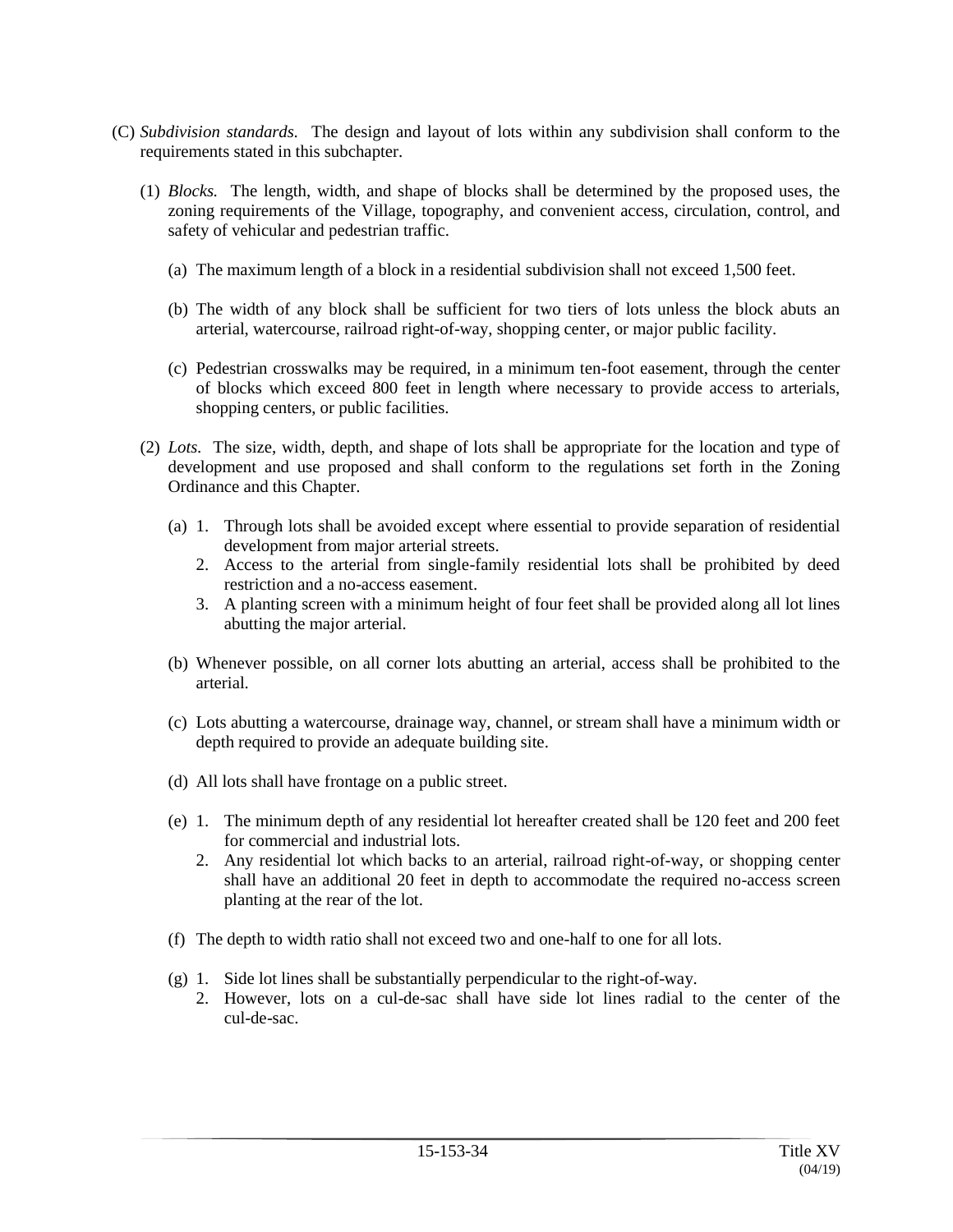- (3) *Setback lines.*
	- (a) Required setbacks shall be indicated on all plats of subdivision in accordance with the Zoning Ordinance.
	- (b) For all corner lots, the minimum building setback on the side street side shall be no less than ten feet less than the front yard required by the Zoning Ordinance.
- (4) *Easements and public roadways.*
	- (a) 1. There shall be a dedicated easement with a minimum width of 20 feet at the rear of all lots, or ten feet centered on adjacent rear lot lines, and where necessary along side lot lines to provide continuity for public utilities and/or drainage.
		- 2. In addition, due provision shall be made for extension of easements to adjacent property.
	- (b) All utility easements shall be approved by the public utility companies, cable television franchises, and municipality and shall be so indicated on any final plat.
	- (c) Easements for pedestrian access shall be a minimum of ten feet in width.
	- (d) Where a subdivision is traversed by a watercourse, drainage way, channel, or stream, a storm water or drainage easement shall be provided, conforming to the lines of the watercourse and the additional width as necessary for access and maintenance as required by the Village Engineer.
	- (e) No building, structure, or other obstruction shall be constructed upon any easement or public roadway.

(Ord. 9-4-A, passed 10-15-2008; Amd. Ord. 2019-04-02, passed 04-17-2019) Penalty, see § 153.999

# ' **153.048 SANITARY SEWER SYSTEM.**

Except as otherwise provided herein, no residential, commercial, or industrial subdivision or development shall be approved unless it is served by sanitary sewers connected to the Village's sewer system. All construction and maintenance of sanitary sewers shall be at the developer's expense prior to acceptance of dedication thereby by the Village or by the Northern Moraine Wastewater Reclamation District.

- (A) *Generally.* In the case of any buildings, residential, commercial, or industrial, constructed prior to the adoption of this subchapter and served by a septic system, the following shall apply.
	- (1) (a) Any building located with the Village, the property line of which building is located within 200 feet of a sanitary sewer main line, shall have its sanitary sewer facilities connected to the sanitary sewer main line.
		- (b) Any parcel and/or building located outside the Village shall be required to annex into the Village prior to connecting onto the Village sewer system, and any and all expenses incurred to extend the sewer system would be totally at the owner's expense.
	- (2) (a) Before commencing the sewer layout, the developer shall confer with the Village to determine the required size and grades for any trunk sewers traversing the subdivision to fit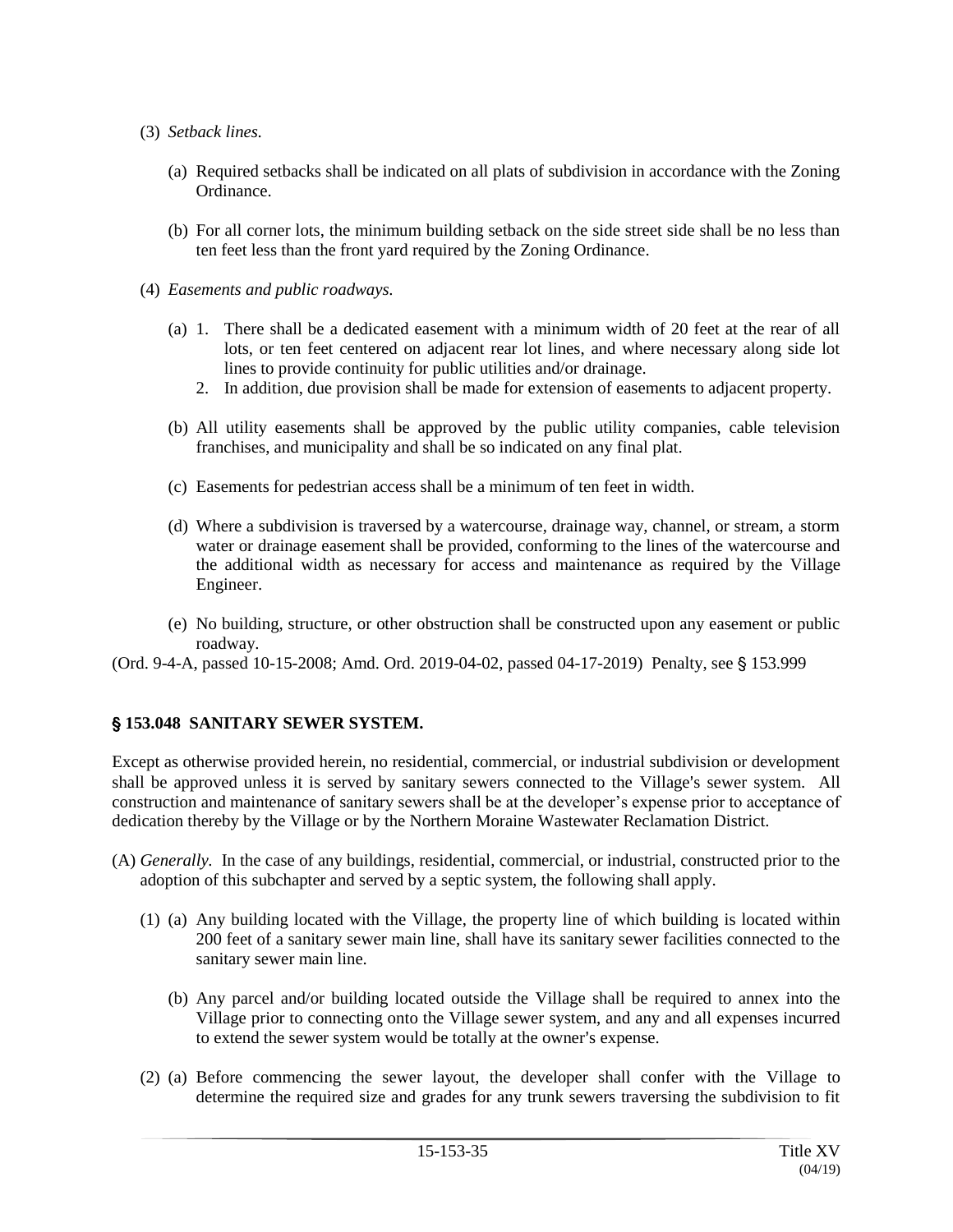the Village's available capacities of off-site downstream existing facilities to the Northern Moraine Wastewater Reclamation District interceptor together with the estimated increment of flow caused by the subdivision or development.

- (b) Construction required to accommodate the increment shall be submitted as part of engineering plans.
- (c) Sanitary sewers shall be extended to the edge of the development along public rights-of-way and at other points indicated by the Village Engineer.
- (3) All sanitary sewers shall be constructed within public rights-of-way or within easements dedicated for public utilities.

(B) *Design.*

- (1) *Sewer mains.* Sewer mains shall be designed according to the *Illinois Manual of Procedures for the Administration of the Sewer Permit Ordinance* and this Chapter.
- (2) *Sewer design flows.*
	- (a) Design flows for all residential development of the service area within the population served, estimated as follows:

| <b>Development</b>                                                                                                                                                                                                                                                         |                          |
|----------------------------------------------------------------------------------------------------------------------------------------------------------------------------------------------------------------------------------------------------------------------------|--------------------------|
| <b>Type of Dwelling Unit</b>                                                                                                                                                                                                                                               | <b>Number of Persons</b> |
| Studio                                                                                                                                                                                                                                                                     | 1                        |
| 1-bedroom                                                                                                                                                                                                                                                                  | $\overline{2}$           |
| 2-bedroom                                                                                                                                                                                                                                                                  | 3                        |
| <b>Development</b>                                                                                                                                                                                                                                                         |                          |
| <b>Type of Dwelling Unit</b>                                                                                                                                                                                                                                               | <b>Number of Persons</b> |
| 3-bedroom                                                                                                                                                                                                                                                                  | 4                        |
| 4-bedroom                                                                                                                                                                                                                                                                  | 5                        |
| <b>NOTES TO TABLE:</b><br>The maximum daily per capita design flow shall be calculated using the formula: $Q = 500$<br>(P)1/5<br>Where $Q =$ maximum design flow, gpcpd*<br>$P =$ population served, in thousands<br>* - Not to exceed 400 gpcpd or be less than 250 gpcpd |                          |
| For undeveloped residential areas where the details of future developments are not known,<br>design population per acre may be estimated by the Village Engineer.                                                                                                          |                          |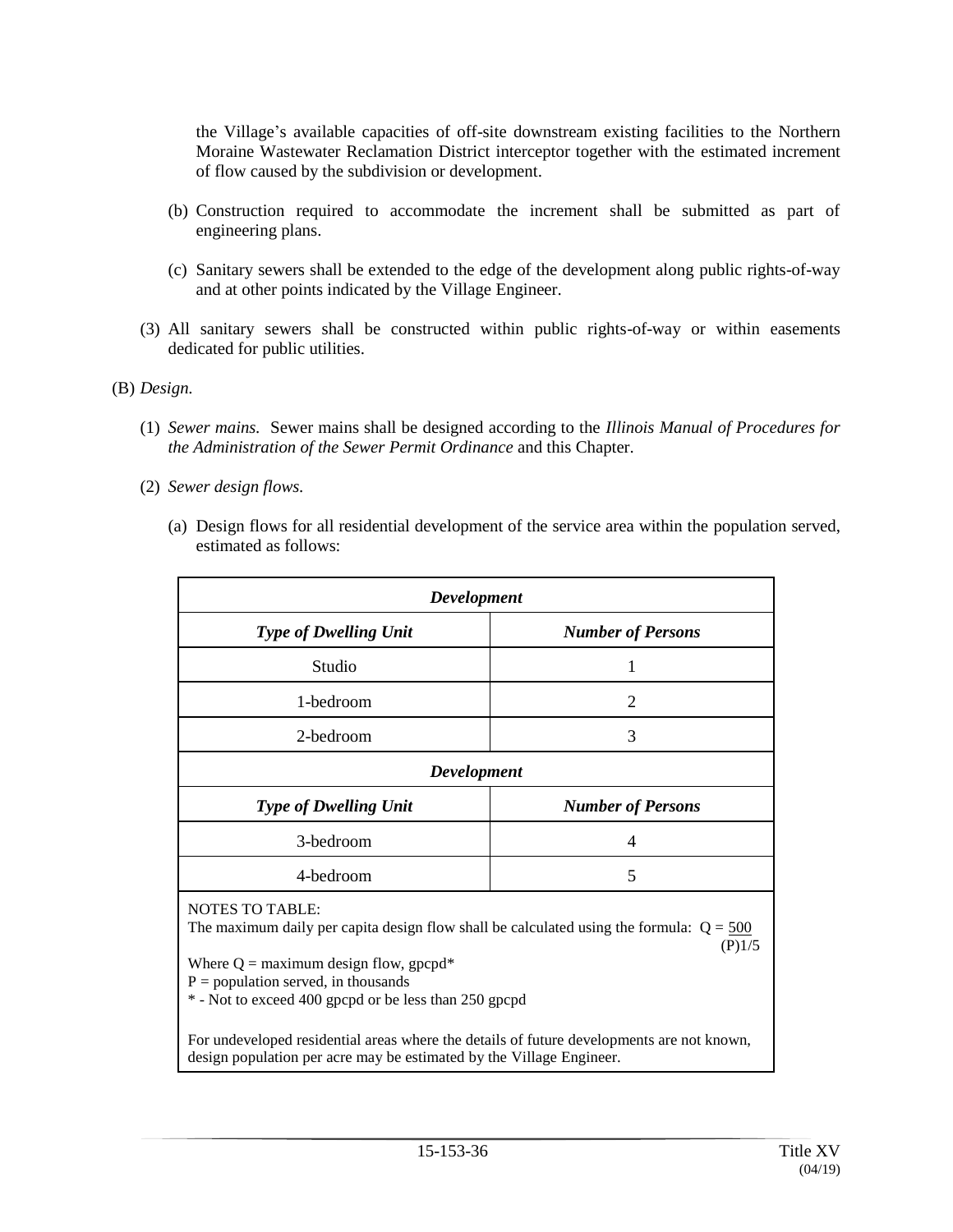- (b) 1. Design flows for nonresidential developments shall be based on full development of service area with the maximum daily per capita design flow calculated in Appendix H.
	- 2. For nonresidential developments where the details of the development are not established, domestic design flows shall be as estimated by the Village Engineer.
	- 3. The flow estimate shall not relieve the owner or developer of the responsibility of providing adequate sanitary sewer capacity to meet any and all future requirements within the development.
- (3) *Sewer design hydraulics.*
	- (a) Sanitary gravity sewers shall be designed to provide design flow capacity, without surcharging, using Manning's formula:  $Q = A x 1.486/n x R 2/3 x S 1/2$ , where:
		- 1.  $Q =$  design flow in units of cubic feet per second;
		- 2.  $A = \text{area in units of square feet};$
		- 3.  $R =$  hydraulic radius in units of feet;
		- 4.  $S = slope in units of feet per foot; and$
		- 5.  $n =$  roughness coefficient, in dimensionless units = 0.013
	- (b) Design mean velocity, flowing full, shall not be less than two feet per second or greater than ten feet per second.
	- (c) Sewers which will flow less than one-half full at design maximum flow shall have a slope to provide a velocity not less than two feet per second at the design maximum flow.
	- (d) Design flow shall include total allowable infiltration at any point based on 200 gallons per day per inch diameter per mile of sewer pipe.
- (4) *Minimum sewer size.*
	- (a) Minimum sanitary sewer size shall be eight-inch diameter.
	- (b) Minimum building sanitary service sewer size shall be six-inch diameter.
- (5) *Alignment.* Sewer shall be laid straight in both horizontal and vertical planes between manholes, unless otherwise approved by the Village Engineer.
- (6) *Sewer size changes.* Sanitary sewer of different diameter shall join only at manholes. The invert elevations shall be adjusted to maintain a uniform energy gradient by matching the eight-tenths depth points of different diameters.
- (7) *Sanitary sewer manholes.* Manholes shall be provided at the following:
	- (a) *Manhole locations.* Manholes shall be provided at the following:
		- 1. Termination of existing and future lines;
		- 2. Changes in direction, horizontal or vertical; and
		- 3. Junctions with other sewers. Access spacing shall be: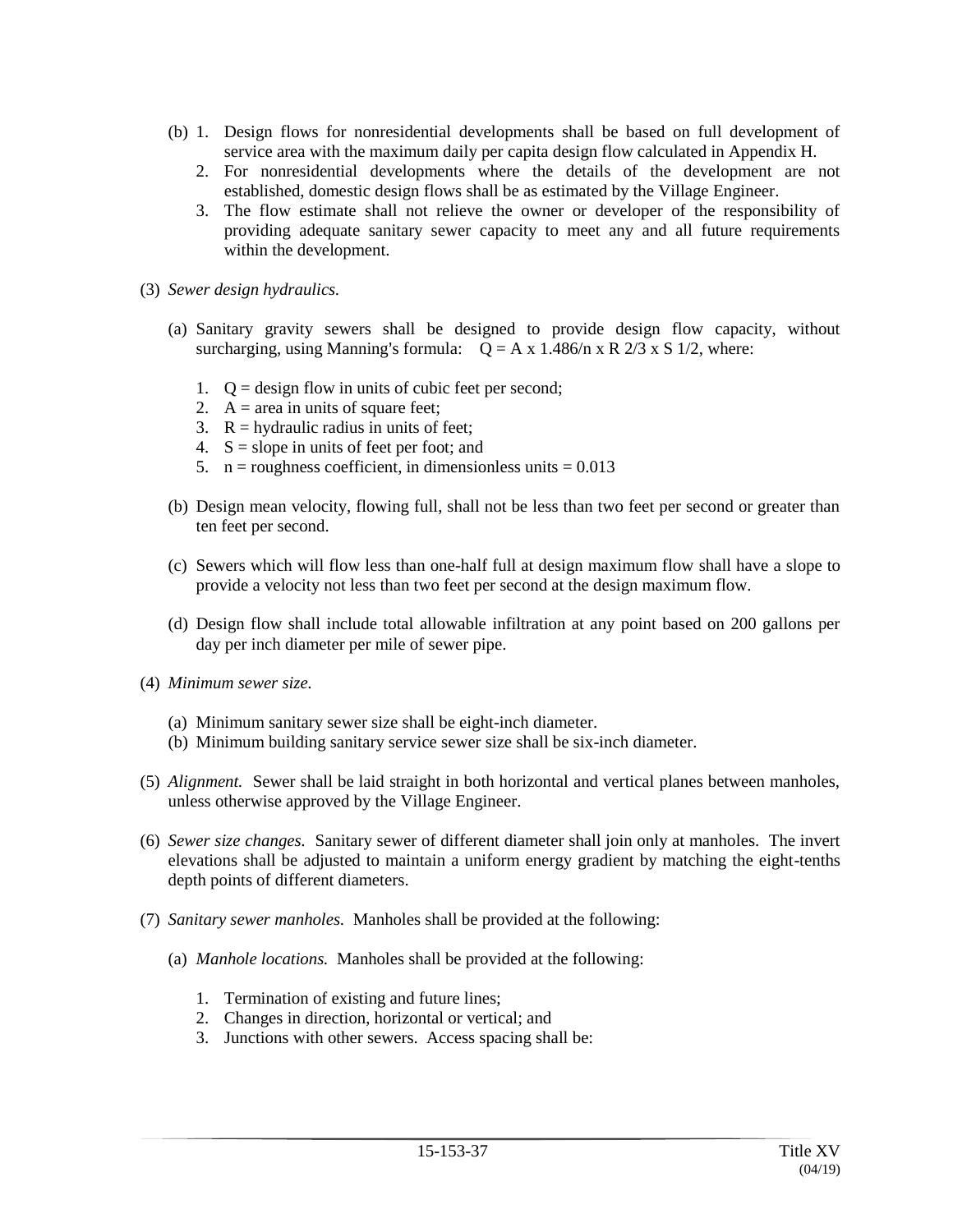| <b>Sewer Pipe Size (in</b><br><i>inches</i> ) | Maximum Interval (in<br>feet) |
|-----------------------------------------------|-------------------------------|
| 8 inches to 24 inches                         | 400                           |
| 27 inches and larger                          | 505                           |

- (b) *Drop manholes.* Drop manholes shall be provided for manholes with any pipe having a difference in invert elevation more than 24 inches above the invert of the sewer leaving the manholes; and
- (c) *Manhole diameters.*
	- 1. Manholes for sanitary sewers 24 inches or less in diameter shall have a minimum inside diameter of 48 inches.
	- 2. Manholes for sanitary sewers 27 inches or larger in diameter shall have a minimum inside diameter of 60 inches.
- (8) *Lift stations.* Whenever possible, sanitary sewerage facilities shall be designed so as to avoid the necessity of providing lift stations.
	- (a) 1. If a lift station is part of the engineering design, it shall be shown in plan elevation.
		- 2. Specifications for the lift station shall be submitted with engineering plans.
		- 3. Lift stations shall be of the dry well or wet well type, and shall conform in all respects to the standards established by the State of Illinois, the Illinois Environmental Protection Agency, and Northern Moraine Wastewater Reclamation District.
	- (b) 1. A separate source of power shall be furnished to each sewerage lift station.
		- 2. This shall be from another electrical source provided by a separately powered engine.
		- 3. Engine, enclosure, and mounting shall be subject to approval by the Village Engineer.
		- 4. An alarm shall be installed to the Village master panel to identify failure at the lift station.
- (C) *Allowable materials.*
	- (1) *Sewer pipe.*
		- (a) Extra-strength vitrified clay pipe (ESVCP) shall conform to the requirement of A.S.T.M. C-700;
		- (b) Extra-strength concrete sewer pipe (ESCSP) shall conform to the requirements of A.S.T.M. C-76;
		- (c) Ductile iron main shall conform to the requirements of A.S.T.M. A746;
		- (d) Thick-walled PVC pipe shall conform to the requirements of A.S.T.M. D-2241 or D-3034, SDR 35. (Use of PVC sewer pipe must be approved by the Northern Moraine Wastewater Reclamation District.); and
		- (e) Truss pipe shall conform to the requirements of A.S.T.M. D2680 for eight inches and larger and A.S.T.M. D-2751 for six inches.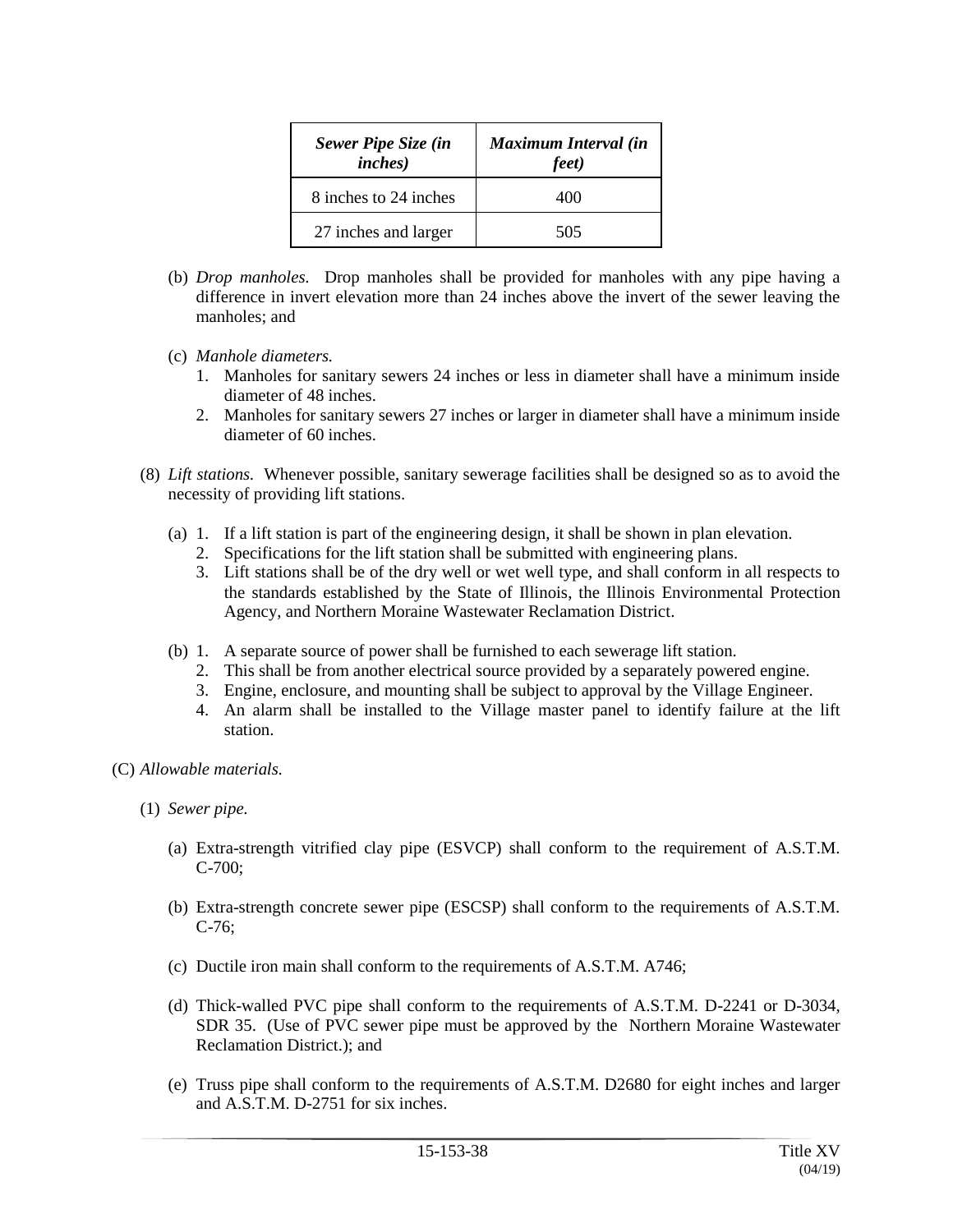- (2) *Force main.*
	- (a) Ductile iron pipe shall conform to A.W.W.A. Specification C-151-Class 52; and
	- (b) P.V.C. pipe shall conform to A.W.W.A. Specification C-900-SDR-18.

### (3) *Pipe joints.*

- (a) Vitrified clay pipe S.S.T.M. C-425 with PVC bell, A.S.T.M. D-1784;
- (b) Reinforced concrete pipe, A.S.T.M. C-443;
- (c) Ductile iron pipe, A.N.S.I. A-21.11 (A.W.W.A. C-111);
- (d) PVC thick-walled pipe, A.S.T.M., D-3212 and F477; and
- (e) A.B.S. composite pipe, type O.R., A.S.T.M. D2680.
- (4) *Pipe sleeves for auguring or tunneling.*
	- (a) Steel sleeves shall be three-eighths inches thick of the diameter specified, with a continuous, circular one-half-inch bead weld and shall meet the requirements of A.S.T.M. A-120.
	- (b) 1. Concrete sleeves (alternate), if selected in place of the steel sleeves specified above, shall be reinforced concrete pipe, tongue, and groove type.
		- 2. Minimum jacking pipe size is 36 inches inside diameter.
		- 3. Class 4 or 5 should be used as jacking pipe.
- (5) *Manholes.*
	- (a) *Pre-cast reinforced concrete.* A.S.T.M. C-478 and A.S.T.M. C-443;
	- (b) *Adjustment.* No more than three pre-cast concrete adjusting rings with a 12-inch maximum height adjustment;
	- (c) *Pipe and frame seals.* All pipe connection openings shall be precast with resilient rubber, watertight pipe to manhole sleeves; and
	- (d) *Bottom sections.* All bottom sections shall be monolithically pre-cast, including bases and invert flowlines.
- (6) *Castings.*
	- (a) Manhole frame and cover, Neenah No. R1712 or approved equal, with self-sealing lid, embossed "sanitary" and "Port Barrington";
	- (b) Manhole steps, Neenah No. R-1981-I, or approved equal;
	- (c) Recessed pickholes shall be required; and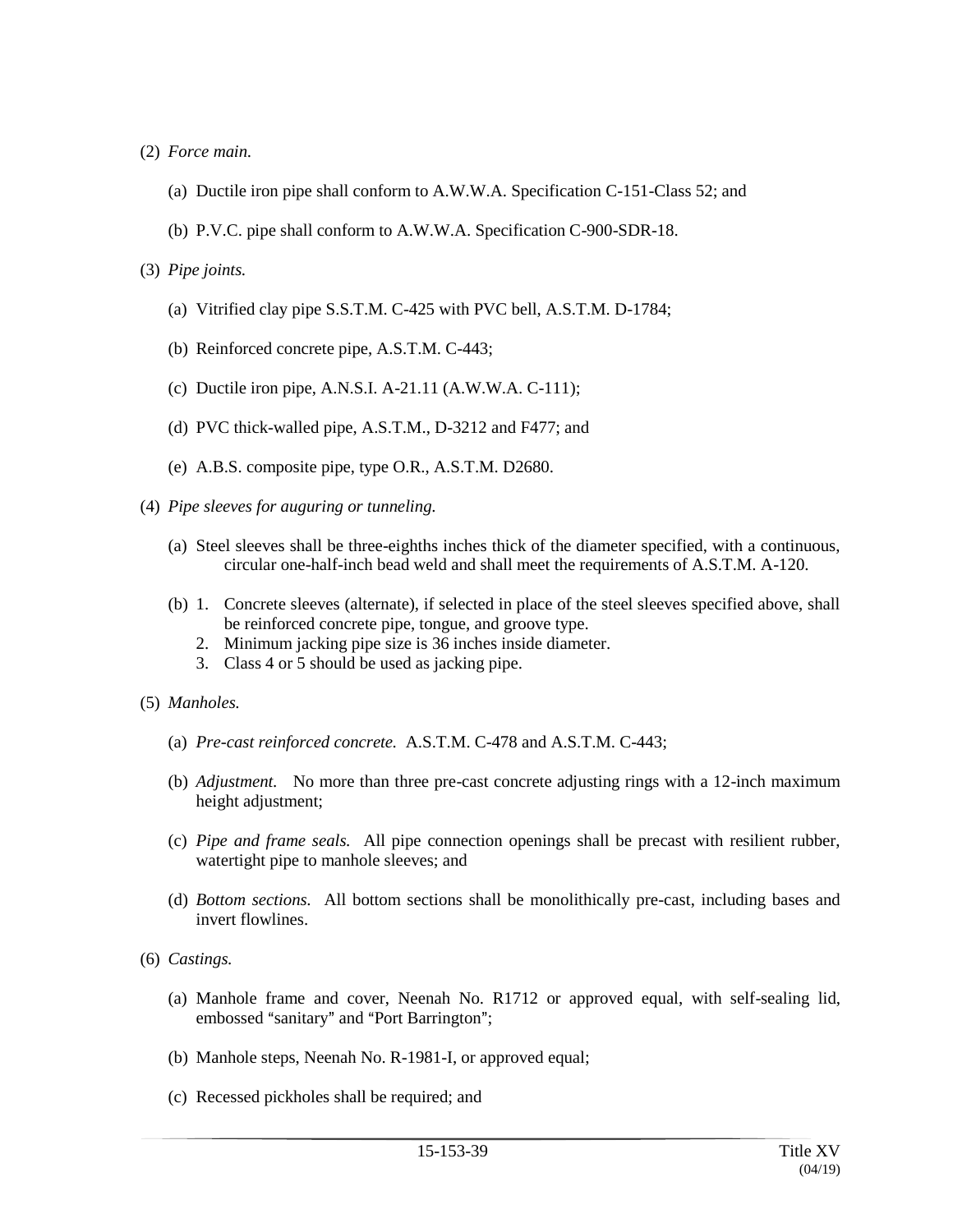- (d) Frames and covers for manholes located within flood plain areas and having a rim elevation below the flood protection elevations shall be watertight, lock-type covers, Neenah No. R-1755-B or approved equal.
- (D) *Construction requirements.*
	- (1) *Specifications.* All sanitary sewers shall be constructed in accord with the provisions of *Standard Specifications for Water and Sewer Main Construction in Illinois* (latest edition) and this Chapter.
	- (2) *Approval and permits.* Construction of sanitary sewers and/or sewer service shall not commence until engineering plans and specifications have been approved by the Village and permits for construction of the sewers have been issued by the Northern Moraine Wastewater Reclamation District and the Illinois Environmental Protection Agency.
	- (3) *Excavation and foundation.*
		- (a) 1. The trench shall be excavated so that the flow line of the finished sewer shall be at the depth and grade shown on the approved plans.
			- 2. The trench for the pipe shall be excavated at least 12 inches wider than the external diameter of the pipe.
			- 3. The width of the trench shall not exceed the external diameter of the pipe by more than 18 inches at the top of the pipe.
			- 4. If the excavation has been made deeper than necessary, the foundation shall be brought to proper grade by the addition of well-compacted bedding material.
			- 5. Where a firm foundation is not encountered at the grade established, due to soft, spongy, or other unsuitable soil (unless other special construction methods are called for on the plans or in the special provisions), all the unsuitable soil under the pipe and for the width of the trench shall be removed and replaced with well-compacted bedding material.
		- (b) 1. Bedding, other than concrete embedment, shall consist of gravel, crushed gravel, or crushed stone one-fourth inch to three-fourths inch in size.
			- 2. At a minimum, the material shall conform to the requirements of Article 704.01 of the State of Illinois *Standard Specifications for Road and Bridge Construction*, or ASTM C-33.
			- 3. The gradation shall conform to gradation CA-7, CA-8, CA-11, or CA-13 of the State of Illinois *Standard Specifications* or to ASTM Gradation No. 67.
			- 4. The pipe shall be laid so that it will be uniformly supported and the entire length of the pipe barrel will have full bearing.
			- 5. No blocking of any kind shall be used to adjust the pipe to grade except when used with embedment concrete.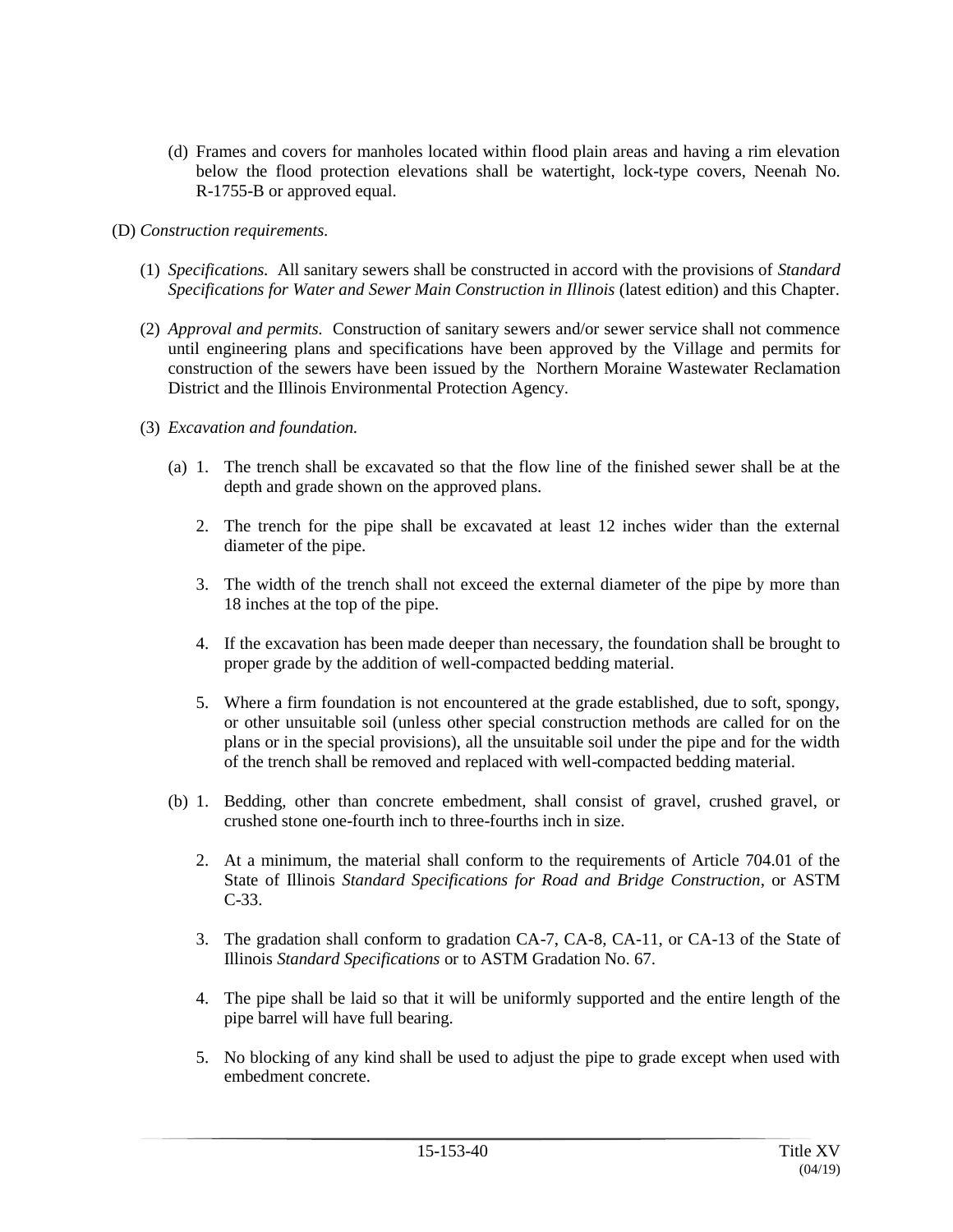- 6. Bedding shall be required for all sewer construction, except ductile iron pipe, and shall be a minimum thickness equal to one-fourth of the outside diameter of the sewer pipe but shall not be less than four inches.
- (4) *Pipe laying.*
	- (a) Pipe shall be laid straight both horizontally and vertically between manholes.
	- (b) Pipe laying and joining shall be done in accordance with the pipe manufacturer's recommendations.
	- (c) 1. Pipe shall not be dropped from delivery vehicles.
		- 2. All pipe shall be lowered into the trench with a suitable apparatus; in no case shall the pipe be dropped or thrown.
- (5) *Connections.*
	- (a) Connections to the sewer main shall be done by means of a wye fitting installed in the main.
	- (b) When sewer mains are deeper than ten feet, risers shall be installed at connections such that service pipe shall be no more than ten feet deep.
	- (c) Unused wye fittings shall have socket ends sealed by watertight rubber or plastic stoppers suitable fastened or braced to prevent dislodging by back pressure from the main line.
	- (d) 1. Connections to existing sewer mains shall be made by installing a new wye fitting or by use of a circular sawcut by proper tools ("sewer tap" machine or similar) and installation of a wye saddle in accordance with manufacturer's recommendations.
		- 2. All the connections shall be done in the presence of the Village Engineer.
	- (e) 1. The contractor shall keep a record of the location of all sewer services by measurement to the nearest downstream manhole.
		- 2. The records shall be delivered to the Village Engineer at the completion of the work.
- (6) *Backfilling.*
	- (a) Backfilling shall not be done until installation of the sewer has been inspected and approved by the Village Engineer.
	- (b) Backfill to one foot above the top of the pipe shall be done with material conforming to bedding material or CA-6 specifications placed in six-inch lifts compacted to 95% maximum density.
	- (c) Excavations for sewers which are beneath any existing or proposed pavements, driveways, and sidewalks and any trenches where the inner edge is within two feet of the areas shall be backfilled with CA-6 material in nine-inch lifts compacted to 95% maximum density.
	- (d) 1. Excavations for sewers not beneath or within two feet of existing or proposed paved areas shall be backfilled from one foot above the sewer with material excavated from the trench, unless the material is determined to be unsuitable by the Village Engineer.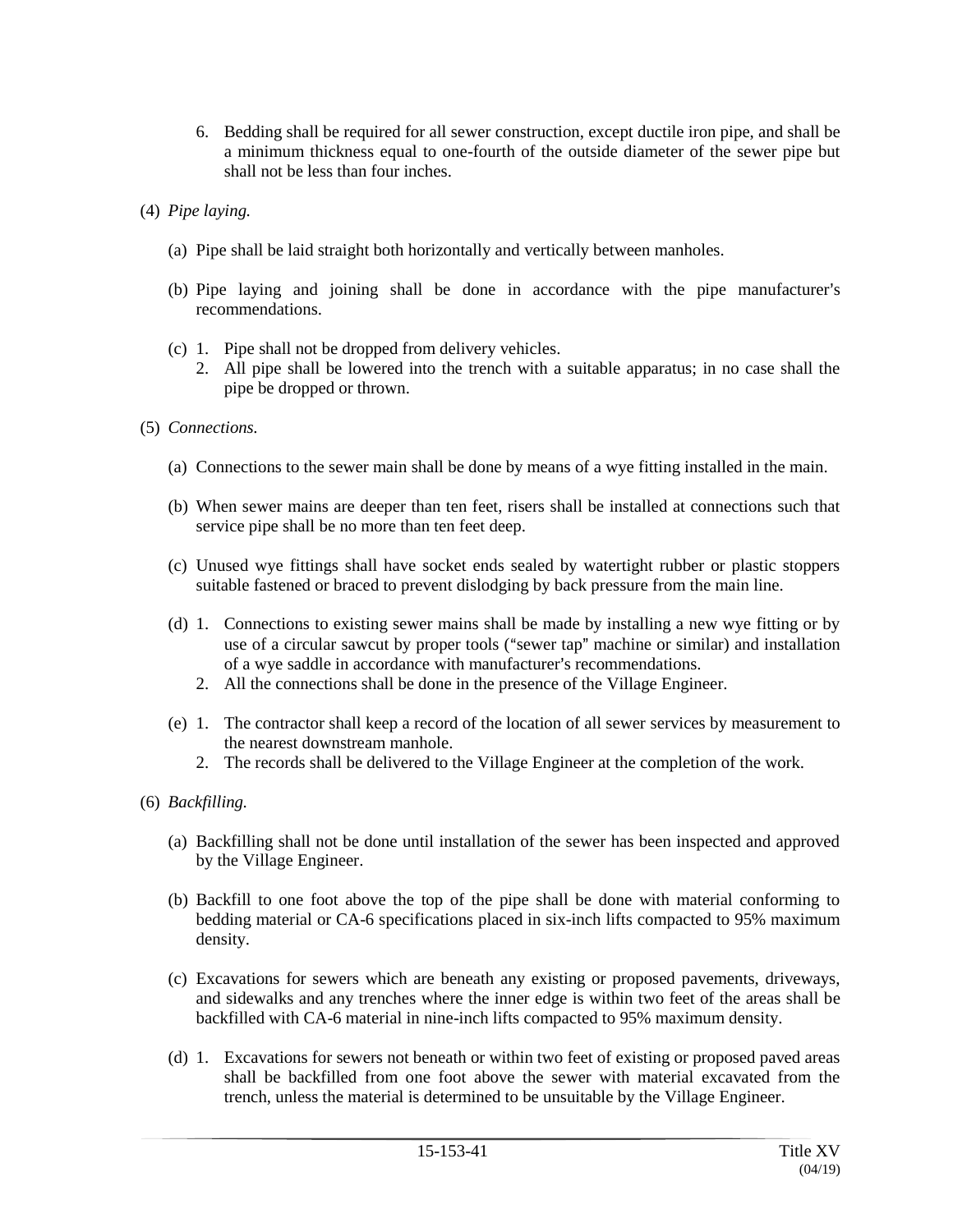- 2. The material shall be free from clods and rocks and shall be placed in 12-inch lifts and compacted.
- (E) *Inspection and testing.* It shall be the intention of this subchapter to secure a sewer system with a minimum amount of infiltration. Maximum allowable infiltration shall be 200 gallons per inch of diameter of the sewer per mile per 24-hour day at any time for any section of the system. The joints shall be tight and visible leakage in the joints, or leakage in excess of that specified above, shall be repaired at the contractor's expense by means approved by the Village Engineer.
	- (1) *T.V. testing.*
		- (a) Prior to submission of the request for final inspection (RFI) to the Northern Moraine Wastewater Reclamation District a T.V. inspection of the sewer shall be made.
		- (b) 1. Prior to acceptance or approval of the sanitary sewer main and again prior to expiration of the maintenance guarantee, the mains shall be inspected through use of standard T.V. equipment for sewer inspections.
			- 2. The T.V. inspection shall be done by the Village Inspection Service.
		- (c) Fees for T.V. inspections shall be as established in  $\S$ § 153.085 through 153.094.
	- (2) *Infiltration/exfiltration testing.*
		- (a) Prior to Village approval of the sanitary sewer system and before any connections are made, the system shall have passed infiltration or exfiltration tests conducted by both the Northern Moraine Wastewater Reclamation District and the Village.
		- (b) 1. Immediately after backfilling, the entire length of the sewer trench, including stubs, shall be inundated to normal ground water level or 18 inches above the top of the sewer pipe, whichever is higher.
			- 2. At that time, infiltration tests shall be made to determine compliance with allowable infiltration criteria.
			- 3. To measure the amount of infiltration, the contractor shall furnish, install, and maintain a v-notch shape crested weir in a metal frame tightly secured at the lower end of each sewer test section as directed by the Village Engineer.
			- 4. The Village Engineer will check the infiltration by measuring the flow over the weirs.
			- 5. When infiltration is demonstrated to be within the allowable limits, the contractors shall remove the weirs.
		- (c) 1. If during the construction of the sewer system, the Village Engineer shall determine that it is impractical to obtain a proper infiltration test, then a test for watertightness shall be made by bulkleading the sewer at the manhole at the lower end of the section under test and filling the sewer with water to 18 inches above the top of the sewer in the manhole at the upper end of the section.
			- 2. Leakage will then be the measured amount of water added to maintain the above-described level at a maximum allowable exfiltration rate of 200 gallons per inch diameter per mile per day.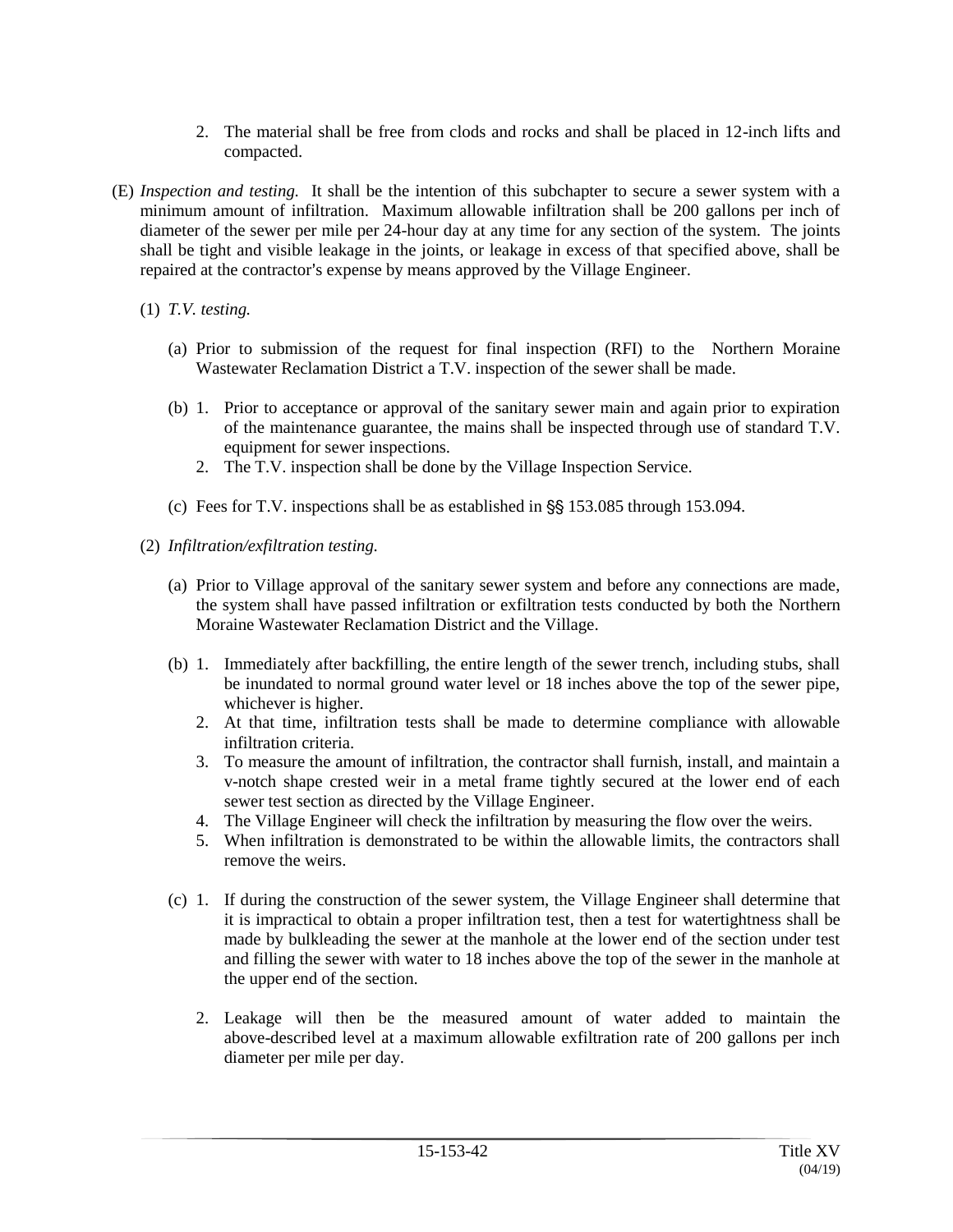- (F) *Records; as-built drawings.* For all projects involving extensions to sanitary sewer mains, there shall be submitted to the Village Engineer reproducible mylar drawings, maximum size 12 feet by 18 feet, of the "as built" plans showing the actual locations and grades of sewers and manholes and the locations of the service connection to the main and terminus of the service.
- (G) *Ownership of sanitary sewer system.* All right, title, and interest in and to the sanitary sewers to be accepted by the Village shall rest in the Village.
- (Ord. 9-4-A, passed 10-15-2008) Penalty, see § 153.999

## ' **153.049 STORM SEWERS AND DRAINAGE.**

#### (A) *Generally.*

- (1) All developments, whether public or private, shall include provisions for the construction of storm sewers and appurtenances.
- (2) The storm sewer system shall be separate and independent of the sanitary sewer system.
- (3) All storm sewers, streams, or channels shall be designed to accommodate storm water runoff from all areas which naturally flow to the area of development.
- (4) All construction and maintenance of storm sewers shall be at the developer's expense prior to acceptance of dedication thereof by the Village.
- (B) *Design.*
	- (1) *Design flows.* Storm sewers, streams, and channels shall be designed based on the rational method using the formula:  $Q = c \times i \times A$ , where:
		- (a)  $Q =$  Runoff flow in cubic feet per second;
		- (b)  $c =$  Runoff coefficient, characteristic of the tributary area in dimensionless units;
		- (c)  $i =$  Average rainfall intensity in inches per hour; and
		- (d)  $A =$ Tributary drainage area in acres.
	- (2) *Drainage area.*
		- (a) The drainage, in acres, used for design shall be the entire watershed tributary to the point in the storm sewer system under consideration.
		- (b) It shall include any tributary area that may be outside the development.
	- (3) *Rainfall intensity.*
		- (a) The average rainfall intensity used for design shall be selected from rainfall intensity curves based on U.S. Weather Bureau measured rainfall.
		- (b) The rainfall intensity for storm sewers and channels shall be determined from the ten-year storm curves.
		- (c) The rainfall intensity for streams and channels shall be determined from the 100-year storm curves.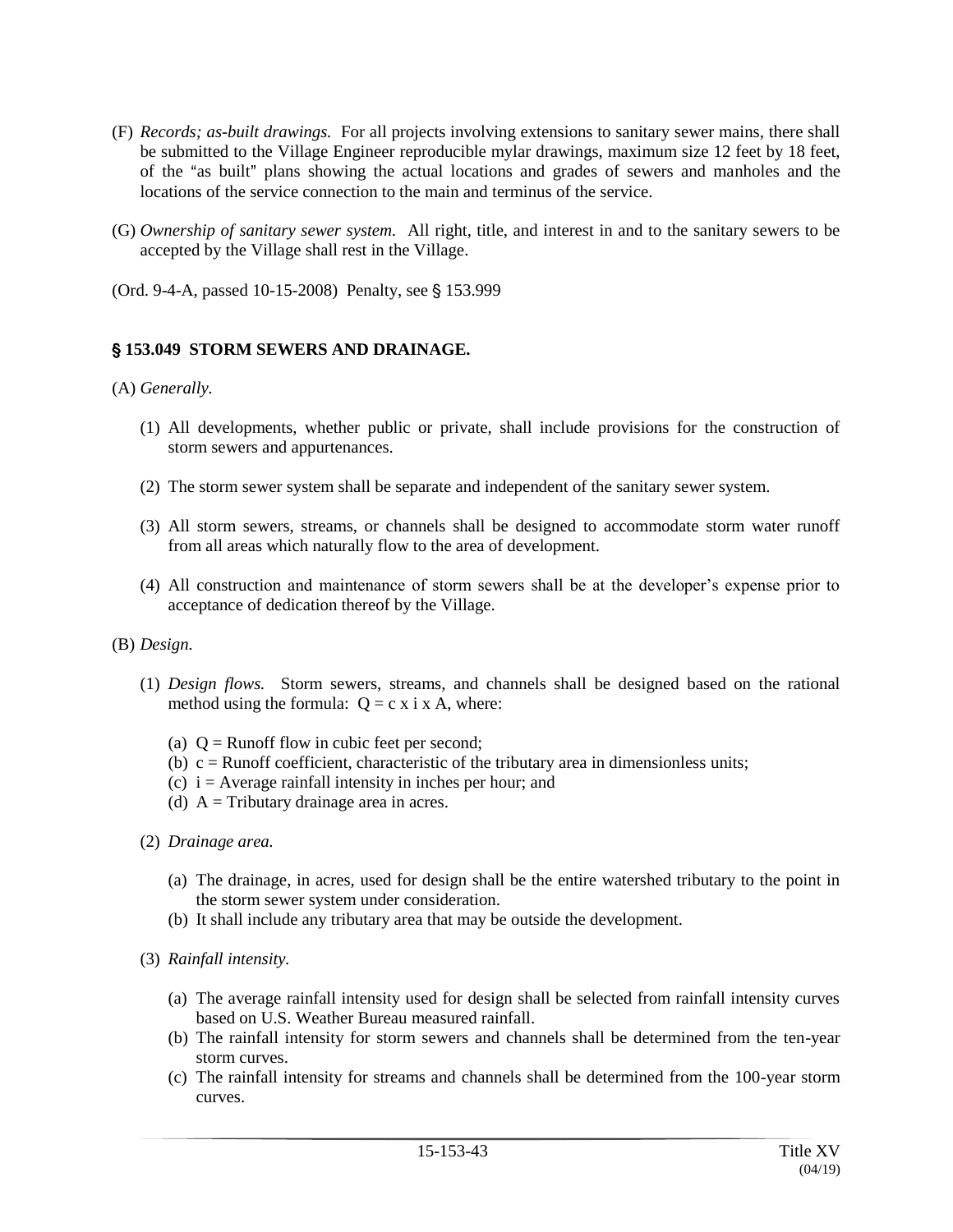- (d) The elapsed duration time used to select the rainfall intensity shall be equal to the time of concentration defined as the time (in minutes) for the flow from the most remote point of the drainage area to reach the point under consideration.
- (e) For storm sewer design, the maximum time of concentration to a storm sewer inlet shall be 20 minutes.
- (4) *Runoff coefficients.*
	- (a) The runoff coefficient is the ratio of runoff to rainfall.
	- (b) Runoff coefficients for ten-year storms shall be a minimum of:



(c) Runoff coefficient, for 100-year storms shall be a minimum of:



- (d) Runoff coefficients for undeveloped areas outside of the limits of the proposed development shall be a minimum of  $C = 0.35$  for ten-year storms and  $C = 0.60$  for 100-year storms.
- (5) *Storm sewer; stream and channel hydraulics.*
	- (a) Storm sewers, streams, and channels shall be designed to provide design flow capacity based on Manning's formula:  $Q = A x 1.486/n x R 2/3 x S 1/2$ , where:
		- 1.  $Q =$  Quantity of flow in cubic feet per second;
		- 2.  $A = \text{area of the conduit in square feet};$
		- 3.  $n =$  roughness coefficient of the conduit dimensionless;
		- 4.  $R =$  hydraulic radius = area divided by wetted perimeter; and
		- 5.  $S = slope in feet per foot.$
	- (b) Roughness coefficients:

| Concrete pipe        | $n = 0.013$ |
|----------------------|-------------|
| Channel - sodded     | $n = 0.020$ |
| Streams - clean      | $n = 0.030$ |
| Streams - obstructed | $n = 0.150$ |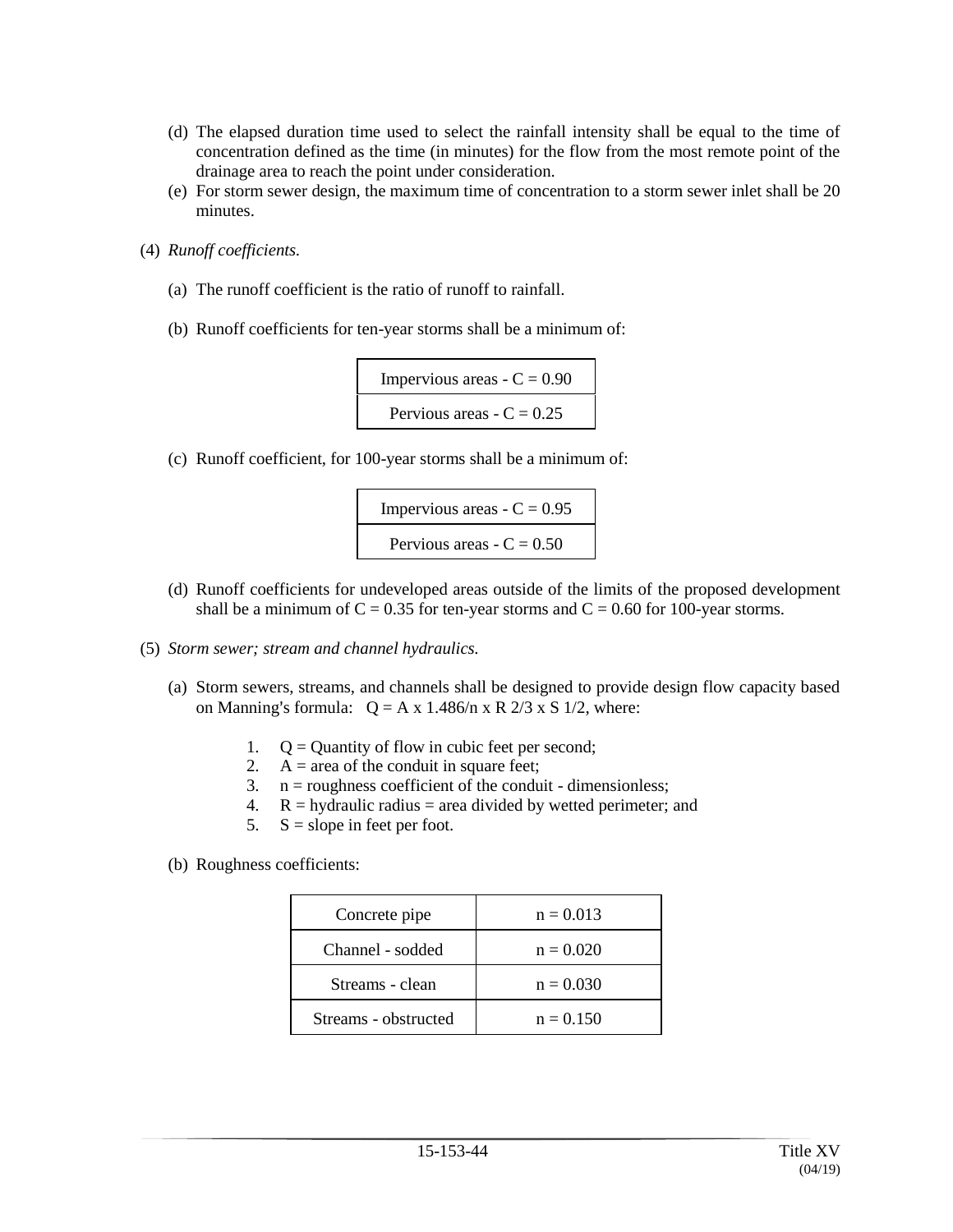(c) Design velocities shall be:

| Storm sewers            | Minimum 2<br>f.p.s. | Maximum 10<br>f.p.s. |
|-------------------------|---------------------|----------------------|
| Channels and<br>streams |                     |                      |
| Lined                   | Minimum 2<br>f.p.s. | Maximum 10<br>f.p.s. |
| Unlined                 | Minimum 2<br>f.p.s. | Maximum 5<br>f.p.s   |

### (6) *Storm sewers.*

- (a) Minimum storm sewer size shall be 12 inches.
- (b) Storm sewers shall be laid straight in both horizontal and vertical planes between structures unless otherwise approved by the Village Engineer.
- (c) 1. Storm sewers of differing diameters shall join at structures only.
	- 2. The invert elevations shall be adjusted to maintain a uniform energy gradient by matching the eight-tenths depth points of the differing diameters.
- (d) 1. Inlets shall be provided so that surface water is not carried across or around street intersections.
	- 2. Inlets shall be spaced such that overland flow shall not build up a flow exceeding two cubic feet per second except that inlets shall not exceed 400-foot spacing.
	- 3. Inlets shall be provided at all low points.
- (e) Manholes shall be provided at:
	- 1. Changes in direction (horizontal or vertical);
	- 2. Changes in shape or size of pipe;
	- 3. Junction of pipes; and
	- 4. Maximum spacing 400 feet for sewers 42 inches in diameter and smaller; 500 feet for sewers 48 inches and larger.
- (7) *Drainageways.*
	- (a) 1. Existing streams and channels may be realigned and improved subject to approval of the Village Engineer.
		- 2. New open channels may be provided, if approved by the Village Engineer, for locations servicing 80 acres or larger.
		- 3. All construction on streams and channels is subject to review and approval by the Illinois Department of Natural Resources, and the Army Corps of Engineers, as required.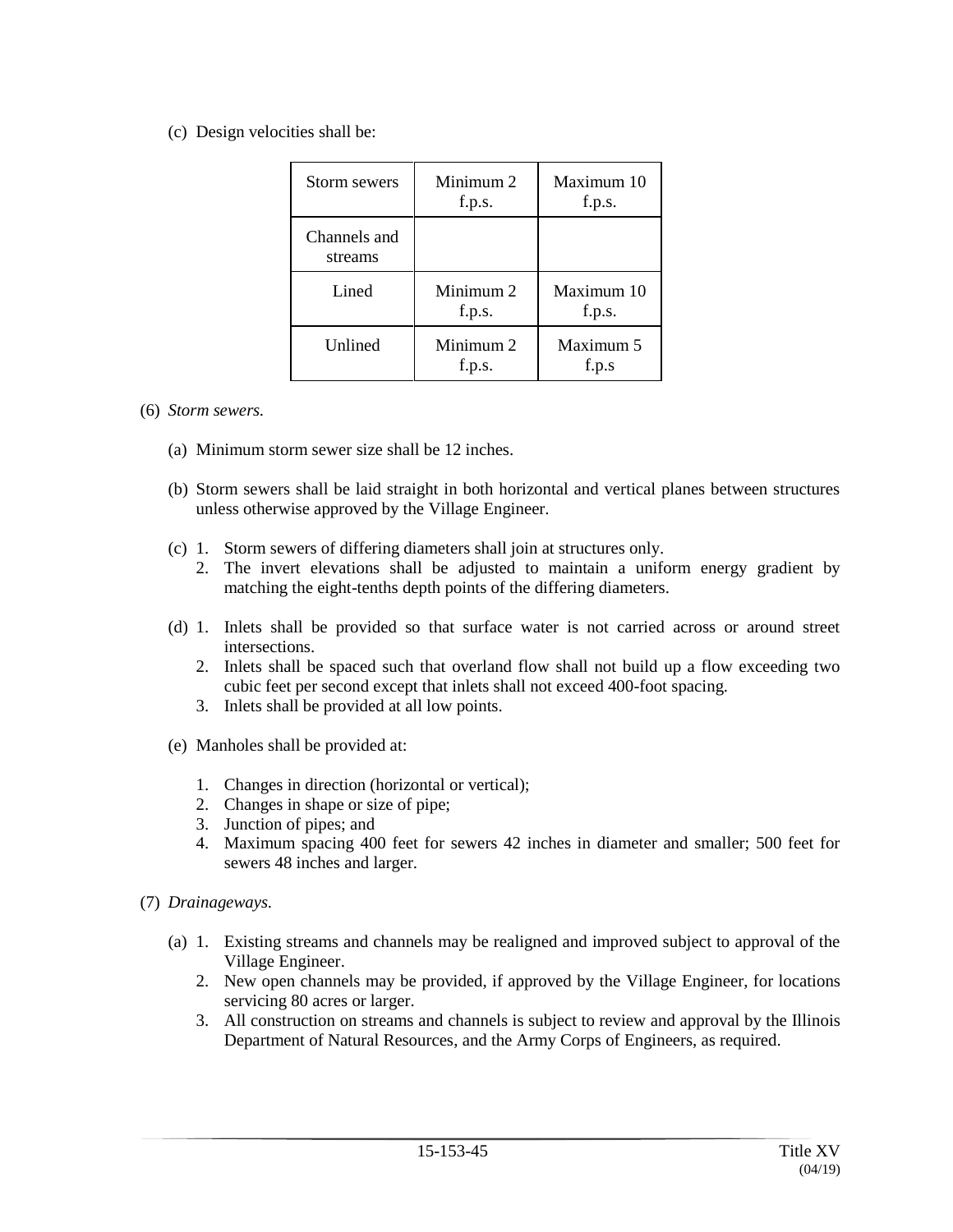- (b) 1. Where streams and channels are realigned or improved, the bottom shall be stabilized full width with a minimum four-inch diameter river rock "choked" with limestone screenings or grass paving block as approved by the Village Engineer.
	- 2. The banks shall be protected from erosion by a method approved by the Village Engineer.
- (c) 1. A minimum ten-foot access maintenance easement shall be provided at the top of each bank of all streams and channels.
	- 2. The easement shall be kept free and clear of any and all structures, shrubbery, and the like.
- (d) If new channels are approved by the Village Engineer, they shall be improved as follows:
	- 1. Side slopes, six horizontal to one vertical maximum;
	- 2. Minimum width of bottom six feet; and
	- 3. Bottom of channel shall be stabilized full width with a minimum four-inch river rock diameter "choked" with limestone screenings or grass paving blocks as approved by the Village Engineer. The banks shall be protected from erosion by a method approved by the Village Engineer.
- (8) *Flood plains.*
	- (a) All construction in flood plains shall conform to the flood plain regulations of this code.
	- (b) Compensatory storage shall be required for all fill and construction done within the flood plain areas.
	- (c) Streets in flood plain areas shall be designed such that the lowest elevation of minor streets and cul-de-sacs shall be at or above the base flood elevation and the lowest elevation of all other streets shall be one foot above the base flood elevation.
- (C) *Allowable materials.*
	- (1) Storm sewers shall be reinforced concrete pipe conforming to ASTM C76 Wall B standards for round pipe or ASTM C-507 for elliptical pipe. Class of pipe shall conform to  $\S 603$  of the *Standard Specifications for Road and Bridge Construction*, Illinois Department of Transportation. Alternate storm sewer materials may be allowed upon review and approval of the Village Engineer.
	- (2) (a) Pipe joints shall be "O" ring joints conforming to ASTM C-443 or bitumastic joints.
		- (b) The bitumastic joint filler shall be made from a homogenous blend of bitumen, inert filler and suitable solvent approved by the Director of Public Works.
		- (c) It shall be such that it will blow freely at  $250^{\circ}$ F, with a melting point of not less than  $200^{\circ}$ F and shall harden to a consistency that will not result in a plastic flow at  $80^{\circ}$ F.
	- (3) Manholes, catchbasins, and inlets shall be pre-cast reinforced concrete conforming to ASTM C-478.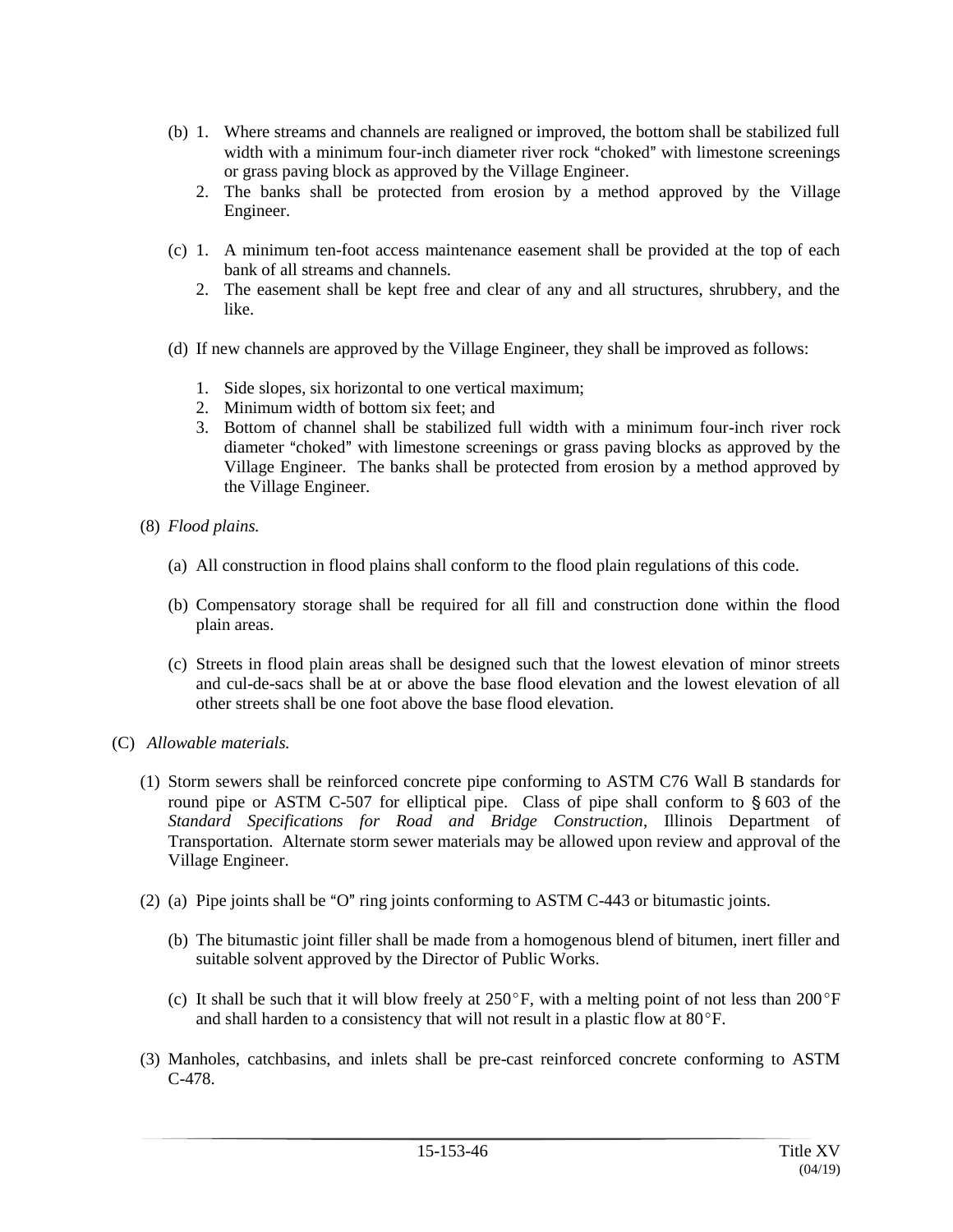- (4) Joints between manhole, catchbasin, and inlet sections shall be filled with pre-formed bitumastic joint filler of sufficient size to completely seal.
- (5) Adjusting rings shall be pre-cast concrete rings.
- (6) (a) Inlet and catchbasin frames and grates in paved areas shall be Neenah R-2014D, or approved equal.
	- (b) Inlet and catchbasin frames and grates in grassed areas shall be Neenah R-4340-B, or approved equal.
	- (c) Manhole frames and grates shall be Neenah  $R-1072$  or approved equal, embossed "storm" and "Port Barrington."
	- (d) Steps shall be Neenah R-1981 or approved equal.
- (7) Bedding and trench backfill for storm sewers shall conform to Article 704.11 of the *Standard Specifications for Road and Bridge Construction*, Illinois Department of Transportation and conform to gradation CA-6 or CA-10. In no case shall tunnel rock be allowed.
- (D) *Construction.*
	- (1) Storm sewers shall be constructed in accordance with the *Standard Specifications for Road and Bridge Construction*, Illinois Department of Transportation, *Standard Specifications for Water and Sewer Main Construction in Illinois*, the "pipe manufacturer" recommendations, and this Chapter.
	- (2) Trenches for storm sewers located under or within two feet of a paved area shall be backfilled with trench backfill and compacted by mechanical means to 95% standard laboratory density.
	- (3) Adjusting rings for manholes, catchbasins, and inlets shall be limited to a maximum of three rings and maximum height of 12 inches.
	- (4) When adjusting rings are required on structures, a cement mortar or bituminous material coating shall be applied to the outside of the rings.
	- (5) Lifting holes in structure sections and sewer pipe shall be plugged with appropriate sized concrete lift plugs and coated with bituminous material.
- (E) *Inspection and testing.*
	- (1) All sewers and appurtenances shall be cleaned prior to inspection and testing.
	- (2) (a) Upon completion of construction and prior to acceptance of the storm sewer and again prior to expiration of the maintenance guarantee, the storm sewers shall be inspected through use of standard T.V. equipment.
		- (b) The T.V. inspections shall be done by the Village Engineer.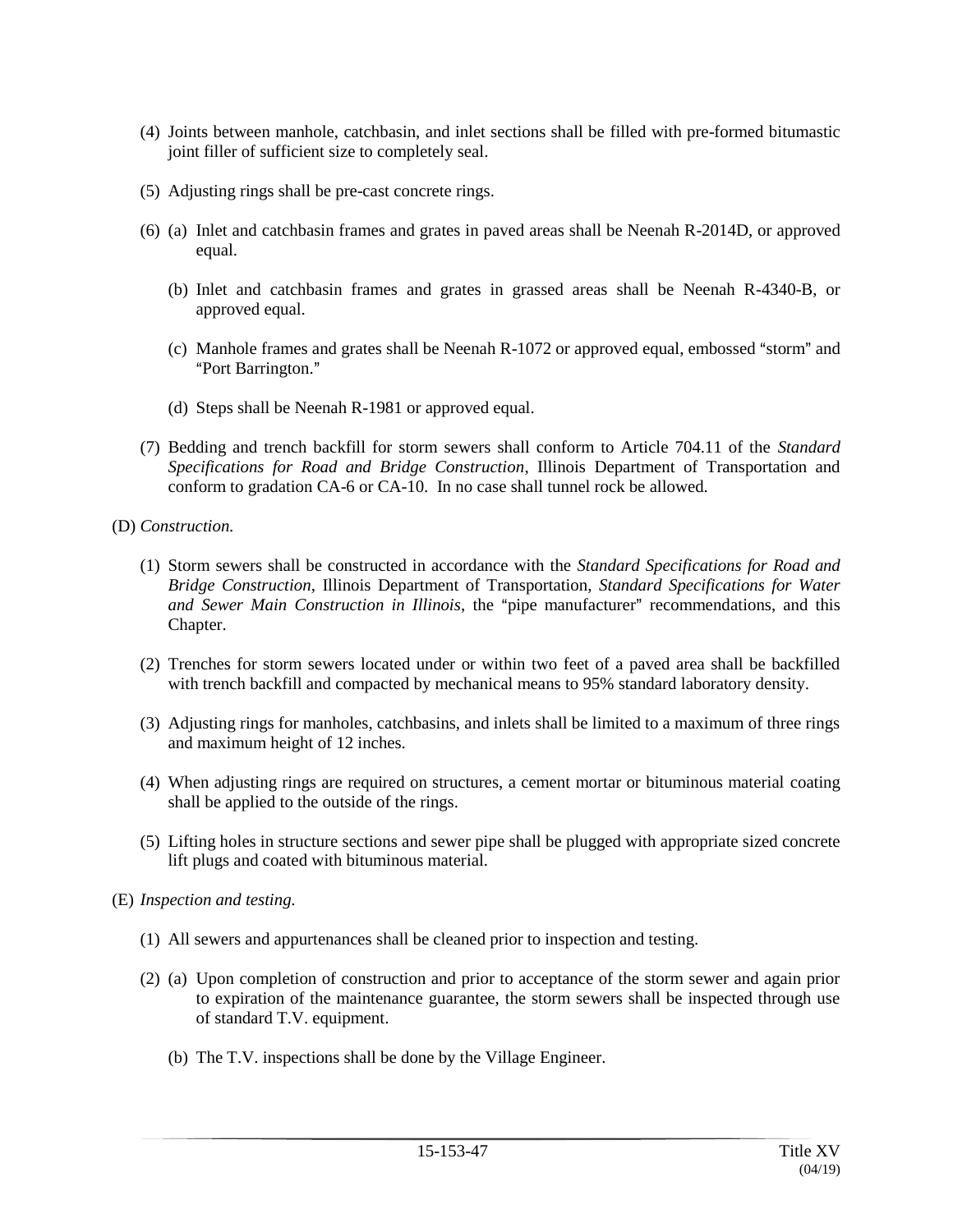- (c) All deficiencies noted during the T.V. inspection shall be repaired by the contractor at his or her expense by means approved by the Village Engineer.
- (d) Fees for T.V. inspections shall be as established in  $\S$ § 153.085 through 153.094.
- (F) *Detention requirements.*
	- (1) *Generally.*
		- (a) All commercial and industrial zoned development, regardless of size, and all residential developments five acres or larger shall include provisions for storm water holding facilities.
		- (b) All storm water detention facilities other than roof tops, parking lots, and/or underground storage shall be located not less than 75 feet from any building or structure to be occupied.
	- (2) *Design.*
		- (a) All detention basins shall be designed in accordance with the requirements of the *Lake County Storm Water Management Manual* and this code.
		- (b) 1. The allowable release rate from the detention facility shall not exceed the runoff rate from the subject area in its natural undeveloped state.
			- 2. The release rate shall be based on the runoff from a three-year storm and a runoff coefficient of fifteen-hundredths, except that in no case shall the release rate be greater than twenty-hundredths c.f.s. per acre.
		- (c) Detention basin discharge structures shall be designed such that they have sufficient capacity to discharge the allowable release rate from the development and any storm water flowing through the property from all tributary area outside of the development.
			- 1. For the purpose of designing the storm water drainage systems, it shall be assumed that the runoff rate from upstream lands within the drainage basin is that which would result from a rainstorm of a three-year frequency at a runoff rate coefficient of one hundred fifty-five thousandths in cases where there are retention basins in the upstream drainage area.
			- 2. Whenever upstream detention facilities have a release rate that is less than the maximum permitted by this Paragraph (F), then allowance shall be made for the reduced runoff rate in calculating the capacity of the drainage system or structure.
			- 3. Whenever detention facilities have not been provided and are not required to be provided for any part of the upstream land in the drainage area, then the bypass flow rate for subdivisions and developments for which storm water detention facilities are required by this Paragraph (F) shall use a runoff coefficient of not less than thirty-five hundredths.
		- (d) 1. The detention volume required shall be that necessary to store the runoff of a 100 rainfall, for any and all durations, from the fully developed drainage area tributary to the reservoir, less that volume discharged during the same duration at the approved release rate.
			- 2. The runoff coefficients used to determine the runoff from the 100-year storm shall be not less than  $C = 0.95$  for impervious areas and  $C = 0.50$  for pervious areas.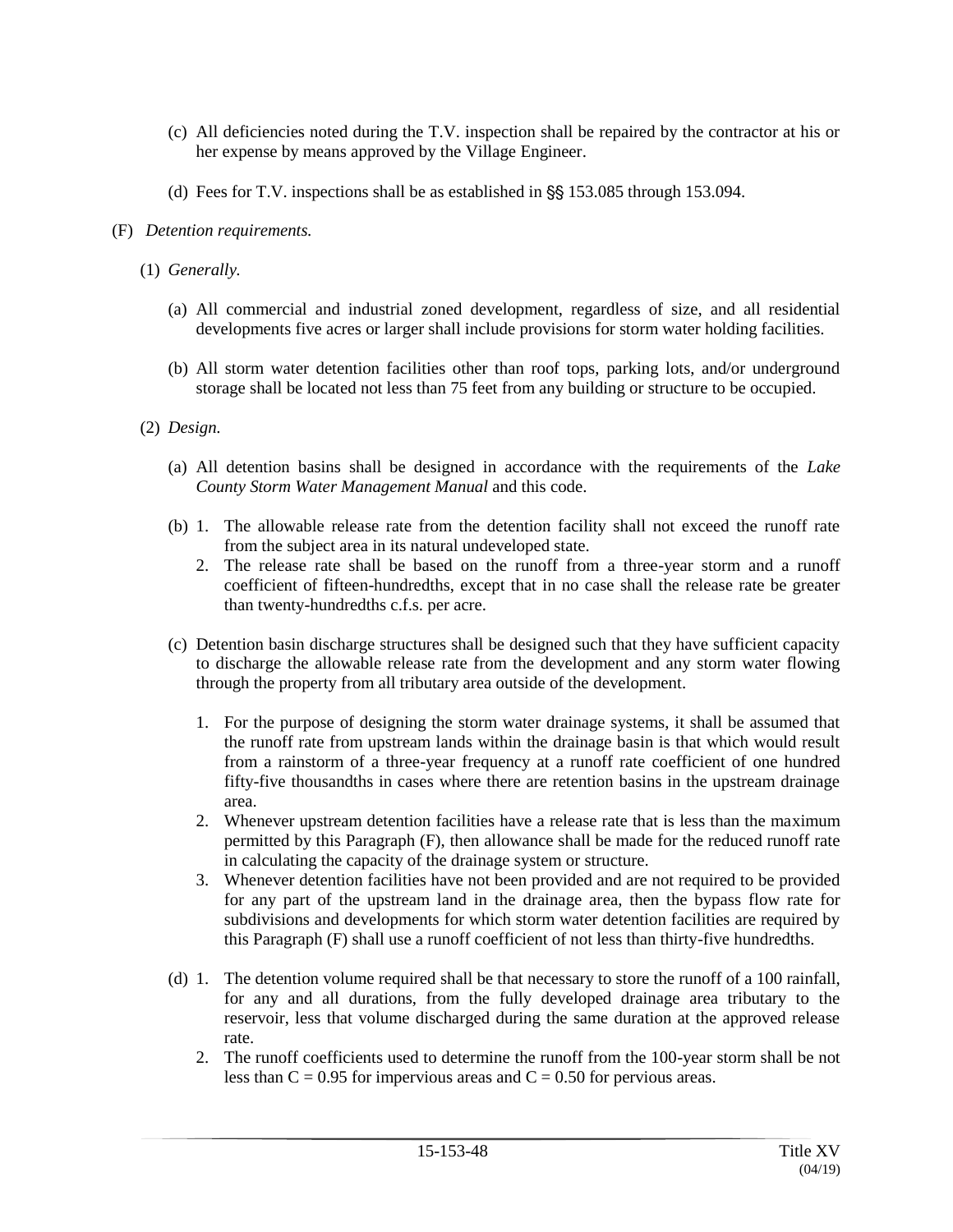- (e) 1. Dry detention basins shall be designed with side slopes not steeper than six horizontal to one vertical.
	- 2. The basin floor shall have a slope of not less than 2%.
	- 3. In order to prevent soil erosion and weed problems and to provide for usable active recreational areas during dry weather, the detention basin shall be landscaped including sodding and/or hydro-seeding of the basin as required.
	- 4. The basin shall also have a low flow underdrain consisting of a minimum ten-inch storm sewer or perforated drain tile.
- (f) 1. Detention basins with permanent ponds shall be graded such that the area one foot above the normal water level to three feet below normal water level has a slope of three horizontal to one vertical.
	- 2. The area from one foot above normal water level to two feet below normal water shall have a shore line protection consisting of natural rocks with a minimum 12-inch diameter.
	- 3. At the point three feet below normal water, a level ledge five feet wide shall be constructed.
	- 4. From the edge of this five-foot ledge, the ground shall slope at two horizontal to one vertical for an additional three-foot depth.
	- 5. If fish life is be sustained in the basin, an area equal to 25% of the normal water surface shall be a minimum of 12 feet deep.
	- 6. The ground above one foot above the normal water elevation shall have a slope not steeper than ten horizontal to one vertical for a minimum horizontal distance of 20 feet.
	- 7. Above this elevation, the slopes within the basin shall not be steeper than six horizontal to one vertical nor shallower than 2%.

(Ord. 9-4-A, passed 10-15-2008) Penalty, see § 153.999

## ' **153.050 WATER DISTRIBUTION SYSTEM.**

## (A) *Generally.*

- (1) All developments shall include provisions for the construction of a water distribution system complete with valves, fire hydrants, and other appurtenances as required by this code.
- (2) The water supply facility of any building, located within the Village, the property line of which building is located within 200 feet of a water main line, shall have the water supply facilities connected to the water main line.
- (3) All existing buildings presently within the Village that are being served by a private well are exempt from this section until such time that their well becomes inoperable at which time, they will be required to connect onto the Village water main.
- (4) Any parcel and/or building located outside the Village shall be required to annex into the Village prior to connection onto the Village water supply and any and all expenses incurred to extend the water supply would be totally at the owner's expense. Water mains shall be extended to the property line of the development along public rights-of-way and at other locations as required by the Village Engineer.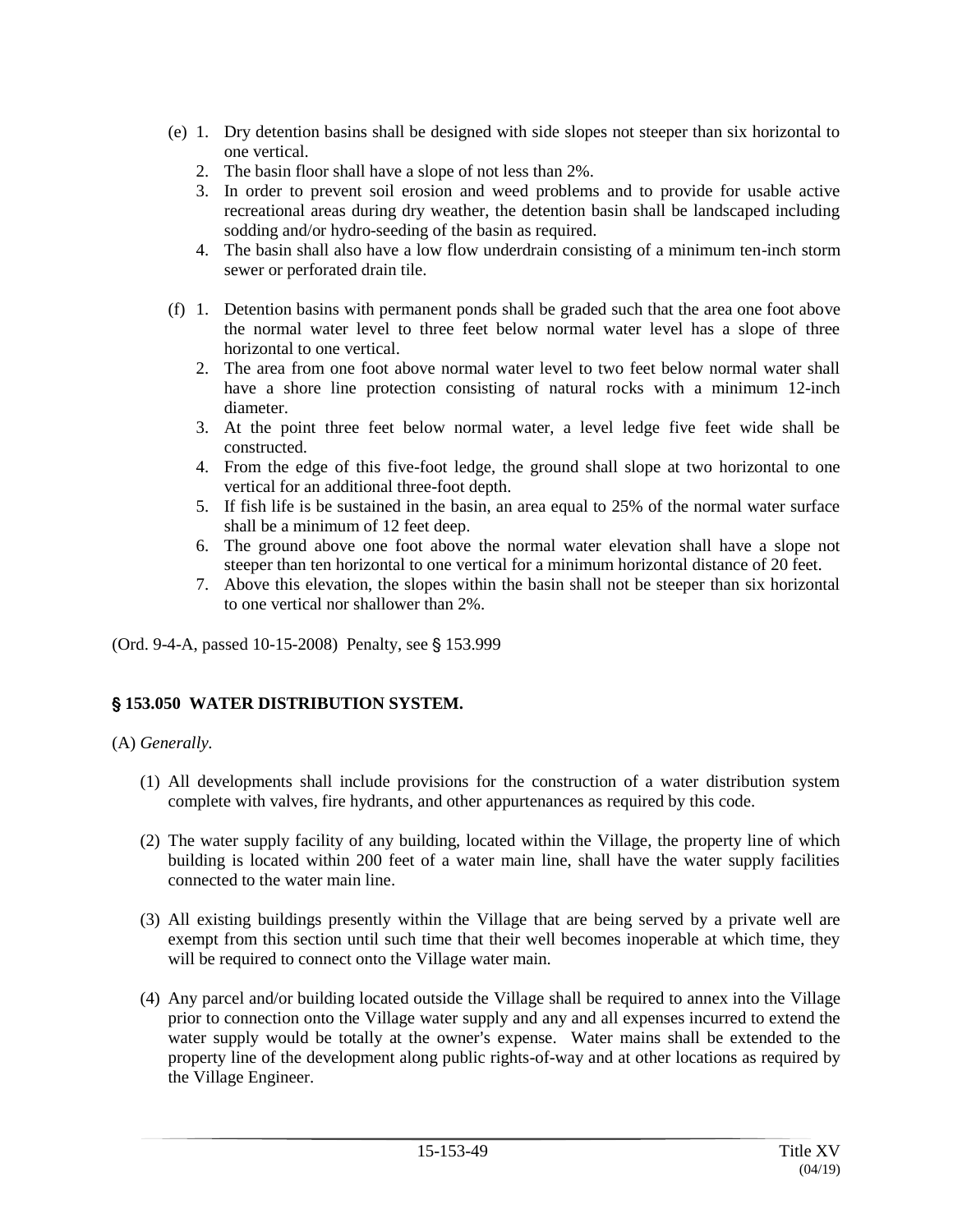- (4) All construction, installation and maintenance of water lines and related water supply facilities, and all connections to the Village's water distribution system, shall be at the owner's or developer's expense in substantial compliance with the Village's regulations relative thereto prior to any acceptance of dedication thereof by the Village.
- (B) *Specifications.* The water distribution system shall be designed and installed in accordance with the grading schedule for municipal fire protection, Insurance Services Office-recommended fire flows, *Illinois Environmental Protection Agency Division of Public Water Supply Technical Policy*, Statements, as amended from time to time, and this Chapter.
- (C) *Design.*
	- (1) *Generally.* A complete water distribution system shall be designed to serve the entire development. The water mains shall be of adequate size to supply the required domestic consumption and fire flow demand with a required minimum 20 psi residual pressure.
	- (2) *Design flows; domestic and fire protection.* For purposes of water main design, maximum day flows shall be based on the following:

| <b>Location of Type</b>                                                                                                                             | <b>Domestic</b>       | <b>Fire Flow</b> |
|-----------------------------------------------------------------------------------------------------------------------------------------------------|-----------------------|------------------|
| Residential: single-family<br>detached                                                                                                              | $100$ gpcd            | 1,500 gpm        |
| Residential: single-family<br>attached (townhome) with<br>approved fire wall                                                                        | $100$ gpcd            | $2,000$ gpm      |
| Residential: multi-family                                                                                                                           | $100$ gpcd            | 3,000 gpm        |
| Office                                                                                                                                              | 50 gpcd               | 3,000 gpm        |
| Commercial                                                                                                                                          | 60 gal/employee/shift | $6,000$ gpm      |
| Industrial                                                                                                                                          | 75 gal/person/shift   | $6,000$ gpm      |
| <b>NOTES TO TABLE:</b><br>Flow shall be calculated using a "C" factor of 100, ignoring fittings, and<br>with a minimum residual pressure of 20 psi. |                       |                  |

## (3) *Pipe size.*

- (a) The minimum water main pipe size shall be six inches in diameter.
- (b) Six-inch diameter pipes shall only be used on water mains servicing no more than one fire hydrant or 12 or fewer residences.
- (c) At all other locations in residential areas and in all commercial and industrial developments, a minimum diameter of eight inches is required.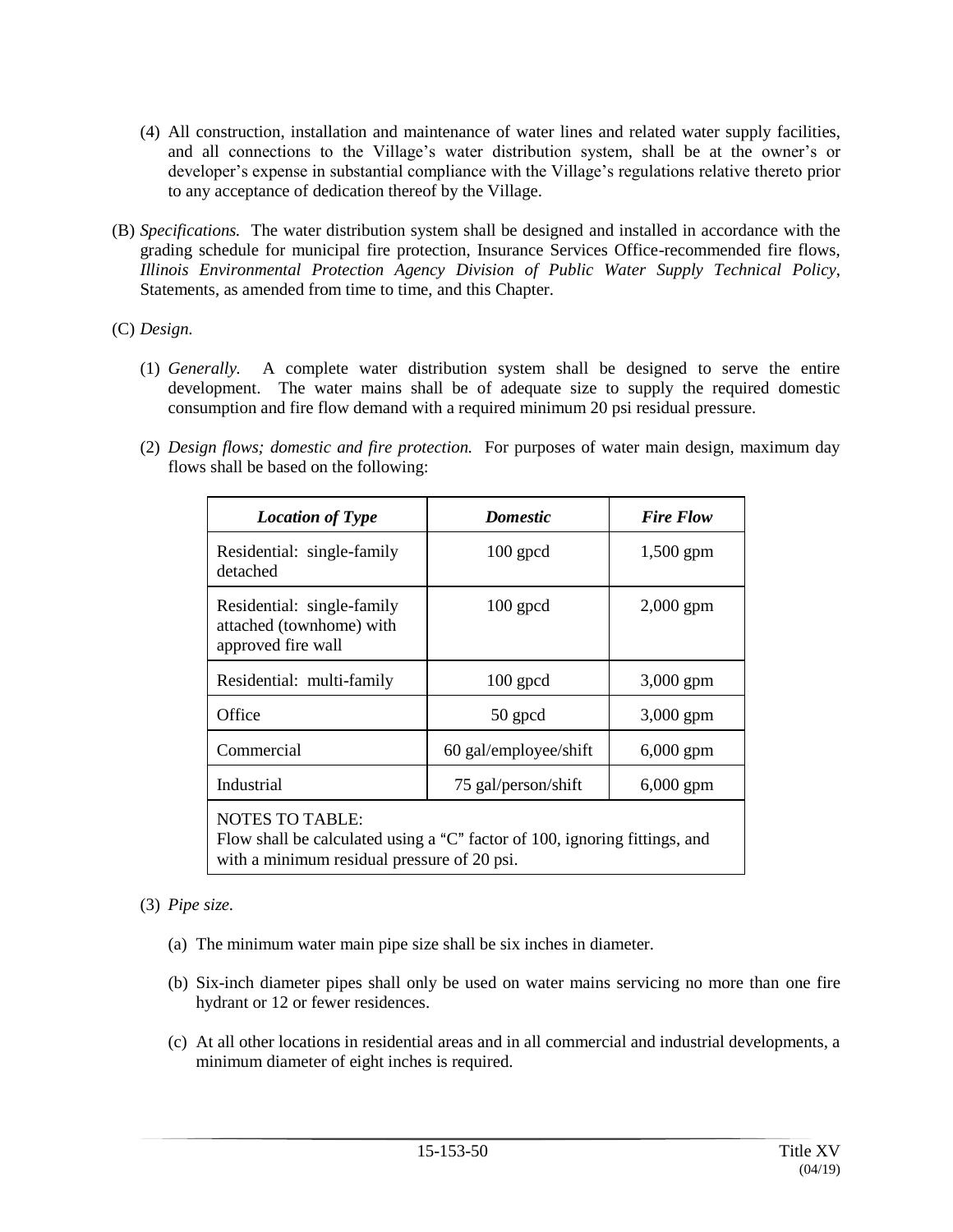- (4) *Fire hydrants.*
	- (a) Hydrants shall be installed at all street intersections and at maximum 300-foot spacing along the lengths of streets.
	- (b) 1. When a building to be occupied will be set back 250 feet or more from a street or is located more than 300 feet from a hydrant, additional hydrants shall be installed such that one hydrant shall be located at the entrance to the building and hydrants shall be provided around the perimeter of the building at maximum 250-feet spacing measured along access roads.
		- 2. The hydrants shall be installed not more than 50 feet nor less than 25 feet from the building.
	- (c) Fire hydrant spacing plans shall be submitted to the Code Enforcement Officer for review and approval.
- (5) *Valves and vaults.*
	- (a) Valves shall be located on water mains so as to be able to isolate sections of main from the entire system with minimum disruption of service.
	- (b) 1. Valves shall be installed so that not over 800 feet of water main, with services, will be shut off at any time.
		- 2. Transmission lines with no service connections shall have valves located so that not over 1,200 feet of main will be shut off at any time.
		- 3. Valves on water mains servicing single-family residential areas shall be installed so that no more than 800 feet of water main and/or no more than 25 units shall be affected when shutting off a section of main.
	- (c) Valves shall be located so that it will require no more than four valves to be closed to isolate a section of water main.
	- (d) 1. Valve vaults are required on all valves two and one-half inches or larger.
		- 2. Valve vaults shall be 48-inch inside diameter for valves eight inches and smaller and 60-inch inside diameter or larger with offset cones for valves larger than eight inches.
- (6) *Thrust blocks.*
	- (a) Thrust blocks shall be required at all hydrant tees and bends.
	- (b) Where undisturbed earth is not available or not likely to be available to support the thrust blocks, tie rods and/or retaining glands shall be used as approved by the Village Engineer.
- (7) *Depth of water mains.* All water mains shall be constructed five feet, six inches, below final grade unless otherwise approved by the Village Engineer.
- (8) *Separation of water mains and sewers.* Separation and protection of water mains from sewers shall comply with the *Illinois Environmental Protection Agency Division of Public Water Supplies Technical Policy Statements*, as amended from time to time.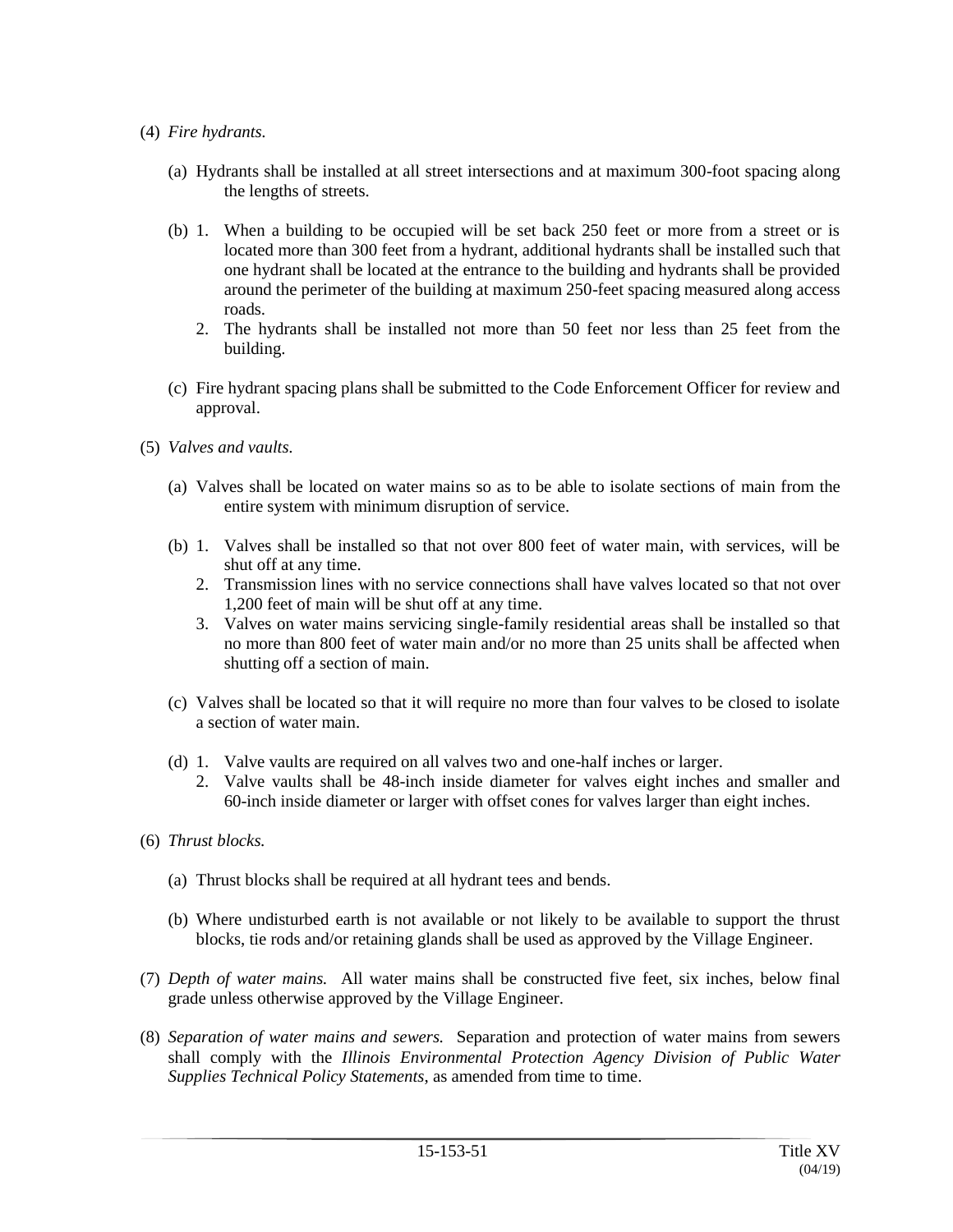- (9) *Service connections.*
	- (a) All water service lines shall be designed with a minimum diameter necessary to provide adequate domestic and fire flow use.
	- (b) Water service line servicing single-family residences shall be a minimum of one inch in diameter.
- (D) *Allowable materials.*
	- (1) *Water main pipe.*
		- (a) All water pipe shall be ductile iron pipe conforming to AWWA specification C-151 (ANSI A21.51).
		- (b) Pipe shall have a minimum thickness Class 52 conforming to AWWA specification C-150 (ANSI A21.50).
		- (c) All pipe shall have a minimum laying length of 18 feet.
		- (d) Pipe joints shall be push-on joints or mechanical joints conforming to AWWA C-111 (ANSI 21.11).
		- (e) All pipe shall be cement-mortar lines in accordance with AWWA C104 (ANSI A21.4).
	- (2) *Water main fittings.*
		- (a) All water main fittings shall be ductile iron fittings conforming to AWWA specification C-110 (ANSI 21.10).
		- (b) Fittings shall be cement-lined in accordance with AWWA C-104 (ANSI A21.4).
	- (3) *Valves.*
		- (a) 1. Valves eight inches and smaller shall be iron body, bronze-mounted double disc, parallel set, nonrising stem gate valves conforming to AWWA C-500.
			- 2. Valves shall open counter-clockwise.
			- 3. Joints shall be mechanical or push-on type conforming to AWWA C111.
			- 4. Valves shall be Mueller A-2380 or Traverse City A-230-"O" ring seal.
			- 5. Other valves may be allowed upon review and approval of Village Engineer.
		- (b) 1. Valves larger than eight inches shall be ductile-iron body, rubber-sealed, tight closure butterfly valves conforming to AWWA C-504.
			- 2. Valves shall be Class 150B and shall open counter-clockwise and be operated by a two-inch square nut. Joints shall be flanged joints.
			- 3. Valves shall be Pratt-Groundhog Butterfly or Mueller Lineseal III.
	- (4) *Valve vaults.*
		- (a) Valve vaults shall consist of pre-cast reinforced concrete sections meeting ASTM C-478 and ASTM C-443 standards.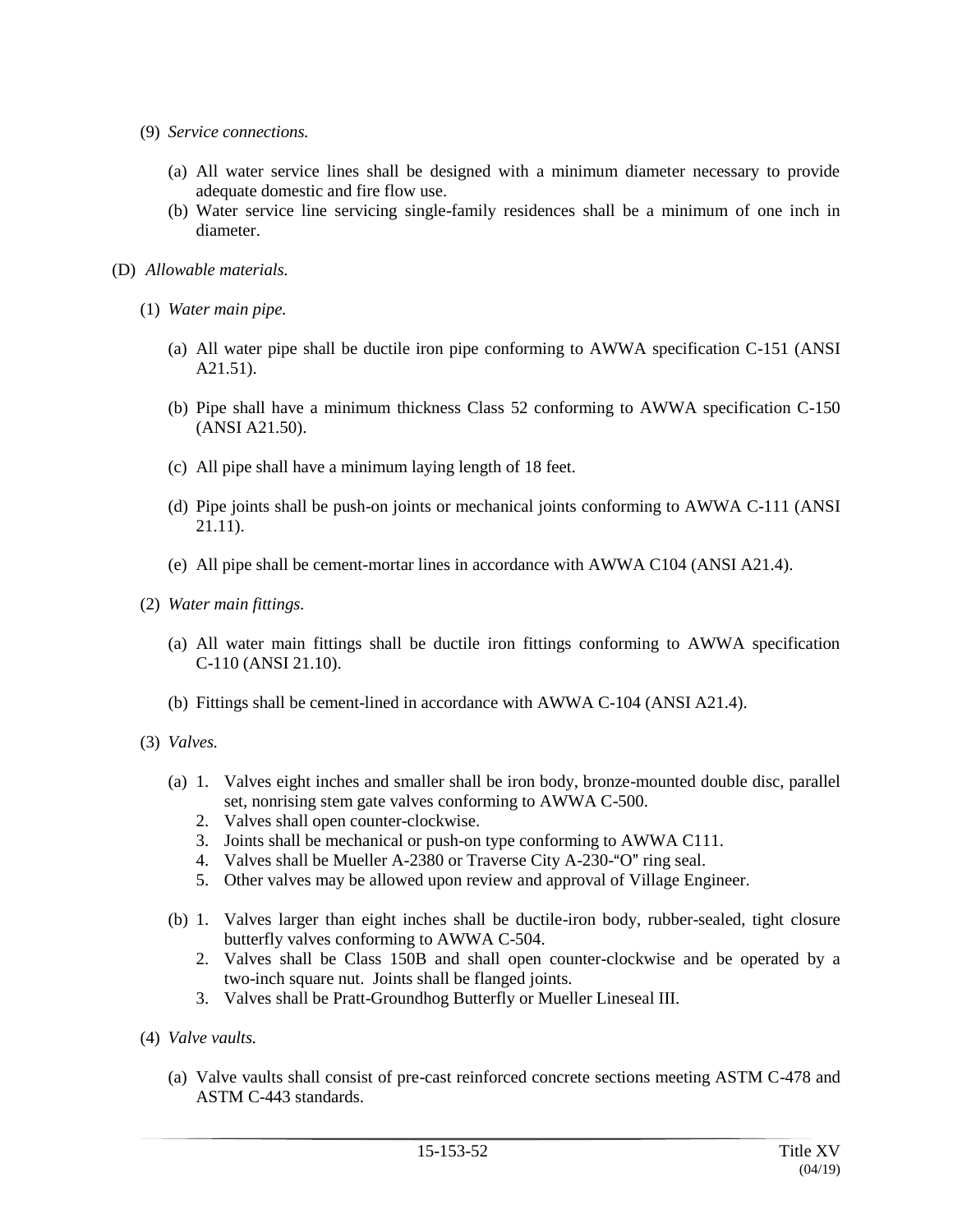- (b) Adjusting rings shall be pre-cast concrete rings.
- (c) Vault steps shall be Neenah R-1981-1 or approved equal.
- (d) Frame and grates for valve shall be Neenah R-1712 or approved equal, embossed "Water" and "Port Barrington" and have recessed pickhole.
- (5) *Fire hydrants.*
	- (a) Fire hydrants shall be dry-barrel type with break-type flange and auxiliary gate valves and shall conform to AWWA C-502.
	- (b) Hydrants shall have two, two and one-half inch hose outlets and one, four and one-half-inch national standard thread outlet.
	- (c) 1. Hydrants shall have a main valve opening of five and one-quarter inches with a six-inch auxiliary valve with mechanical joints.
		- 2. The auxiliary valve shall have a three-piece valve box.
	- (d) Hydrants shall be painted yellow.
- (6) *Service connections.*
	- (a) 1. All water service lines two inches in diameter or smaller shall be constructed of Type K copper with flared fittings.
		- 2. Service lines four inches and larger shall be ductile iron conforming to allowable water main material specifications.
	- (b) 1. Service connection to the water main for services less than two inches in diameter shall be with a Mueller doublestrap bronze service clamp and a corporation stop Mueller H-15020 or approved equals.
		- 2. Service connections to the water main for services four inches or larger shall be made with a ductile iron fitting conforming to water main fitting specifications.
	- (c) 1. Each service less than two inches in diameter shall have a curb stop Mueller H-15151 and a curb box Mueller H-10302 or approved equals.
		- 2. Curb boxes in paved areas shall be Mueller H-10350.
		- 3. Services four inches and larger shall have gate valves conforming to water main gate valve specifications.
- (7) *Bedding and trench backfill.*
	- (a) Aggregate for bedding when required and for trench backfill shall conform to requirements of Article 704.01 of the *Illinois Standard Specifications for Road and Bridge Construction*, and conform to gradation CA-6 or CA-10.
	- (b) In no case shall tunnel rock be allowed.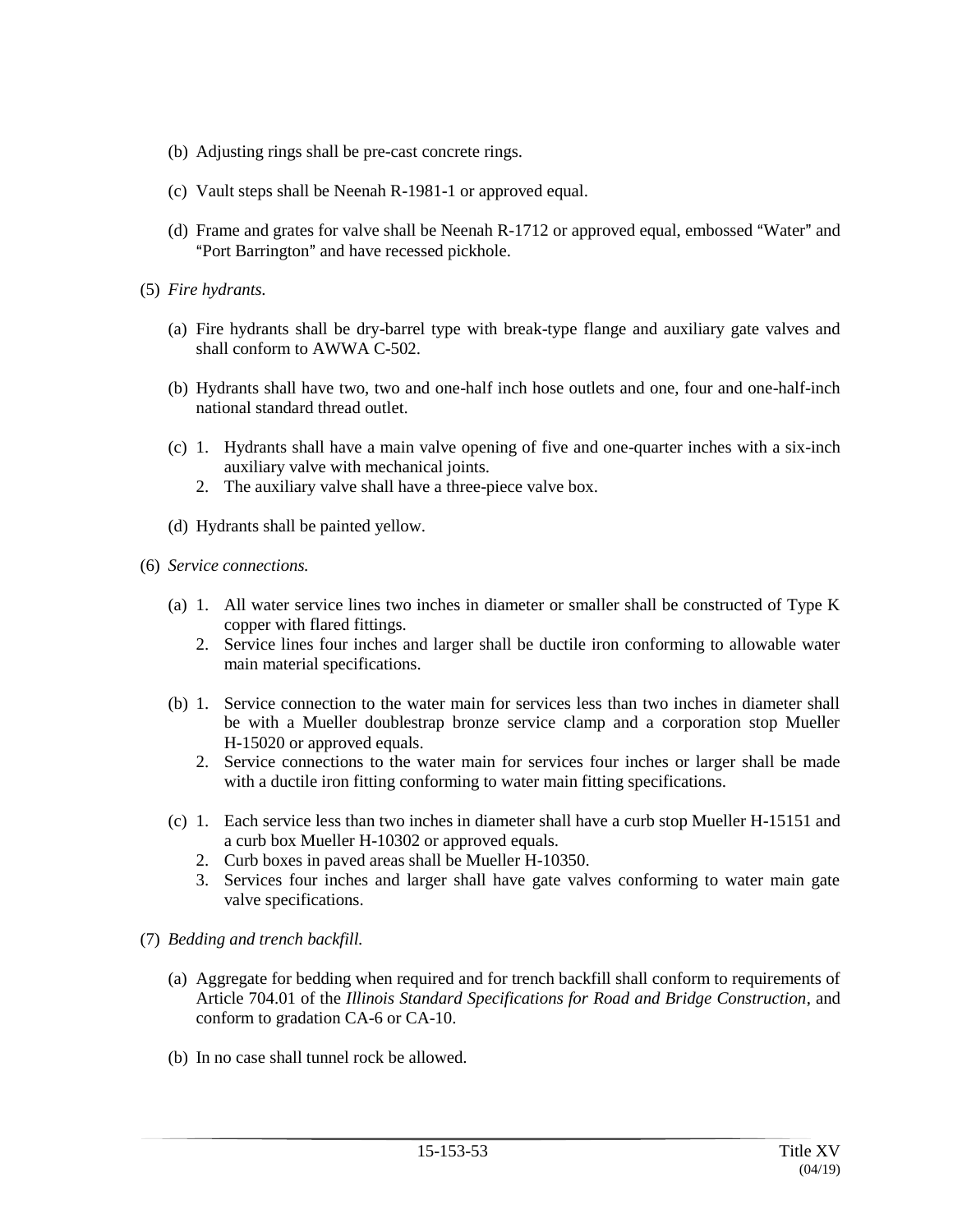### (E) *Construction.*

- (1) *Water Mains.* Water mains and appurtenances shall be installed in conformance with AWWA C-600, the material manufacturer's recommendations, the standard specifications for water and sewer main construction in the State of Illinois, and this Chapter.
- (2) *Trench backfill.*
	- (a) Trench backfill shall be required in all locations where the water main trench is under or within two feet of existing or proposed pavements, including, but not limited to, streets, sidewalks, and driveways.
	- (b) The trench backfill shall be placed in lifts not exceeding eight inches and shall be mechanically compacted to do not less than 95% of the standard laboratory density.
	- (c) Backfill in water main trenches under existing or proposed streets shall consist of trench backfill as noted above, except that the area from six inches to one foot, six inches, above the pipe shall be an impervious clay material compacted to 95% standard laboratory density.
- (3) *Water in trench.*
	- (a) Where water is encountered in the trench, it shall be removed during pipe-laying and jointing operations.
	- (b) Trench water shall not allowed to enter the pipe at any time.
- (4) *Water system connections.* All connections to the existing water system shall be made under full water service pressure unless otherwise approved by the Village Engineer.
- (5) *Butterfly valves.*
	- (a) All butterfly valves shall be attached to the water main with a MJ and flange connector to facilitate removal of the valve.
	- (b) The valve vault shall be of sufficient size to accommodate the valve and connector.
- (6) *Fire hydrants.*
	- (a) Fire hydrants shall have a minimum of seven cubic feet of one inch to one and one-half inch washed river stone placed at the base of the hydrant to provide drainage at the barrel.
	- (b) Auxiliary valves shall be connected to hydrants.
	- (c) 1. The break-line flange of hydrants shall be not less than one inch nor more than three inches above finished ground elevation.
		- 2. Hydrants in street rights-of-way shall be placed not less than three feet, nor more than five feet from the back of curb.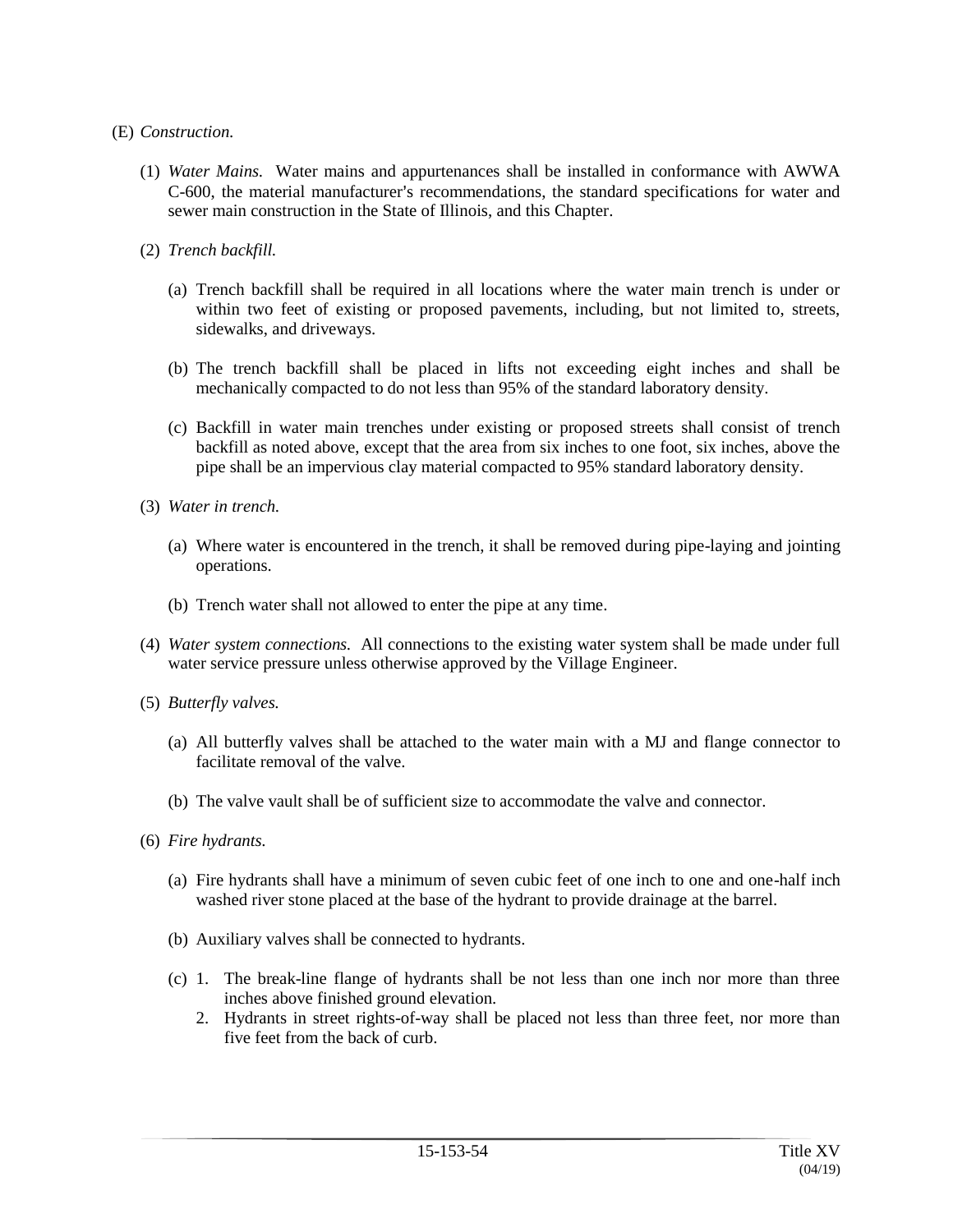- (7) *Miscellaneous.*
	- (a) Water service lines shall have a minimum cover of 60 inches.
	- (b) Copper service lines shall not have intermediate unions, unless approved by the Village.
	- (c) 1. Curb stops and curb boxes shall be located in public rights-of-way.
		- 2. The curb stops and boxes shall not be located in any paved areas unless approved by the Village Engineer.
- (F) *Pressure test.*
	- (1) (a) As part of the construction of development, all water mains shall be pressure tested as described in this section.
		- (b) The Village Engineer shall be notified of the time of the test a minimum of 24 hours prior to the test.
	- (2) (a) All newly laid pipe shall be subjected to a hydrostatic pressure of 150 pounds per square inch.
		- (b) The duration of each pressure test shall be for a period of not less than two hours.
		- (c) Each valved section of pipe shall be filled with water and the specified test pressure shall be applied by means of a pump connected to the pipe.
		- (d) Before applying the specified test pressure, all air shall be expelled from the pipe.
		- (e) All leaks shall be repaired until tight.
		- (f) Any cracked or defective pipes, fittings, valves, or hydrants discovered in consequence of this pressure test shall be removed and replaced and the test repeated until satisfactory results are obtained.
	- (3) All testing shall be done after the installation of service lines. Suitable means shall be provided for determining the quantity of water lost by leakage under the specified test pressure.
		- (a) Allowable leakage shall not be greater than that computed as follows:  $L = [N \times D \times N]$ (P)1/2)]7,400, where:
			- 1.  $L =$  Allowable leakage in gallons per hour;
			- 2.  $N =$  Number of joints in length of pipeline tested;
			- 3.  $D =$  Nominal diameter of the pipe in inches; and
			- 4.  $P =$  Average test pressure during leakage test in pounds per square inch gauge.
		- (b) Leakage is defined as the quantity of water required to be supplied to the newly laid pipe necessary to maintain the specified leakage test pressure.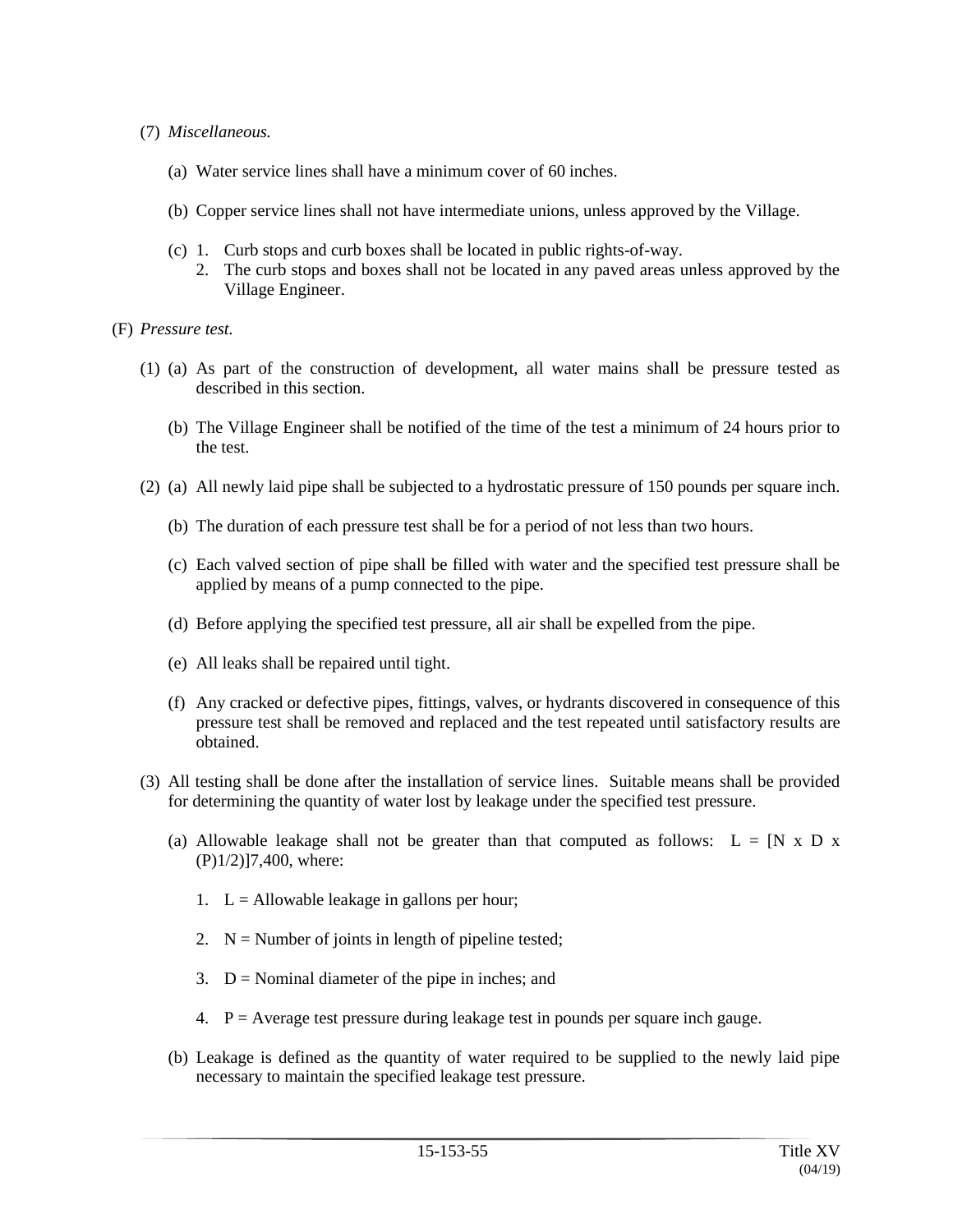- (G) *Preliminary flushing.*
	- (1) Prior to chlorination, the main shall be flushed as thoroughly as possible with the water pressure and outlets available.
	- (2) Flushing shall be done after the pressure test is made.
	- (3) It must be understood that the flushing removes only the lighter solids and cannot be relied upon to remove heavy material allowed to get into the main during laying.
	- (4) If no hydrant is installed at the end of a main, a tap should be provided large enough to effect a velocity in the main of at least two and one-half feet per second.

### (H) *Disinfection.*

- (1) (a) The preferred point of application of the chlorinating agent shall be at the beginning of the pipe line extension of any valved section of it and through a corporation stop in the top of the newly laid pipe.
	- (b) The injector for delivering the chlorine-gas into the pipe should be supplied from a tap on the pressure side of the gate valve controlling the flow into the pipeline extension.
- (2) (a) Water from the existing distribution system or other source of supply shall be controlled so as to flow slowly into the newly laid pipeline during the application of chlorine-gas.
	- (b) The rate of chlorine mixture flow shall be in such proportion to the rate of water entering the pipe that the chlorine dose applied to the water entering the newly laid pipe shall be at least 40 to 50 ppm, or enough to meet the requirements during the retention period.
	- (c) This may require as much as 100 ppm of chlorine in the water left in the line after chlorination.
- (3) Valves shall be manipulated so that the strong chlorine solution in the line being treated will not flow back into the line supplying the water.
- (4) (a) Treated water shall be retained in the pipe long enough to destroy all spore forming bacteria.
	- (b) This retention period shall be at least 24 hours.
	- (c) After the chlorine-treated water has been retained for the required time, the chlorine residual at the pipe extremities and at other representative points should be at least ten ppm.
- (5) In the process of chlorinating newly laid pipe, all valves or other appurtenances shall be operated while the pipeline is filled with the chlorinating agent.
- (6) (a) All water mains shall be disinfected and tested according to the requirements of the *Standards for Disinfecting Water Mains*, AWWA C601, and as required by this Chapter.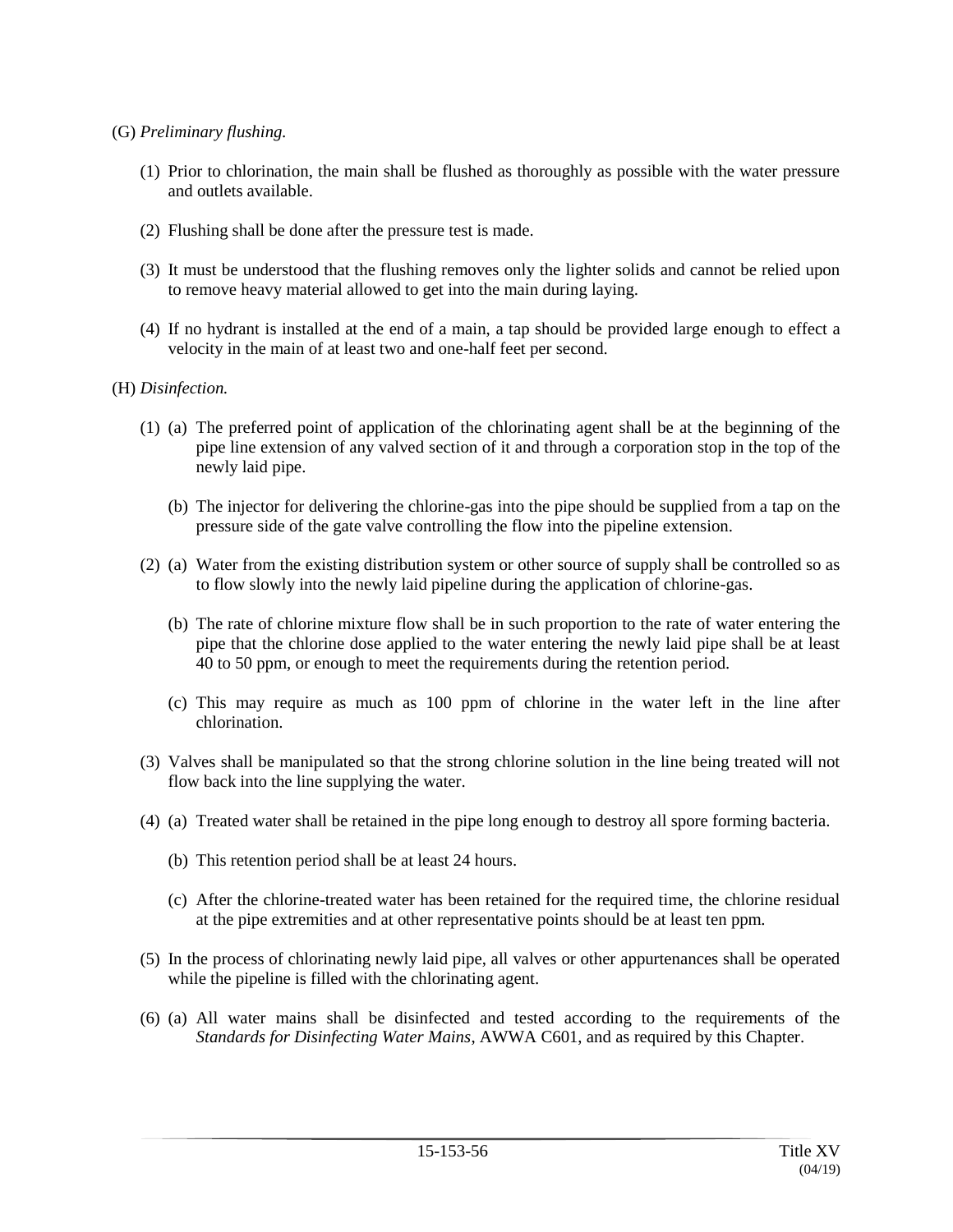- (b) All disinfection, as required by this Chapter, shall be performed by an independent firm exhibiting experience in the methods and techniques of this operation, and shall be done in the presence of the Village Inspector.
- (c) The Village Inspector shall be notified of the time of disinfection, minimum of 24 hours prior to the disinfection.
- (I) *Final flushing and testing.*
	- (1) (a) Following chlorination, all treated water shall be thoroughly flushed from the newly laid pipeline at its extremities until the replacement water, throughout its length shall, upon test, be approved as safe water by the Village Inspector.
		- (b) This quality of water delivered by the new main should continue for a period of at least two full days as demonstrated by laboratory examination of samples taken from a tap located and installed in such a way as to prevent outside contamination.
		- (c) Samples should never be taken from an unsterilized hose or from a fire hydrant, because the samples seldom meet current bacteriological standards.
	- (2) (a) Samples shall be taken by the firm performing the disinfection of the main and in the presence of the Village Inspector.
		- (b) The sample shall be taken by the Village Inspector to an approved laboratory for analysis.

(Ord. 9-4-A, passed 10-15-2008) Penalty, see § 153.999

## ' **153.051 STREET LIGHTING IMPROVEMENTS.**

(A) *Generally.*

- (1) All development shall include the design and construction of street lighting facilities for the illumination of all roadways, public or private, which lie in or border the development and all parking lots within the development, all of which shall be installed and maintained at the developer's sole cost and expense until accepted by the Village.
- (2) Street lighting to be accepted by the Village shall be constructed within the public right-of-way or in easements dedicated to the Village.
- (B) *Specifications.* Street lights and appurtenances shall be designed and installed according to the *American Standard Practice for Roadway Lighting*, current edition, the National Electric Code, current edition, as amended by the Village electrical code, and this Chapter.
- (C) *Street light locations.*
	- (1) *Residential, commercial, and industrial districts.*
		- (a) 1. Poles shall be located at all intersections and spaced at a distance not exceeding 300 feet from one another for midblock locations.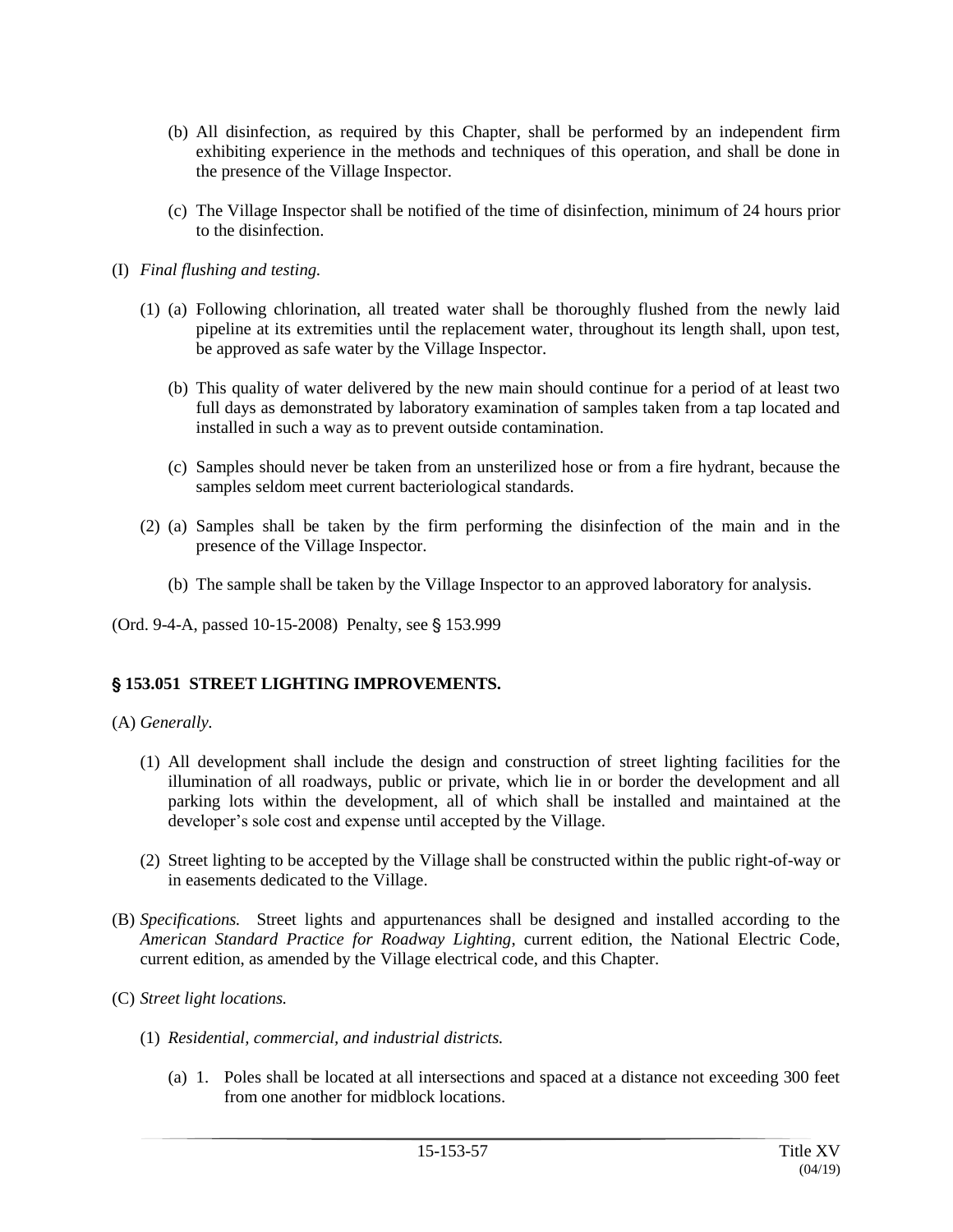- 2. Poles shall also be located at the ends of cul-de-sacs and a curve in the roadway as required by the Village Engineer.
- 3. Poles shall be set in the parkway two feet from the back of curb.
- 4. Where the distance between the sidewalk and the curb is such that this location is impractical or where the sidewalk is adjacent to the curb, the Village Engineer shall be consulted for an alternate location for the pole.
- (b) 1. Unless otherwise directed by the Village Engineer, the direction of the support arm shall be at right angles to the intersection of the centerlines of the intersecting streets at a four-legged intersection.
	- 2. At  $T^{\prime}$  intersections, a pole shall be provided on the centerline extended of the terminating street at the top of the "T" with the support arm extending toward the center of the intersection.
	- 3. Between intersections, mast arms shall be orientated at right angle to the centerline.
	- 4. In cul-de-sacs, lights shall be placed in the center median or if no center median is to be constructed, at the end of the cul-de-sac along the centerline extended.
- (2) *Arterials and collector streets.* Poles shall be located at intersections and spaced such that the illumination meets the following criteria:
	- (a) Maintain one and two-tenths average foot candles (after depreciation);
	- (b) Maximum/minimum ratio six to one; and
	- (c) Average/minimum ratio three to one.

## (D) *Light pole requirements.*

- (1) (a) All poles shall be round-tapered seamless poles fabricated from aluminum alloy 6063 T6.
	- (b) Poles shall be provided with bolt-down anchor bases and handholes.
	- (c) Anchor bases and handhole frames shall be manufactured from aluminum alloy 356 T6.
- (2) (a) Bracket arms shall be truss tapered elliptical arms manufactured from aluminum alloy 6063 - T6.
	- (b) Bracket arm shall taper to two and three-eighths inches at luminaire end.
- (3) (a) Poles shall be designed and fabricated to withstand 80 mph winds and associated wind gusts and vibrations.
	- (b) The light poles shall be able to support a luminaire panel up to one and seven-tenths square feet.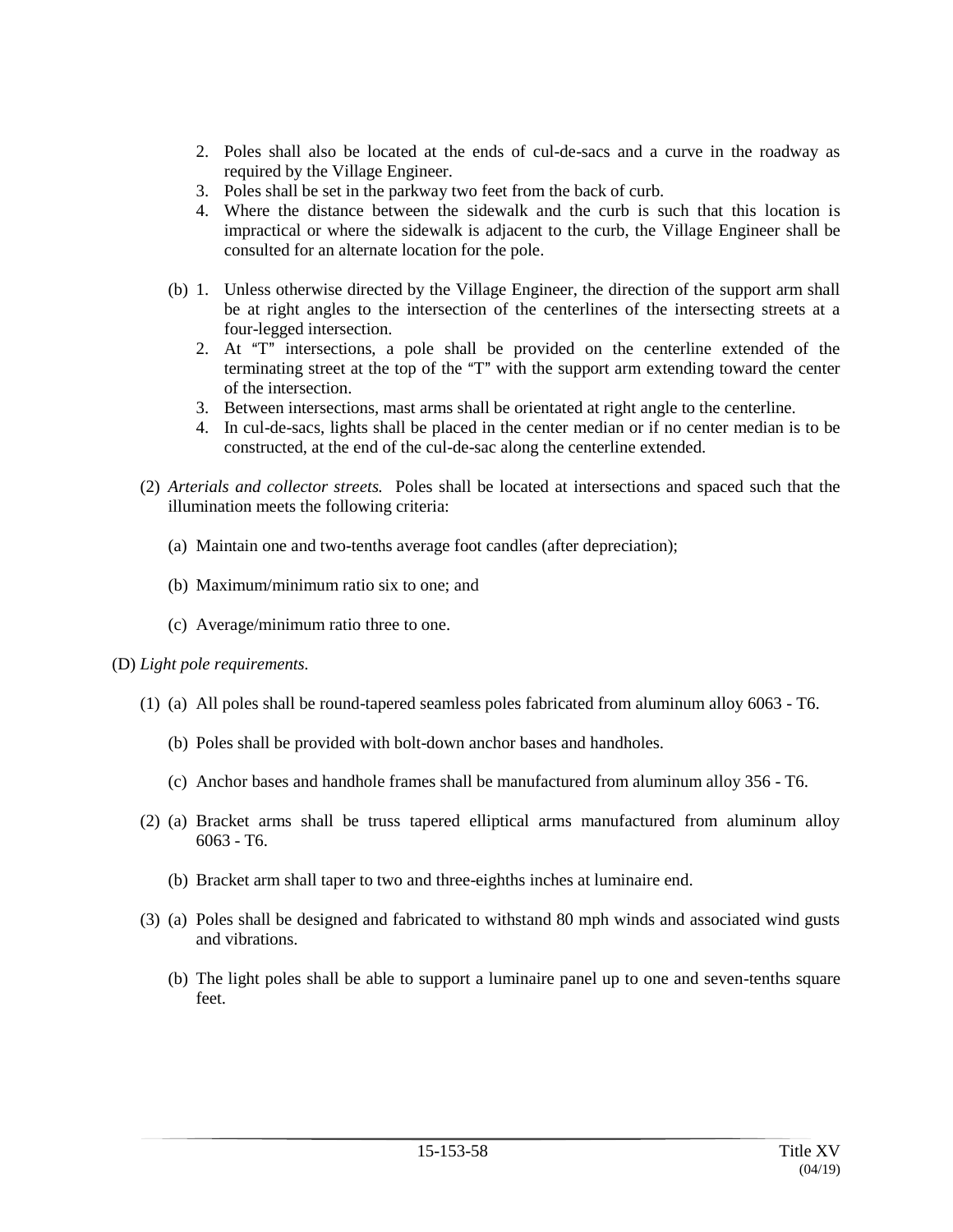- (c) All poles shall be designed in conformance with AASHTO's standard specifications for structural supports for highway and traffic signals.
- (4) (a) In residential areas, the lighting standards shall have bolt-down bases and shall be constructed of spun aluminum with a 25-foot mounting height.
	- (b) The lighting standards shall be Pfaff and Kendell Moder EHT 7x425-120/SB2H-156, Union Metal Model B-704D-220-DZ, or approved equal.
- (5) (a) In commercial or business areas, the lighting standards shall have bolt-down bases and shall be constructed of spun aluminum with a 30-foot mounting height.
	- (b) The lighting standard shall be Pfaff and Kendell Model EHT 7x430-120/SB2H-156, Union Metal Model B-804-D270-D2, or approved equal.
	- (c) In cases where bronze finish is desired, the finish shall be anodized duranotic dark bronze finish on spun aluminum.
	- (d) Painted steel poles shall not be allowed.
- (E) *Luminaires and lamps.*
	- (1) The luminaires shall consist of a housing, reflector, reflector holder, lamp socket, slipfitter, and three terminal photoelectric cell.
	- (2) The luminaires and lamps shall be mercury vapor lamp (white or color-corrected) in residential zones and high pressure sodium in commercial or industrial zones.
	- (3) All fixtures components shall be designed to operate under all environmental conditions.
	- (4) All luminaires shall be designed and wired to operate on 60 hertz alternating current with a multiple tap high power factor (95+% PF) regulator type ballast.
	- (5) All lenses shall be heat resistant borosilicate glass.
	- (6) All fixtures shall be designed to operate at -20 $\degree$ F (-28 $\degree$ C) minimum starting temperature.
	- (7) (a) The mercury vapor luminaire shall have a die-cast aluminum housing with a removable ballast assembly, acrylic or borosilicate glass refractor, photoelectrical cell receptacle and cell multitap reactor type ballast and universal slipfitter.
		- (b) Acceptable units include General Electric MPowr/Door, ITT horizontal luminaire, or approved equal.
	- (8) The high pressure sodium luminaire may be either the conventional horizontal flat lens cobra head type or the decorative shoebox type, either of which shall be the cutoff type fixture.
		- (a) 1. The cobra head type shall have die-cast aluminum housing, removable ballast assembly, a photoelectrical cell receptacle and cell, a multiple tap reactor type ballast and universal slipfitter receptacle.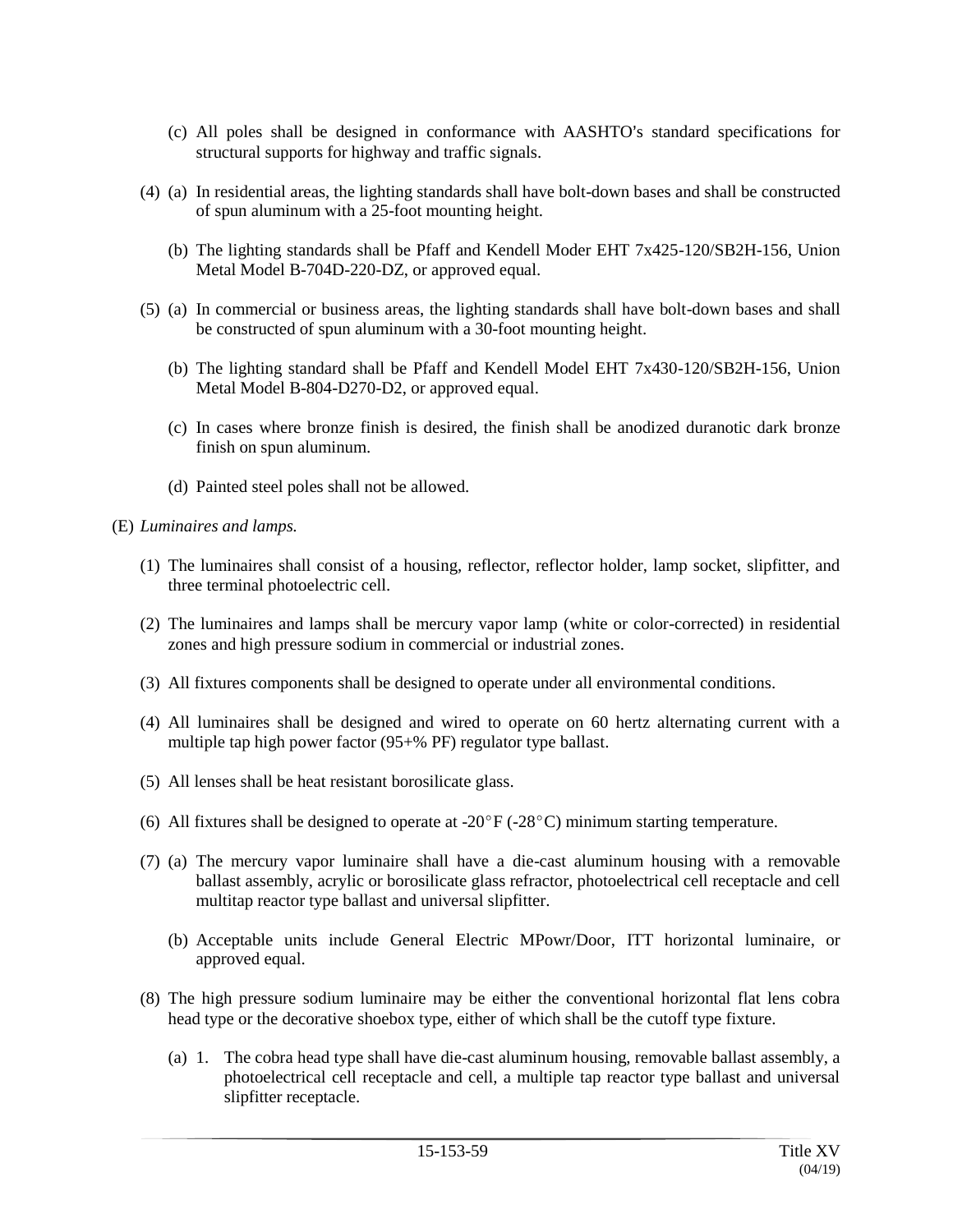- 2. Acceptable units include General Electric M-Powr/Door, ITT series 154 power-pad horizontal luminaire, or approved equal.
- (b) 1. The high-pressure sodium decorative shoebox type fixture shall have a die-cast aluminum housing, removable ballast assembly, a photoelectric cell receptacle and cell, and a multiple tap reactor type ballast.
	- 2. Acceptable units include crouse-hinds RAL, ITT series 154-power-pad horizontal cutoff, or approved equal.
- (F) *Wire/cable requirements.*
	- (1) (a) All wire and cable installed under this section from the power source to the lighting standards shall be contained in either unitduct manufactured from high density smooth wall polyethylene electrical plastic duct or heavywalled galvanized steel conduit.
		- (b) Direct burial of all wire and cable under this section is prohibited.
		- (c) All wire and cable installed under this section shall be heat- and moisture-resistant, Type XHHW, and be suitable for use at  $167^{\circ}F(75^{\circ}C)$  and shall have insulation rated at 600V.
		- (d) The bare ground wire shall be #8AWG stranded copper wire.
	- (2) (a) All wire shall be subject to an insulation test to ground after installation.
		- (b) The minimum acceptable resistance to ground shall be 250,000 ohms.
		- (c) Any section of wiring failing to pass the minimum insulation test for any reason or showing an obvious short circuit shall be rejected.
		- (d) All wire, cable, and unitduct to be furnished shall be buried not less than 30 inches below finished grade.
	- (3) (a) All runs shall be continuous without splice in cable or unitduct from pole handhole to pole handhole or to control cabinet.
		- (b) Cable slack shall be provided such that there is a minimum of two feet of slack at the base of all light standards.
	- (4) (a) Adequate slack shall be provided such that the service connection can be made without splices other than at the power source.
		- (b) In the case of aerial service, rigid steel conduit for service pole riser including insulated bushing shall be provided for a service pole riser.
	- (5) When passing under concrete or asphalt surfaces, rigid galvanized steel conduit not less than two inches in diameter with bushings shall be used for raceways.

(Ord. 9-4-A, passed 10-15-2008) Penalty, see § 153.999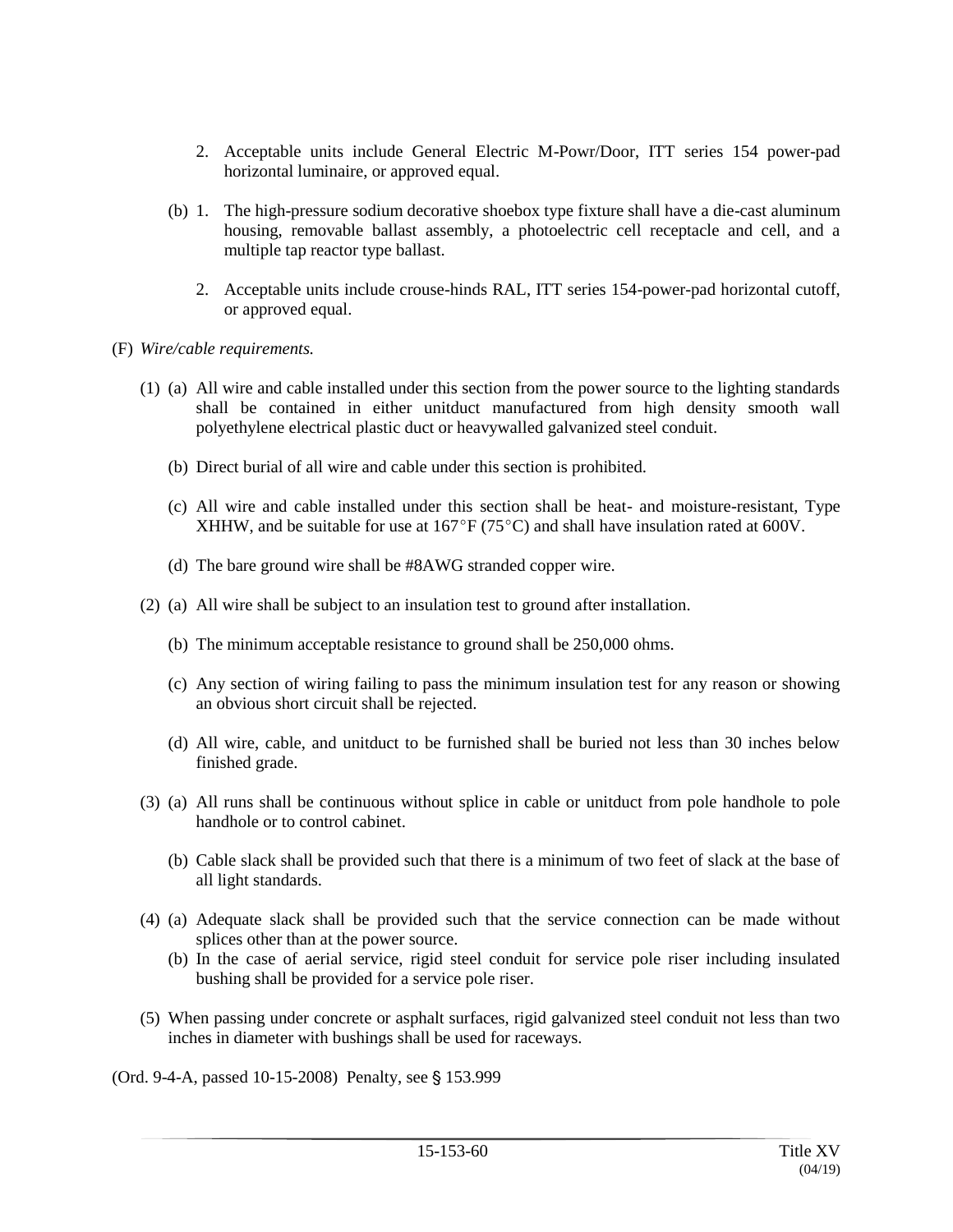# ' **153.052 LANDSCAPING.**

Any development or subdivision subject to the requirements of this Chapter shall provide landscaping approved by the Village within the development and on public rights-of-way adjacent to or within the development, which shall be installed at the developer's sole cost and expense. Landscaping required by this Chapter shall be a condition to the issuance of a certificate of occupancy for any improvements built on the subject property. The developer shall be required to maintain all such landscaping in good and healthy condition for not less than two (2) years after acceptance thereof by the Village, or until there is in place a homeowners' association for the development whose responsibility it will thereafter be to maintain in good and healthy condition all such landscaping within the development. Should any landscaping become unhealthy or die during said period, the developer shall be required to replace dead or unhealthy landscaping with landscaping of the same or similar quality and species, as approved in advance by the Village.

### (A) *Public property landscaping.*

- (1) *Requirements for parkway trees.* Trees shall be planted in all parkways and shall be placed subject to the direction and approval of the Village. The Village shall be responsible for the purchasing and planting of all trees within and upon the public right-of-way, except as otherwise approved by the Board of Trustees; however, the developer shall be required to reimburse the Village for the cost of the landscaping and the planting thereof.
	- (a) Parkway trees shall be planted 40 feet apart whenever possible, and shall have a minimum trunk diameter of two and one-half inches measured at six inches above ground level.
	- (b) All trees planted within a public right-of-way shall comply with the requirements set forth in this code.
	- (c) 1. The applicant shall, prior to final plat or development plan approval, post with the Village a cash deposit or treasurer's or cashier's check payable to the Village in an amount equal to the number of trees required to be planted in the public parkway within the development pursuant to this section multiplied by the amount charged by the Village to cover the cost of the trees, plus the cost of any and all work connected with the guaranteed planting of the trees as the amount is established from time to time by resolution of the corporate authorities of the Village.
		- 2. The Village shall use said funds deposited with the Village to purchase, plant, and maintain trees in the parkways of the development.
	- (d) If deemed necessary by the Village Engineer, this requirement may be satisfied if an equivalent number of trees of the same size or larger are planted in the front yards of all adjoining lots.
	- (e) Should completion of the development extend beyond a one-year period, the applicant shall be required to post additional funds to cover any increase in cost to purchase, plant, and maintain the remaining trees.
- (2) *Existing shrubbery.* Shrubbery, bushes, or evergreens in the public right-of-way shall not exceed 30 inches in height.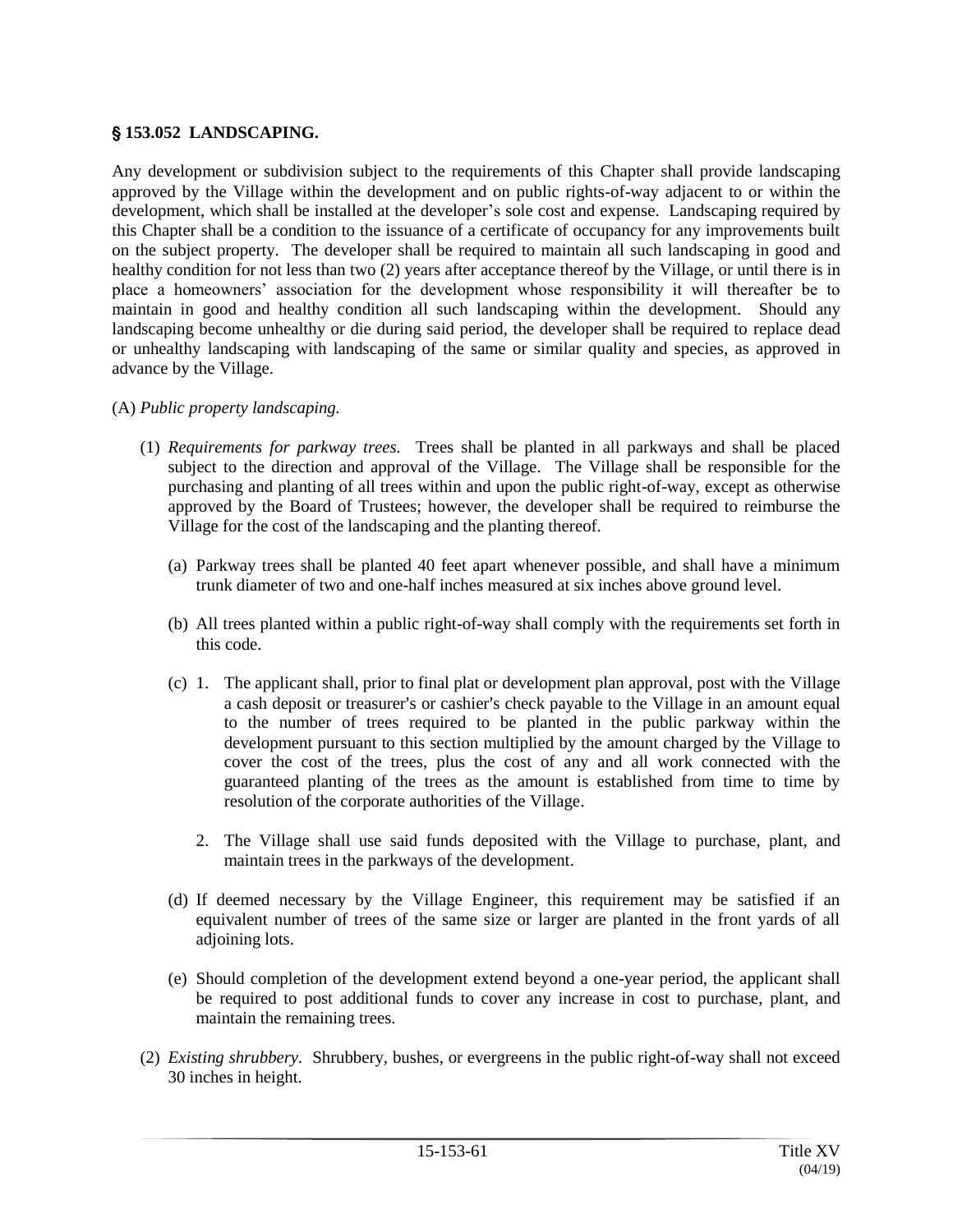- (3) *Areas to be graded and sodded.*
	- (a) 1. All unpaved areas within the dedicated right-of-way shall be graded and sodded in an approved manner.
		- 2. Restoration work shall be performed to the satisfaction of the Village Inspector.
	- (b) 1. All parkways shall be graded smooth and topped with at least four inches of black dirt after compacting and removal of stumps, trees that cannot be saved, boulders, and such.
		- 2. The areas shall be sodded.
	- (c) Upon recommendation of the Village Inspector, the President and Board of Trustees may require additional sodding of a lot to prevent soil erosion and blockage of drainage system.
- (B) *Private property landscaping.*
	- (1) *Protection of existing trees.*
		- (a) Trees and surface vegetation provide a natural means of sedimentation and erosion control, as well as add an aesthetic feature to the local landscape.
		- (b) The clearing of healthy trees having a diameter of four inches or greater or other types of surface vegetation shall not be permitted on undeveloped land except when approved by the Village.
		- (c) Actions in accordance with the principles of good forestry practices for the continued survival of a forested area or for agricultural use are excluded from this requirement.
	- (2) *Landscape plan.*
		- (a) Any development or subdivision, subject to the provisions of this Chapter, shall provide a landscape plan to be approved by the Village Engineer.
		- (b) The landscape plan shall include existing and proposed plantings, including species, spacing, quantity, and size, areas to be seeded and sodded, and locations and specifications of other materials.
		- (c) The landscape plan shall address all requirements of this Chapter, the building regulations, and the Zoning Ordinance.
	- (3) *Required maintenance.*
		- (a) All landscaping on private property that is part of an approved subdivision or development plan shall be properly maintained in a vigorous growing condition.
		- (b) Any landscaping which has been permitted to deteriorate shall be replaced.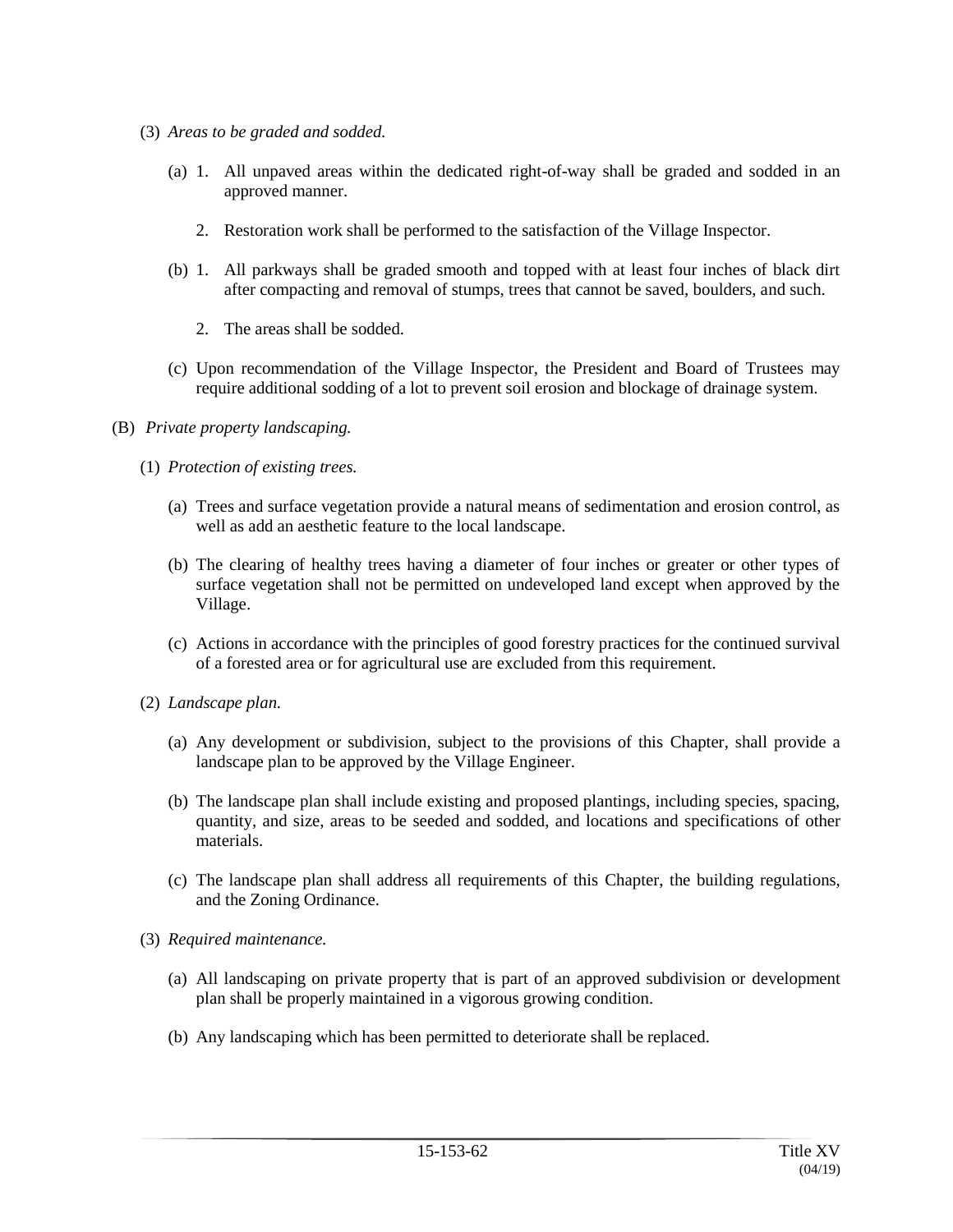- (C) *Completion and inspection.*
	- (1) All landscaping on private property or public right-of-way that is part of an approved subdivision or development plans shall be subject to inspection and approval thereof by the Village prior to the issuance of any certificate of occupancy.
	- (2) Any required landscaping which cannot be installed prior to a certificate of occupancy because of planting season, shall provide a cash escrow guarantee to the Village to ensure completion of all landscaping.
	- (3) The landscaping shall be completed by the developer at the next succeeding planting season.
- (Ord. 9-4-A, passed 10-15-2008) Penalty, see § 153.999

## ' **153.053 BENCH MARKS AND MARKERS.**

- (A) *Bench marks.* Bench marks shall be placed at every quarter-mile interval in the north-south and east-west directions.
	- (1) A minimum of one bench mark shall be set in each subdivision and resubdivision.
	- (2) The bench mark shall be of concrete, not less than six inches in diameter and 60 inches in depth with a center #4 vertical steel reinforcing rod cast in place.
	- (3) A brass disc provided by the Village Engineer, at the applicant's cost, shall be cast in place on top of each such bench mark.
	- (4) The applicant's engineer shall provide the Village Engineer with the documented U.S.G.S. elevation of each bench mark.
	- (5) Each bench mark shall be set flush with the finished grade.
- (B) *Monuments.*
	- (1) Iron pipes not less than two inches in diameter or steel rods not less than one inch in diameter shall be set at all block corners, block angle points, and points of curvature.
	- (2) Iron pipes not less than one inch in diameter or steel rods not less than one-half inch in diameter shall be set on all other lot corners and lot angle points.
	- (3) All iron pipes and steel rods shall be not less than 24 inches in length.
- (C) *Monument verification.*
	- (1) The applicant shall expose and verify the existence of all required iron pipes and steel rods after the completion of all construction and prior to final acceptance by the President and Board of **Trustees**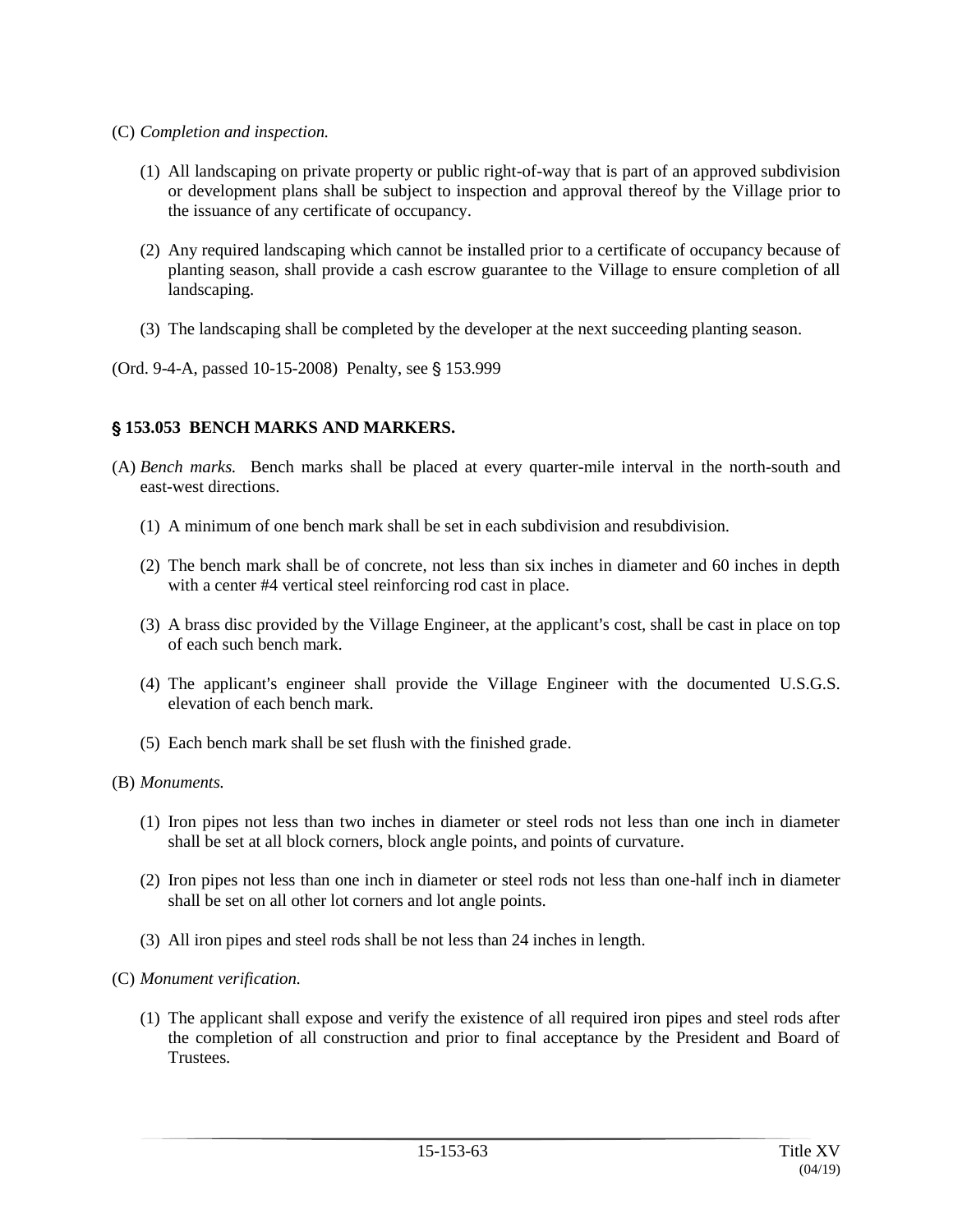(2) The applicant shall replace in kind any iron pipes or steel rods found to be missing.

(Ord. 9-4-A, passed 10-15-2008) Penalty, see § 153.999

# ' **153.054 REPAIR AND/OR REPLACEMENT OF UTILITIES UPON RE-SUBDIVISION.**

- (A) Prior to approval for resubdivision, the developer must arrange with the Village Engineer for an inspection of all existing utilities, including, but not limited to, sanitary and storm sewers, water mains and all related apparatus, and street lights.
- (B) The condition of such utilities must meet or exceed the standards as set forth in this Chapter and shall include the payment to the Village by the developer of any required fees for inspections, for the existing and/or proposed extension of utilities as needed on-site as well as off-site.
- (Ord. 9-4-A, passed 10-15-2008) Penalty, see § 153.999

# ' **153.055 MAINTENANCE OF REQUIRED UTILITIES.**

- (A) All utilities, including, but not limited to, sanitary and storm sewers, water mains and all related apparatus, and street lights, which are an extension of the public utilities, but are located on private property, shall be maintained in good repair and working order so that they function safely and effectively without threat to health and safety.
- (B) (1) All repairs shall be made by and at the expense of the owner of the property.
	- (2) The Village may, in case of emergency, repair any defect and, if this is done, the cost of the repair work shall be repaid to the Village by the owner of the property.
- (Ord. 9-4-A, passed 10-15-2008) Penalty, see § 153.999

## *CONSTRUCTION IMPROVEMENT APPROVAL; VILLAGE APPROVAL OF COMPLETED IMPROVEMENTS*

## ' **153.070 APPROVAL OF DESIGN IMPROVEMENTS.**

- (A) *Required drawings and documentation.* Where an applicant or owner proposes a development within the corporate limits of the Village, the applicant/owner shall submit the necessary documentation with a final plat of subdivision or development plan as follows.
	- (1) *Support documentation.* The following documents are required at the time engineering plans are submitted to the Village for review and approval:
		- (a) Six sets of engineering drawings;
		- (b) Six sets of specifications;
		- (c) Six copies of the plat of survey;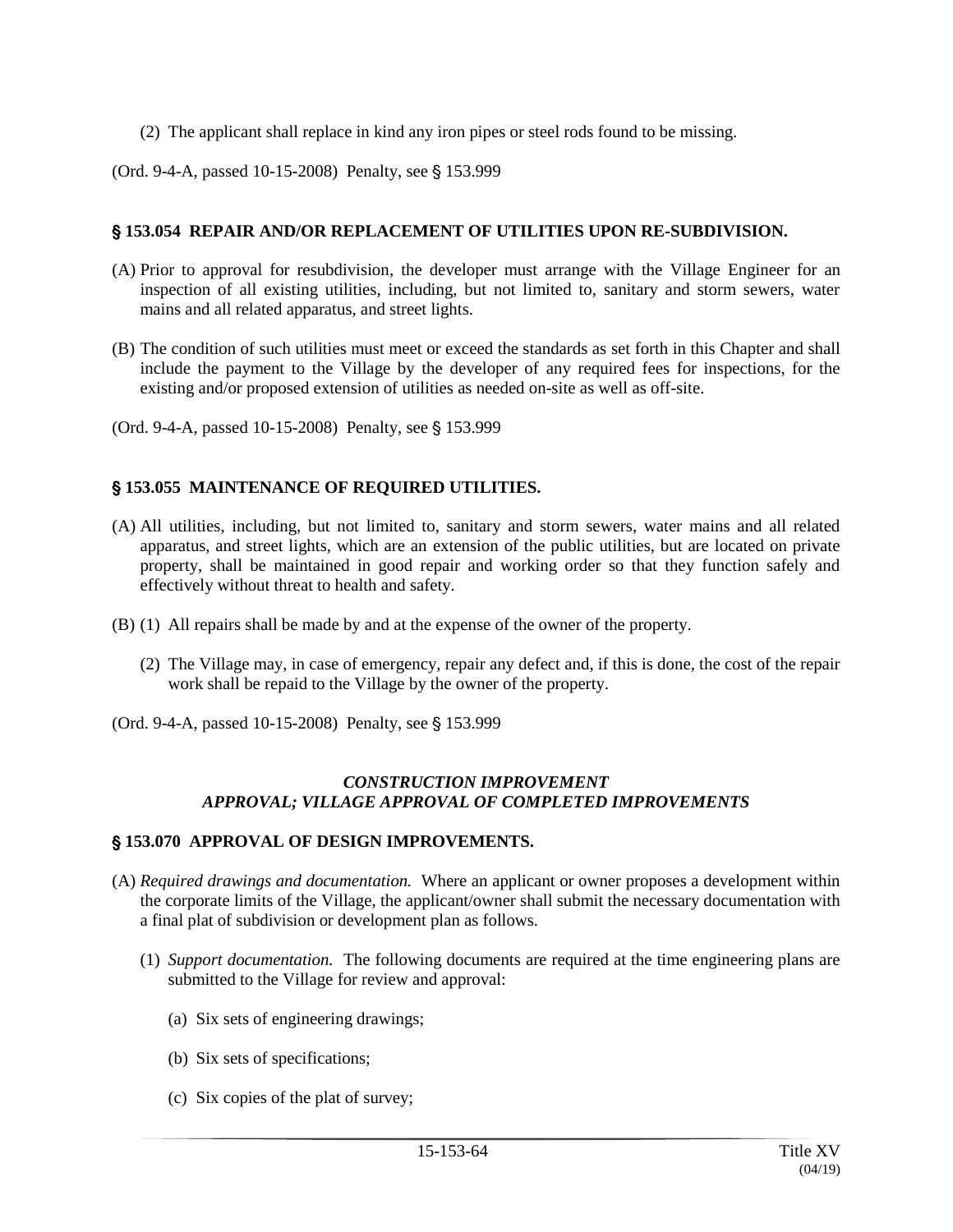- (d) Northern Moraine Wastewater Reclamation District sewer permit applications and Illinois Environmental Protection Agency sewer permit applications, where required;
- (e) Illinois Environmental Protection Agency water permit applications;
- (f) Four copies of the storm sewer calculation;
- (g) Four copies of the storm sewer drainage map;
- (h) Four copies of the retention facilities calculations;
- (i) Four copies of the hydraulic gradient profiles of the storm sewer design, if the design is based on a hydraulic gradient;
- $(i)$  Four copies of the engineer's estimate of cost;
- (k) Four copies of the water main calculations for consumption and fire flow demand when the design is less than the minimum design required by this Chapter;
- (l) Four copies of the pavement thickness design calculations; and
- (m) Two copies of the County and State of Illinois Highway Department permit applications.
- (2) *Engineering drawings.* The engineering drawings submitted must include the following information:
	- (a) Cover sheet with location map;
	- (b) General plan layout of the project indicating all improvements;
	- (c) Detailed plan and profile sheets of all improvements;
	- (d) Summary of all quantities;
	- (e) Blocks and lot grading plans including locations and species of existing trees as required in ' 153.052 and a schedule for erosion and sedimentation control; and
	- (f) General detail sheet showing:
		- 1. Pavement cross-section;
		- 2. Curb, gutter, and sidewalk details;
		- 3. Cross-section of retention facilities, including sedimentation basins;
		- 4. Street lights;
		- 5. Manholes, vaults, inlets, and castings;
		- 6. Hydrants; and
		- 7. Typical trench cross-sections for sanitary sewers, storm sewers, and water mains.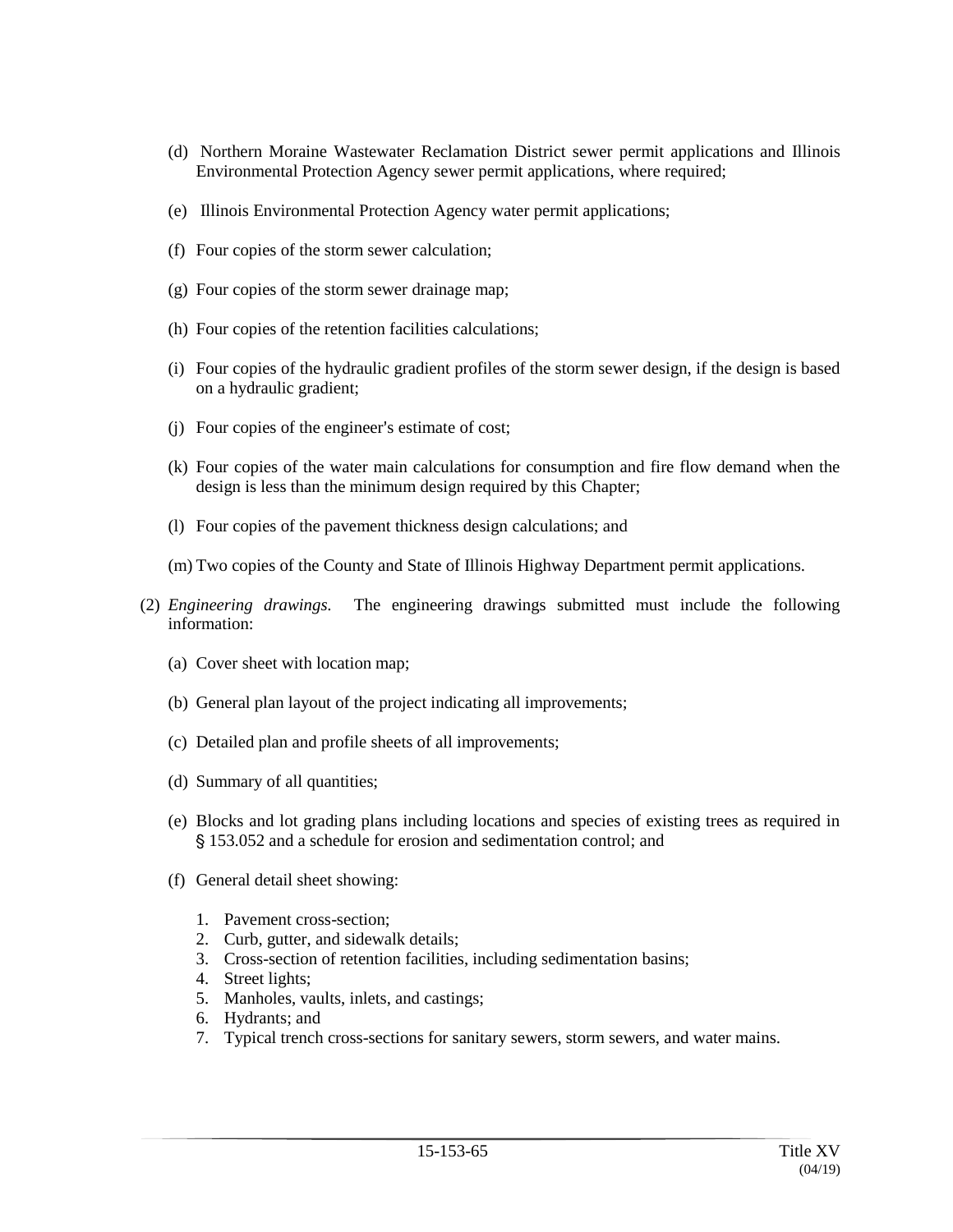- (3) *Engineering approval.*
	- (a) Upon approval of engineering drawings, seven sets of final drawings shall be submitted to the Engineering Division.
	- (b) The drawings shall be stamped "approved plans" and one set shall be returned to the developer; one set shall be stamped "job copy" and shall be kept on the job site at all times.
- (B) *Pre-construction meeting.* Prior to commencing the construction and installation of any improvement contemplated herein to be constructed or installed, the applicant's contractors shall meet with the Village Engineer and the Village Inspector at the Village Hall to review the inspection methods and procedures outlined herein for each construction and installation.

(Ord. 9-4-A, passed 10-15-2008) Penalty, see § 153.999

## ' **153.071 INSPECTION PROCEDURES.**

- (A) *Inspections.* All improvements constructed under the terms of this Chapter shall be subject to inspections by the Village Inspector or his or her duly authorized representative. The applicant shall give at least 48-hours notification to the Village Inspector prior to the performance of any of the following work:
	- (1) The construction of any roadway or street;
	- (2) The surfacing of any roadway or street;
	- (3) The installation of any curbing or gutters;
	- (4) The construction of any sidewalks;
	- (5) The grading or backfilling of any open trench or excavation in which any utility facilities, including, but not limited to, water lines, sewer lines, and electrical cables, have been installed;
	- (6) The construction of any driveways; and/or
	- (7) The construction of any parking lot.
- (B) *Procedures.* Within the 48-hour notice period specified in Paragraph (A) above, the Village Inspector may conduct an on-site inspection to determine that the work complies with the engineering drawings.
	- (1) If, in the opinion of the Village Inspector, the work does not comply with the final drawings, he or she shall have the authority to order that all the work shall be terminated until the time as necessary steps are taken by the applicant to correct any defects or deficiencies.
	- (2) After the required corrections have been completed, the applicant shall again notify the Village Inspector as provided in Paragraph (A) above.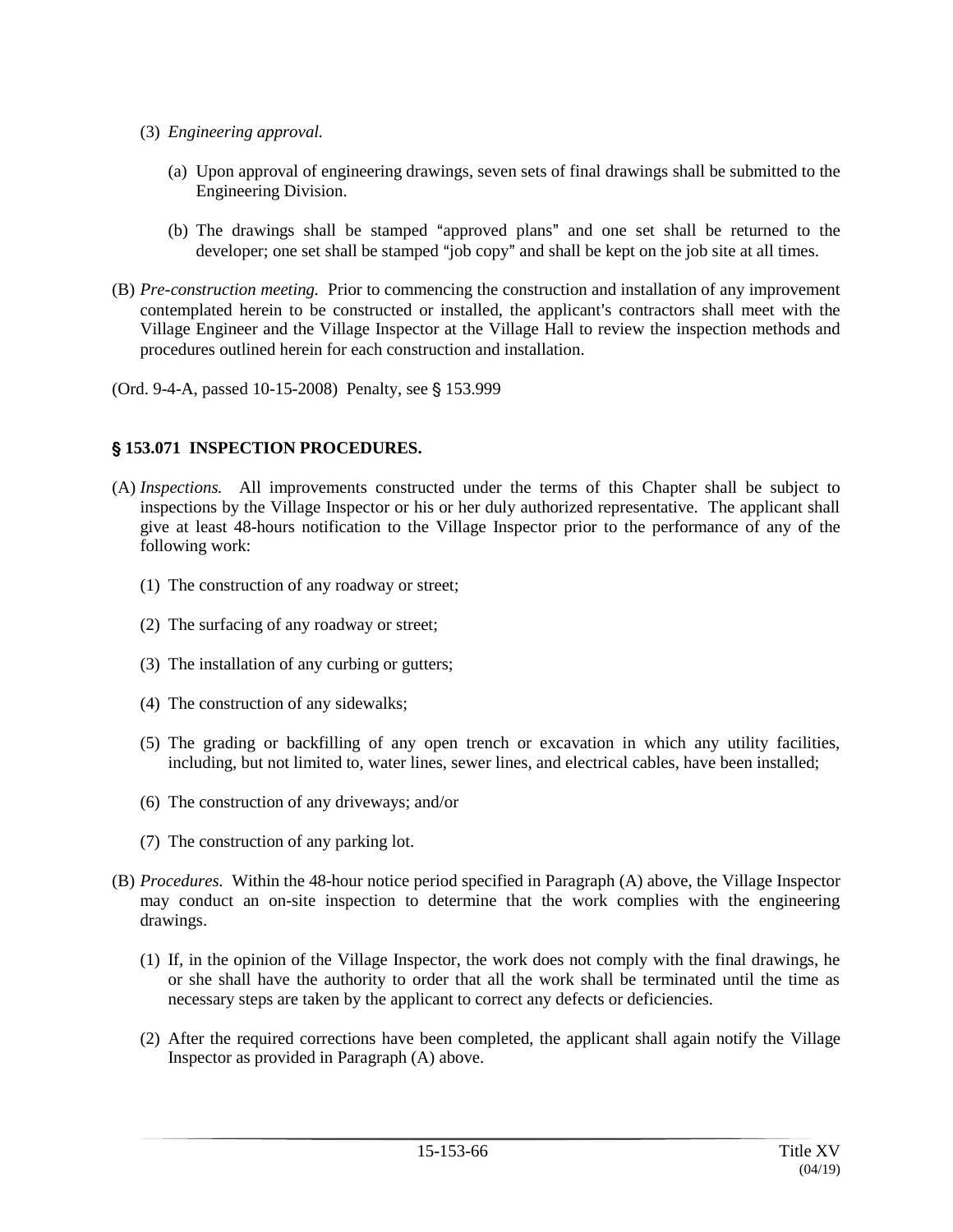- (C) *Final inspection.* Upon completion of all improvements within the area covered by the preliminary and final subdivision plat or development plan, the applicant shall notify the Village Inspector, who shall thereupon authorize a final inspection of all improvements so installed.
	- (1) If the final inspection indicates that there are any defects or deficiencies in any such improvement as installed, or if there are any deviations in the improvements, as installed, from the final engineering drawings; which defects will, in the opinion of the Village Inspector, adversely affect the performance, suitability, or desirability of the improvements; shall notify the applicant in writing of the defects, deficiencies, or deviations and the applicant shall, at his or her sole cost and expense, correct the defects or deviations within two months of the date of notification.
	- (2) When the defects, deficiencies, or deviations have been corrected, the applicant shall notify the Village Inspector that the improvements are ready for final inspection.
	- (3) The fees for final inspection of all improvements are included in and are a part of the amounts provided in  $\S$  153.085.
- (Ord. 9-4-A, passed 10-15-2008) Penalty, see § 153.999

## ' **153.072 CERTIFICATION BY VILLAGE ENGINEER.**

If a final inspection indicates that all improvements as installed contain no defects, deficiencies, or deviations, the Village Engineer shall certify to the Village Board, within ten days from the completion of the inspection, that all improvements have been installed in conformity with the engineering drawings accompanying the final subdivision plat or development plan.(Ord. 9-4-A, passed 10-15-2008)

## ' **153.073 AS-BUILT PLANS.**

- (A) After certification to the Village Board from the Village Engineer that all public improvements have been installed in conformance with approved engineering plans and specifications, the applicant shall prepare and submit three sets of as-built plans and one reproducible mylar thereof reduced to an overall size of 11 inches by 17 inches.
- (B) As-built plans shall show the location of all water and sewer services.
- (Ord. 9-4-A, passed 10-15-2008)

# ' **153.074 ACCEPTANCE OF IMPROVEMENTS BY VILLAGE.**

- (A) Upon receipt of the as-built plans required in  $\S$  153.073, the certification of the Village Engineer shall be forwarded to the President and Board of Trustees.
- (B) Upon receipt of the certification of the Village Engineer that a public improvement has been installed in conformity with approved plans and specifications, the President and Board of Trustees of the Village shall adopt a motion, resolution, or ordinance formally accepting the public improvement.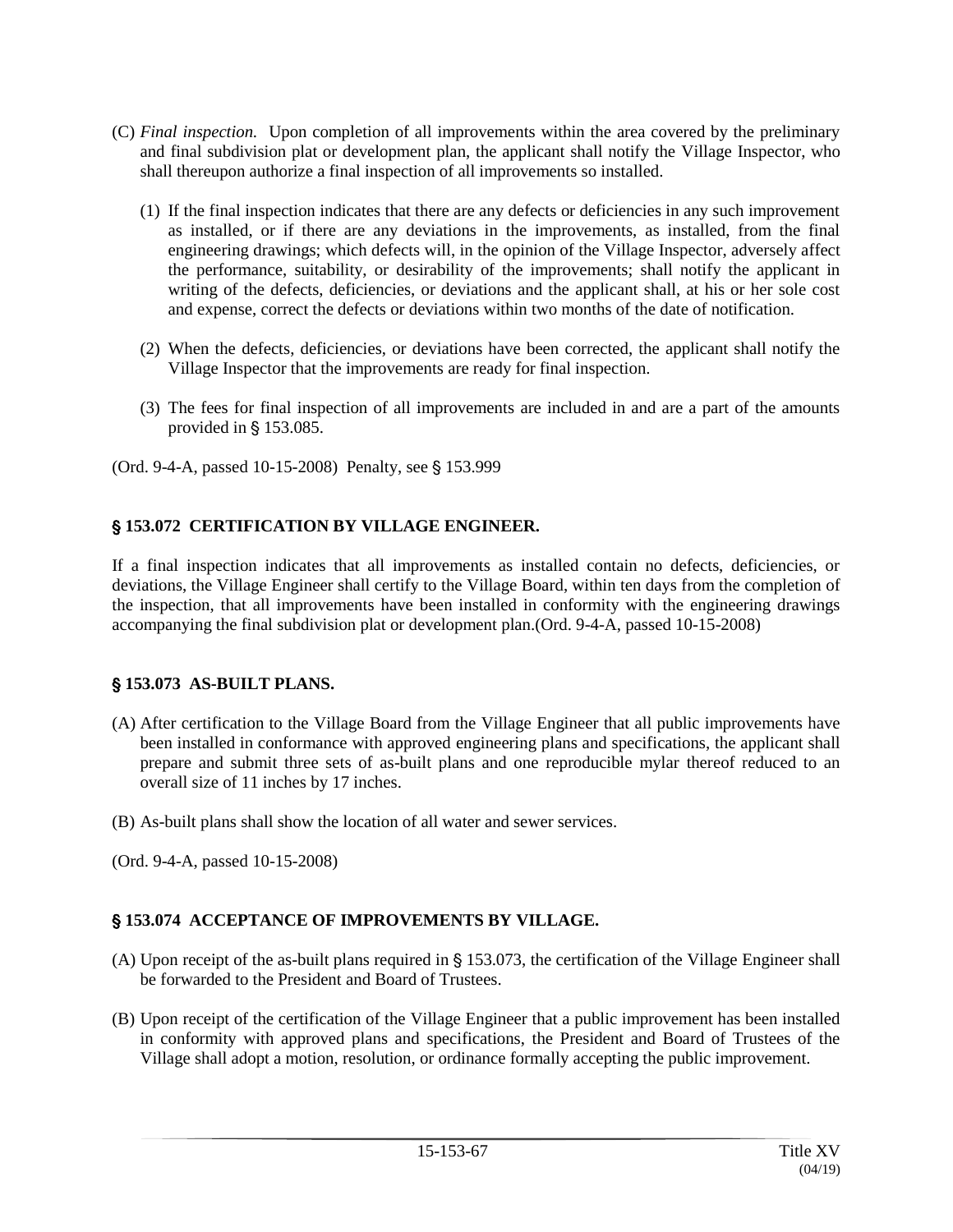- (1) In the event the public improvement is to be dedicated to the Village, the motion, resolution, or ordinance shall formally accept the public improvement, at which time it shall become the property of the Village.
- (2) (a) All the public improvements shall remain the property of the applicant, who shall have full and complete obligation for repair and maintenance thereof, until the adoption of the motion, resolution, or ordinance by the President and Board of Trustees formally accepting the public improvement.
	- (b) No action of a board, commission, group, officer, agent, or employee of the Village or approval of any plat or plan shall imply acceptance of public improvements until the adoption by the President and Board of Trustees.
- (3) Notwithstanding the above, the applicant shall fully guarantee the improvements for two years after acceptance by the Village Board in accordance with  $\S$  153.090(B).
- (Ord. 9-4-A, passed 10-15-2008)

## *FEES; IMPROVEMENT GUARANTEES; RECAPTURE AGREEMENTS*

### ' **153.085 SUBDIVISION PLAT AND DEVELOPMENT PLAN REVIEW FEES.**

- (A) The fees for review of the preliminary and final subdivision plat or development plans and all accompanying data shall be calculated as follows:
	- (1) Preliminary plat: \$150 plus \$2/lot; and
	- (2) Appeal: \$250.
- (B) The fees for plat or development plan review shall be paid by the applicant upon filing of the plat or plan under review.
- (Ord. 9-4-A, passed 10-15-2008)

## ' **153.086 LAND DEVELOPMENT PERMIT FEES.**

- (A) The following fees and charges shall prevail for the various facets of development of a land tract within the Village and the jurisdictional limits of the planning area.
- (B) There shall be deposited with the Village Clerk the sum of \$35 for the first lot or living unit and \$20 for each additional lot or living unit to be used for defraying administrative expenses incurred by the municipality.
- (C) Review of the engineering documents by the Village Engineer on behalf of the municipality shall be \$500 or 2% of the estimated construction cost, whichever is greater, for each development.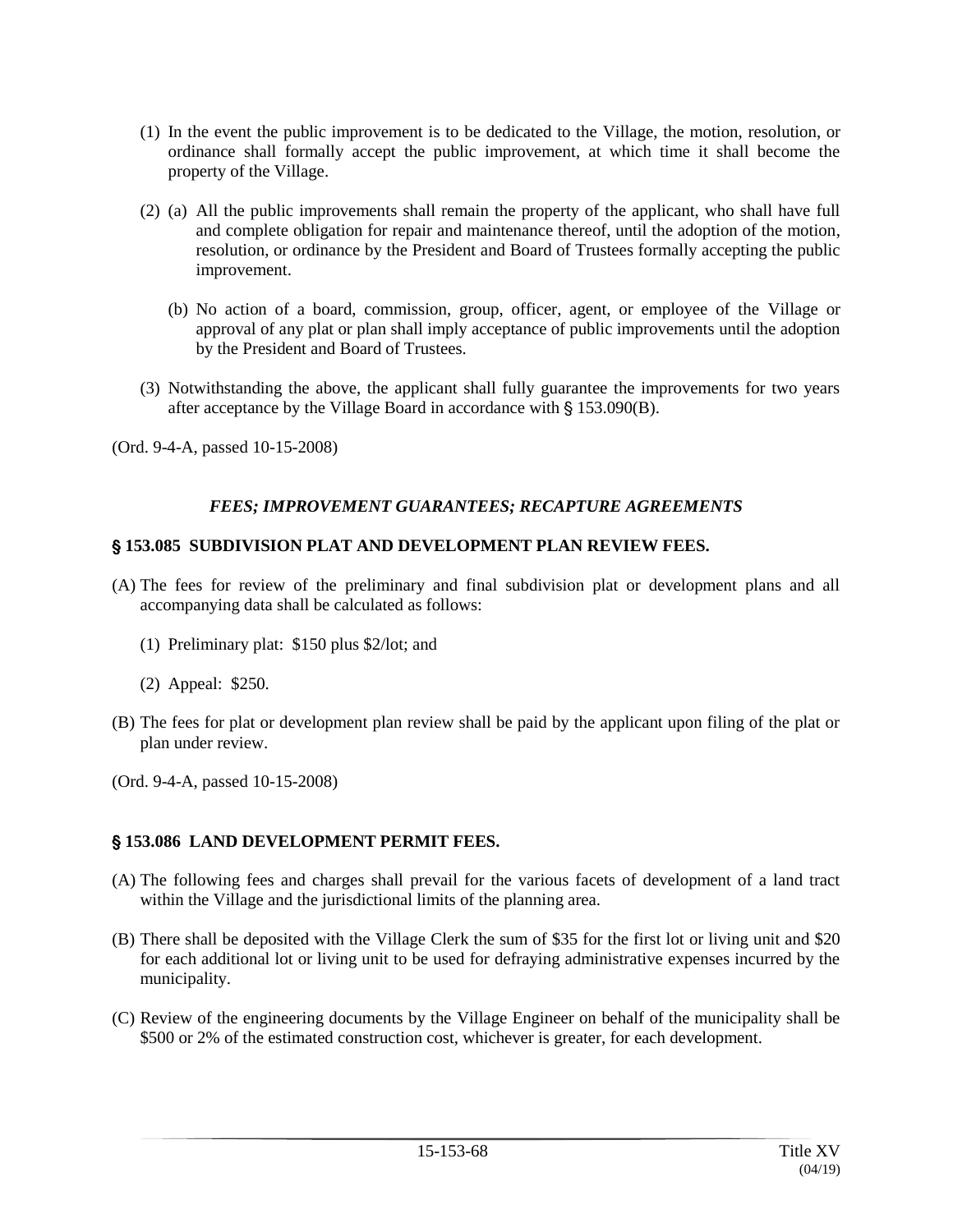- (D) For the inspection of municipal facilities, roads, drainage, or other facilities, there shall be paid to the Village a minimal sum of \$500 per development, or 3% of the estimated construction cost, whichever is greater.
- (E) The moneys shall be treated as a deposit against the actual cost incurred by the municipality for the time and material involved in providing the inspection.
- (F) For either a review of engineering documents or inspection, the cost to the owner/developer shall be the actual cost paid by the municipality, and the municipality shall either rebate or collect additional funds, as the work or services progress.

(Ord. 9-4-A, passed 10-15-2008)

## ' **153.087 CURB CUT PERMIT FEE.**

A \$150 lump sum fee shall be levied for cutting the curb and gutter on dedicated Village streets. (Ord. 9-4-A, passed 10-15-2008)

## ' **153.088 T.V. INSPECTIONS OF SEWERS.**

Where inspections are required, the cost of the T.V. inspection shall be borne by the developer and shall be based on a charge of \$1.50 for each lineal foot of sewer. (Ord. 9-4-A, passed 10-15-2008)

## ' **153.089 STREET OPENING PERMIT FEE.**

A \$150 lump sum fee shall be levied for opening a dedicated street, sidewalk, parkway, or alley for the purpose of making connection to sewer, water, gas, and electric lines. (Ord. 9-4-A, passed 10-15-2008)

## ' **153.090 PUBLIC IMPROVEMENT GUARANTEES.**

Upon approval of the detailed engineering plans by the Village Engineer and prior to the commencement of any construction, a developer shall supply the following guarantees to the Village as security for the construction and maintenance of the required public improvements in the proposed subdivision:

- (A) An irrevocable letter of credit issued by a financial institution satisfactory to the Village Board and in a form approved by the Village Attorney, or a cash deposit with the Village Treasurer, shall be furnished in the amount of 110% of the estimated cost of all required improvements, including but not limited to the public streets, sanitary sewer, water, storm sewer, street lighting, landscaping, and sidewalks, plus an additional amount as part of said letter of credit for a two (2) year maintenance guarantee equal to 10% of the total cost improvements, which amounts shall be approved in advance by the Village Engineer:
	- (1) Sanitation;
	- (2) Streets and sidewalks;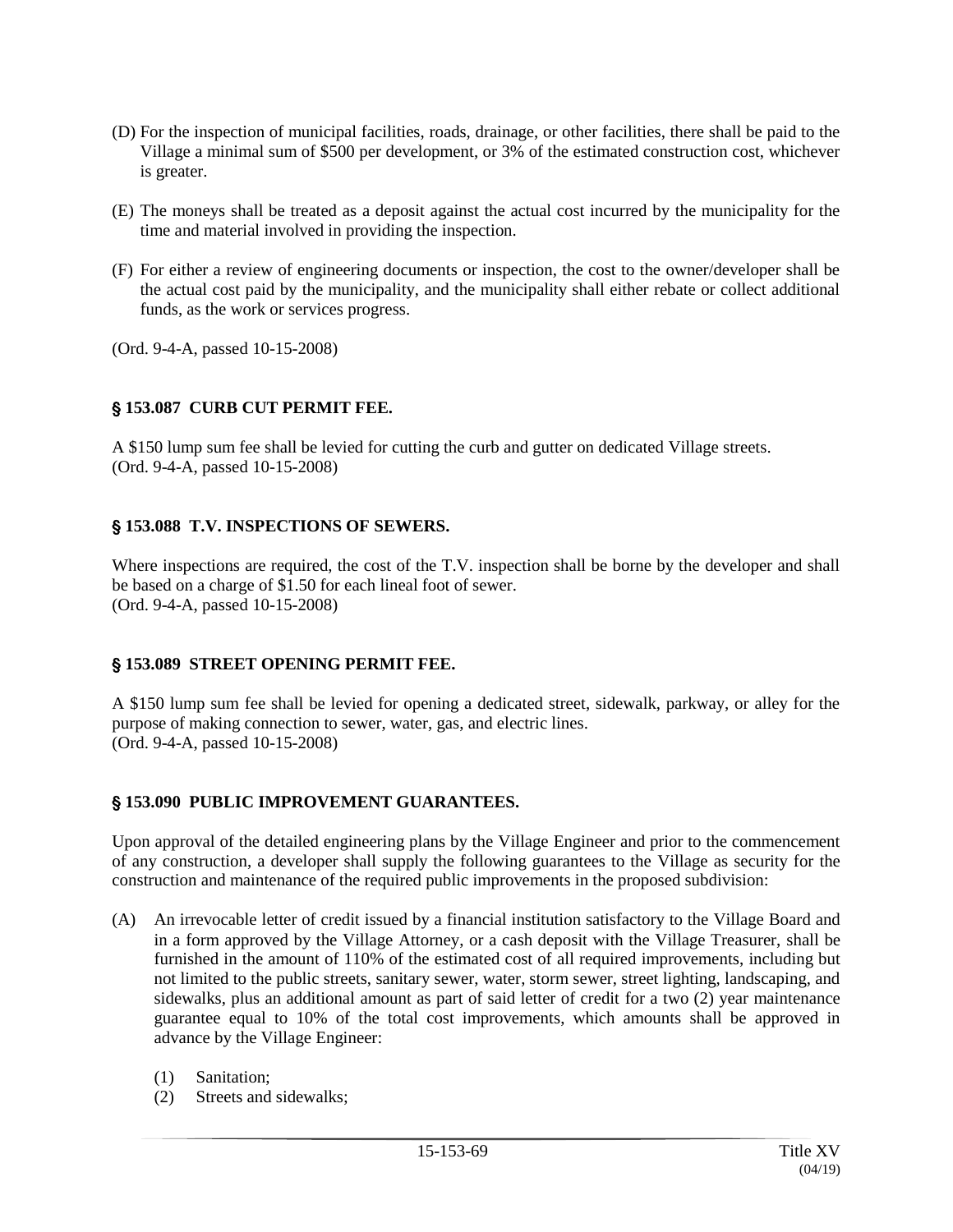- (3) Sewers;
- (4) Water and storm sewers;
- (5) Street lights;
- (6) Trees; and
- (7) Landscaping.
- (B) (1) Each guarantee shall be evidenced by an appropriate letter of credit which shall provide that no payments for the installation of improvements shall be made without the consent of the Village Engineer and in the event that the improvements are not completed in accordance with Village requirements, the bank or other financial institution shall take any and all necessary steps to provide any letter of credit funds to complete the construction of the improvement upon the written request by the Village.
	- (2) The letter of credit shall further provide that drawdowns may be permitted to a maximum of 50% of the cost of each item properly installed, however, no more that 50% of the amount deposited may be dispersed until the improvements have been completed and accepted by the Village.
	- (3) Approval of payments for the installation of improvements shall not constitute acceptance of the improvements.
- (C) (1) Each guarantee shall be issued or established for not less than a period of one (1) year for a completion guarantee, and two (2) additional years for a maintenance guarantee.
	- (2) In the event that all of the improvements to be constructed have not been completed within 60 days prior to the expiration of the subdivision or development guarantee (whether the guarantee is initial or renewed), then the Village may take all necessary steps to collect the guarantee and use such funds for the completion and/or the repair of improvements.
- (D) (1) Applicant shall also deposit cash with the Village in an amount equal to 5% of the improvement completion guarantee required under this section which may be used from time to time to abate nuisances caused by applicant during construction, provided that no expenditure shall be made until four hours after the Village Inspector has served verbal demand upon applicant to abate the nuisance.
	- (2) The balance of the deposit, if any, remaining after completion of the development shall be returned to the depositor without interest.

(Ord. 9-4-A, passed 10-15-2008)

# ' **153.091 PRIVATE IMPROVEMENT GUARANTEES.**

All private improvements installed within the Village not covered by the public improvement guarantees as provided in Section 153.090 above shall be guaranteed, in terms of adequacy, proper installation, and maintenance by the developer for a period of one year after installation and final approval. (Ord. 9-4-A, passed 10-15-2008)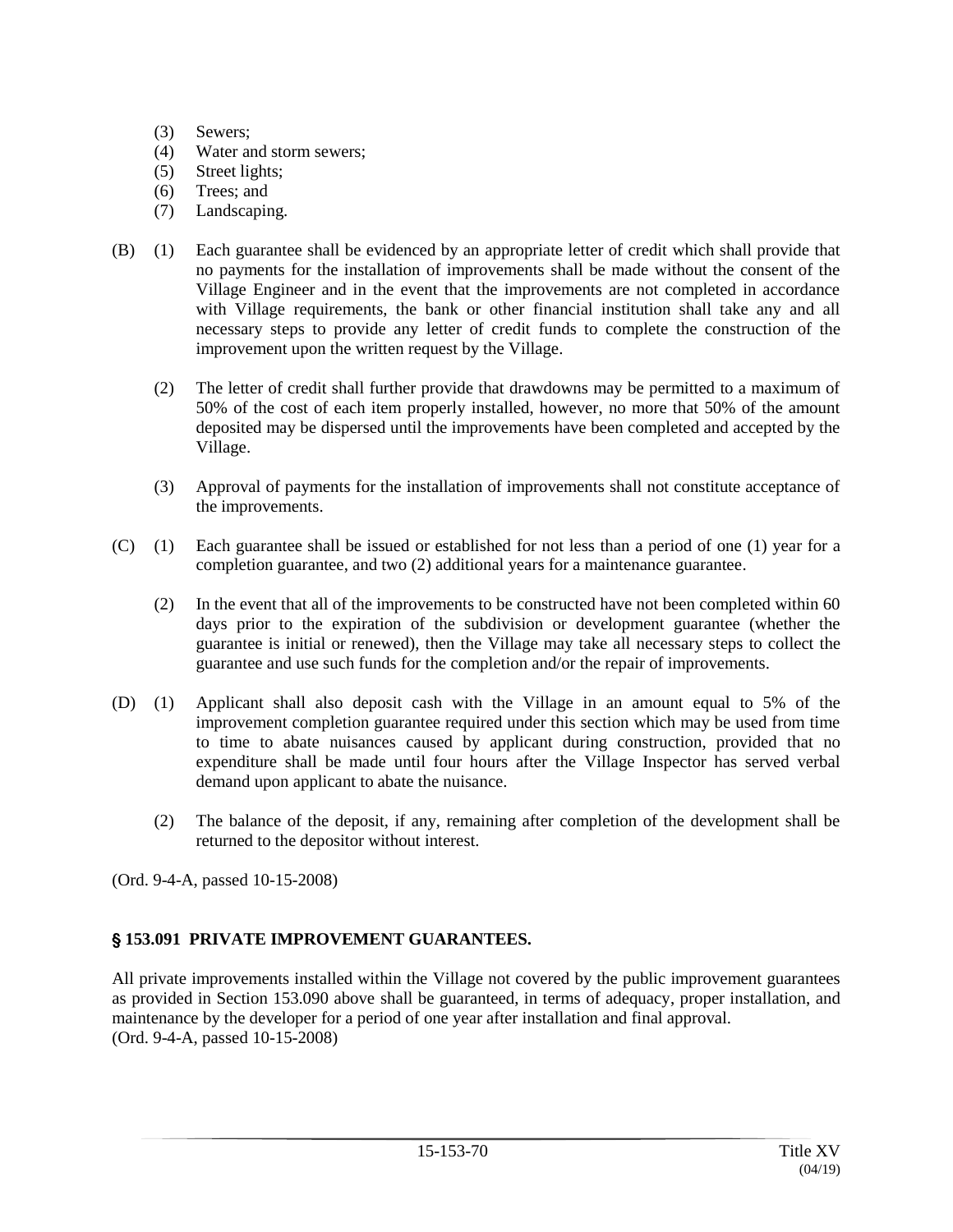# ' **153.092 CONNECTION FEES.**

Where a development has not contributed to the cost of installation of the public water system or the public sewer system, which facilities are to be used by the development, the developer shall pay fee(s) for the connections to the public water system and public sewer system in addition to building any extensions of the systems, which fee(s) shall be as follows.

| Size of Tap      | <b>Charges</b> |
|------------------|----------------|
| 1 inch           | \$300          |
| 1 and $1/2$ inch | \$375          |
| 2 inches         | \$450          |
| 3 inches         | \$900          |
| 4 inches         | \$1,500        |
| 6 inches         | \$2,250        |
| 8 inches         | \$3,000        |
| 10 inches        | \$3,750        |

(A) For connection to the existing water mains as aforesaid, or any extensions thereof:

- (B) For connection to the existing sewer trunk lines and sewer system as aforesaid, or any extensions thereof, the charge shall be \$150 per building and \$150 each living unit (multi-family, hotel, motel, and the like).
- (C) The amount to be paid shall be paid at the time when any development plan or subdivision plat is approved by the Village, provided, however, that if the development or subdivision is already approved and accepted by the Village Board, then the amount shall be paid prior to the making of the respective connection to the existing municipal water system, or existing municipal sewer system or any extensions of the respective systems on granting of permits for construction.
- (D) The amount due and payable shall not affect or impair the liability of any person or applicant to pay for inspection, license, permit, or service fees which are or may become due to the Village by reason of any law or ordinance heretofore or hereafter adopted by the Village Board of Trustees, but the amount so due shall be considered to be a charge for the privilege of using the existing sewer and water systems installed throughout the Village towards the cost of which the applicant or the land to be served has not made any contributions.
- (Ord. 9-4-A, passed 10-15-2008)

# ' **153.093 RECAPTURE AGREEMENTS.**

(A) (1) In addition to the foregoing, the President and Board of Trustees may adopt ordinances providing for the recapture of costs expended by a developer for public improvements.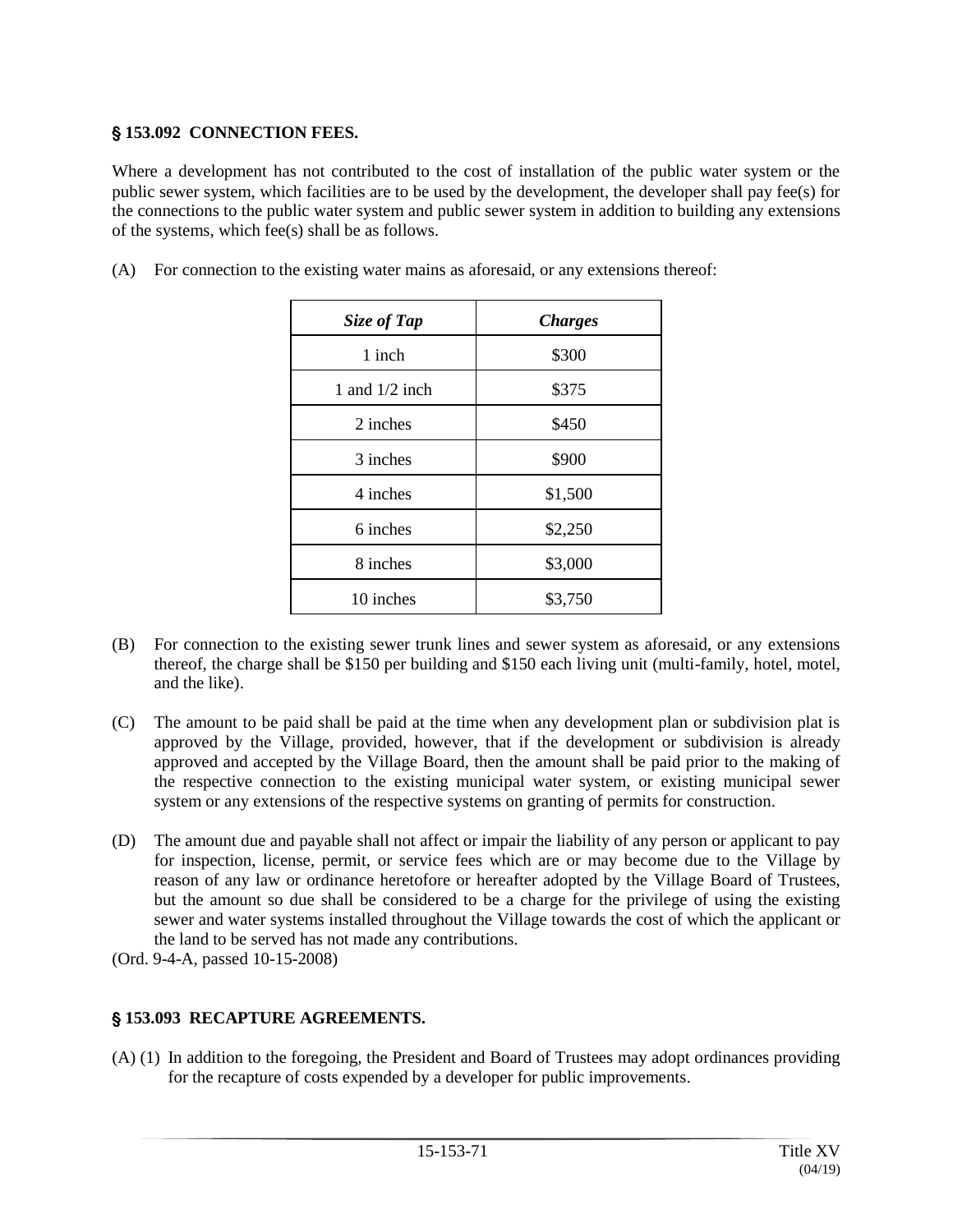- $(2)$  The ordinances commonly known as "recapture agreements" are intended to compensate a developer or property owner who has installed a public improvement of a size and character greater than that required to serve the original development in order that future developments may utilize these facilities.
- (3) The ordinances, when adopted, shall provide for a fair and equal distribution of the additional costs of the improvements beyond that otherwise borne by the developer and shall further provide for the payment of subsequent developers of their fair and proportionate share of the cost of the improvements upon connection to the improvements.
- (B) (1) The recapture payments provided by the ordinances shall be paid to the Village for the use and benefit of the original developer or designated successor.
	- (2) The ordinance shall further provide for a reasonable rate of interest as determined by the Village Board unless the Village waives the interest.
	- (3) The interest shall accrue from and after the effective date of the recapture ordinance.

(Ord. 9-4-A, passed 10-15-2008)

## ' **153.094 VILLAGE DONATION.**

- (A) (1) Any residential development or subdivision shall be required to donate fees to the Village on the basis of the type of dwelling unit in the development.
	- (2) The donation shall:
		- (a) Assist the Village in serving the immediate and future needs of the residents of the development; and
		- (b) Ensure adequate provision of public services to persons who are expected to reside within the subdivision or development.
- (B) As a condition of approval of any final plat of subdivision or any development of a plan, the dedication of land and facilities for park and school purposes shall be required or in lieu thereof an equivalent cash contribution, as determined by the Village to be an equitable payment.
- (C) The land or facilities, where a contribution in lieu of land and facilities are to be provided, shall follow the criteria established.
	- (1) *School contribution.*
		- (a) The owner/developer, by written agreement as a covenant with the land, will pay to the school district of jurisdiction, based upon the following criteria: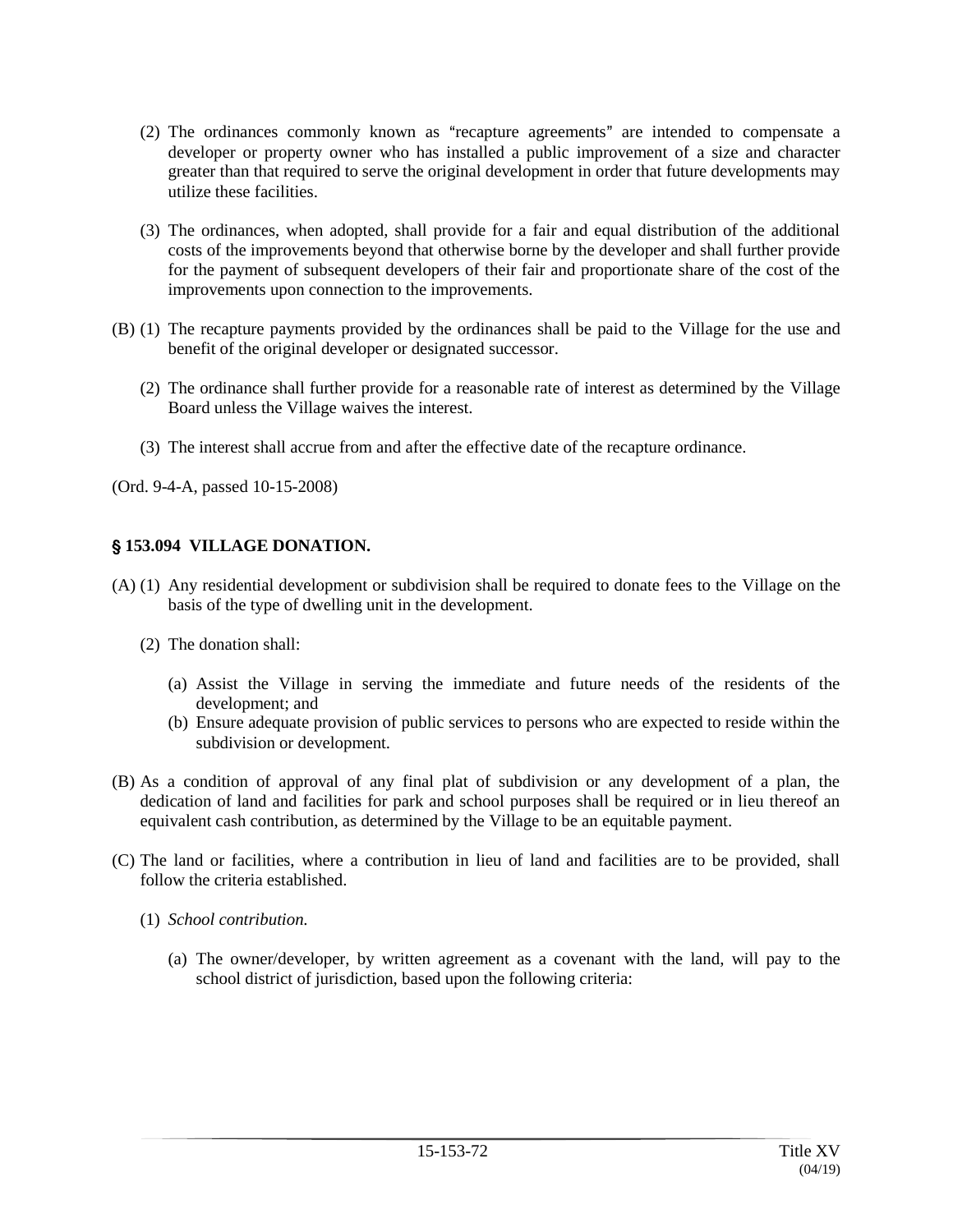| Number of<br><b>Bedrooms</b> | <b>Detached</b><br>Single-Family | <b>Attached</b><br>Single-Family | <i><b>Apartment</b></i> |
|------------------------------|----------------------------------|----------------------------------|-------------------------|
| 1 to 2                       | \$870                            | \$978                            | \$761                   |
|                              | \$3,043                          | \$1,630                          | \$1,956                 |
| 4 or more                    | \$5,217                          | \$3,261                          |                         |

- (b) 1. The payment shall be made to the school district(s) of jurisdiction prior to the approval of the final plat of subdivision for the subdivision or planned unit development.
	- 2. The payment shall be evidenced by a certificate from the school district of jurisdiction attesting to the payment of the charge.
	- 3. The Building Inspector, in reviewing building plans, may consider dens, studies, libraries, and similar living quarters easily convertible to sleeping use and with closets readily accessible in computing the number of bedrooms.
- (2) *Park and open space lands.*
	- (a) As a condition of approval of any final plat of subdivision or planned unit development relating to lands within the corporate limits of the Village, the dedication of land and facilities for park and open space purposes shall be required, or in lieu thereof an equivalent cash contribution, as determined by the Village to be an equitable payment, shall be made.
	- (b) Where a contribution in lieu of land and facilities are to be paid, the following criteria shall be followed:

| Living Unit Size                                                                                                    | <i>Contribution</i> |
|---------------------------------------------------------------------------------------------------------------------|---------------------|
| Single-family dwelling units                                                                                        | $$1,800$ per unit   |
| Parcels zoned for multiple-family dwelling<br>units shall pay based on the maximum<br>density allowed on the parcel | $$1,800$ per unit   |

- (c) The payments shall be made to the Village prior to, or at the time of, any final plat or PUD approval.
- (3) *Administrative Fees:* Administrative fees for the approval of a final plat of subdivision or for a planned unit development shall be charged to the developer at the rate of \$100.00 per unit and \$25.00 for each additional unit.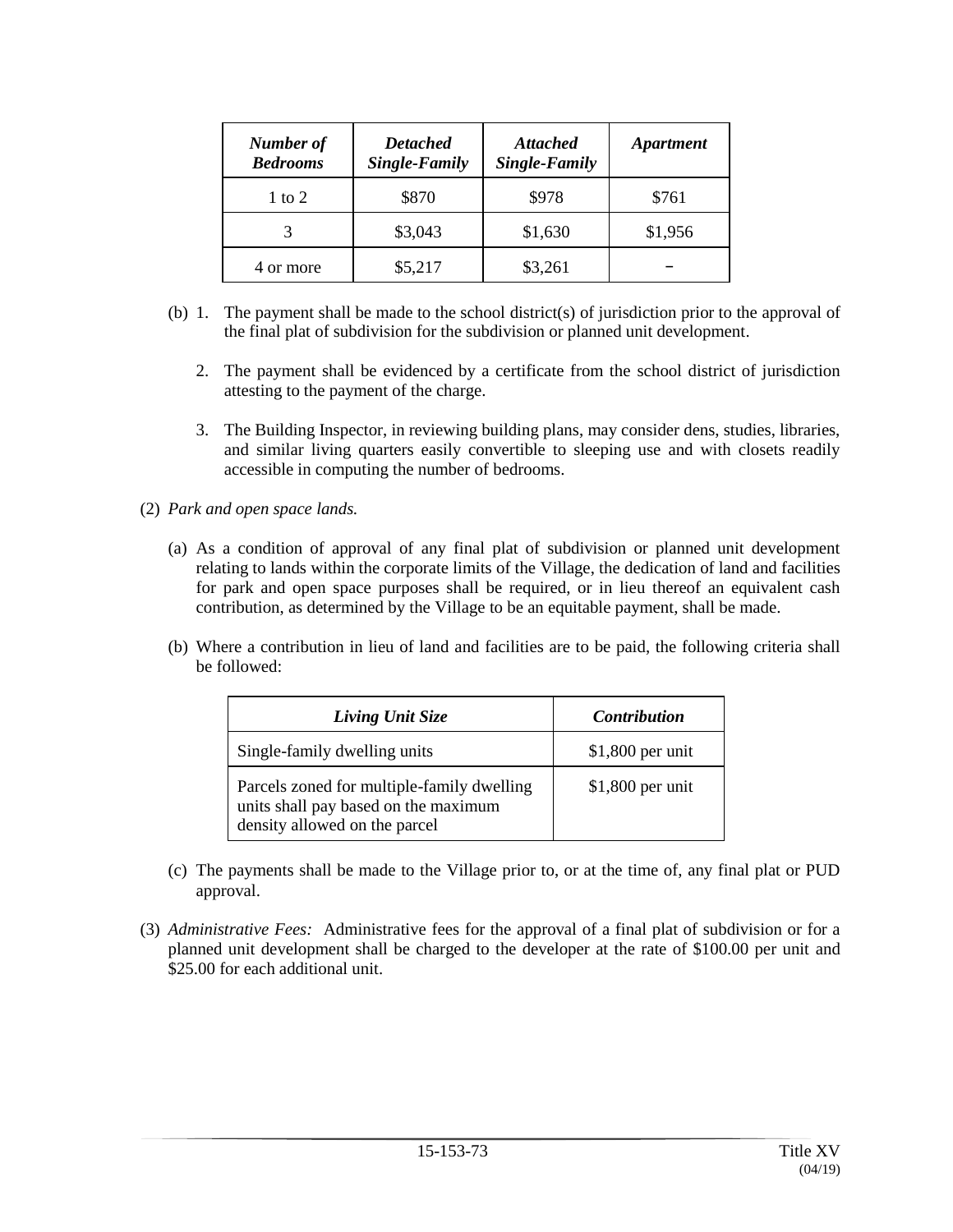### *SUBDIVISION LOCATED OUTSIDE VILLAGE LIMITS*

### ' **153.105 GENERALLY.**

- (A) Where a proposed subdivision is located outside of the Village boundaries, but within the planning jurisdiction of the Village, and has not been incorporated into any other municipality, the subdivider shall meet all of the requirements of this Chapter.
- (B) No subdivision or title division of the property located outside of the Village boundaries but within the planning jurisdiction of the Village, as determined by the Comprehensive Plan and the authority granted by Illinois statutes, shall be recorded, registered, or otherwise approved, without the approval of the Village, as that approval is set forth in this Chapter.

(Ord. 9-4-A, passed 10-15-2008) Penalty, see § 153.999

### ' **153.999 PENALTY.**

- (A) (1) Any person who violates, disobeys, omits, neglects, or refuses to comply with or resists the enforcement of this Chapter shall be subject to a penalty as set forth in  $\S$  10.99 of this code.
	- (2) A separate offense shall be deemed committed for each day the violation exists.
- (B) The owner or occupant of any land, building, structure, or any part thereof, or any architect, builder, contractor, agent, or other person who commits, participates in, assists in, or maintains the violation, may each be found guilty of a separate offense and suffer the penalties herein provided.
- (C) Nothing contained herein shall be construed to prevent the Village from taking any other lawful action as is necessary or appropriate to prevent or remedy any violation.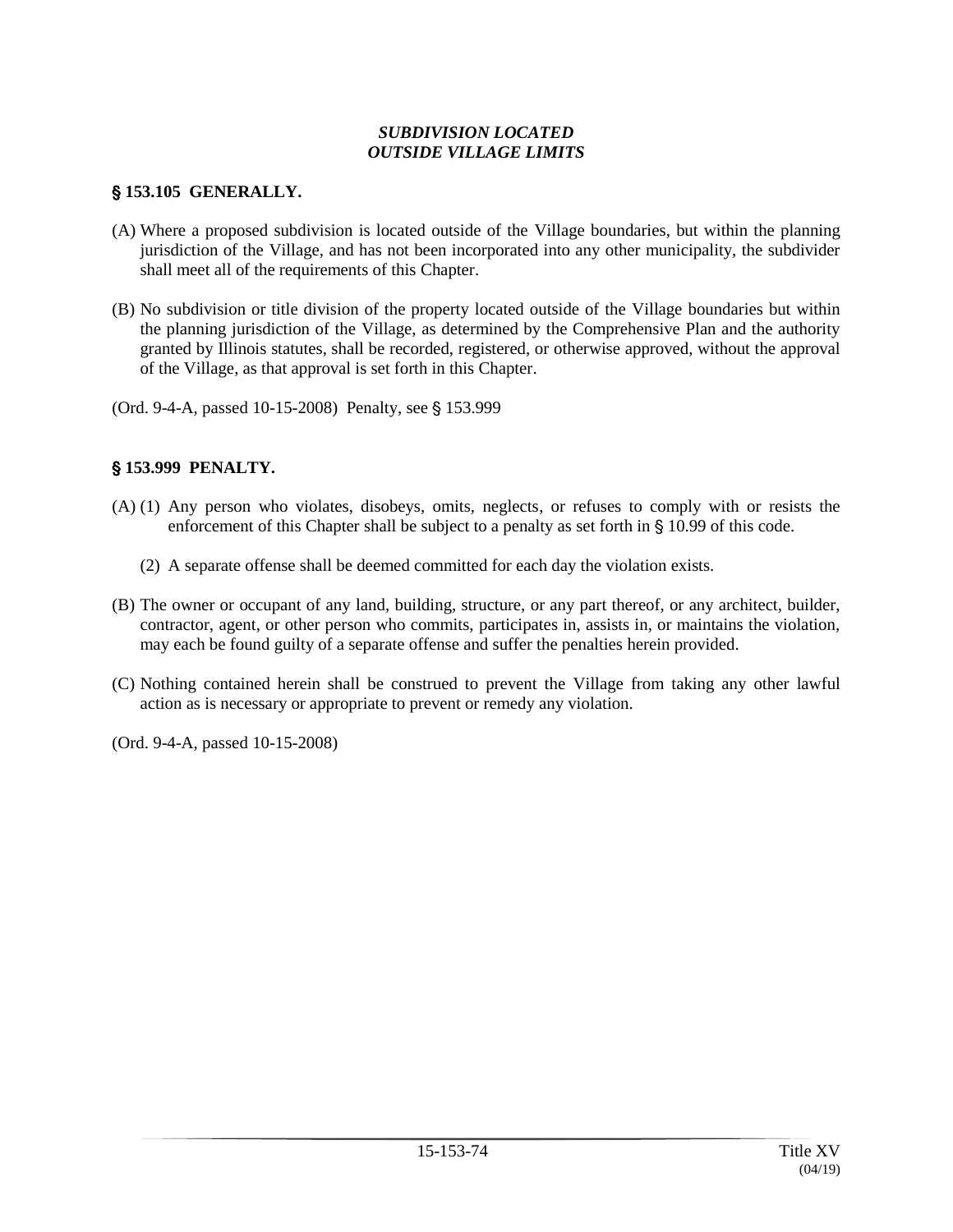### **APPENDIX A: FORM 1**

State of Illinois (a) ) ss County of McHenry & Lake

Approved by the Director of Community Development of the Village of Port Barrington, Lake and McHenry Counties, Illinois this \_\_\_\_\_\_\_\_\_ day of \_\_\_\_\_\_\_\_\_ 20\_\_.

> \_\_\_\_\_\_\_\_\_\_\_\_\_\_\_\_\_\_\_\_\_\_\_\_\_\_\_\_\_\_\_ Director of Community Development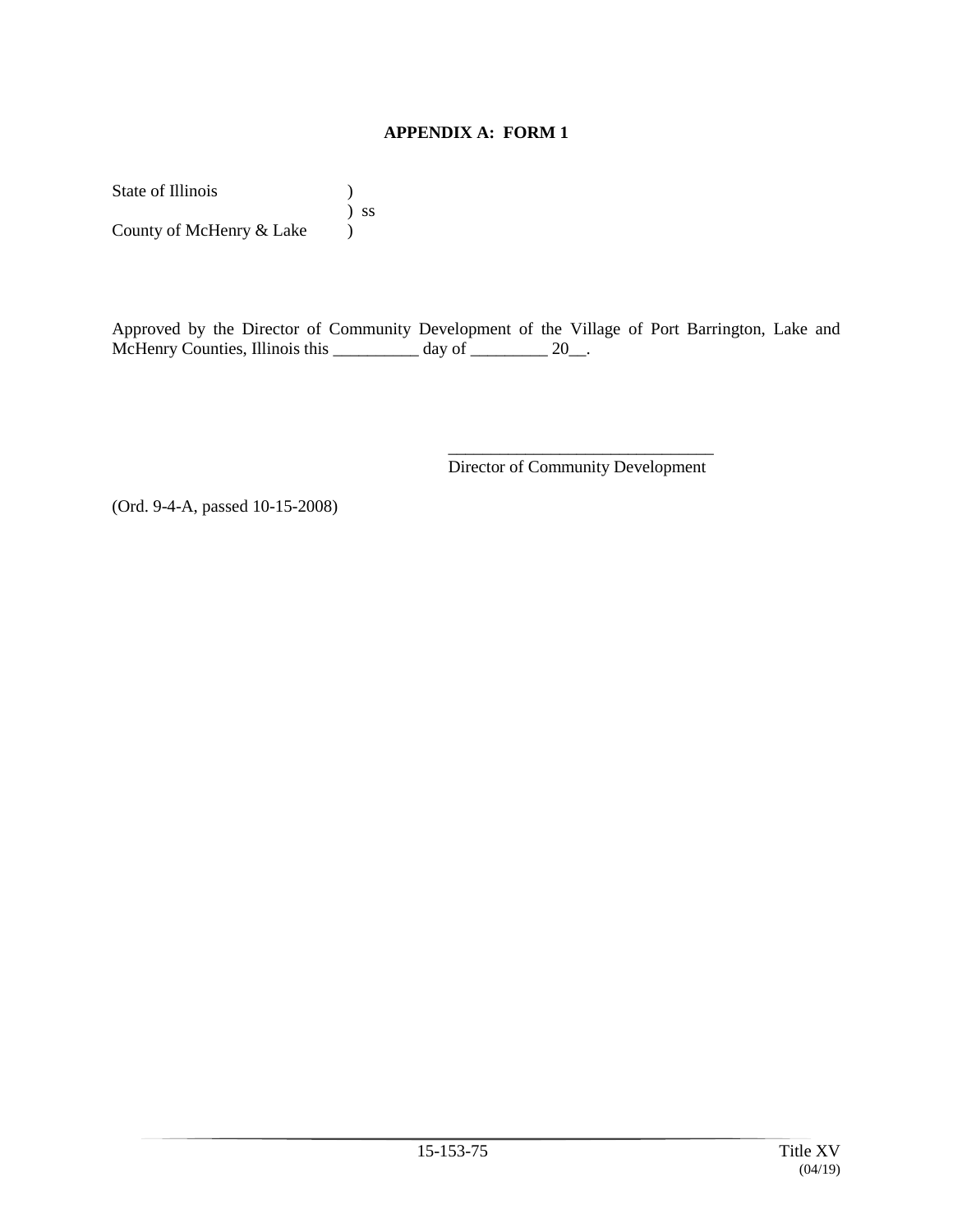### **APPENDIX B: FORM 2**

State of Illinois (a) ) ss County of McHenry & Lake

Approved by the Plan Commission of the Village of Port Barrington, Lake and McHenry Counties, Illinois this \_\_\_\_\_\_\_\_\_\_\_\_ day of \_\_\_\_\_\_\_\_\_\_ 20\_\_.

Chairperson

Attest: Secretary

\_\_\_\_\_\_\_\_\_\_\_\_\_\_\_\_\_\_\_\_\_\_\_\_\_\_\_\_\_\_\_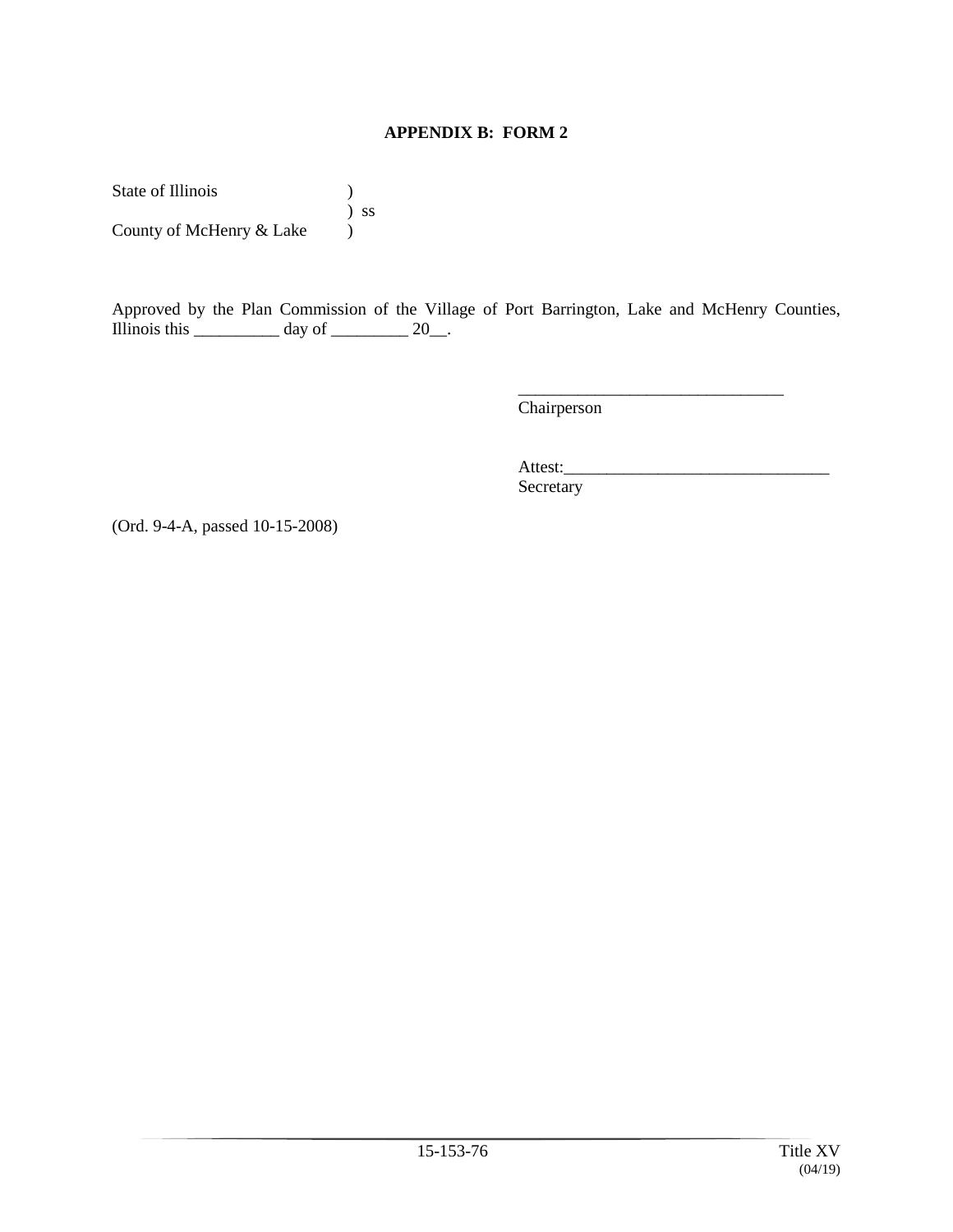### **APPENDIX C: FORM 3**

State of Illinois (a) ) ss County of McHenry  $&$  Lake  $\bigcup$ 

Approved by the President and Board of Trustees of the Village of Port Barrington, Lake and McHenry Counties, Illinois this \_\_\_\_\_\_\_\_\_\_\_ day of \_\_\_\_\_\_\_\_\_\_ 20\_\_.

Signed: \_\_\_\_\_\_\_\_\_\_\_\_\_\_\_\_\_\_\_\_\_\_\_\_\_\_\_\_\_\_\_

Village President

Attest:

Village Clerk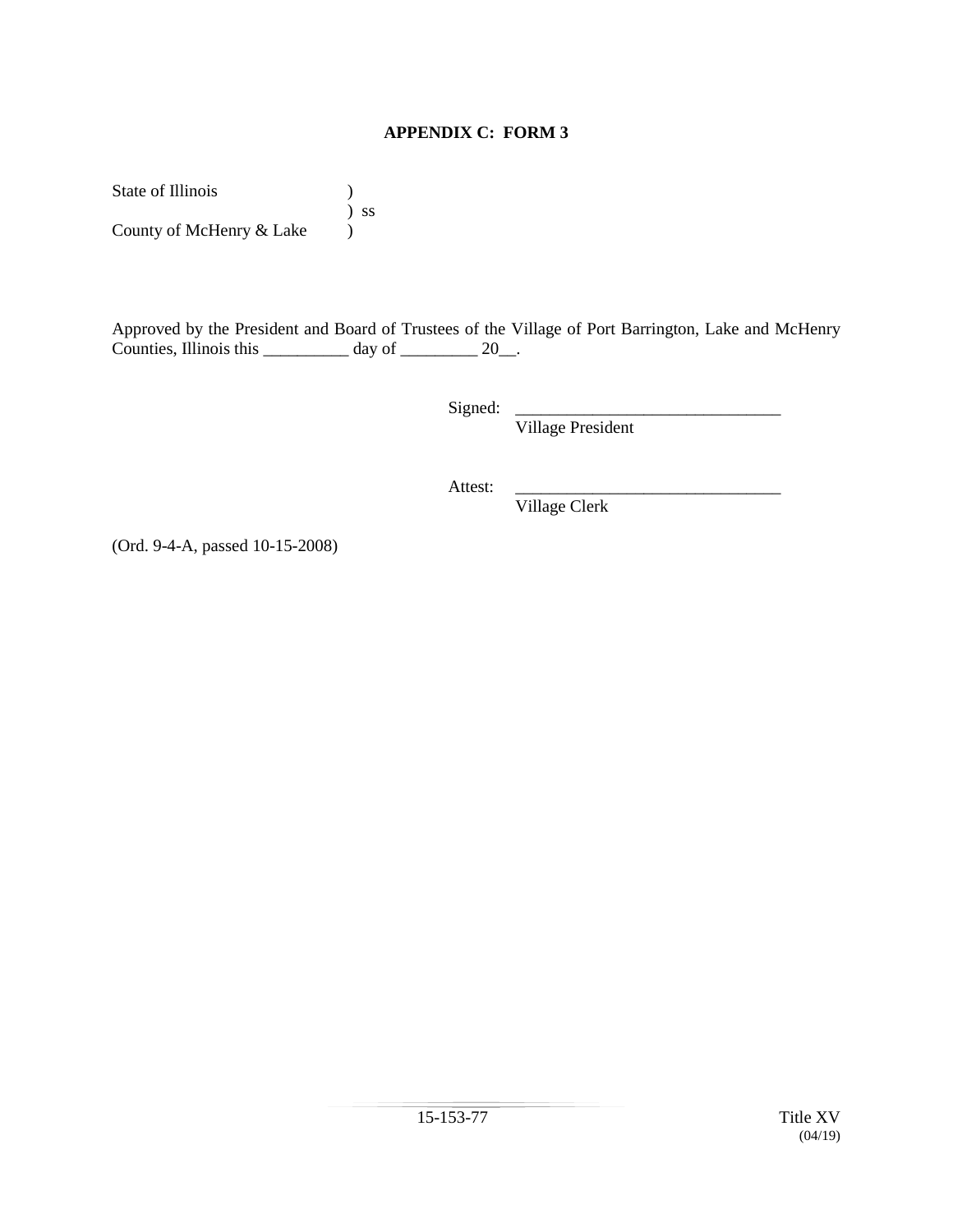### **APPENDIX D: FORM 4**

State of Illinois (a) ) ss County of McHenry & Lake

Approved by the Village Engineer of the Village of Port Barrington, Lake and McHenry Counties, Illinois this  $\frac{1}{\frac{1}{\frac{1}{\sqrt{1-\frac{1}{\sqrt{1-\frac{1}{\sqrt{1-\frac{1}{\sqrt{1-\frac{1}{\sqrt{1-\frac{1}{\sqrt{1-\frac{1}{\sqrt{1-\frac{1}{\sqrt{1-\frac{1}{\sqrt{1-\frac{1}{\sqrt{1-\frac{1}{\sqrt{1-\frac{1}{\sqrt{1-\frac{1}{\sqrt{1-\frac{1}{\sqrt{1-\frac{1}{\sqrt{1-\frac{1}{\sqrt{1-\frac{1}{\sqrt{1-\frac{1}{\sqrt{1-\frac{1}{\sqrt{1-\frac{1}{\sqrt{1-\frac{1}{\sqrt{1-\frac{1}{\sqrt{1-\frac{1}{\sqrt$ 

Village Engineer

\_\_\_\_\_\_\_\_\_\_\_\_\_\_\_\_\_\_\_\_\_\_\_\_\_\_\_\_\_\_\_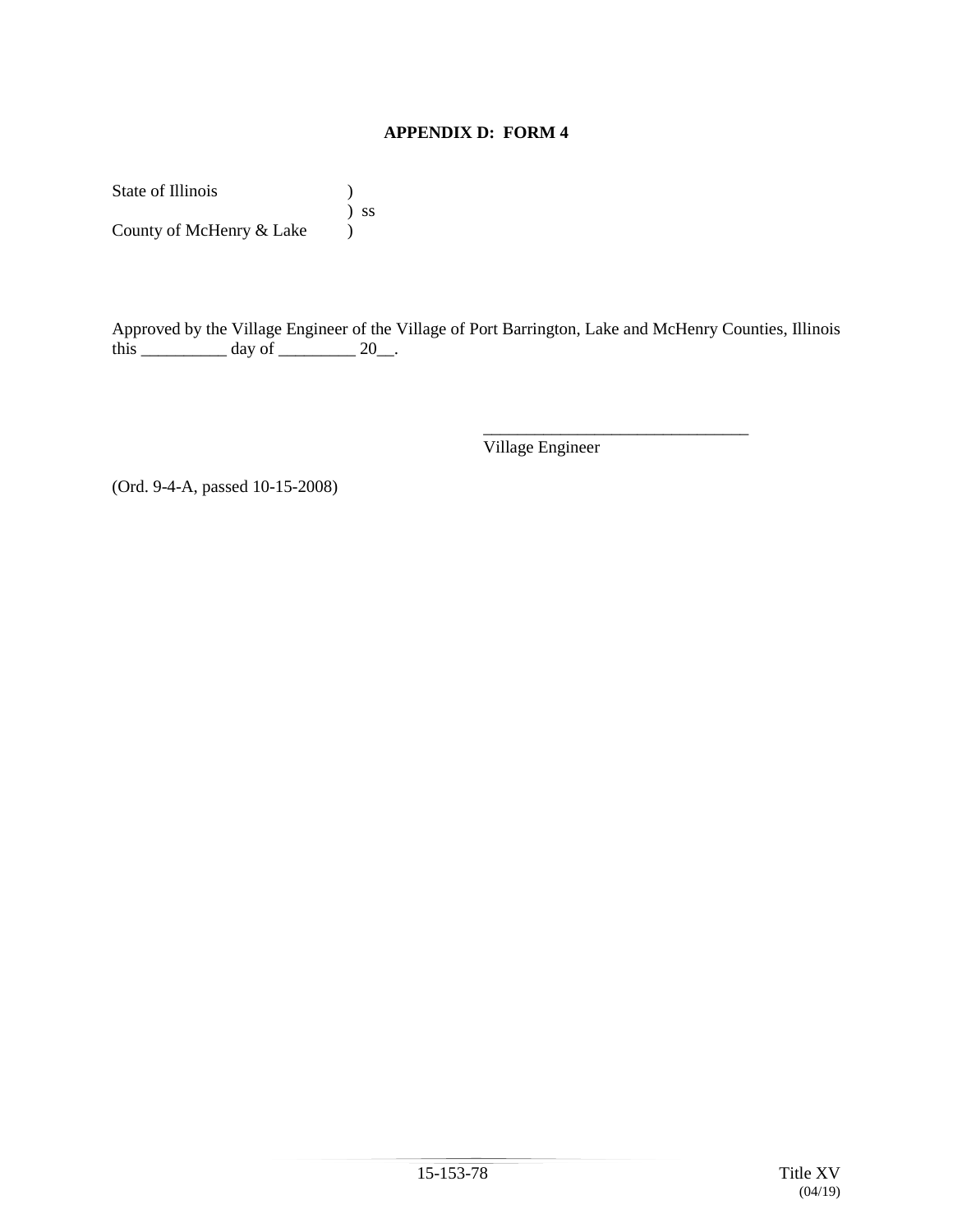### **APPENDIX E: TABLE 1**

| <b>Minimum Standards for Street Design</b>                                       |                        |                                                           |                                                     |                                           |                                                      |                                                      |                                                             |
|----------------------------------------------------------------------------------|------------------------|-----------------------------------------------------------|-----------------------------------------------------|-------------------------------------------|------------------------------------------------------|------------------------------------------------------|-------------------------------------------------------------|
| <b>Street</b>                                                                    | Right-of-<br>Way Width | <b>Pavement</b><br>Width to<br>Edge of<br><b>Pavement</b> | <b>Street</b><br>Width to<br><b>Back of</b><br>Curb | <b>Radius of</b><br>Horizonta<br>l Curves | <b>Maximu</b><br>$\boldsymbol{m}$<br><b>Gradient</b> | <b>Minimu</b><br>$\boldsymbol{m}$<br><b>Gradient</b> | <b>Clear</b><br><b>Minimu</b><br>m Sight<br><b>Distance</b> |
| Major arterial or<br>section line                                                | 100 feet               | 48 feet                                                   | 51 feet                                             | 400 feet                                  | 5%                                                   | $0.6\%$                                              | 500 feet                                                    |
| Collector,<br>commercial, and<br>industrial                                      | 80 feet                | 38 feet                                                   | 41 feet                                             | $400$ feet                                | 5%                                                   | 0.6%                                                 | $400$ feet                                                  |
| Local, including<br>cul-de-sac                                                   | 66 feet                | 28 feet                                                   | $31 \text{ feet}^*$                                 | $200$ feet                                | 7%                                                   | 0.6%                                                 | $300$ feet                                                  |
| <b>NOTES TO TABLE:</b><br>* - Rolled curbs may be permitted on cul-de-sac bulbs. |                        |                                                           |                                                     |                                           |                                                      |                                                      |                                                             |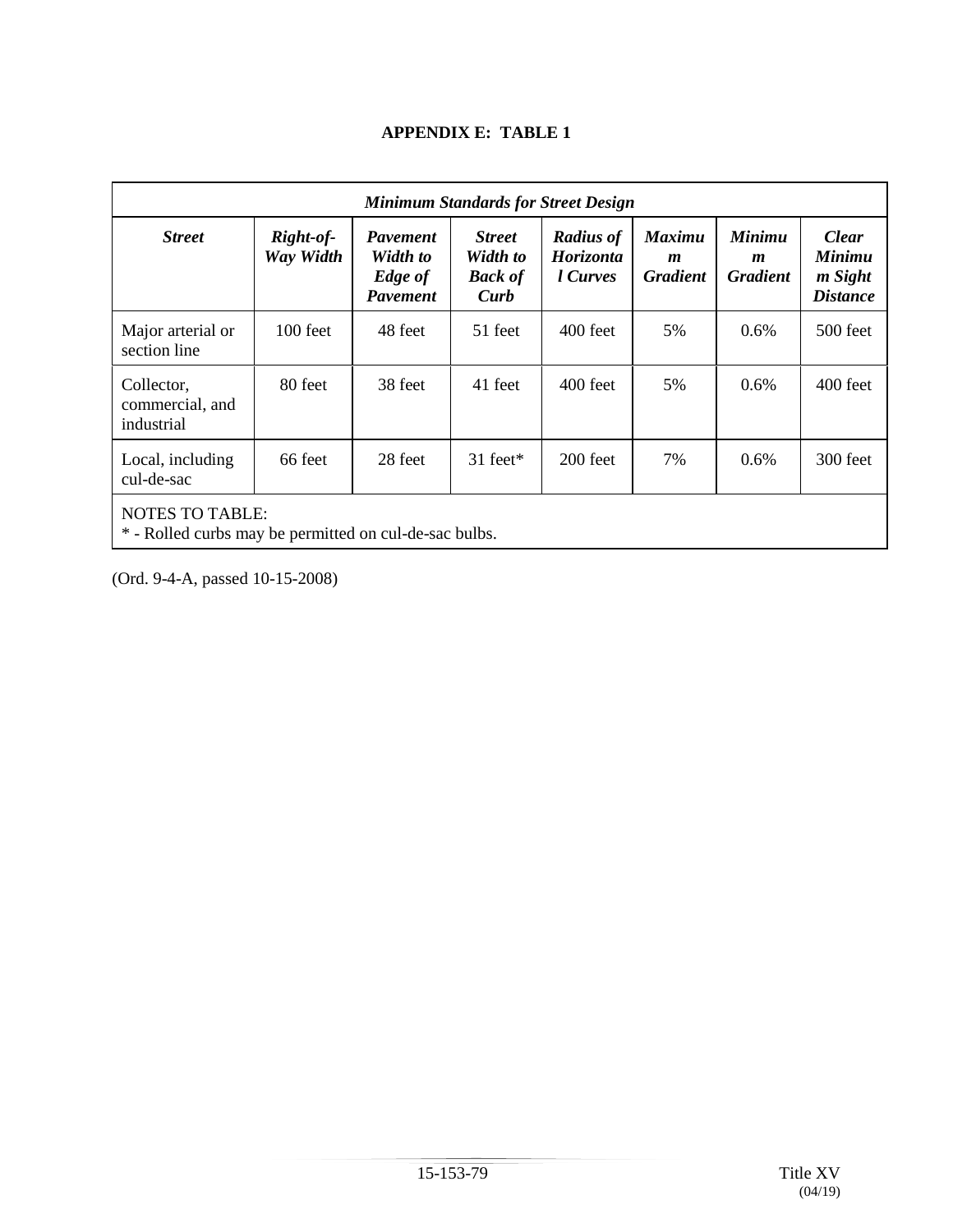| <b>APPENDIX F: TABLE 2</b> |  |
|----------------------------|--|
|                            |  |

| <b>Structural Requirements</b>                                |      |     |  |  |  |
|---------------------------------------------------------------|------|-----|--|--|--|
| <b>Structural Number</b><br><b>IBR</b><br><b>Type</b>         |      |     |  |  |  |
| Major arterial                                                | 5.00 | 3.0 |  |  |  |
| Collector streets within residential districts                | 3.00 | 3.0 |  |  |  |
| Collector streets in all other districts                      | 4.00 | 3.0 |  |  |  |
| Cul-de-sacs and local streets within residential<br>districts | 2.50 | 3.0 |  |  |  |
| Cul-de-sacs and local streets in all other districts          | 3.50 | 3.0 |  |  |  |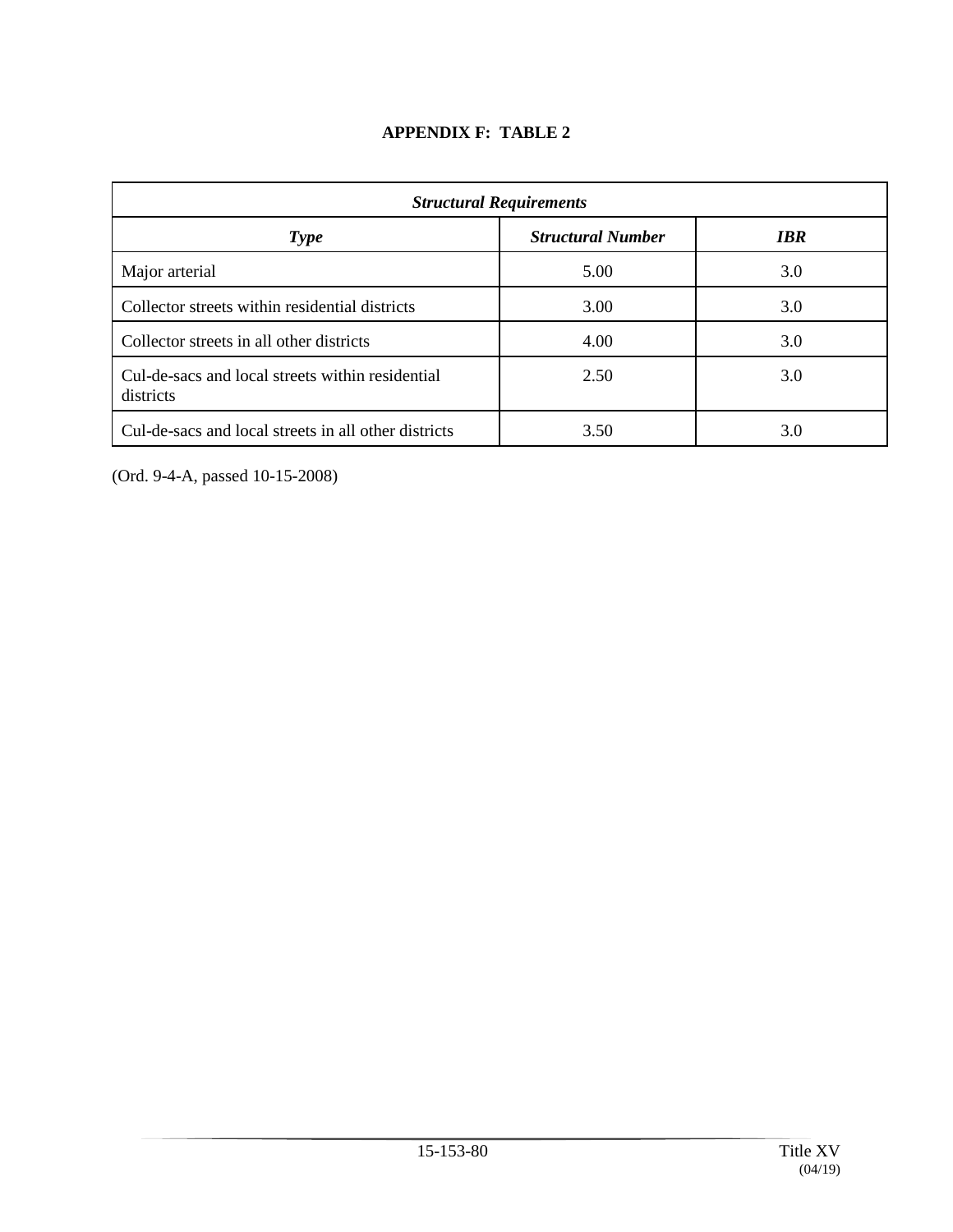# **APPENDIX G: TABLE 3**

| <b>Allowable Pavement Construction Materials</b>                                                                                       |                              |              |            |                  |
|----------------------------------------------------------------------------------------------------------------------------------------|------------------------------|--------------|------------|------------------|
| <b>Structural Materials</b>                                                                                                            | <b>Strength Requirements</b> |              |            | <b>Minimum</b>   |
|                                                                                                                                        | $M.S.*$<br><b>IBR</b>        |              | P.S.I.     | <b>Thickness</b> |
| <b>Bituminous Surface:</b>                                                                                                             |                              |              |            |                  |
| Class I, Surface                                                                                                                       | 1,700                        |              |            | 1 inch           |
| Class I, Binder                                                                                                                        | 1,700                        |              |            | 2 inches         |
| <b>Base Course:</b>                                                                                                                    |                              |              |            |                  |
| Aggregate, Type B                                                                                                                      |                              |              |            |                  |
| Uncrushed                                                                                                                              |                              | 50           |            | 12 inches        |
| Crushed (100%)                                                                                                                         |                              | 80           |            | 10 inches        |
| Aggregate, Type A                                                                                                                      |                              | 80           |            | 10 inches        |
| Waterbound Macadam                                                                                                                     |                              | 110          |            | 10 inches        |
| Cement Aggregate                                                                                                                       |                              |              | 650***     | 7 inches         |
| <b>Bituminous Aggregate</b><br>Mixture                                                                                                 |                              | 900 to 1,900 |            | 6 inches         |
| Bituminous Mixture,<br>Class I                                                                                                         |                              | 1,700        |            | 6 inches         |
| <b>Portland Cement</b><br>Concrete (new)                                                                                               |                              |              | $3,500***$ | 6 inches         |
| <b>NOTES TO TABLE:</b><br>* - Marshall Stability<br>** - 7-day Design Compressive Strength<br>*** - 28-day Design Compressive Strength |                              |              |            |                  |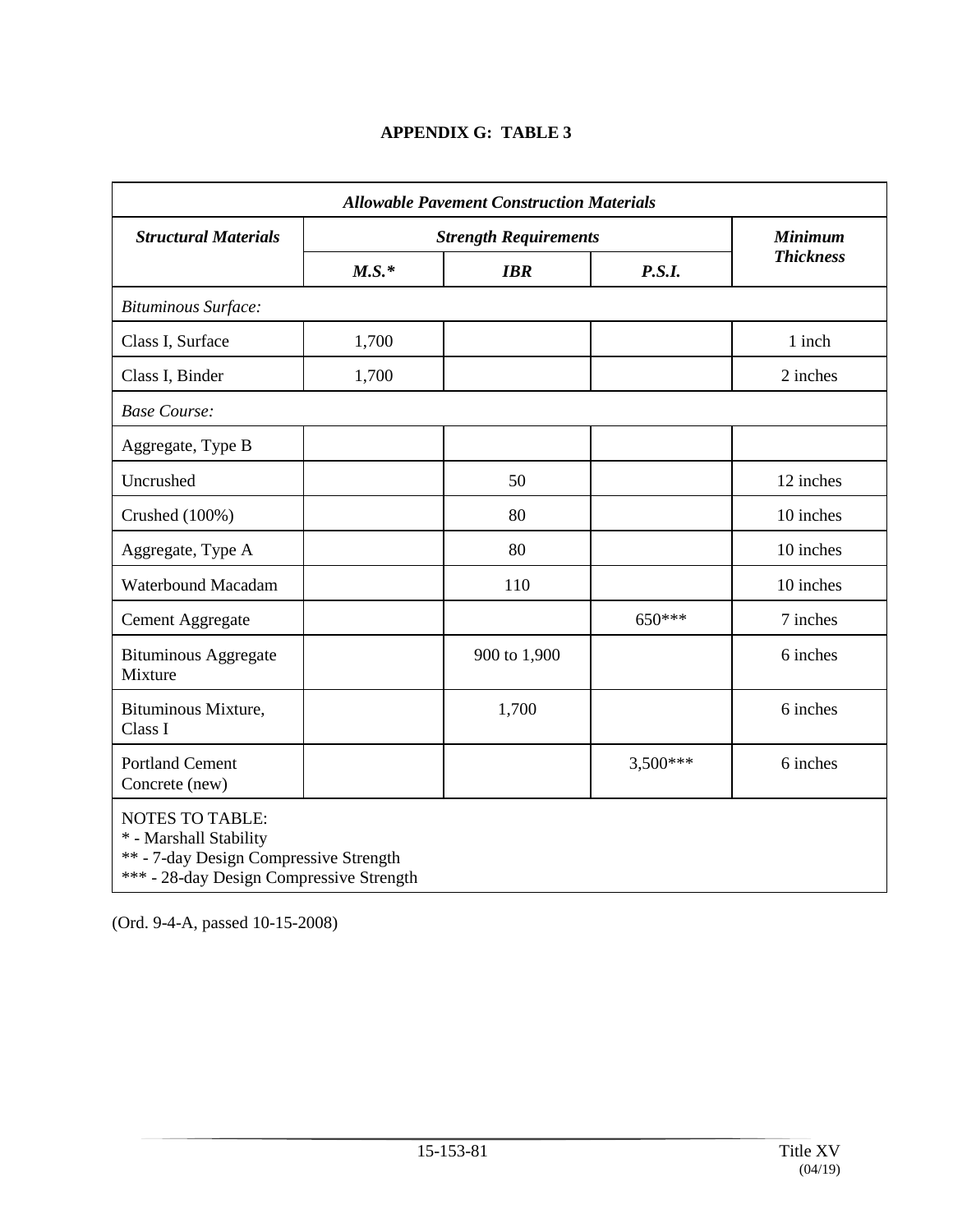| <b>Design Flows</b>          |                    |                                            |                                                                                 |  |  |
|------------------------------|--------------------|--------------------------------------------|---------------------------------------------------------------------------------|--|--|
| <b>Type of Establishment</b> | Unit               | <b>Average Flow in</b><br>Gallons/Day/Unit | <b>Maximum Domestic</b><br><b>Flow for Sewer Design</b><br>in Gallons/Day/Unit* |  |  |
| Shopping center              | Employee (1 shift) | 50                                         | 200                                                                             |  |  |
| Retail store                 | Employee (1 shift) | 30                                         | 120                                                                             |  |  |
| Office                       | Person (1 shift)   | 25                                         | 100                                                                             |  |  |
| Industrial                   | Person (1 shift)   | 35                                         | 140                                                                             |  |  |
| Restaurant                   | Meal served        | $\overline{7}$                             | 30                                                                              |  |  |
| Theater                      | Per seat           | 5                                          | 20                                                                              |  |  |
| Hotel                        | Per guest          | 100                                        | 400                                                                             |  |  |
| MOTEC TO TARI E.             |                    |                                            |                                                                                 |  |  |

# **APPENDIX H: TABLE 4**

NOTES TO TABLE: \* - Quantities are exclusive of process water requirements which must be estimated and added.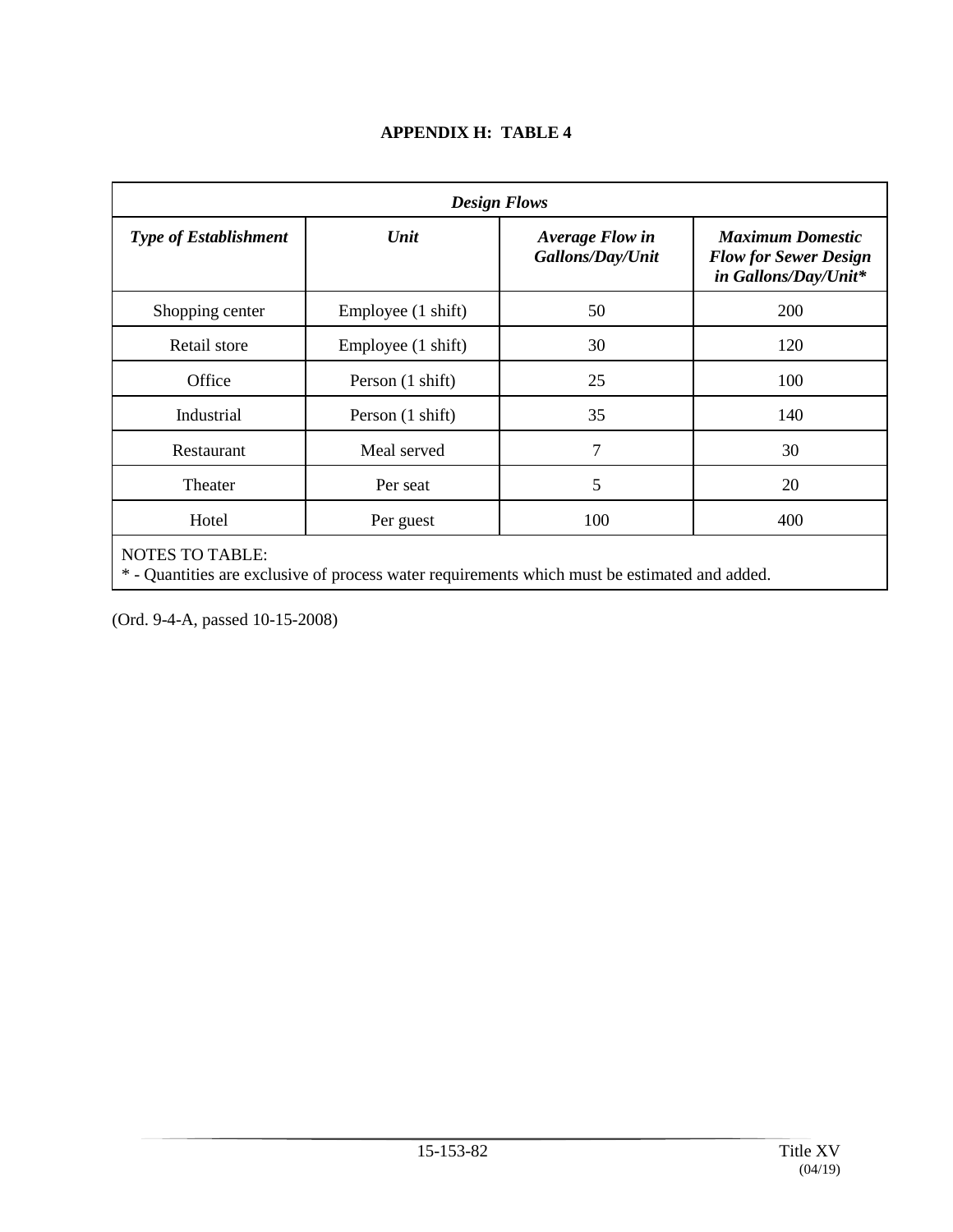### **APPENDIX I: FEES**

| ANNEXATION FEES UNDER ZONING |                                     |                    |  |  |
|------------------------------|-------------------------------------|--------------------|--|--|
|                              | Plus donation to Village            | Negotiable         |  |  |
| (2)                          | Hearing on P.U.D. and Special Uses: |                    |  |  |
|                              | First 2 acres:                      | \$2,500.00 minimum |  |  |
|                              | Each addition acre:                 | \$100.00           |  |  |

|     | <b>SUBDIVISION CONTROL FEES</b>                                                                                                                                                                                                                                                             |                            |  |  |  |
|-----|---------------------------------------------------------------------------------------------------------------------------------------------------------------------------------------------------------------------------------------------------------------------------------------------|----------------------------|--|--|--|
| (1) | Performance guarantee in the form of an irrevocable letter of credit at 110% of total estimated<br>construction cost by an engineer's estimate approved by the Village Engineer; plus a two (2)<br>year maintenance guarantee equal to 10% of total cost of improvements, including but not |                            |  |  |  |
|     | limited to, sanitary, streets and sidewalks, sewers, water, storm sewers, storm water detention,<br>street lights, trees, and landscaping                                                                                                                                                   |                            |  |  |  |
| (2) | <b>School Contributions:</b>                                                                                                                                                                                                                                                                |                            |  |  |  |
|     | Detached Single Family:                                                                                                                                                                                                                                                                     |                            |  |  |  |
|     | 1-2 Bedrooms                                                                                                                                                                                                                                                                                | \$870.00                   |  |  |  |
|     | 3 Bedrooms                                                                                                                                                                                                                                                                                  | \$3,043.00                 |  |  |  |
|     | 4 or more Bedrooms                                                                                                                                                                                                                                                                          | \$5,217                    |  |  |  |
|     | <b>Attached Single Family:</b>                                                                                                                                                                                                                                                              |                            |  |  |  |
|     | 1-2 Bedrooms                                                                                                                                                                                                                                                                                | \$978.00                   |  |  |  |
|     | 3 Bedrooms                                                                                                                                                                                                                                                                                  | \$1,630.00                 |  |  |  |
|     | 4 or more Bedrooms                                                                                                                                                                                                                                                                          | \$3,261                    |  |  |  |
|     | Apartment:                                                                                                                                                                                                                                                                                  |                            |  |  |  |
|     | 1-2 Bedrooms                                                                                                                                                                                                                                                                                | \$761.00                   |  |  |  |
|     | 3 Bedrooms                                                                                                                                                                                                                                                                                  | \$1,956                    |  |  |  |
| (3) | Park and Open Space Contributions:                                                                                                                                                                                                                                                          |                            |  |  |  |
|     | Per Unit                                                                                                                                                                                                                                                                                    | \$1,800.00                 |  |  |  |
|     |                                                                                                                                                                                                                                                                                             |                            |  |  |  |
|     |                                                                                                                                                                                                                                                                                             |                            |  |  |  |
|     |                                                                                                                                                                                                                                                                                             |                            |  |  |  |
|     |                                                                                                                                                                                                                                                                                             |                            |  |  |  |
| (4) | <b>Administrative Fee:</b>                                                                                                                                                                                                                                                                  |                            |  |  |  |
|     | First unit                                                                                                                                                                                                                                                                                  | \$100.00                   |  |  |  |
|     | Each additional unit                                                                                                                                                                                                                                                                        | \$25.00                    |  |  |  |
| (5) | <b>Engineering Review:</b>                                                                                                                                                                                                                                                                  | $$500.00$ , or 2% of       |  |  |  |
|     |                                                                                                                                                                                                                                                                                             | estimated construction     |  |  |  |
|     |                                                                                                                                                                                                                                                                                             | cost, whichever is greater |  |  |  |
| (6) | For Inspection:                                                                                                                                                                                                                                                                             | \$500.00, or 3% of         |  |  |  |
|     |                                                                                                                                                                                                                                                                                             | estimated construction     |  |  |  |
|     |                                                                                                                                                                                                                                                                                             | cost, whichever is greater |  |  |  |
|     |                                                                                                                                                                                                                                                                                             |                            |  |  |  |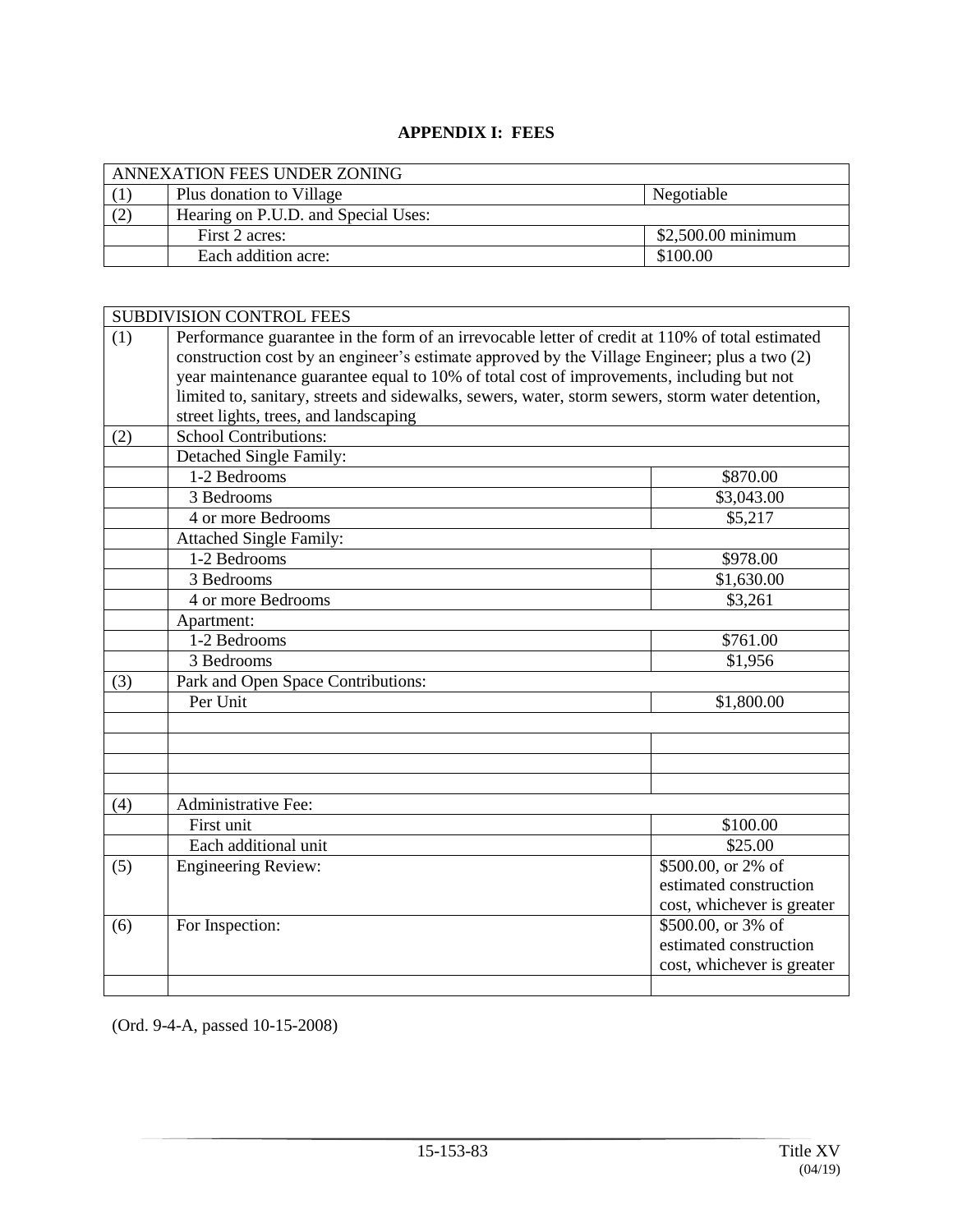#### **APPENDIX J: FEE REIMBURSEMENTS**

- (A) *Applicability.* This appendix shall apply to property proposed to be developed, built on, or subdivided within the corporate limits of the Village and to property proposed to be annexed into the Village and to property proposed to be platted or subdivided within the jurisdictional limits of the Village's official plan.
- (B) *Definitions.* For the purpose of this appendix, the following definitions shall apply unless the context clearly indicates or requires a different meaning.

*DEVELOPMENT.* Shall apply to requests for annexation, zoning, platting, PUD approval, building permits for multi-family, commercial, industrial, and other building and development of projects requiring special meetings, special review, or the advice and/or inspections by retained personnel.

#### *OWNER.*

- (a) Any legal and/or beneficial owner of the real estate which is the subject matter of a proposed project.
- (b) The term *OWNER* as used herein shall also include developers and other parties or entities agreeing to be responsible for compliance with this appendix.

*PROJECT.* Any activity associated with land development, including annexations, subdivisions, platting, or other development of land, or the review and approval or rejection of any proposed multi-family, commercial, or industrial zoning and/or building within the Village.

*RETAINED PERSONNEL.* Any non-salaried engineer, attorney, planner, or other consultants, technicians, professionals, and experts paid and retained by the Village to assist or advise it directly or indirectly in planning, reviewing, evaluating, advising, considering, approving, accepting, or rejecting any land development or building project in the Village.

- (C) *Reimbursement of expenses by owner.* The owner shall pay and reimburse the Village for any and all expenses and fees directly or indirectly incurred by or charged to the Village and shall pay the costs and expenses attributed to each such activity, including but not limited to, any and all plan review, inspection(s), special meetings, hearings, and conferences held in connection with any project.
- (D) *Deposit to defray Village expenses, costs, and fees.*
	- (1) The owner of the property proposed to be developed or built on shall deposit with the Village Clerk a cash deposit to be held by the Village in a interest-free account and calculated as hereinafter set forth to act as a guarantee for reimbursement to the Village of all costs and expenses incurred by the Village in connection with the development, including but not limited to, the review and/or approval of the project.
	- (2) (a) The Village shall not authorize any staff review, inspection(s), special meetings, review by retained personnel, or the incurring of any expenses in connection with the project until such cash deposit has been received by the Village Clerk.
		- (b) Once the cash deposit has been made, the Village may initiate review of material submitted by the developer and schedule appropriate meetings, including staff review sessions, and informal and formal hearings.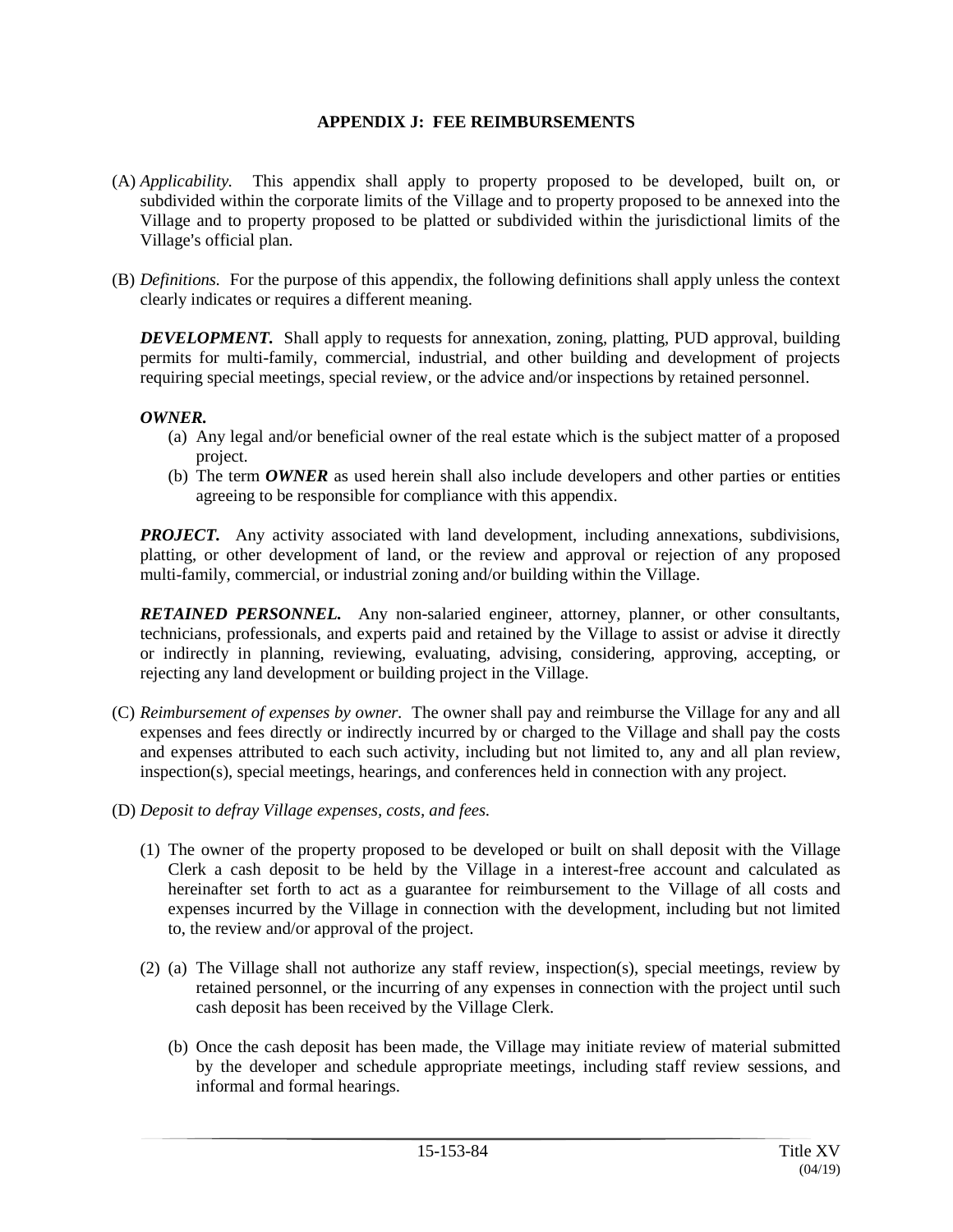- (3) The amount deposited with the Village shall be an amount as specified in Paragraph (M) below and, if not specified in Paragraph (M) below or by other Village ordinances or regulations, then it shall be an amount equal to 125% of the estimated costs and expenses to be incurred by the Village in connection with the project, whichever is greater, unless a different amount is approved by or required by the Village Board.
- (E) *Statement of expenditures and withdrawal of funds.*
	- (1) The Village shall be and is authorized to withdraw funds from the cash deposit held by the Village to pay any statement or bill submitted to the Village by any retained personnel or to reimburse the Village for any expenses incurred in connection with the development, including but not limited to, plan review, special meetings or other costs incurred by the Village in connection with the project.
	- (2) Copies of all the bills or statements of expenses will be forwarded to the owner whenever the statements, expenses, or fees are withdrawn from the deposit.
	- (3) The statements shall include the costs of retained personnel, costs of any plan review, inspection(s), special meetings before Village Boards, or other committees that may be directed to hear or review the project.
- (F) *Restoration of fund.*
	- (1) Whenever the amount deposited by the owner as aforesaid has been drawn upon so the balance thereof is one-fourth or less than the amount of the original deposit, the owner shall, immediately upon receipt of notice from the Village, deposit with the Village Clerk an amount increasing the funds to the amount originally deposited, or any other amount as may be approved by the Village Board, to cover anticipated expenses.
	- (2) Until the additional funds are deposited with the Village, proceedings with regard to the project may be held in abeyance.
- (G) *Reporting deposit sums to the Village Board.*
	- (1) The Village Treasurer (or party holding the funds) shall notify the Village President and Board of Trustees of the current unused balance of any deposits in a monthly report.
	- (2) Unless otherwise directed by the President and Board of Trustees, the Village Treasurer (or party holding the funds) shall report to the President and Board of Trustees whenever the balance of any amount so deposited reaches 25% percent or less than the amount originally deposited hereunder.
- (H) *Unpaid fees, costs, or expenses.* Whenever any payments required to be made by the owner as herein specified have not been paid for a period of one month, the Village Board of Trustees may, in its sole and absolute discretion, terminate and render null and void the proposed project. This shall be in addition to any other remedies as the Village may have for any unpaid fees and expenses.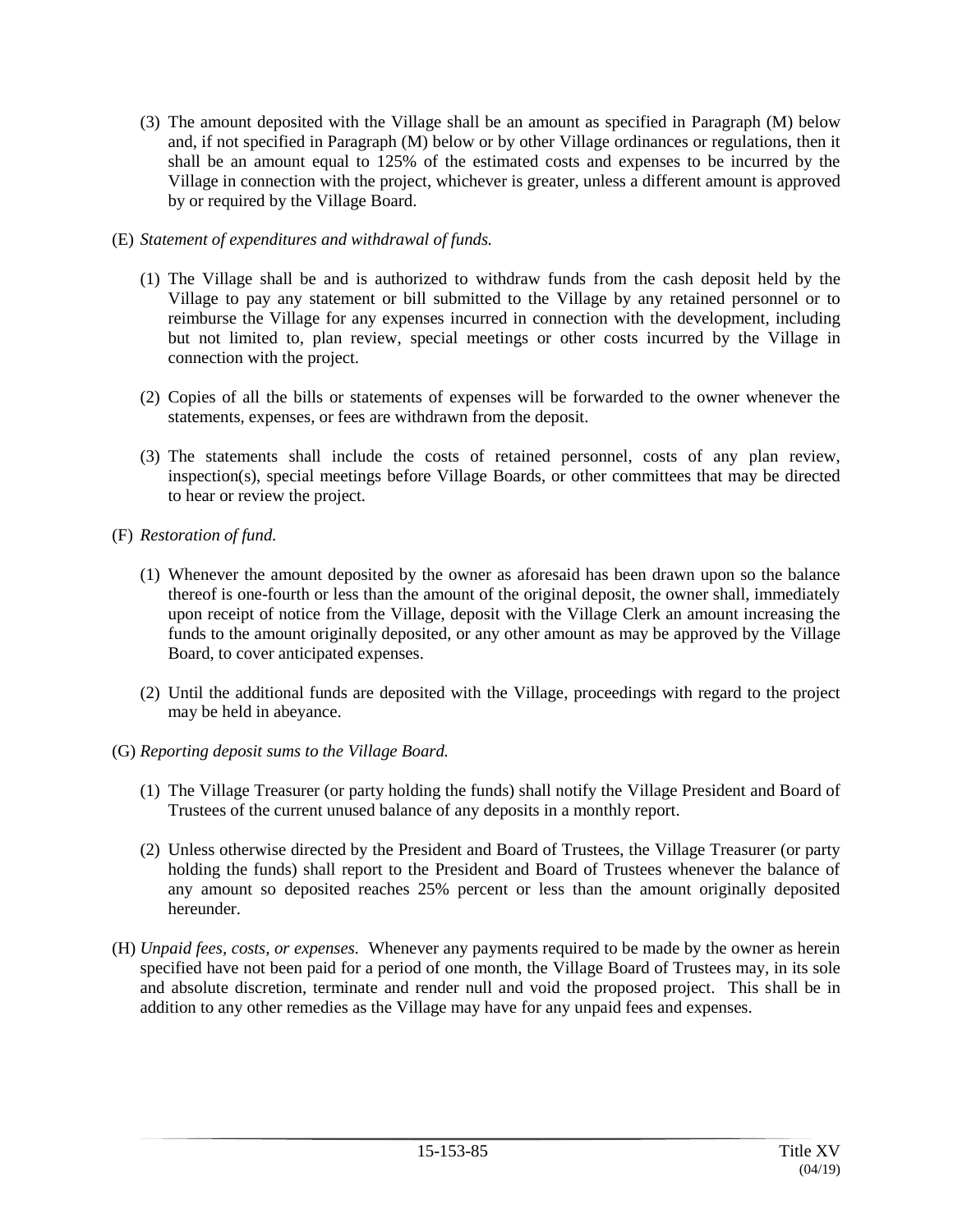- (I) *Owner*=*s acknowledgment and approval.*
	- (1) Prior to the Village proceeding with any project as herein described, the owner shall acknowledge a receipt of a copy of this appendix and agree to be bound by the terms and conditions of this appendix.
	- (2) The owner shall agree to pay any fees, expenses, and costs incurred by the Village in connection with his or her project, and shall be liable to the Village for any deficiency should the deposit be insufficient to cover the Village's costs and/or expenses.
- (J) *Default in payment.*
	- (1) In the event the owner or party agreeing to be responsible for the fees and expenses fails or refuses to pay any deficiencies, the Village shall notify the party and the titleholder of record of the property at the addresses provided by the parties to the Village (if no address available for titleholder, to the address of the last taxpayer of record of the property for the titleholder of record notice).
	- (2) The Village may institute legal actions for collections of the sums due and owing and the owner and/or party responsible for the payment shall be liable to the Village for all collection costs including reasonable attorney fees.
	- (3) Any unpaid funds shall also be a lien on the subject property and the Village may record a lien on the real estate and in addition to any other remedies as by law may be provided, and stay any proceedings relating to the property until the deficiencies have been paid in full.
	- (4) The staying of proceedings shall also include the stopping of building permits and stopping of any other proceedings relating to the project, including platting, development, zoning, building, and the like.
- (K) *Waiver of requirements and/or extensions.* The Board of Trustees may, for a good cause shown by an owner, grant extensions of time for making of payment and may, in their sole and absolute discretion, waive in full or in part the requirements of this appendix.
- (L) *Unused balance refundable.* Within a reasonable time after completion of any project or upon the termination of any project or upon the presentation of the final statement to the owner for the Village's fees, costs, and expenses, whichever time is later, any unpaid balance remaining in the fund deposited by the owner shall be paid to the owner without interest.
- (M)*Amounts of deposit.* The Village Board shall determine the reasonable anticipated costs and expenses in any particular project. Unless otherwise specified by the present Board, the deposits shall be as specified below, or as specified by other Village ordinances or regulations. The following minimum deposits shall apply for the following described types of projects:
	- (1) Annexations: a minimum of \$2,500 for the first two acres of land involved in the project plus \$100 per acre for each acre in excess of two acres, with maximum deposit of \$15,000 unless otherwise specified by the Village Board;
	- (2) Zoning and/or planning for multi-family, commercial, and/or industrial uses: a minimum of \$1,500;